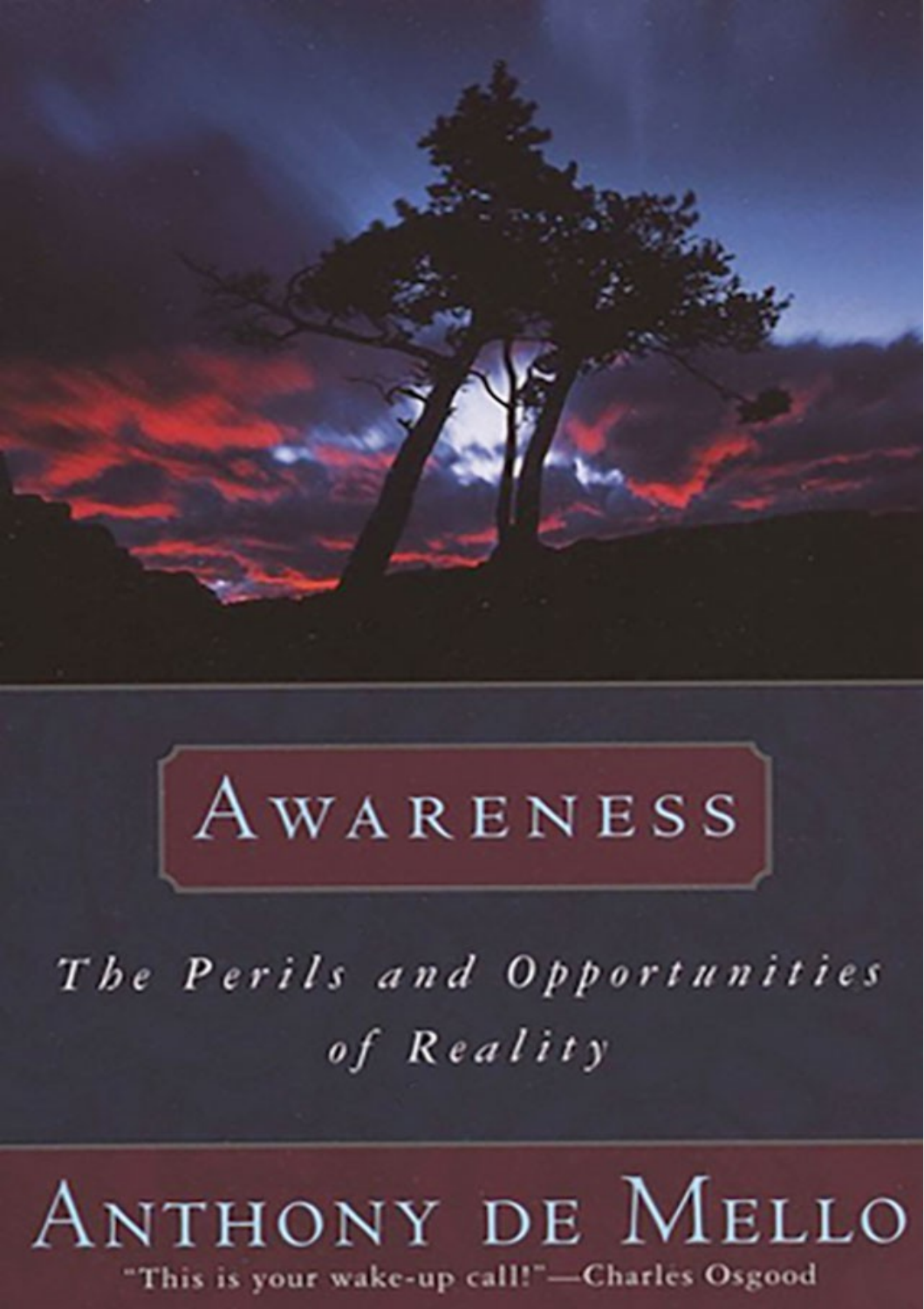# **AWARENESS**

*A de Mello Spirituality Conference in His Own Words*

ANTHONY DE MELLO, S.J.

Edited by J. Francis Stroud, S .J.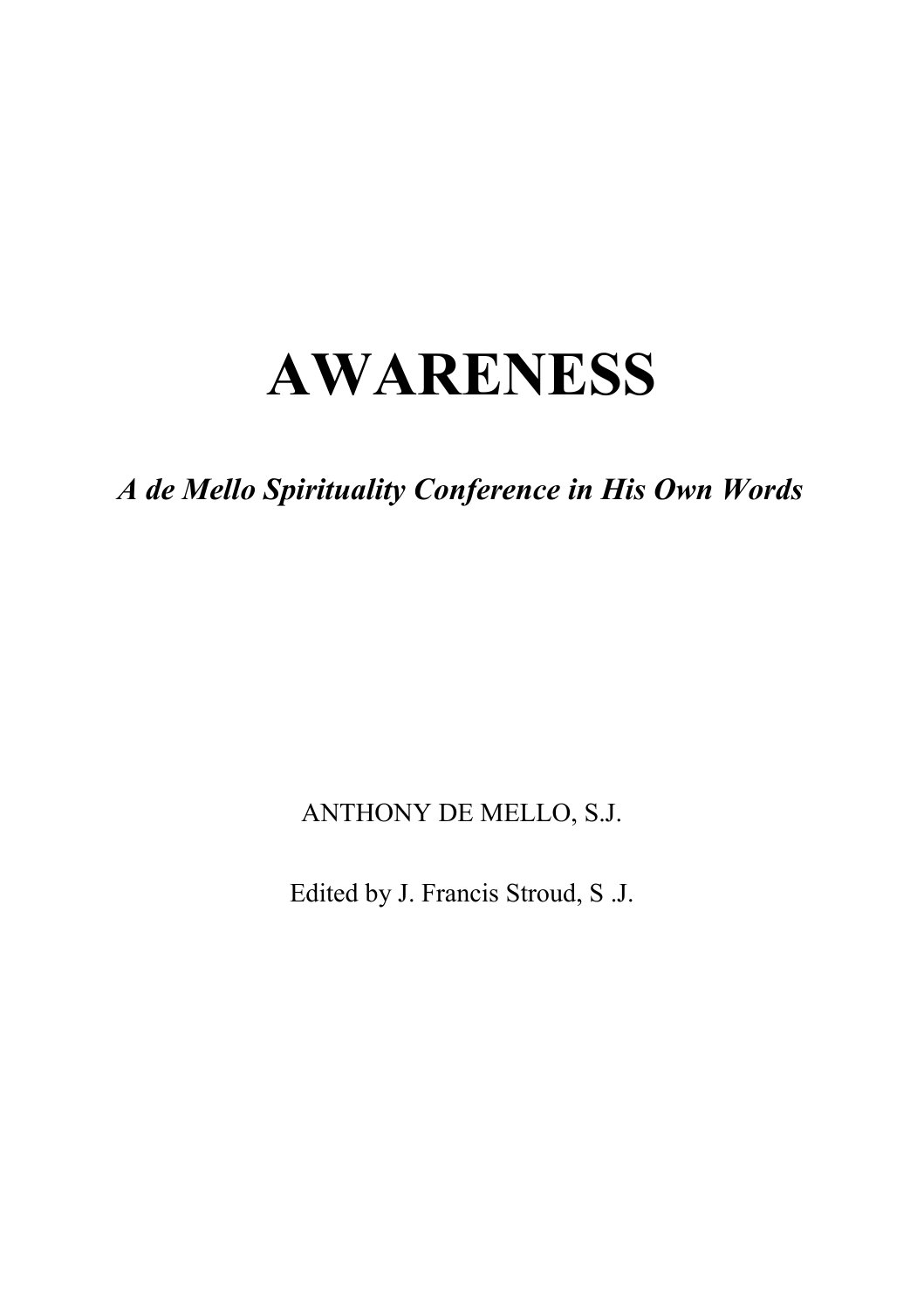This e-book has been prepared by Auro e-Books, an international website dedicated to e-books on Well-Being and Spirituality.



Discover more e-books and other activities on our website:

[www.auro-ebooks.com](http://www.auro-ebooks.com/)

Copyright © 1990 by the Center for Spiritual Exchange IMAGE BOOKS DOUBLEDAY OCR Scanned by ShareTruth

Ebook Edition 2020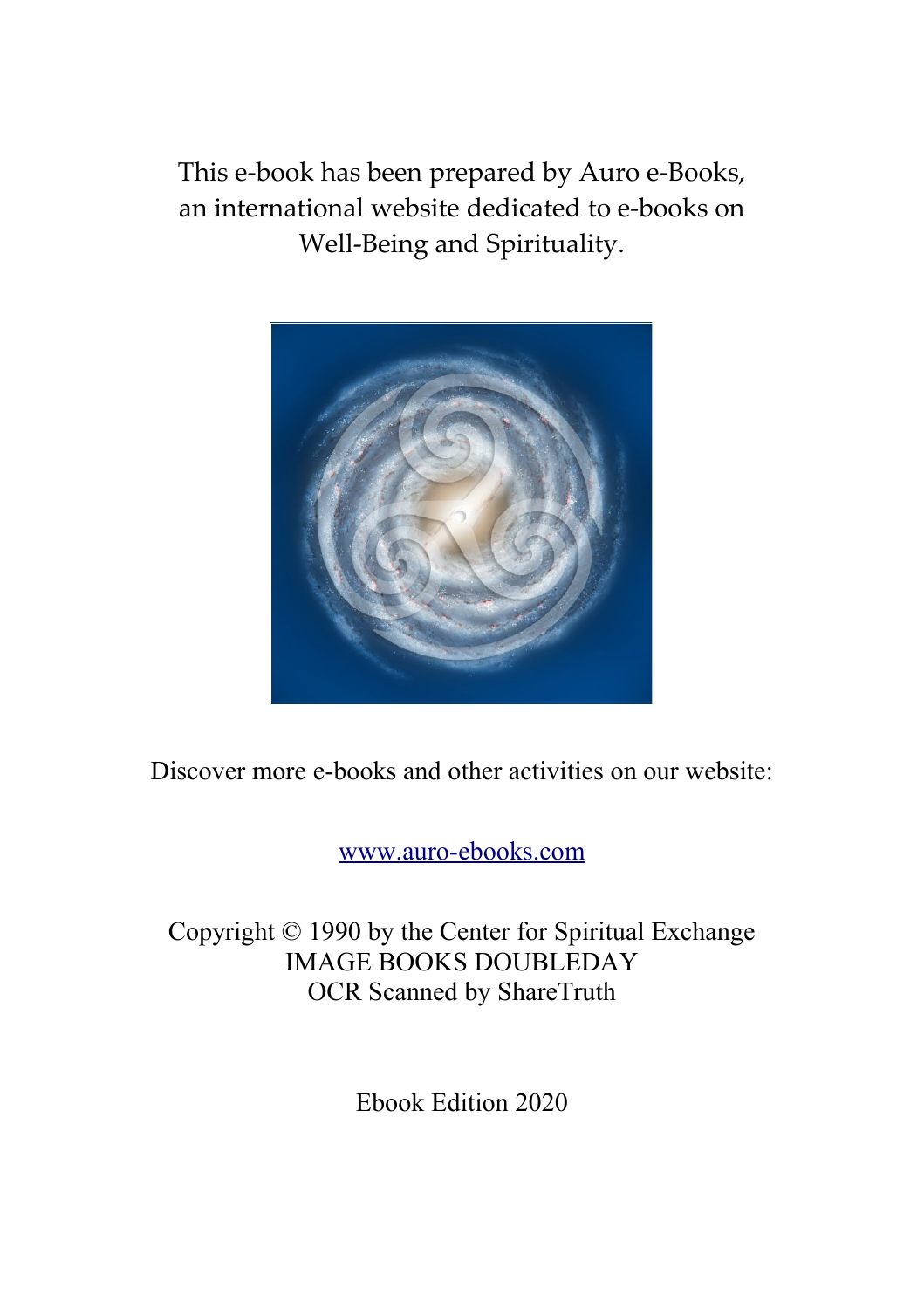#### **Table of Contents**

| Are We Talking About Psychology in This Spirituality Course?10 |  |
|----------------------------------------------------------------|--|
|                                                                |  |
|                                                                |  |
|                                                                |  |
|                                                                |  |
|                                                                |  |
|                                                                |  |
|                                                                |  |
|                                                                |  |
|                                                                |  |
|                                                                |  |
|                                                                |  |
|                                                                |  |
|                                                                |  |
|                                                                |  |
|                                                                |  |
|                                                                |  |
|                                                                |  |
|                                                                |  |
|                                                                |  |
|                                                                |  |
|                                                                |  |
|                                                                |  |
|                                                                |  |
|                                                                |  |
|                                                                |  |
|                                                                |  |
|                                                                |  |
|                                                                |  |
|                                                                |  |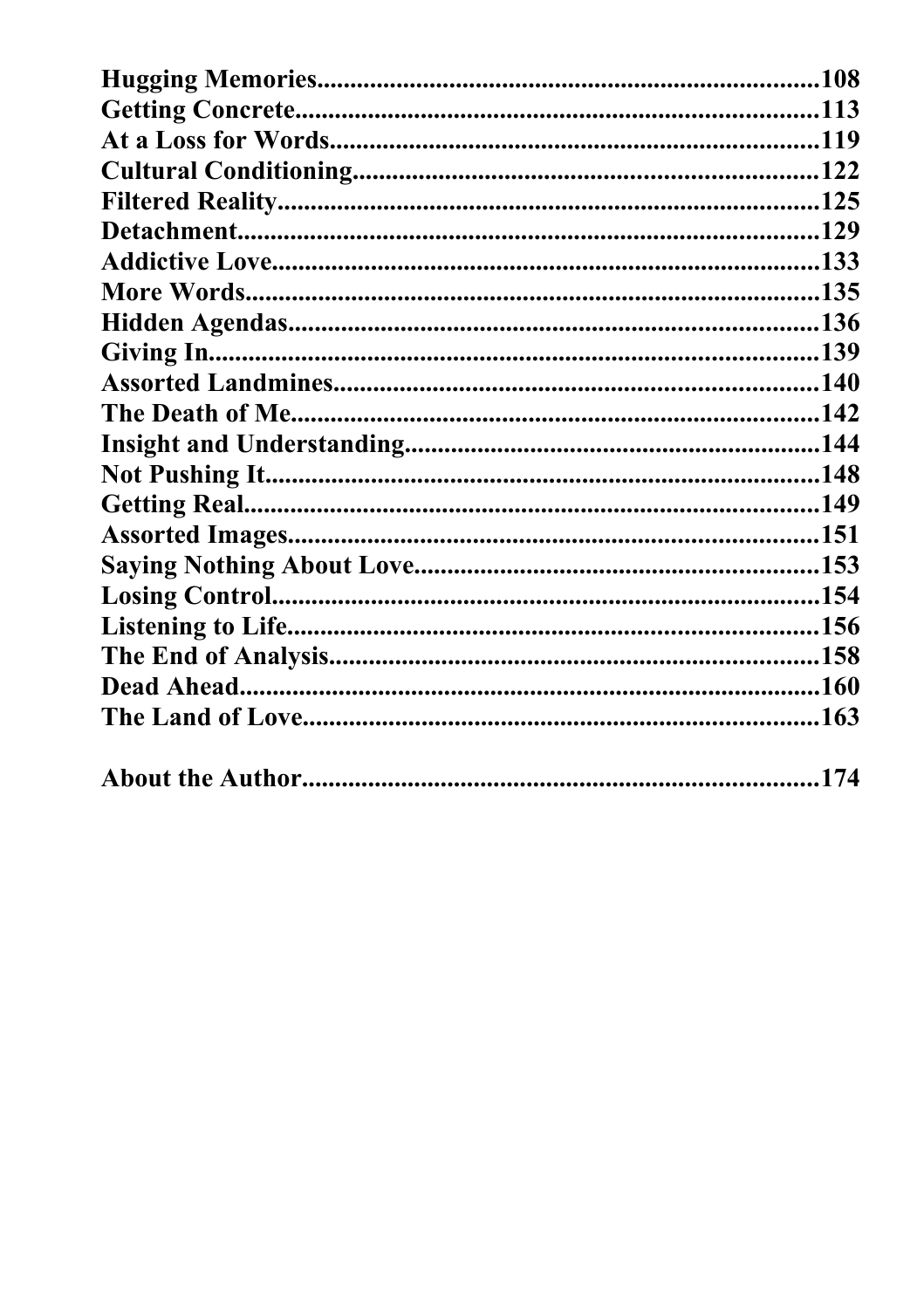#### <span id="page-5-0"></span>**Foreword**

Tony de Mello on an occasion among friends was asked to say a few words about the nature of his work. He stood up, told a story which he repeated later in conferences, and which you will recognize from his book *Song of the Bird*. To my astonishment, he said this story applied to me.

A man found an eagle's egg and put it in a nest of a barnyard hen. The eaglet hatched with the brood of chicks and grew up with them.

All his life the eagle did what the barnyard chicks did, thinking he was a barnyard chicken. He scratched the earth for worms and insects. He clucked and cackled. And he would thrash his wings and fly a few feet into the air.

Years passed and the eagle grew very old. One day he saw a magnificent bird above him in the cloudless sky. It glided in graceful majesty among the powerful wind currents, with scarcely a beat of its strong golden wings.

The old eagle looked up in awe. "Who's that?" he asked.

"That's the eagle, the king of the birds," said his neighbor. "He belongs to the sky. We belong to the earth — we're chickens." So the eagle lived and died a chicken, for that's what he thought he was.

Astonished? At first I felt downright insulted! Was he publicly likening me to a barnyard chicken? In a sense, yes, and also, no.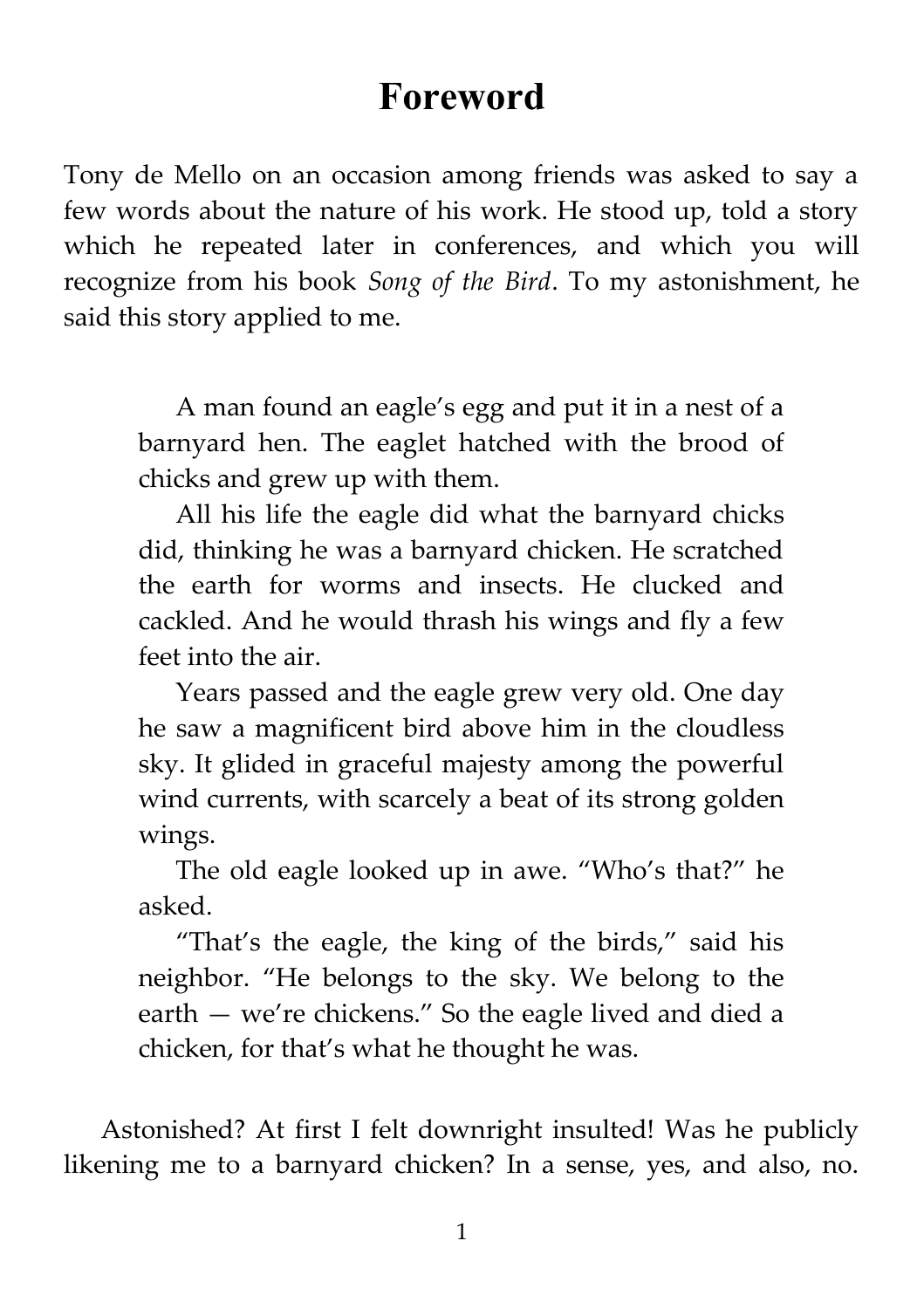Insulting? Never. That wasn't Tony's way. But he was telling me and these people that in his eyes I was a "golden eagle," unaware of the heights to which I could soar. This story made me understand the measure of the man, his genuine love and respect for people while always telling the truth. That was what his work was all about, waking people up to the reality of their greatness. This was Tony de Mello at his best, proclaiming the message of "awareness," seeing the light we are to ourselves and to others, recognizing we are better than we know.

This book captures Tony in flight, doing just that  $-$  in live dialogue and interaction — touching on all the themes that enliven the hearts of those who listen.

Maintaining the spirit of his live words, and sustaining his spontaneity with a responsive audience on the printed page was the task I faced after his death. Thanks to the wonderful support I enjoyed from George McCauley, S.J., Joan Brady, John Culkin, and others too numerous to single out, the exciting, entertaining, provocative hours Tony spent communicating with real people have been wonderfully captured in the pages that follow.

Enjoy the book. Let the words slip into your soul and listen, as Tony would suggest, with your heart. Hear his stories, and you'll hear your own. Let me leave you alone with  $Tony - a$  spiritual guide — a friend you will have for life.

> J. Francis Stroud, S.J. De Mello Spirituality Center Fordham University Bronx, New York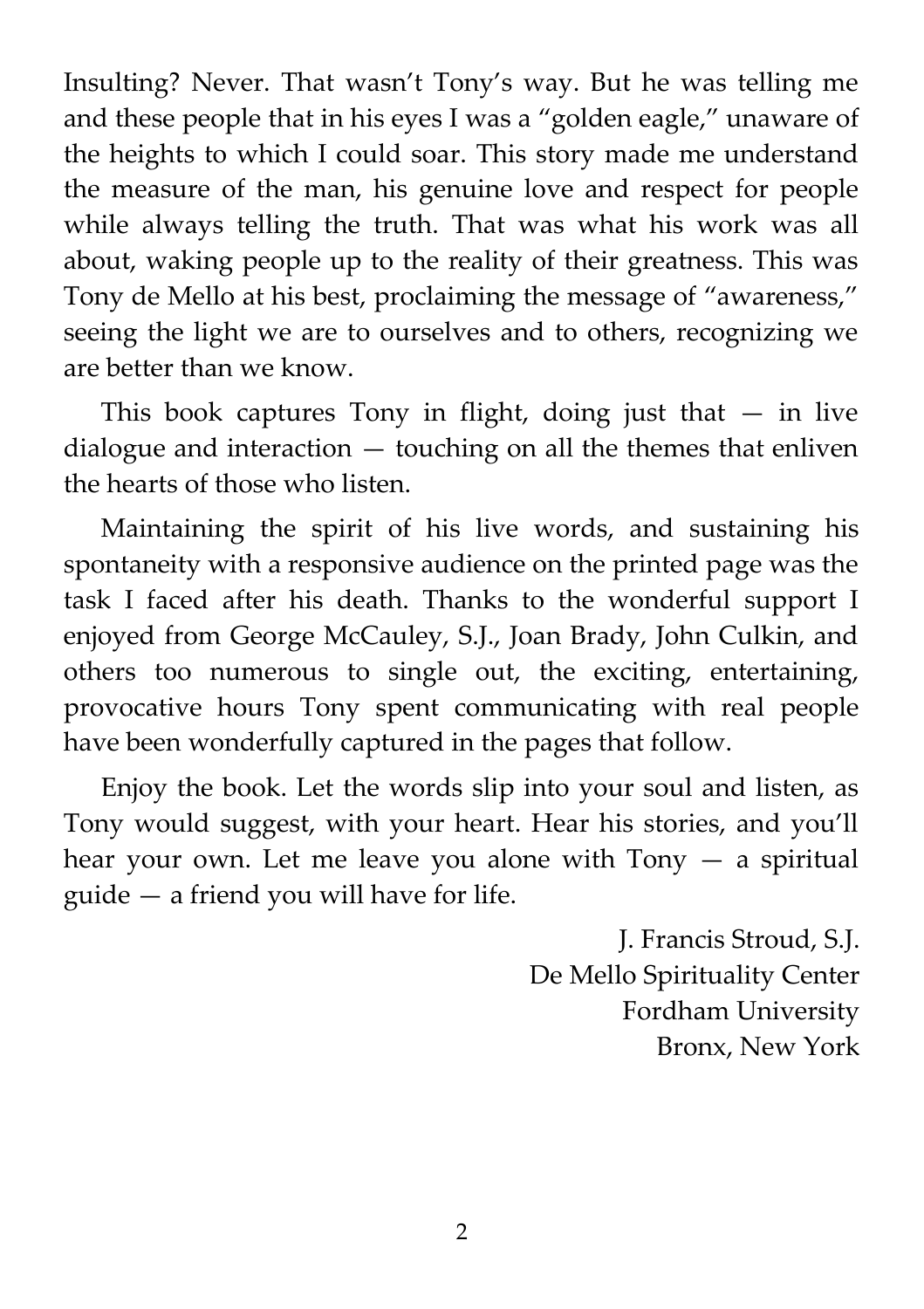# <span id="page-7-0"></span>**On Waking Up**

Spirituality means waking up. Most people, even though they don't know it, are asleep. They're born asleep, they live asleep, they marry in their sleep, they breed children in their sleep, they die in their sleep without ever waking up. They never understand the loveliness and the beauty of this thing that we call human existence. You know, all mystics — Catholic, Christian, non-Christian, no matter what their theology, no matter what their religion  $-$  are unanimous on one thing: that all is well, all is well. Though everything is a mess, all is well. Strange paradox, to be sure. But, tragically, most people never get to see that all is well because they are asleep. They are having a nightmare.

Last year on Spanish television I heard a story about this gentleman who knocks on his son's door. "Jaime," he says, "wake up!" Jaime answers, "I don't want to get up, Papa." The father shouts, "Get up, you have to go to school." Jaime says, "I don't want to go to school." "Why not?" asks the father. "Three reasons," says Jaime. "First, because it's so dull; second, the kids tease me; and third, I hate school." And the father says, "Well, I am going to give you three reasons why you must go to school. First, because it is your duty; second, because you are forty-five years old, and third, because you are the headmaster." Wake up, wake up! You've grown up. You're too big to be asleep. Wake up! Stop playing with your toys.

Most people tell you they want to get out of kindergarten, but don't believe them. Don't believe them! All they want you to do is to mend their broken toys. "Give me back my wife. Give me back my job. Give me back my money. Give me back my reputation, my success." This is what they want; they want their toys replaced.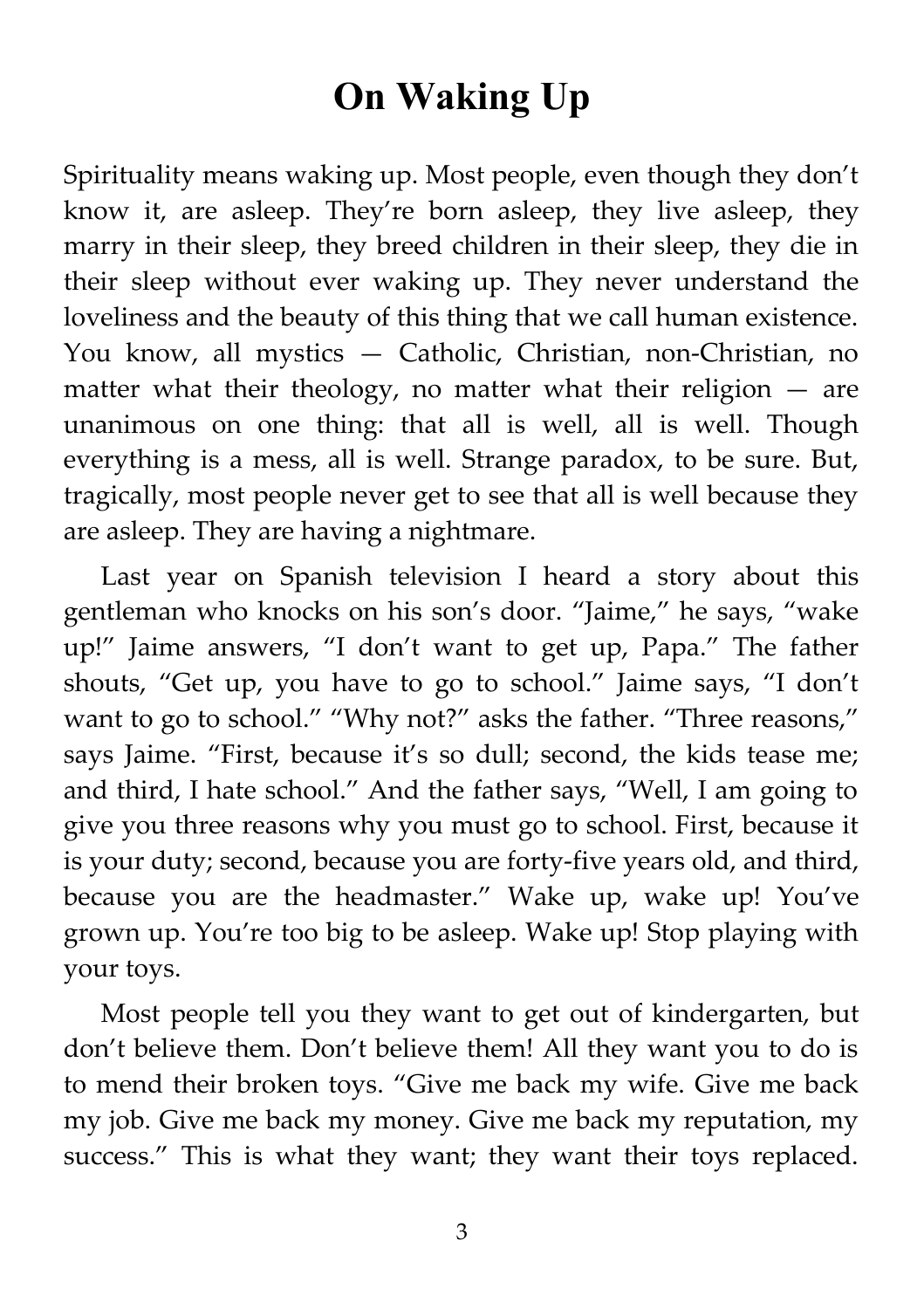That's all. Even the best psychologist will tell you that, that people don't really want to be cured. What they want is relief; a cure is painful.

Waking up is unpleasant, you know. You are nice and comfortable in bed. It's irritating to be woken up. That's the reason the wise guru will not attempt to wake people up. I hope I'm going to be wise here and make no attempt whatsoever to wake you up if you are asleep. It is really none of my business, even though I say to you at times, "Wake up!" My business is to do my thing, to dance my dance. If you profit from it, fine; if you don't, too bad! As the Arabs say, "The nature of rain is the same, but it makes thorns grow in the marshes and flowers in the gardens."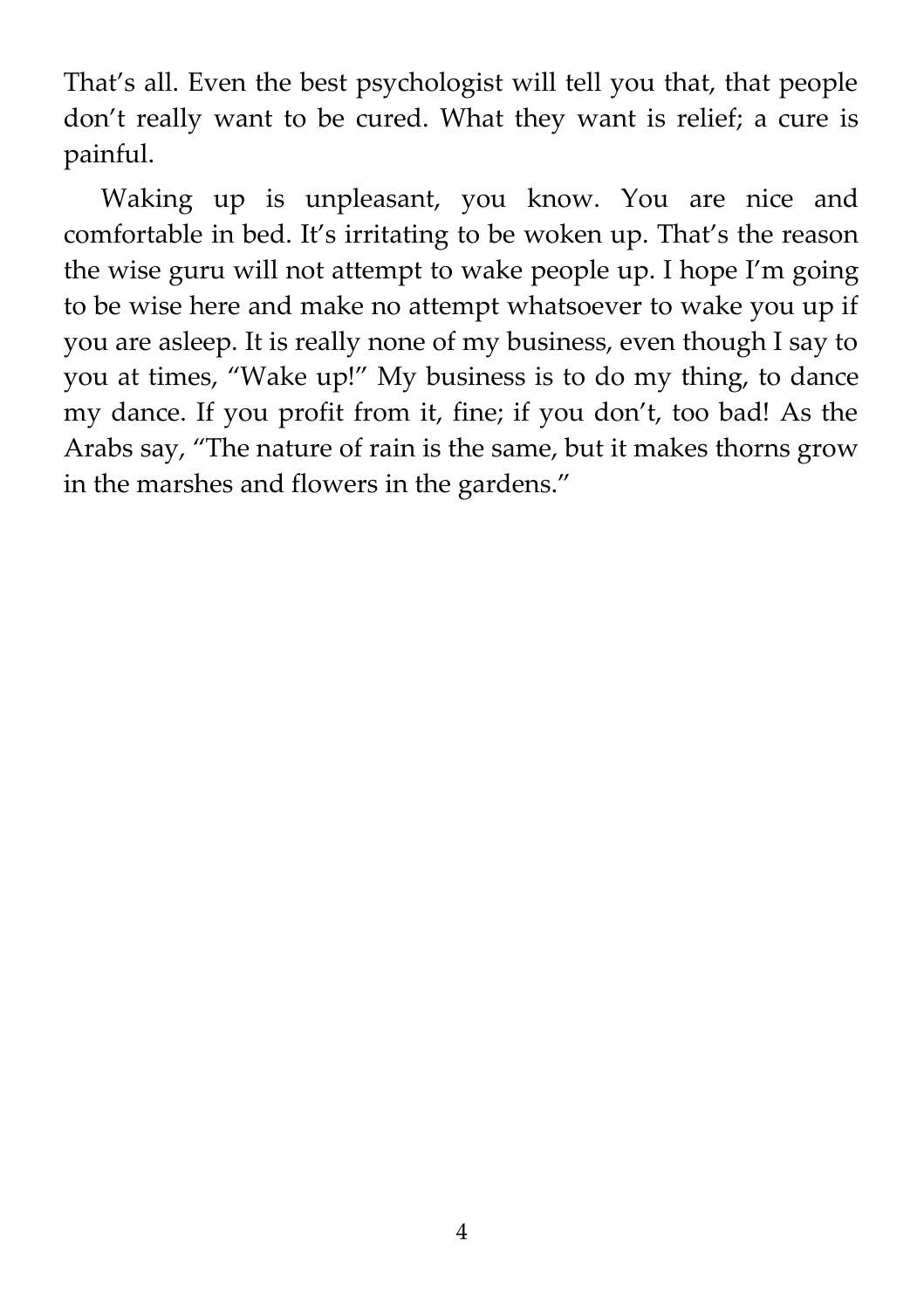#### <span id="page-9-0"></span>**Will I Be of Help to You in This Retreat?**

Do you think I am going to help anybody? No! Oh, no, no, no, no, no! Don't expect me to be of help to anyone. Nor do I expect to damage anyone. If you are damaged, you did it; and if you are helped, you did it. You really did! You think people help you? They don't. You think people support you? They don't.

There was a woman in a therapy group I was conducting once. She was a religious sister. She said to me, "I don't feel supported by my superior." So I said, "What do you mean by that?" And she said, "Well, my superior, the provincial superior, never shows up at the novitiate where I am in charge, never. She never says a word of appreciation." I said to her, "All right, let's do a little role playing. Pretend I know your provincial superior. In fact, pretend I know exactly what she thinks about you. So I say to you (acting the part of the provincial superior), 'You know, Mary, the reason I don't come to that place you're in is because it is the one place in the province that is trouble-free — no problems. I know you're in charge, so all is well.' How do you feel now?" She said, "I feel great." Then I said to her, "All right, would you mind leaving the room for a minute or two. This is part of the exercise." So she did. While she was away, I said to the others in the therapy group, "I am still the provincial superior, O.K.? Mary out there is the worst novice director I have ever had in the whole history of the province. In fact, the reason I don't go to the novitiate is because I can't bear to see what she is up to. It's simply awful. But if I tell her the truth, it's only going to make those novices suffer all the more. We are getting somebody to take her place in a year or two; we are training someone. In the meantime I thought I would say those nice things to her to keep her going. What do you think of that?" They answered, "Well, it was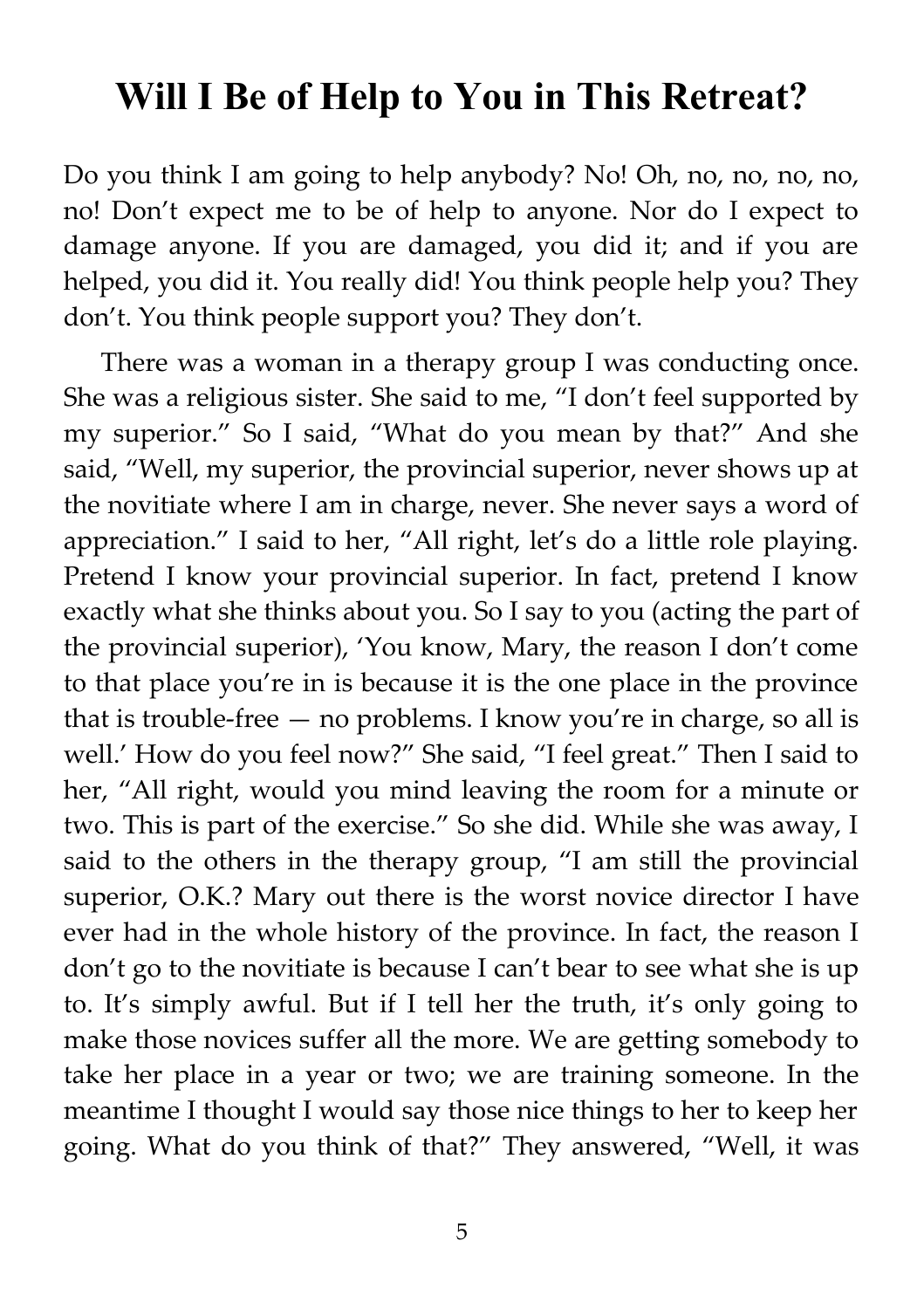really the only thing you could do under the circumstances." Then I brought Mary back into the group and asked her if she still felt great. "Oh yes," she said. Poor Mary! She thought she was being supported when she wasn't. The point is that most of what we feel and think we conjure up for ourselves in our heads, including this business of being helped by people.

Do you think you help people because you are in love with them? Well, I've got news for you. You are never in love with anyone. You're only in love with your prejudiced and hopeful idea of that person. Take a minute to think about that: You are never in love with anyone, you're in love with your prejudiced idea of that person. Isn't that how you fall out of love? Your idea changes, doesn't it? "How could you let me down when I trusted you so much?" you say to someone. Did you really trust them? You never trusted anyone. Come off it! That's part of society's brainwashing. You never trust anyone. You only trust your judgment about that person. So what are you complaining about? The fact is that you don't like to say, "My judgment was lousy." That's not very flattering to you, is it? So you prefer to say, "How could you have let me down?"

So there it is: People don't really want to grow up, people don't really want to change, people don't really want to be happy. As someone so wisely said to me, "Don't try to make them happy, you'll only get in trouble. Don't try to teach a pig to sing; it wastes your time and it irritates the pig." Like the businessman who goes into a bar, sits down, and sees this fellow with a banana in his ear a banana in his ear! And he thinks, "I wonder if I should mention that to him. No, it's none of my business." But the thought nags at him. So after having a drink or two, he says to the fellow, "Excuse me, ah, you've got a banana in your ear." The fellow says, "What?"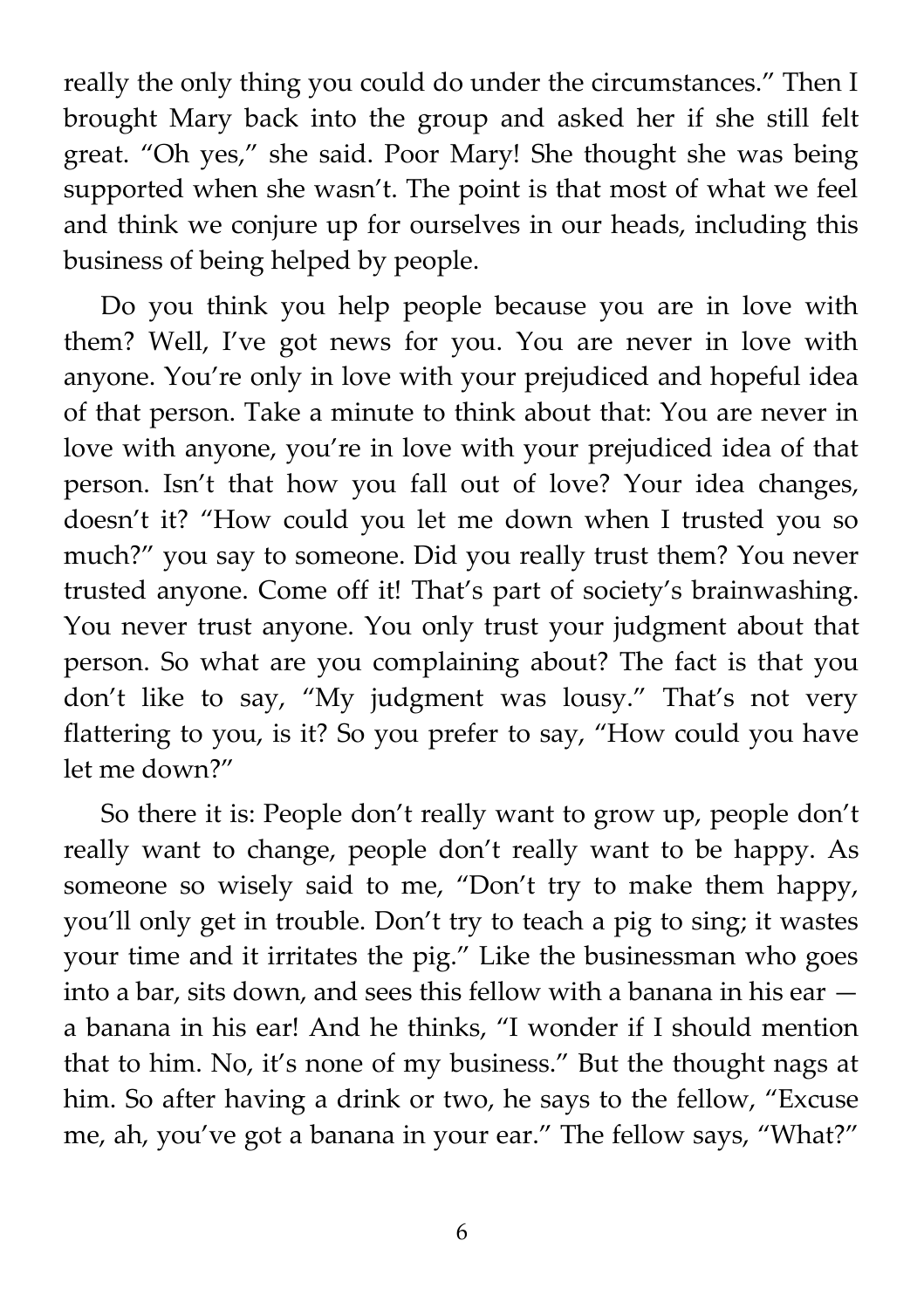The businessman repeats, "You've got a banana in your ear." Again the fellow says, "What was that?" "You've got a banana in your ear!" the businessman shouts. "Talk louder," the fellow says, "I've got a banana in my ear!"

So it's useless. "Give up, give up, give up," I say to myself. Say your thing and get out of here. And if they profit, that's fine, and if they don't, too bad!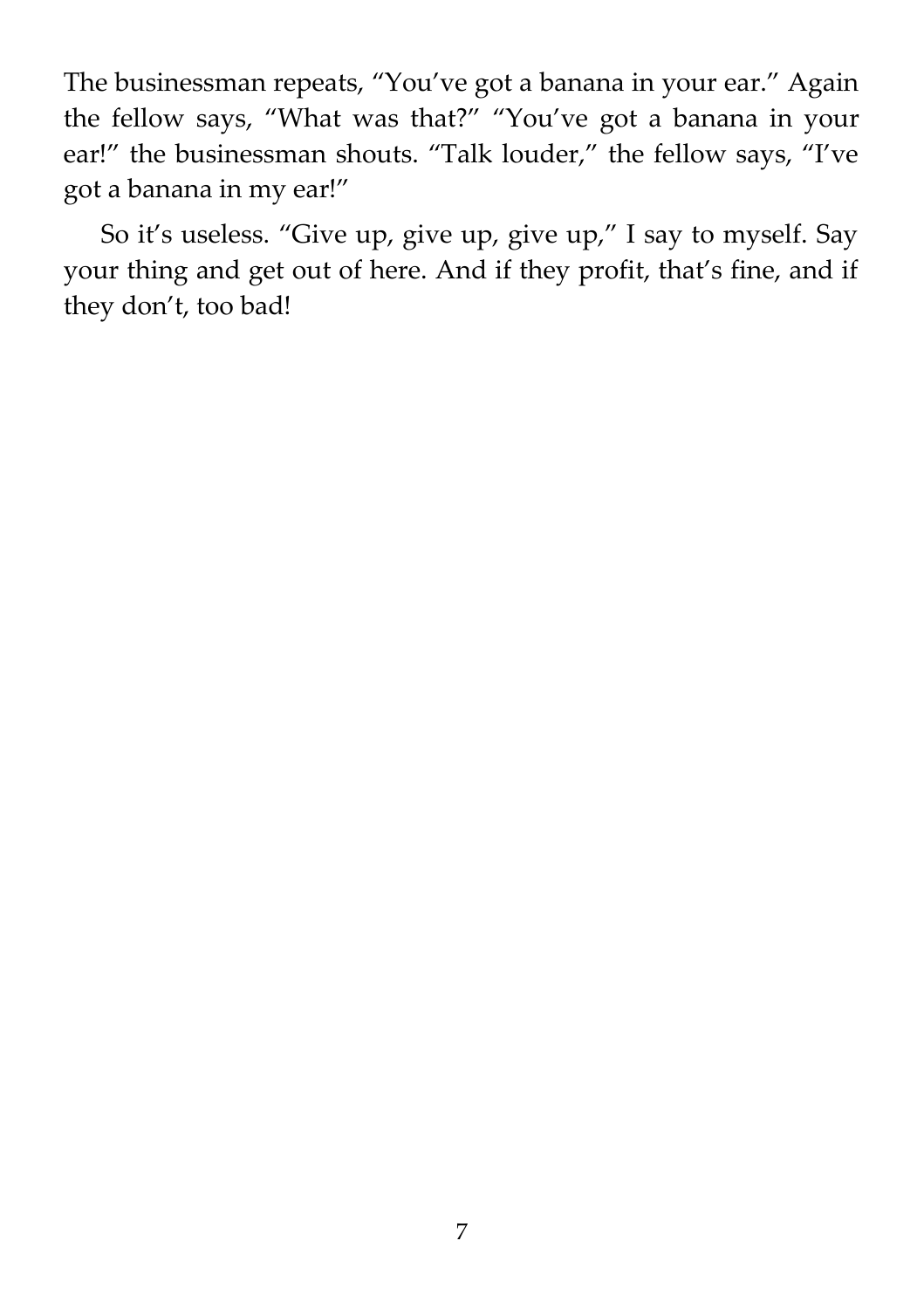# <span id="page-12-0"></span>**On the Proper Kind of Selfishness**

The first thing I want you to understand, if you really want to wake up, is that you don't want to wake up. The first step to waking up is to be honest enough to admit to yourself that you don't like it. You don't want to be happy. Want a little test? Let's try it. It will take you exactly one minute. You could close your eyes while you're doing it or you could keep them open. It doesn't really matter. Think of someone you love very much, someone you're close to, someone who is precious to you, and say to that person in your mind, "I'd rather have happiness than have you." See what happens. "I'd rather be happy than have you. If I had a choice, no question about it, I'd choose happiness." How many of you felt selfish when you said this? Many, it seems. See how we've been brainwashed? See how we've been brainwashed into thinking, "How could I be so selfish?" But look at who's being selfish. Imagine somebody saying to *you*, "How could you be so selfish that you'd choose happiness over me?" Would you not feel like responding, "Pardon me, but how could *you* be so selfish that *you* would demand I choose you above my own happiness?!"

A woman once told me that when she was a child her Jesuit cousin gave a retreat in the Jesuit church in Milwaukee. He opened each conference with the words: "The test of love is sacrifice, and the gauge of love is unselfishness." That's marvelous! I asked her, "Would you want me to love you at the cost of my happiness?" "Yes," she answered. Isn't that delightful? Wouldn't that be wonderful? *She* would love me at the cost of *her* happiness and *I* would love her at the cost of *my* happiness, and so you've got *two* unhappy people, but *long live love!*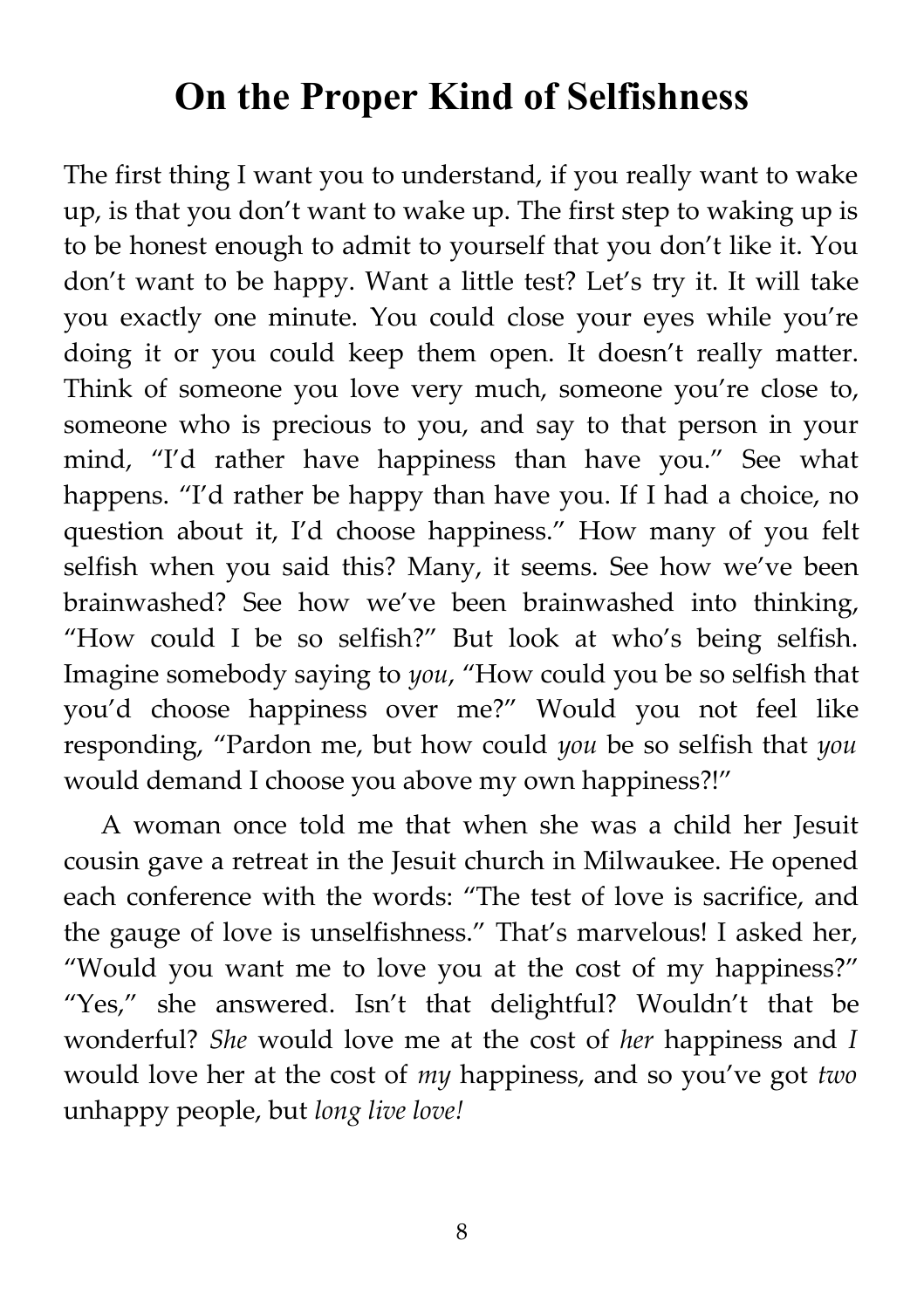# <span id="page-13-0"></span>**On Wanting Happiness**

I was saying that we don't want to be happy. We want other things. Or let's put it more accurately: We don't want to be unconditionally happy. I'm ready to be happy *provided* I have this and that and the other thing. But this is really to say to our friend or to our God or to anyone, "You are my happiness. *If I don't get you*, I refuse to be happy." It's so important to understand that. We cannot imagine being happy without those conditions. That's pretty accurate. We cannot conceive of being happy without them. We've been taught to place our happiness in them.

So that's the first thing we need to do if we want to come awake, which is the same thing as saying: if we want to love, if we want freedom, if we want joy and peace and spirituality. In that sense, spirituality is the most practical thing in the whole wide world. I challenge anyone to think of anything more practical than spirituality as I have defined it  $-$  not piety, not devotion, not religion, not worship, but spirituality — waking up, waking up! Look at the heartache everywhere, look at the loneliness, look at the fear, the confusion, the conflict in the hearts of people, inner conflict, outer conflict. Suppose somebody gave you a way of getting rid of all of that? Suppose somebody gave you a way to stop that tremendous drainage of energy, of health, of emotion that comes from these conflicts and confusion. Would you want that? Suppose somebody showed us a way whereby we would truly love one another, and be at peace, be at love. Can you think of anything more practical than that? But, instead, you have people thinking that big business is more practical, that politics is more practical, that science is more practical. What's the earthly use of putting a man on the moon when *we* cannot live on the earth?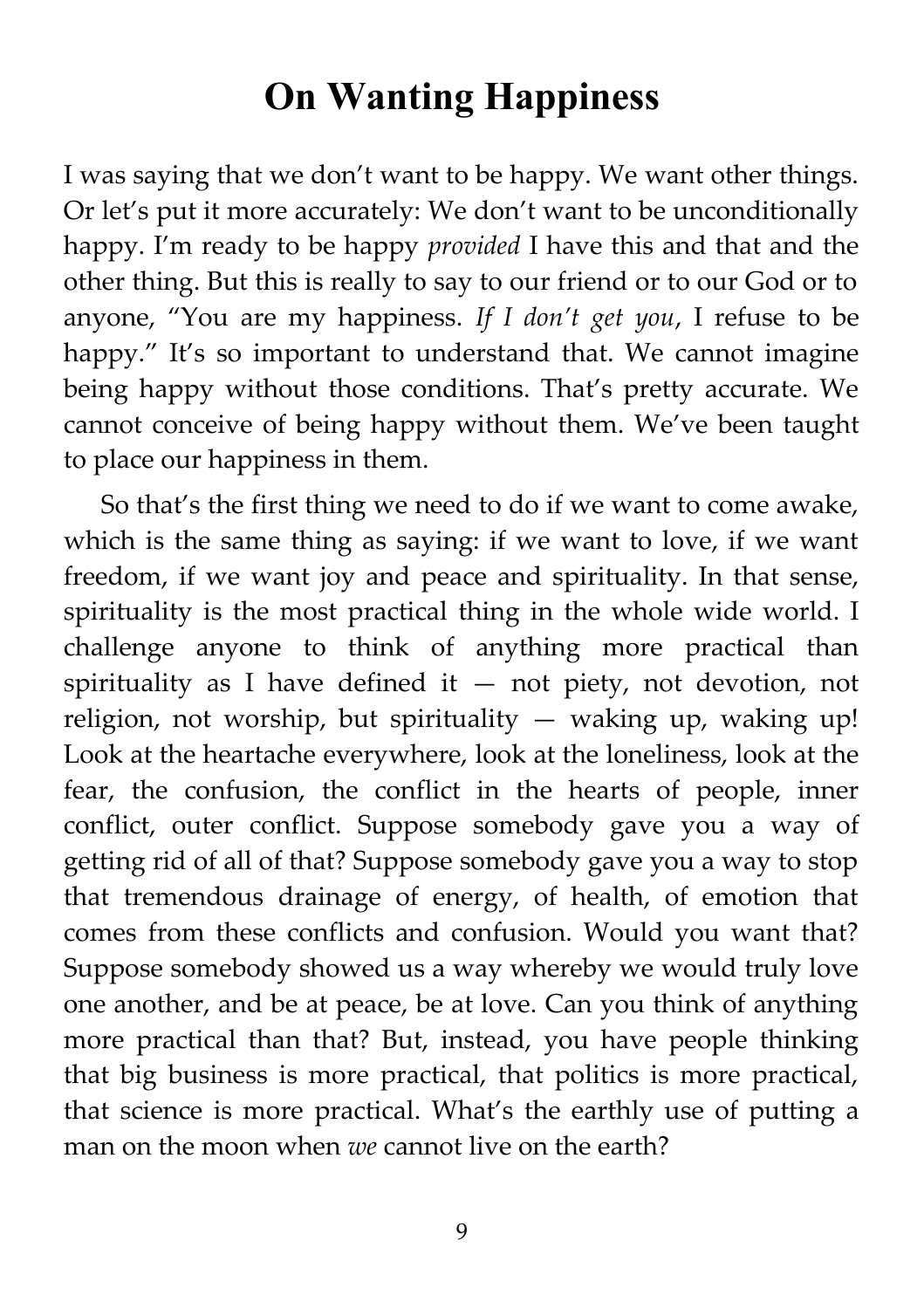# <span id="page-14-0"></span>**Are We Talking About Psychology in This Spirituality Course?**

Is psychology more practical than spirituality? Nothing is more practical than spirituality. What can the poor psychologist do? He can only relieve the pressure. I'm a psychologist myself, and I practice psychotherapy, and I have this great conflict within me when I have to choose sometimes between psychology and spirituality. I wonder if that makes sense to anybody here. It didn't make sense to me for many years.

I'll explain. It didn't make sense to me for many years until I suddenly discovered that people have to suffer *enough* in a relationship so that they get disillusioned with *all* relationships. Isn't that a terrible thing to think? They've got to suffer *enough* in a relationship before they wake up and say, "I'm sick of it! There must be a better way of living than depending on another human being." And what was I doing as a psychotherapist? People were coming to me with their relationship problems, with their communication problems, etc., and sometimes what I did was a help. But sometimes, I'm sorry to say, it wasn't, because it kept people asleep. Maybe they should have suffered a little *more*. Maybe they ought to touch rock bottom and say, "I'm sick of it *all*." It's only when you're sick of your sickness that you'll get out of it. Most people go to a psychiatrist or a psychologist to get relief. I repeat: to get relief. Not to get out of it.

There's the story of little Johnny who, they say, was mentally retarded. But evidently he wasn't, as you'll learn from this story. Johnny goes to modeling class in his school for special children and he gets his piece of putty and he's modeling it. He takes a little lump of putty and goes to a corner of the room and he's playing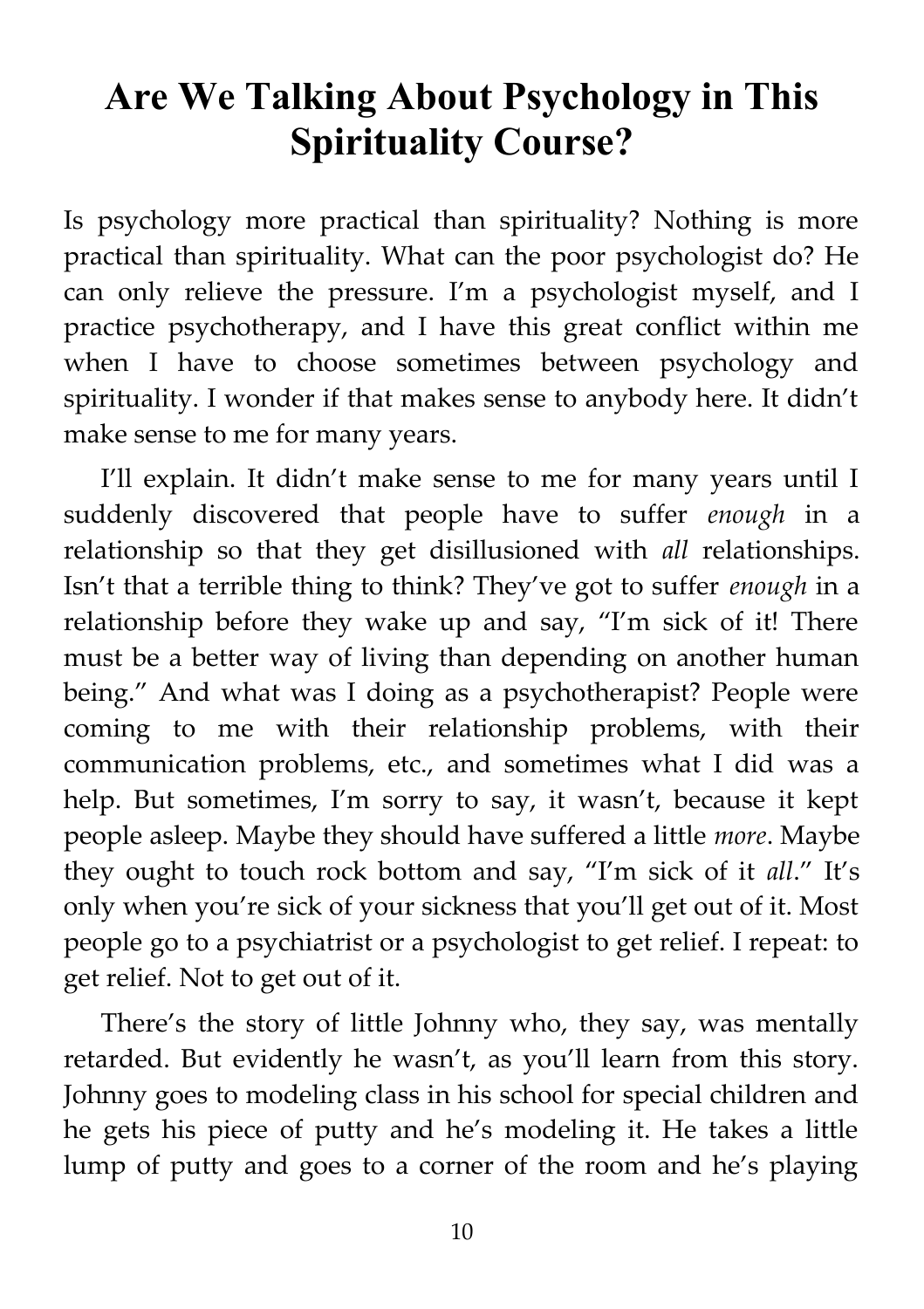with it. The teacher comes up to him and says, "Hi, Johnny." And Johnny says, "Hi." And the teacher says, "What's that you've got in your hand?" And Johnny says, "This is a lump of cow dung." The teacher asks, "What are you making out of it?" He says, "I'm making a teacher."

The teacher thought, "Little Johnny has regressed." So she calls out to the principal, who was passing by the door at that moment, and says, "Johnny has regressed."

So the principal goes up to Johnny and says, "Hi, son." And Johnny says, "Hi." And the principal says, "What do you, have in your hand?" And he says, "A lump of cow dung." "What are you making out of it?" And he says, "A principal."

The principal thinks that this is a case for the school psychologist. "Send for the psychologist!"

The psychologist is a clever guy. He goes up and says, "Hi." And Johnny says, "Hi." And the psychologist says, "I know what you've got in your hand." "What?" "A lump of cow dung." Johnny says, "Right." "And I know what you're making out of it." "What?"

"You're making a psychologist." "Wrong. Not enough cow dung!" And they called him mentally retarded!

The poor psychologists, they're doing a good job. They really are. There are times when psychotherapy is a tremendous help, because when you're on the verge of going insane, raving mad, you're about to become either a psychotic or a mystic. That's what the mystic is, the opposite of the lunatic. Do you know one sign that you've woken up? It's when you are asking yourself, "Am I crazy, or are all of them crazy?" It really is. Because we are crazy. The whole world is crazy. Certifiable lunatics! The only reason we're not locked up in an institution is that there are so many of us. So we're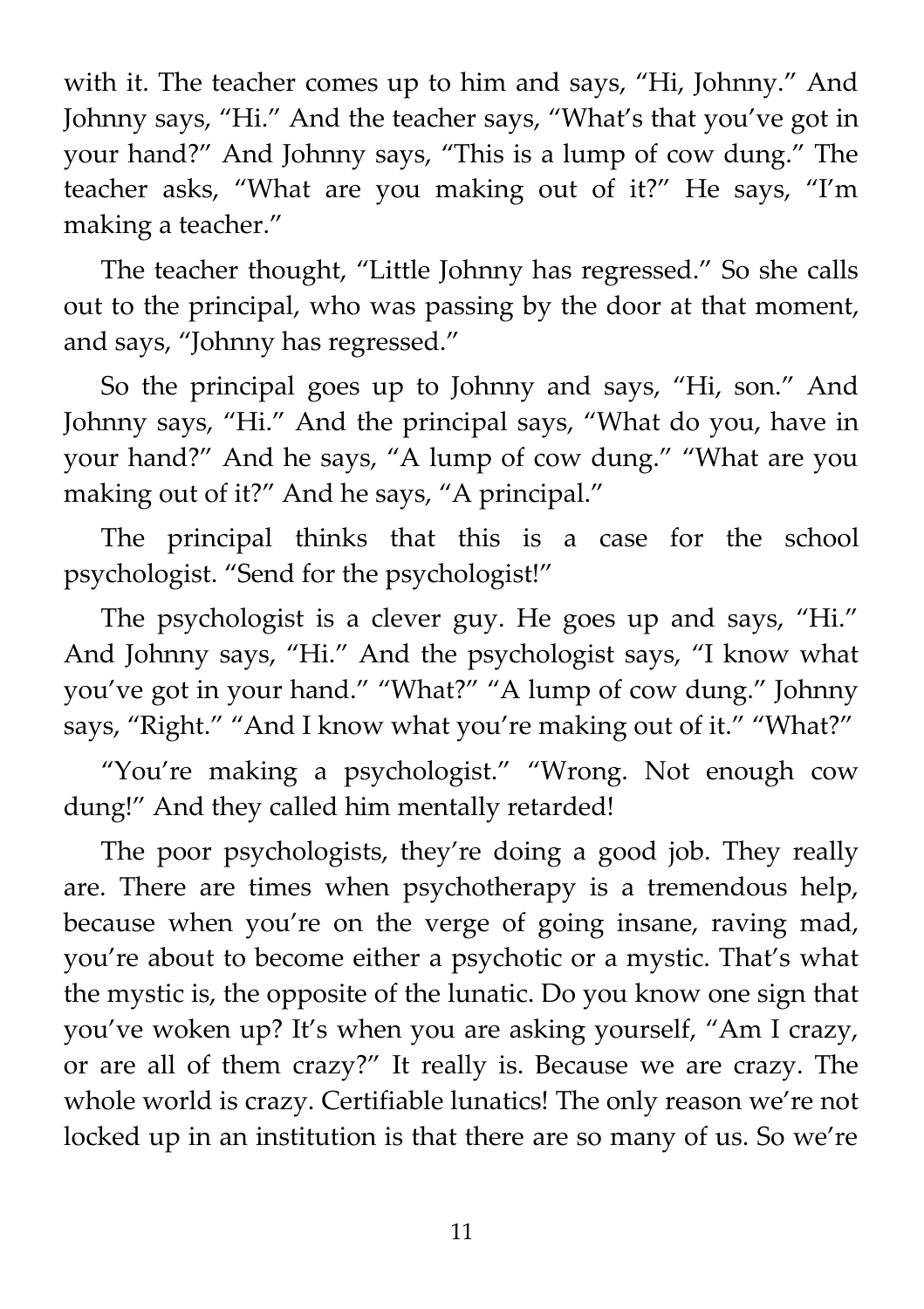crazy. We're living on crazy ideas about love, about relationships, about happiness, about joy, about everything. We're crazy to the point, I've come to believe, that if everybody agrees on something, you can be sure it's wrong! Every new idea, every great idea, when it first began was in a minority of one. That man called Jesus Christ — minority of one. Everybody was saying something different from what he was saying. The Buddha  $-$  minority of one. Everybody was saying something different from what he was saying. I think it was Bertrand Russell who said, "Every great idea starts out as a blasphemy." That's well and accurately put. You're going to hear lots of blasphemies during these days. "He hath blasphemed!" Because people are crazy, they're lunatics, and the sooner you see this, the better for your mental and spiritual health. Don't trust them. Don't trust your best friends. Get disillusioned with your best friends. They're very clever. As *you* are in your dealings with everybody else, though you probably don't know it. Ah, you're so wily, and subtle, and clever. You're putting on a great act.

I'm not being very complimentary here, am I? But I repeat: You want to wake up. You're putting on a great act. And you don't even know it. You think you're being so loving. Ha! Whom are you loving? Even your self-sacrifice gives you a good feeling, doesn't it? "I'm sacrificing myself! I'm living up to my ideal." But you're getting something out of it, aren't you? You're always getting something out of everything you do, until you wake up.

So there it is: step one. Realize that you don't want to wake up. It's pretty difficult to wake up when you have been hypnotized into thinking that a scrap of old newspaper is a check for a million dollars. How difficult it is to tear yourself away from that scrap of old newspaper.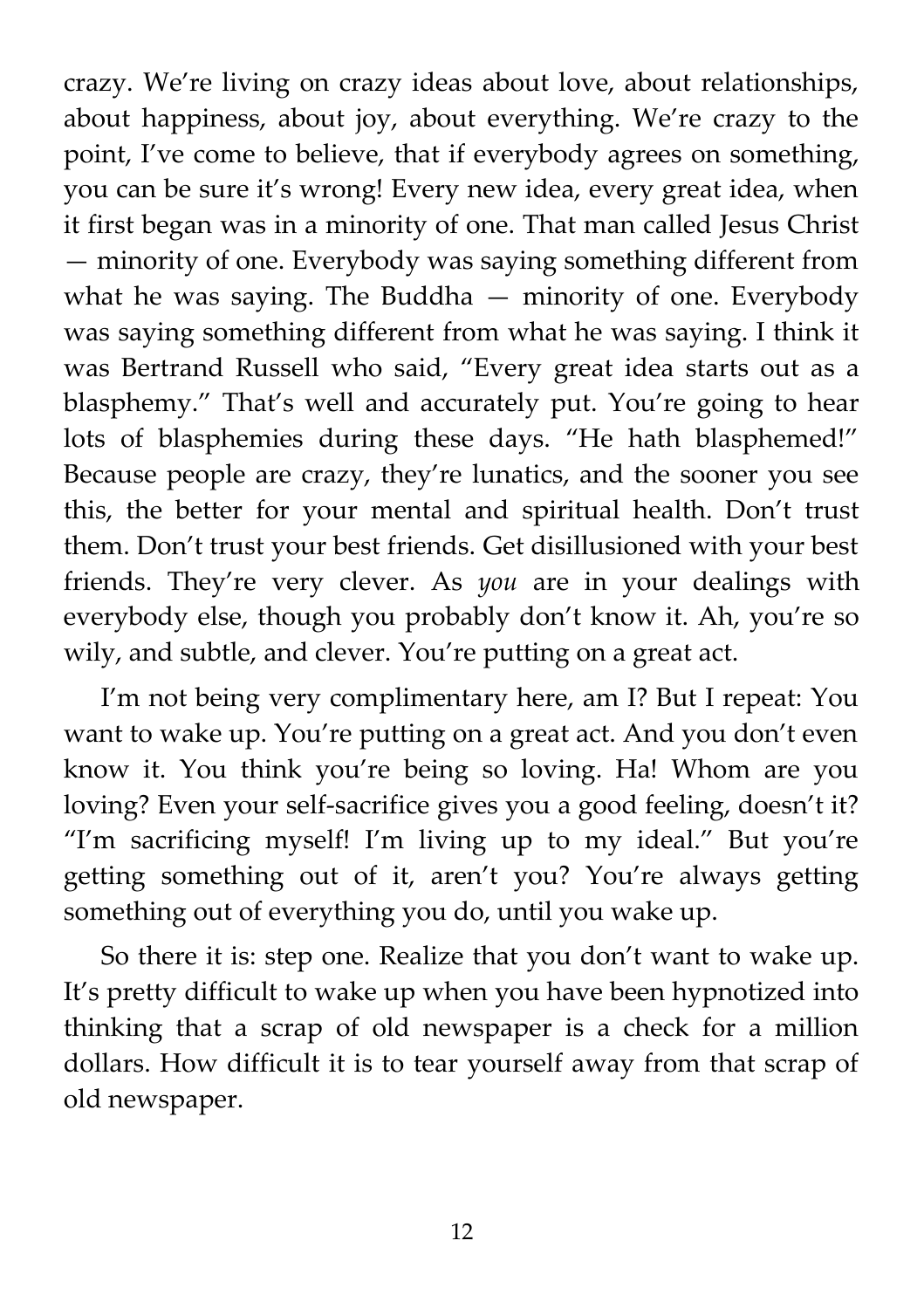# <span id="page-17-0"></span>**Neither Is Renunciation the Solution**

Anytime you're practicing renunciation, you're deluded. How about *that*! You're deluded. What are you renouncing? Anytime you renounce something, you are tied forever to the thing you renounce. There's a guru in India who says, "Every time a prostitute comes to me, she's talking about nothing but God. She says I'm sick of this life that I'm living. I want God. But every time a priest comes to me he's talking about nothing but sex." Very well, when you renounce something, you're stuck to it forever. When you fight something, you're tied to it forever. As long as you're fighting it, you are giving it power. You give it as much power as you are using to fight it.

This includes communism and everything else. So you must "receive" your demons, because when you fight them, you empower them. Has nobody ever told you this? When you renounce something, you're tied to it. The only way to get out of this is to see through it. Don't renounce it, *see through it*. Understand its true value and you won't need to renounce it; it will just drop from your hands. But of course, if you don't see that, if you're hypnotized into thinking that you won't be happy without this, that, or the other thing, you're stuck. What we need to do for you is not what so-called spirituality attempts to do — namely, to get you to make sacrifices, to renounce things. That's useless. You're still asleep. What we need to do is to help you understand, understand, understand. If you understood, you'd simply drop the desire for it. This is another way of saying: If you woke up, you'd simply drop the desire for it.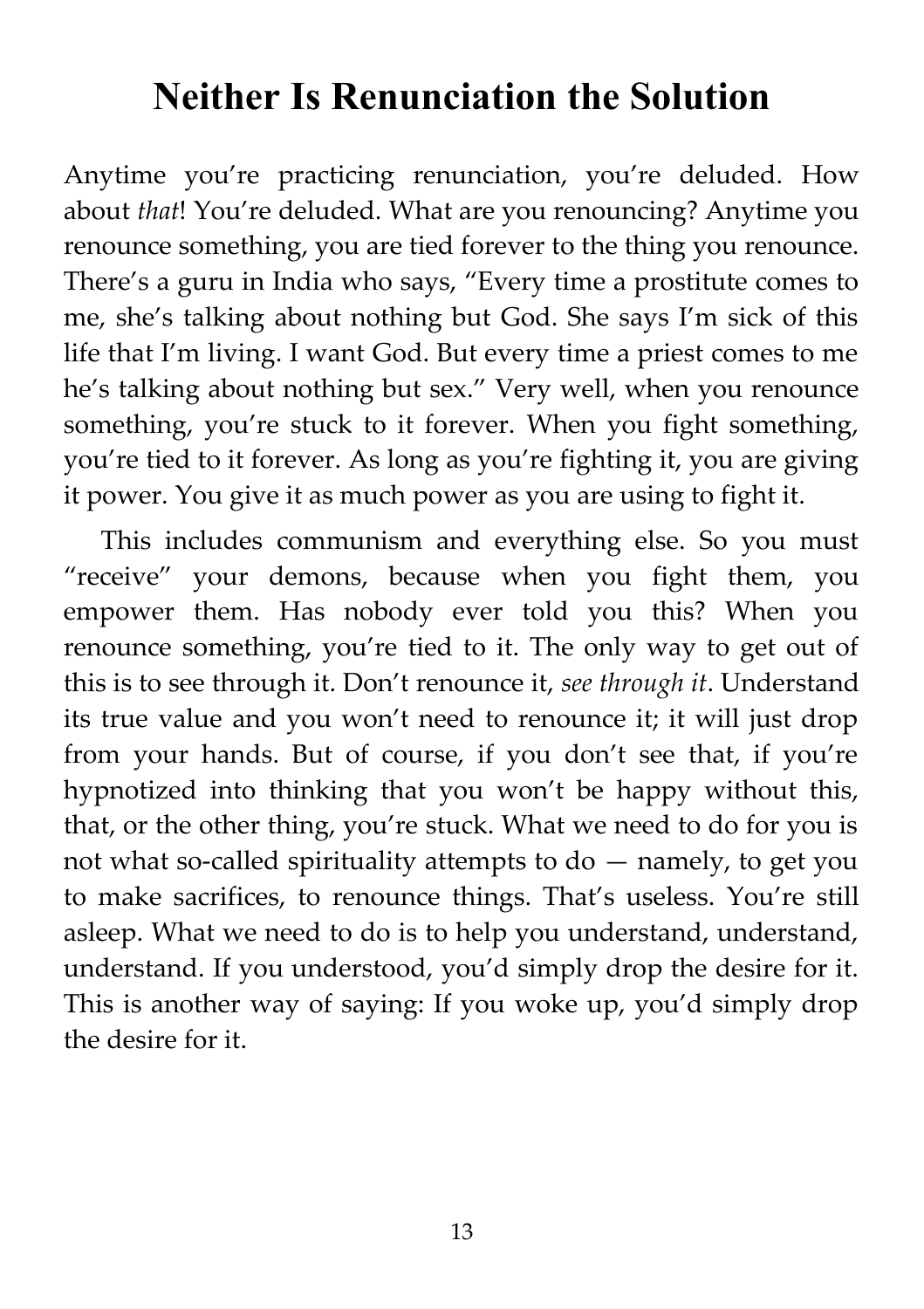#### <span id="page-18-0"></span>**Listen and Unlearn**

Some of us get woken up by the harsh realities of life. We suffer so much that we wake up. But people keep bumping again and again into life. They still go on sleepwalking. They never wake up. Tragically, it never occurs to them that there may be another way. It never occurs to them that there may be a better way. Still, if *you* haven't been bumped sufficiently by life, and you haven't suffered enough, then there is another way: to *listen*. I don't mean you have to agree with what I'm saying. That wouldn't be listening. Believe me, it really doesn't matter whether you agree with what I'm saying or you don't. Because agreement and disagreement have to do with words and concepts and theories. They don't have anything to do with truth. Truth is never expressed in words. Truth is sighted suddenly, as a result of a certain attitude. So you could be disagreeing with me and still sight the truth. But there has to be an attitude of openness, of willingness to discover something new. That's important, not your agreeing with me or disagreeing with me. After all, most of what I'm giving you is really theories. No theory adequately covers reality. So I can speak to you, not of the truth, but of obstacles to the truth. Those I can describe. I cannot describe the truth. No one can. All I can do is give you a description of your falsehoods, so that you can drop them. All I can do for you is challenge your beliefs and the belief system that makes you unhappy. All I can do for you is help you to unlearn. That's what learning is all about where spirituality is concerned: unlearning, unlearning almost everything you've been taught. A willingness to unlearn, to listen.

Are you listening, as most people do, in order to confirm what you already think? Observe your reactions as I talk. Frequently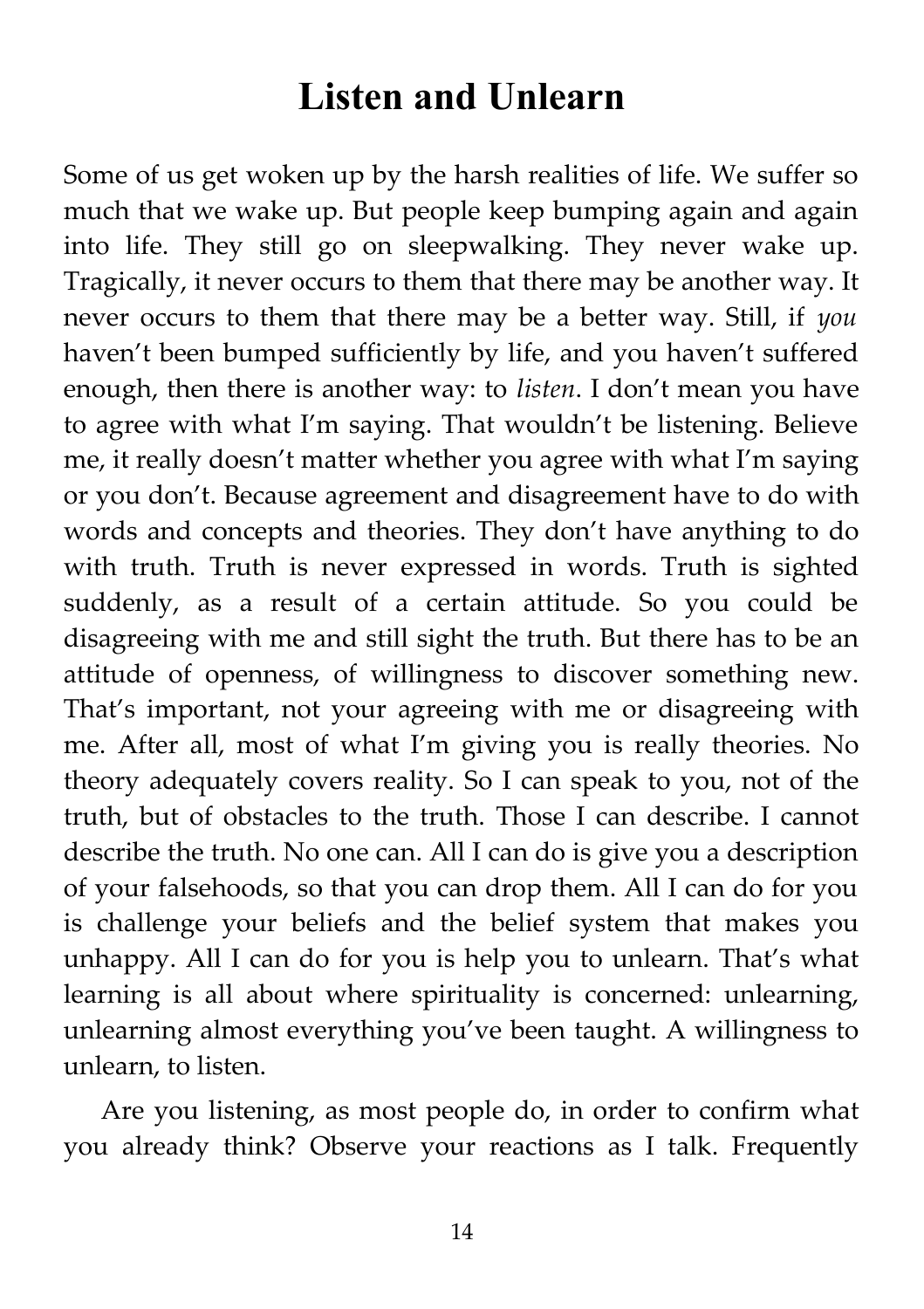you'll be startled or shocked or scandalized or irritated or annoyed or frustrated. Or you'll be saying, "Great!"

But are you listening for what will confirm what you already think? Or are you listening in order to discover something new? That is important. It is difficult for sleeping people. Jesus proclaimed the good news yet he was rejected. Not because it was good, but because it was new. We hate the new. We hate it! And the sooner we face up to that fact, the better. We don't want new things, particularly when they're disturbing, particularly when they involve change. Most particularly if it involves saying, "I was wrong." I remember meeting an eighty-seven-year-old Jesuit in Spain; he'd been my professor and rector in India thirty or forty years ago. And he attended a workshop like this. "I should have heard you speak sixty years ago," he said. "You know something. I've been wrong all my life." God, to listen to that! It's like looking at one of the wonders of the world. That, ladies and gentlemen, is *faith*! An openness to the truth, no matter what the consequences, no matter where it leads you and when you don't even know where it's going to lead you. That's faith. *Not* belief, but faith. Your beliefs give you a lot of security, but faith is insecurity. You don't know. You're ready to follow and you're open, you're wide open! You're ready to listen. And, mind you, being open does not mean being gullible, it doesn't mean swallowing whatever the speaker is saying. Oh no. You've got to challenge everything I'm saying. But challenge it from an attitude of openness, not from an attitude of stubbornness. And challenge it all. Recall those lovely words of Buddha when he said, "Monks and scholars must not accept my words out of respect, but must analyze them the way a goldsmith analyzes gold  $-$  by cutting, scraping, rubbing, melting."

When you do that, you're listening. You've taken another major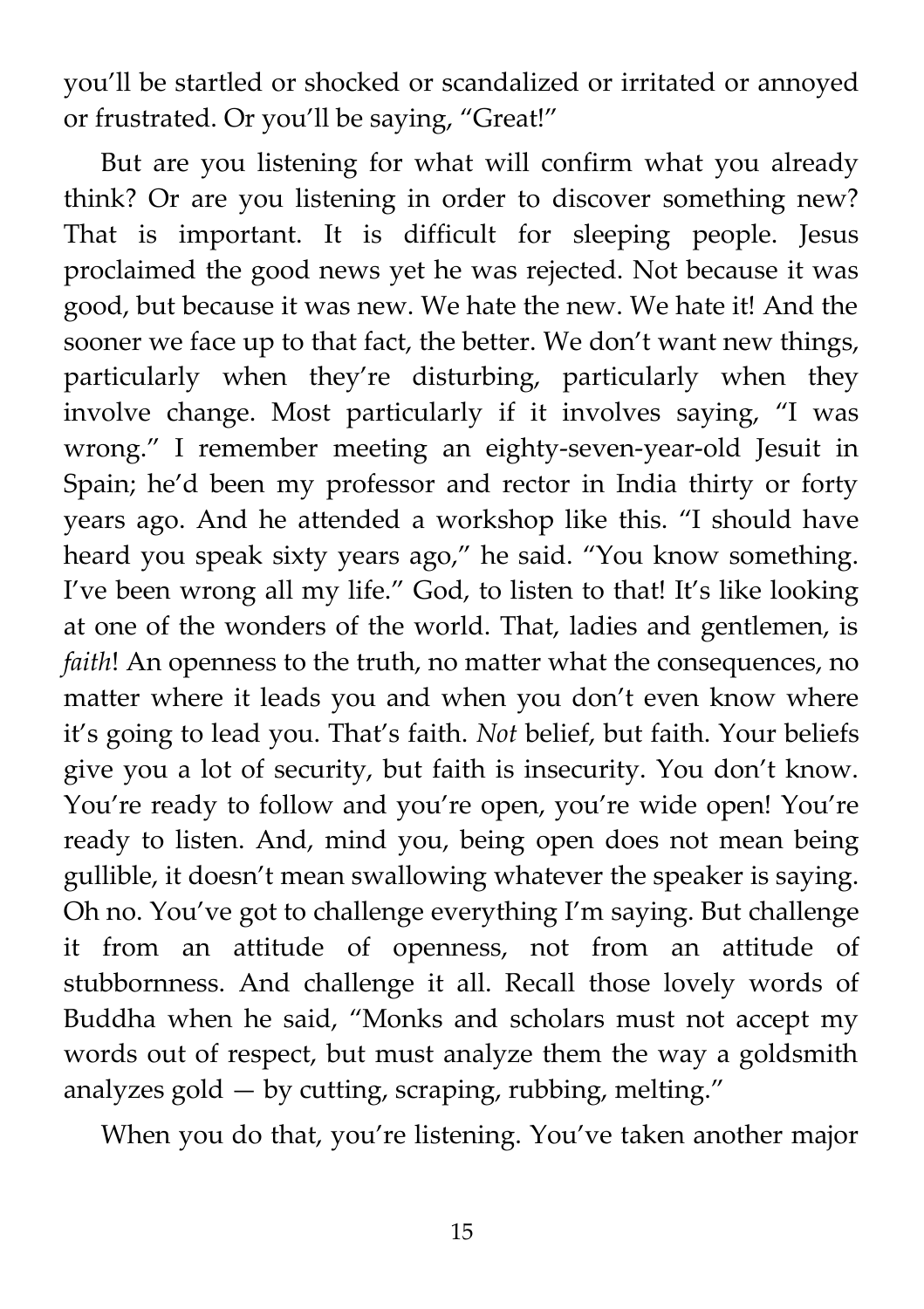step toward awakening. The first step, as I said, was a readiness to admit that you don't want to wake up, that you don't want to be happy. There are all kinds of resistances to that within you. The second step is a readiness to understand, to listen, to challenge your whole belief system. Not just your religious beliefs, your political beliefs, your social beliefs, your psychological beliefs, but all of them. A readiness to reappraise them all, in the Buddha's metaphor. And I'll give you plenty of opportunity to do that here.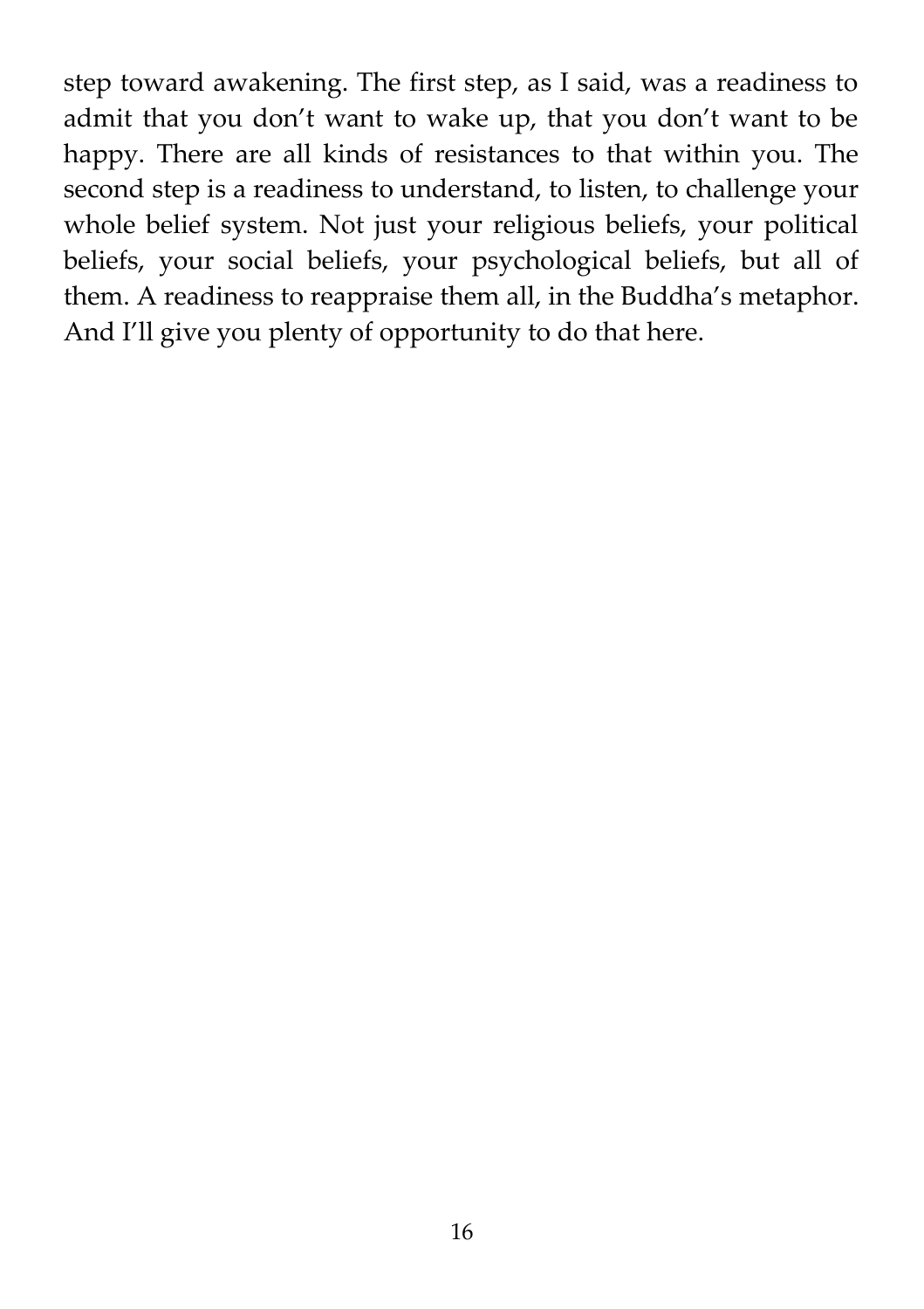# <span id="page-21-0"></span>**The Masquerade of Charity**

Charity is really self-interest masquerading under the form of altruism. You say that it is very difficult to accept that there may be times when you are not honest to goodness really trying to be loving or trustful. Let me simplify it. Let's make it as simple as possible. Let's even make it as blunt and extreme as possible, at least to begin with.

There are two types of selfishness. The first type is the one where I give myself the pleasure of pleasing myself. That's what we generally call self-centeredness. The second is when I give myself the pleasure of pleasing others. That would be a more refined kind of selfishness.

The first one is very obvious, but the second one is hidden, very hidden, and for that reason more dangerous, because we get to feel that we're really great. But maybe we're not all that great after all. You protest when I say that. That's great!

You, madam, you say that, in your case, you live alone, and go to the rectory and give several hours of your time. But you also admit you're really doing it for a selfish reason — your need to be needed — and you also know you need to be needed in a way that makes you feel like you're contributing to the world a little bit. But you also claim that, because they also need you to do this, it's a twoway street.

You're almost enlightened! We've got to learn from you. That's right. She is saying, "I give something, I get something." She is right. I go out to help, I give something, I get something. That's beautiful. That's true. That's real. That isn't charity, that's enlightened self-interest.

17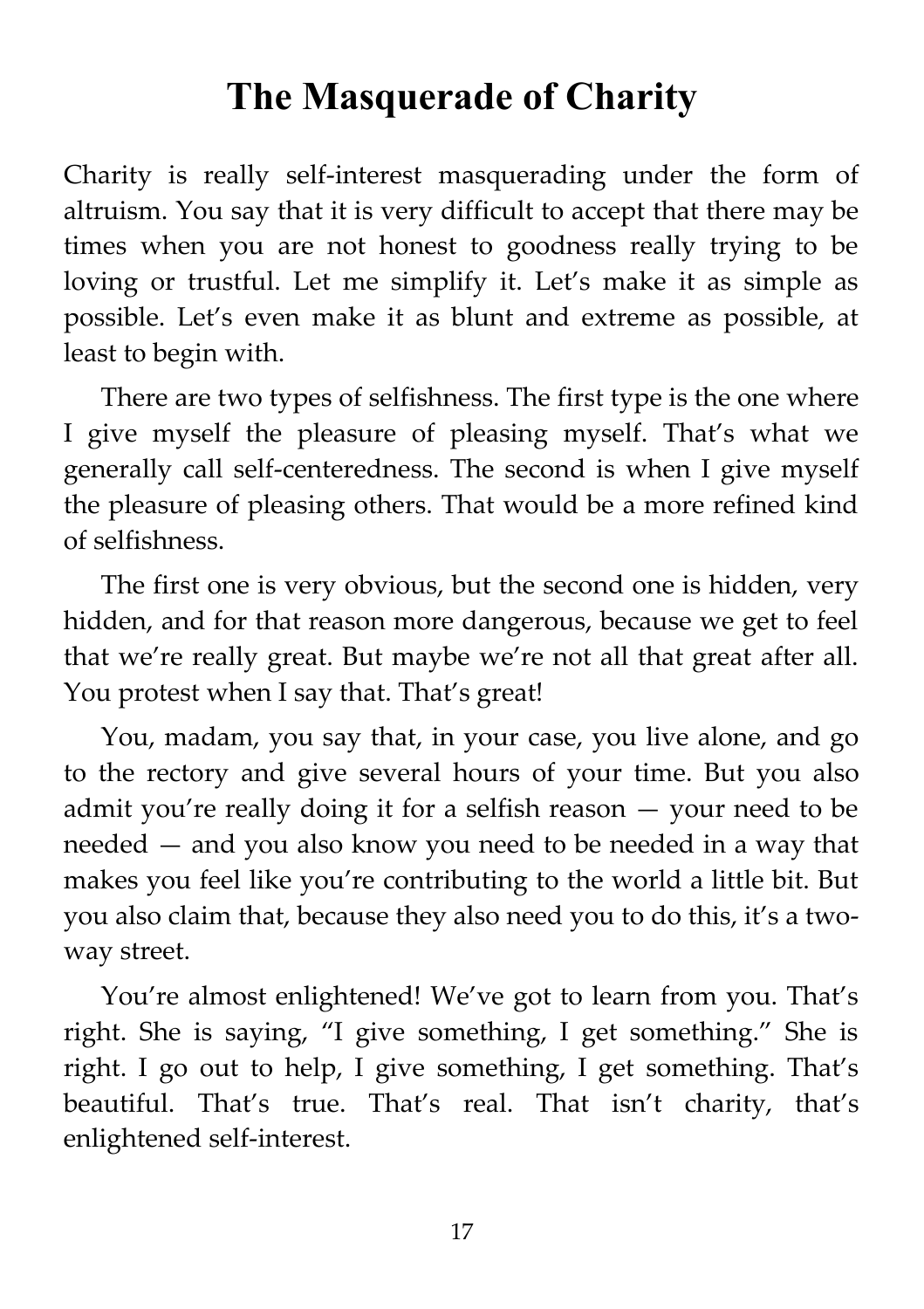And you, sir, you point out that the gospel of Jesus is ultimately a gospel of self-interest. We achieve eternal life by our acts of charity. "Come blest of my Father, when I was hungry, you gave me to eat," and so on. You say that perfectly confirms what I've said. When we look at Jesus, you say, we see that his acts of charity were acts of ultimate self-interest, to win souls for eternal life. And you see that as the whole thrust and meaning of life: the achievement of self-interest by acts of charity.

All right. But you see, you are cheating a bit because you brought religion into this. It's legitimate. It's valid. But how would it be if I deal with the gospels, with the Bible, with Jesus, toward the *end* of this retreat. I will say this much now to complicate it even more. "I was hungry, and you gave me to eat, I was thirsty and you gave me to drink," and what do they reply? "When? When did we do it? We didn't know it." They were unconscious! I sometimes have a horrid fantasy where the king says, "I was hungry and you gave me to eat," and the people on the right side say, "That's right, Lord, we *know*." "I wasn't talking to you," the king tells them. "It doesn't follow the script; you're not *supposed* to have known." Isn't that interesting? But *you* know. You know the inner pleasure you have while doing acts of charity. Aha! That's right! It's the opposite of someone who says, "What's so great about what I did? I did something, I got something. I had no notion I was doing anything good. My left hand had no idea what my right hand was doing." You know, a good is never so good as when you have no awareness that you're doing good. You are never so good as when you have no consciousness that you're good. Or as the great Sufi would say, "A saint is one until he or she knows it." Unselfconscious! Unselfconscious!

Some of you object to this. You say, "Isn't the pleasure I receive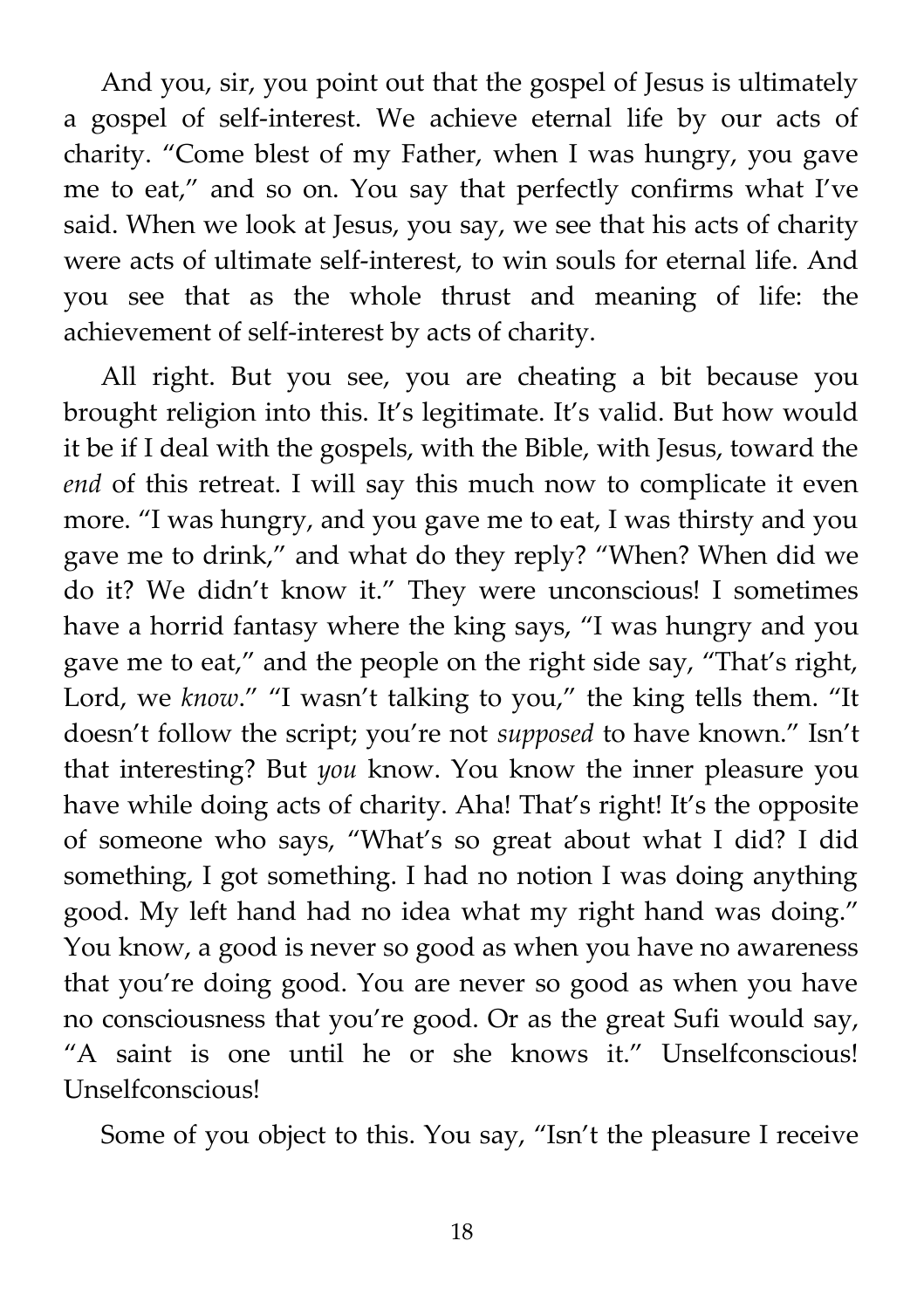in giving, isn't that eternal life right here and now?" I wouldn't know. I call pleasure, pleasure, and nothing more. For the time being, at least until we get into religion later on. But I want you to understand something right at the beginning, that religion is not — I repeat: *not* — necessarily connected with spirituality. Please keep religion out of this for the time being.

All right, you ask, what about the soldier who falls on a grenade to keep it from hurting others? And what about the man who got into a truck full of dynamite and drove into the American camp in Beirut? How about him? "Greater love than this no one has." But the Americans don't think so. He did it deliberately. He was terrible, wasn't he? But he wouldn't think so, I assure you. He thought he was going to heaven. That's right. Just like your soldier falling on the grenade.

I'm trying to get at a picture of an action where there is not self, where you're awake and what you do is done through you. Your deed in that case becomes a happening. "Let it be done to me." I'm not excluding that. But when *you* do it, I'm searching for the selfishness. Even if it is only "I'll be remembered as a great hero," or "I'd never be able to live if I didn't do this. I'd never be able to live with the thought if I ran away." But remember, I'm not excluding the other kind of act. I didn't say that there never is any act where there is not self. Maybe there is. We'll have to explore that. A mother saving a child — saving *her* child, you say. But how come she's not saving the neighbor's child? It's the *hers*. It's the soldier dying for *his* country. Many such deaths bother me. I ask myself, "Are they the result of brainwashing?" Martyrs bother me. I think they're often brainwashed. Muslim martyrs, Hindu martyrs, Buddhist martyrs, Christian martyrs, they are brainwashed!

They've got an idea in their heads that they must die, that death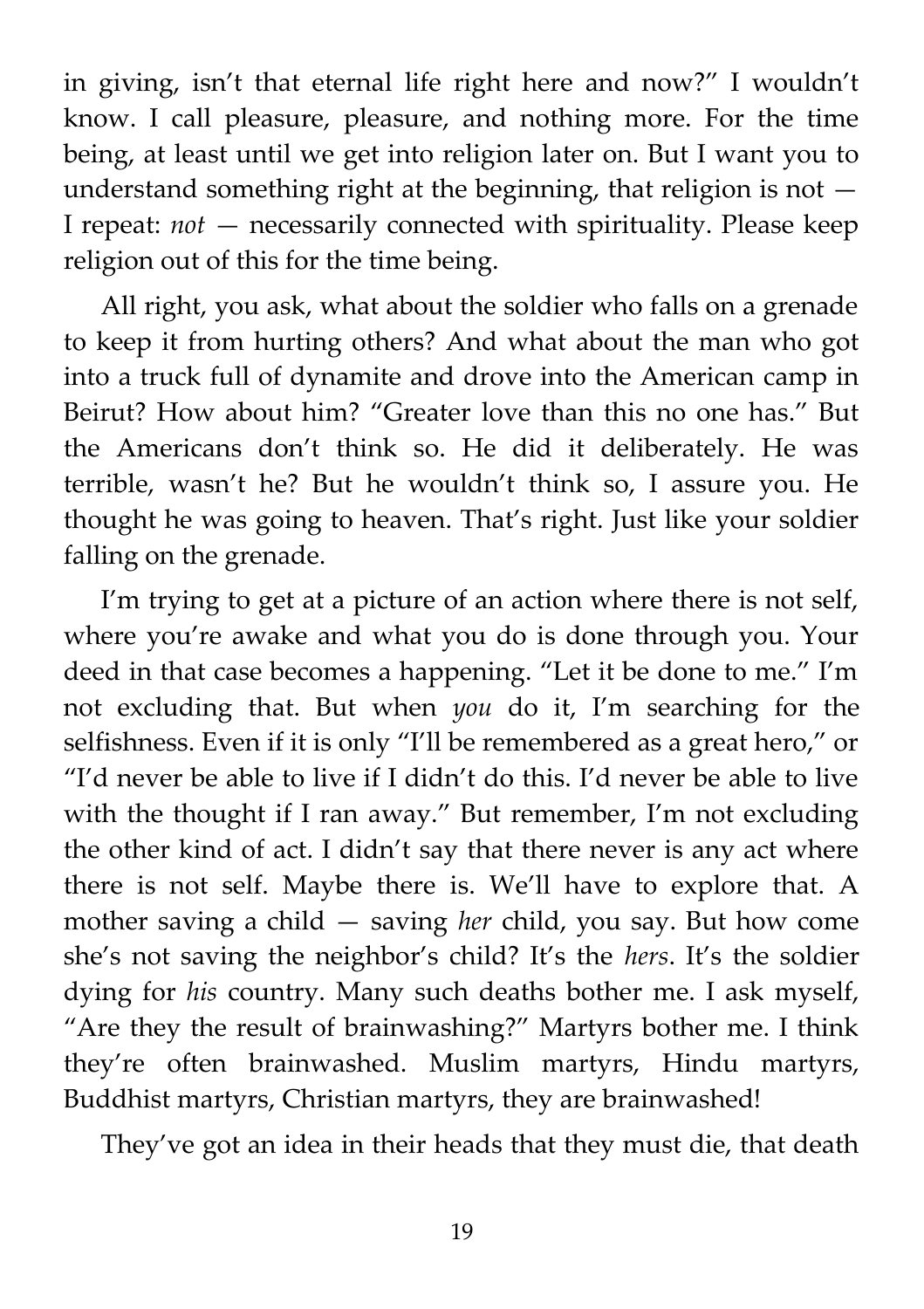is a great thing. They feel nothing, they go right in. But not all of them, so listen to me properly. I didn't say *all* of them, but I wouldn't exclude the possibility. Lots of communists get brainwashed (you're ready to believe that). They're so brainwashed they're ready to die. I sometimes say to myself that the process that we use for making, for example, a St. Francis Xavier could be exactly the same process used for producing terrorists. You can have a man go on a thirty-day retreat and come out all aflame with the love of Christ, yet without the slightest bit of self-awareness. None. He could be a big pain. He thinks he's a great saint. I don't mean to slander Francis Xavier, who probably was a great saint, but he was a difficult man to live with. You know he was a lousy superior, he really was! Do a historical investigation. Ignatius always had to step in to undo the harm that this good man was doing by his intolerance. You need to be pretty intolerant to achieve what he achieved. Go, go, go, go  $-$  no matter how many corpses fall by the wayside. Some critics of Francis Xavier claim exactly that. He used to dismiss men from our Society and they'd appeal to Ignatius, who would say, "Come to Rome and we'll talk about it." And Ignatius surreptitiously got them in again. How much selfawareness was there in this situation? Who are we to judge, we don't know.

I'm not saying there's no such thing as pure motivation. I'm saying that ordinarily everything we do is in our *self-interest*. Everything. When you do something for the love of Christ, is that selfishness? Yes. When you're doing something for the love of anybody, it is in your self-interest. I'll have to explain that.

Suppose you happen to live in Phoenix and you feed over five hundred children a day. That gives you a good feeling? Well, would you expect it to give you a bad feeling? But sometimes it does. And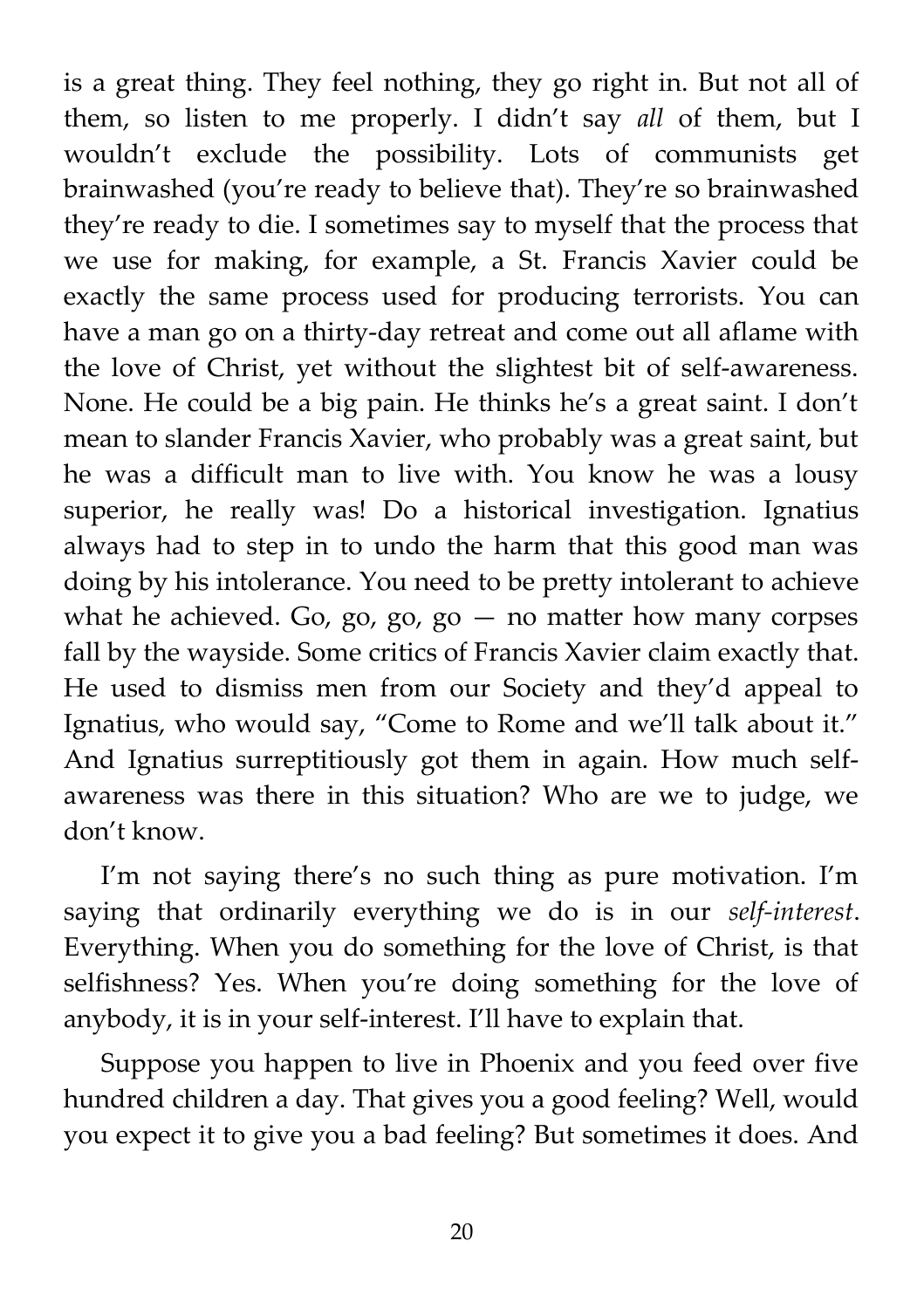that is because there are some people who do things so that they won't *have to have a bad feeling*. And they call *that* charity. They act out of guilt. That isn't love. But, thank God, you do things for people and it's pleasurable. Wonderful! You're a healthy individual because you're *self-interested*. That's healthy.

Let me summarize what I was saying about selfless charity. I said there were two types of selfishness; maybe I should have said three. First, when I do something, or rather, when I give myself the pleasure of pleasing myself; second, when I give myself the pleasure of pleasing others. Don't take pride in that. Don't think you're a great person. You're a very ordinary person, but you've got refined tastes. Your taste is good, not the quality of your spirituality. When you were a child, you liked Coca-Cola; now you've grown older and you appreciate chilled beer on a hot day. You've got better tastes now. When you were a child, you loved chocolates; now you're older, you enjoy a symphony, you enjoy a poem. You've got better tastes. But you're getting your pleasure all the same, except now it's in the pleasure of pleasing others. Then you've got the third type, which is the worst: when you do something good so that you won't get a bad feeling. It doesn't give you a good feeling to do it; it gives you a bad feeling to do it. You hate it. You're making loving sacrifices but you're grumbling. Ha! How little you know of yourself if you think you don't do things this way.

If I had a dollar for every time I did things that gave me a bad feeling, I'd be a millionaire by now. You know how it goes. "Could I meet you tonight, Father?" "Yes, come on in!" I don't want to meet him and I hate meeting him. I want to watch that TV show tonight, but how do I say no to him? I don't have the guts to say no. "Come on in," and I'm thinking, "Oh God, I've got to put up with this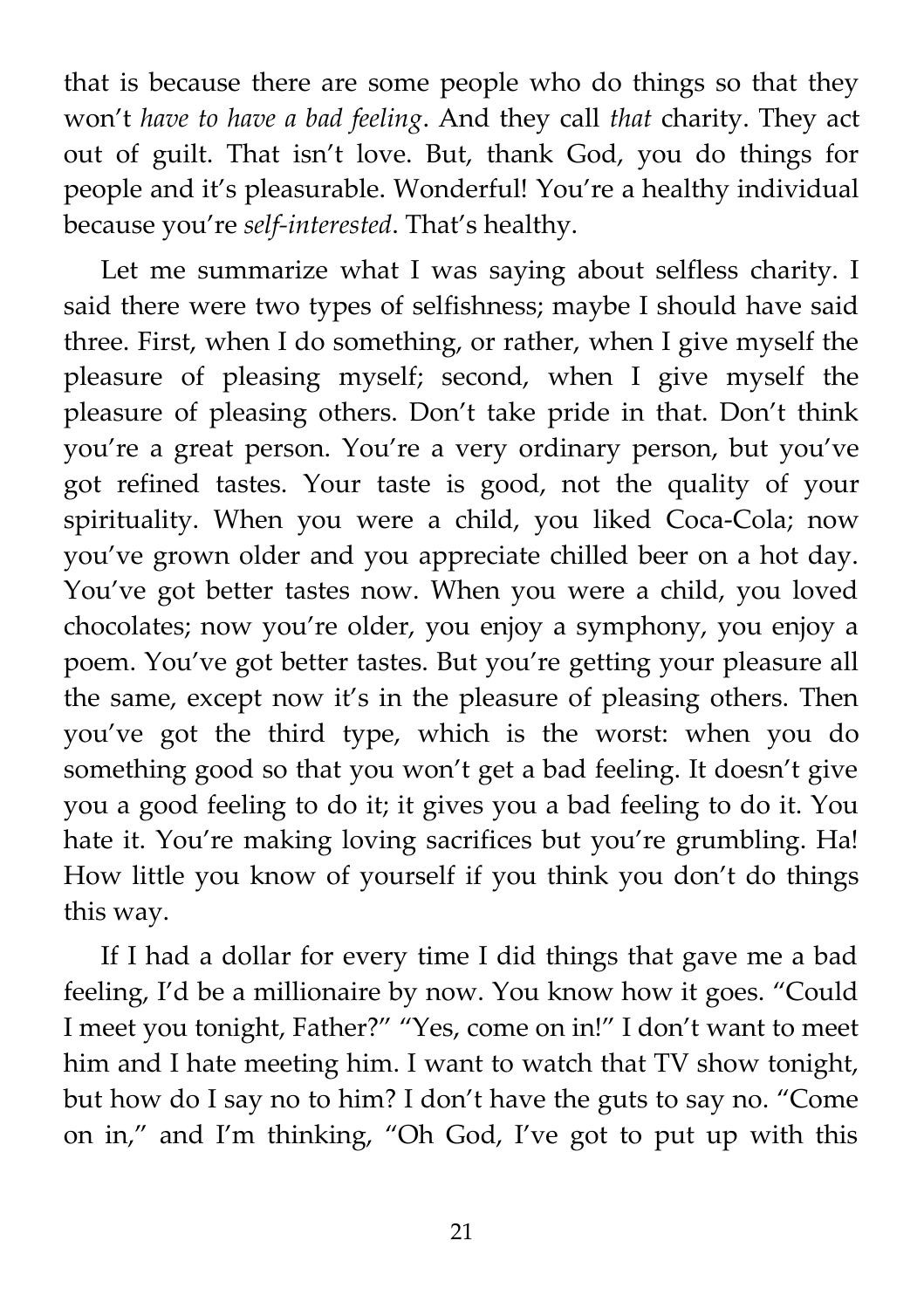pain."

It doesn't give me a good feeling to meet with him and it doesn't give me a good feeling to say no to him, so I choose the lesser of the two evils and I say, "O.K., come on in." I'm going to be happy when this thing is over and I'll be able to take my smile off, but I start the session with him: "How are you?" "Wonderful," he says, and he goes on and on about how he loves that workshop, and I'm thinking, "Oh God, when is he going to come to the point?" Finally he comes to the point, and I metaphorically slam him against the wall and say, "Well, any fool could solve that kind of problem," and I send him out. "Whew! Got rid of him," I say. And the next morning at breakfast (because I'm feeling I was so rude) I go up to him and say, "How's life?" And he answers, "Pretty good." And he adds, "You know, what you said to me last night was a real help. Can I meet you today, after lunch?" Oh God!

That's the worst kind of charity, when you're doing something so you won't get a bad feeling. You don't have the guts to say you want to be left alone. You want people to think you're a good priest! When you say, "I don't like hurting people," I say, "Come off it! I don't believe you." I don't believe anyone who says that he or she does not like hurting people. We love to hurt people, especially some people. We love it. And when someone else is doing the hurting we rejoice in it. But we don't want to do the hurting ourselves because *we'll* get hurt! Ah, there it is. If we do the hurting, others will have a bad opinion of us. They won't like us, they'll talk against us and we don't like that!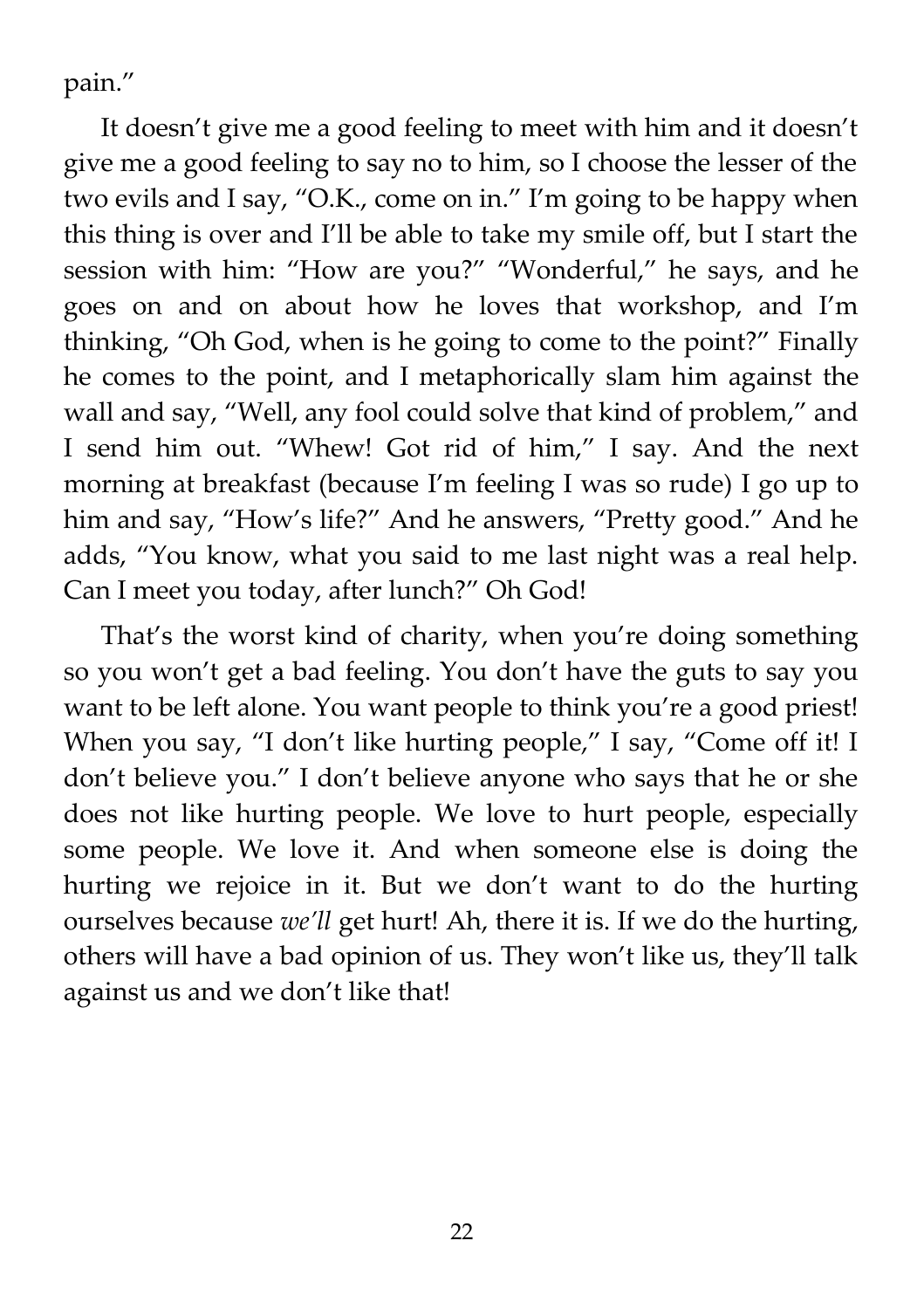#### <span id="page-27-0"></span>**What's on Your Mind?**

Life is a banquet. And the tragedy is that most people are starving to death. That's what I'm really talking about. There's a nice story about some people who were on a raft off the coast of Brazil perishing from thirst. They had no idea that the water they were floating on was fresh water. The river was coming out into the sea with such force that it went out for a couple of miles, so they had fresh water right there where they were. But they had no idea. In the same way, we're surrounded with joy, with happiness, with love. Most people have no idea of this whatsoever. The reason: They're brainwashed. The reason: They're hypnotized; they're asleep. Imagine a stage magician who hypnotizes someone so that the person sees what is not there and does not see what is there. That's what it's all about. Repent and accept the good news. Repent! Wake up! Don't weep for your sins. Why weep for sins that you committed when you were asleep? Are you going to cry because of what you did in your hypnotized state? Why do you want to identify with a person like this? Wake up! Wake up! Repent! Put on a new mind. Take on a new way of looking at things! For "the kingdom is here!" It's the rare Christian who takes that seriously. I said to you that the first thing you need to do is wake up, to face the fact that you don't like being woken up. You'd much rather have all of the things which you were hypnotized into believing are so precious to you, so important to you, so important for your life and your survival. Second, understand. Understand that maybe you've got the wrong ideas and it is these ideas that are influencing your life and making it the mess that it is and keeping you asleep. Ideas about love, ideas about freedom, ideas about happiness, and so forth. And it isn't easy to listen to someone who would challenge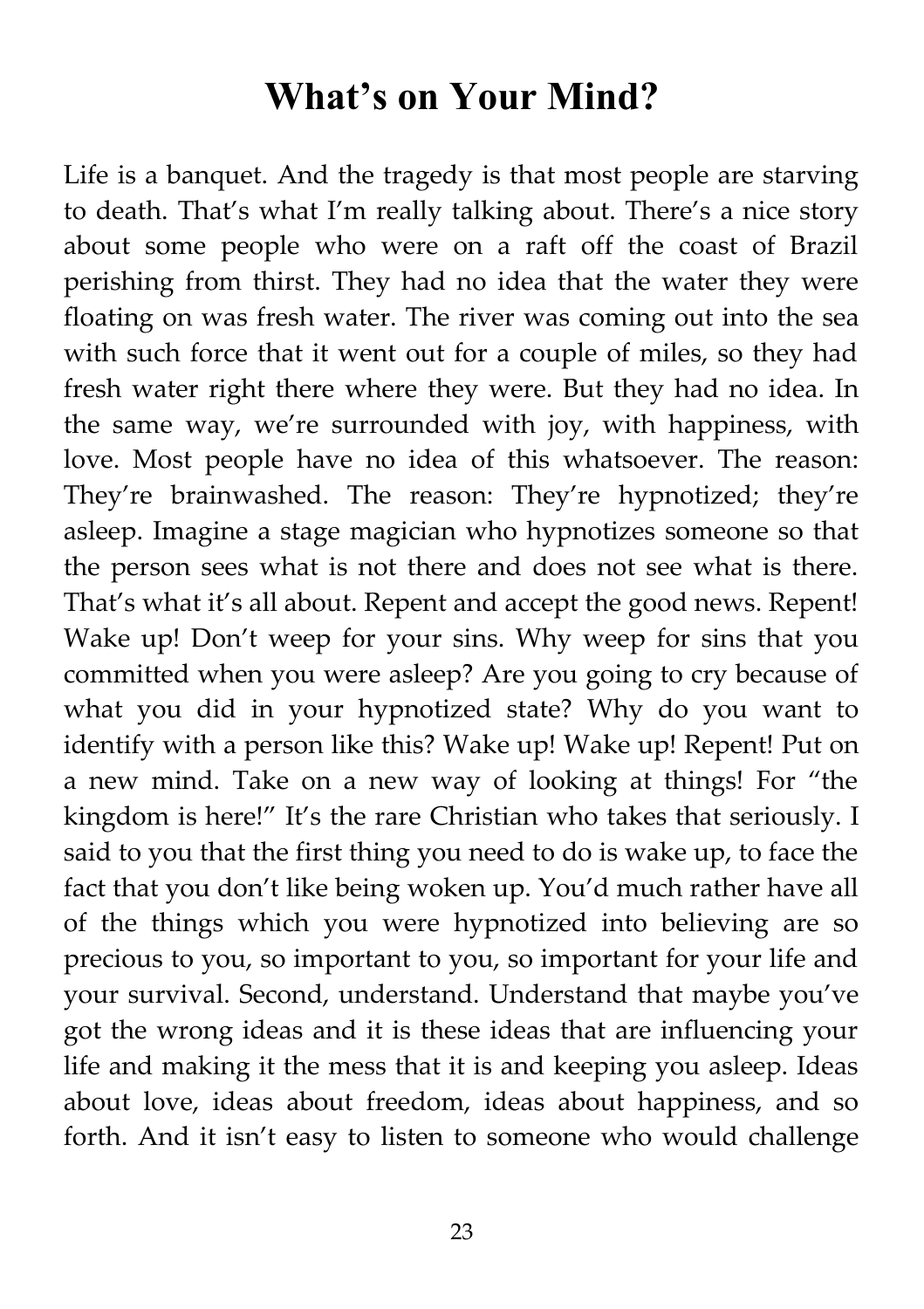those ideas of yours which have come to be so precious to you.

There have been some interesting studies in brainwashing. It has been shown that you're brainwashed when you take on or "introject" an idea that isn't yours, that is someone else's. And the funny thing is that you'll be ready to die for this idea. Isn't that strange? The first test of whether you've been brainwashed and have introjected convictions and beliefs occurs the moment they're attacked. You feel stunned, you react emotionally. That's a pretty good sign  $-$  not infallible, but a pretty good sign  $-$  that we're dealing with brainwashing. You're ready to die for an idea that never was yours. Terrorists or saints (so called) take on an idea, swallow it whole, and are ready to die for it. It's not easy to listen, especially when you get emotional about an idea. And even when you don't get emotional about it, it's not easy to listen; you're always listening from your programming, from your conditioning, from your hypnotic state. You frequently interpret everything that's being said in terms of your hypnotic state or your conditioning or your programming. Like this girl who's listening to a lecture on agriculture and says, "Excuse me, sir, you know I agree with you completely that the best manure is aged horse manure. Would you tell us how old the horse should optimally be?" See where she's coming from? We all have our positions, don't we? And we listen *from* those positions. "Henry, how you've changed! You were so tall and you've grown so short. You were so well built and you've grown so thin. You were so fair and you've become so dark. What happened to you, Henry?" Henry says, "I'm not Henry. I'm John." "Oh, you changed your name too!" How do you get people like that to listen?

The most difficult thing in the world is to listen, to see. We don't want to see. Do you think a capitalist wants to see what is good in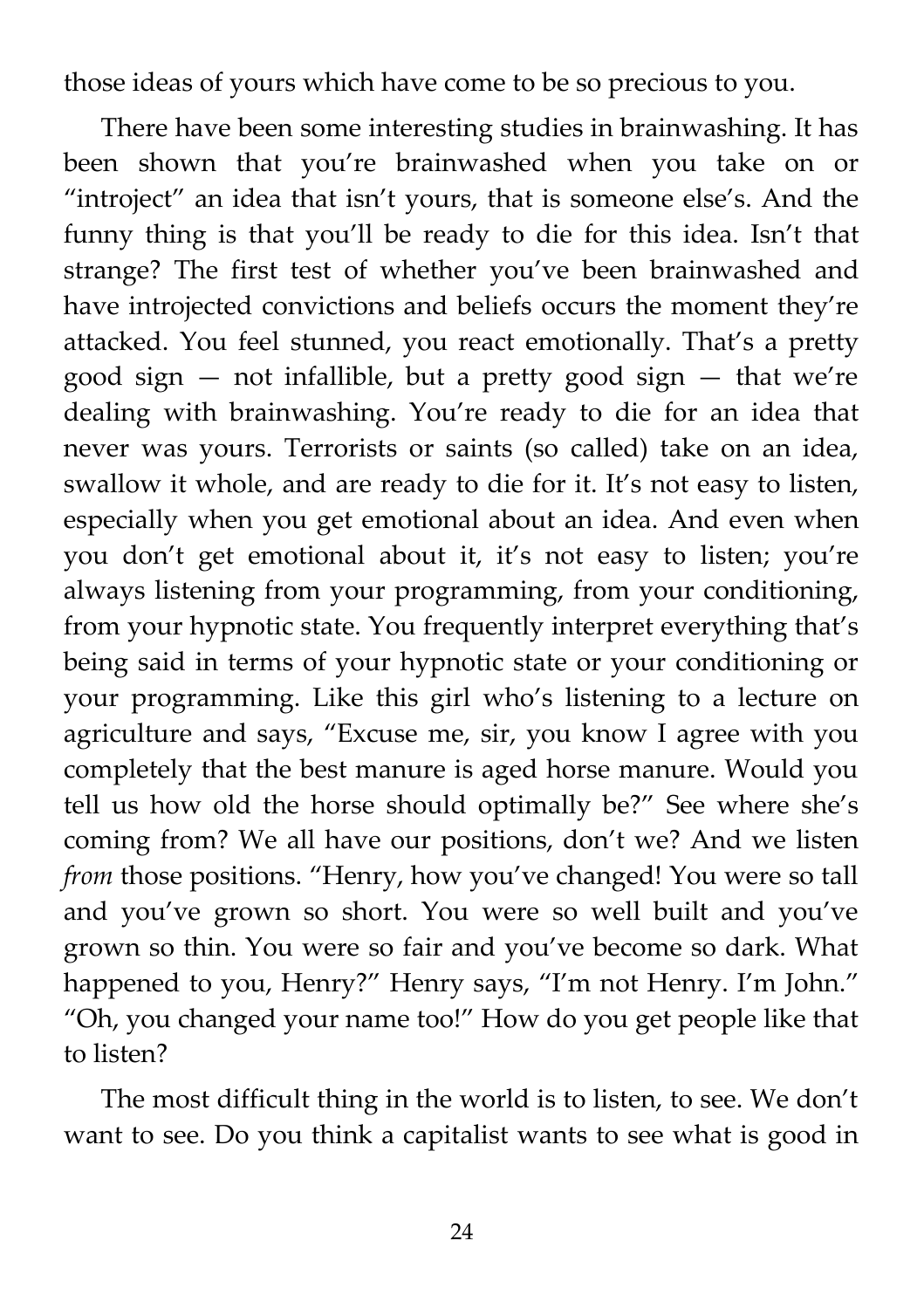the communist system? Do you think a communist wants to see what is good and healthy in the capitalist system? Do you think a rich man wants to look at poor people? We don't want to look, because if we do, we may change. We don't want to look. If you look, you lose control of the life that you are so precariously holding together. And so in order to wake up, the one thing you need the most is not energy, or strength, or youthfulness, or even great intelligence. The one thing you need most of all is the readiness to learn something new. The chances that you will wake up are in direct proportion to the amount of truth you can take without running away. How much are you ready to take? How much of everything you've held dear are you ready to have shattered, without running away? How ready are you to think of something unfamiliar?

The first reaction is one of fear. It's not that we fear the unknown. You cannot fear something that you do not know. Nobody is afraid of the unknown. What you really fear is the loss of the known. That's what you fear.

By way of an example, I made the point that everything we do is tainted with selfishness. That isn't easy to hear. But think now for a minute, let's go a little deeper into that. If everything you do comes from self-interest — enlightened or otherwise — how does that make you feel about all your charity and all your good deeds? What happens to those? Here's a little exercise for you. Think of all the good deeds you've done, or of some of them (because I'm only giving you a few seconds). Now understand that they really sprang from self-interest, whether you knew it or not. What happens to your pride? What happens to your vanity? What happens to that good feeling you gave yourself, that pat on the back every time you did something that you thought was so charitable? It gets flattened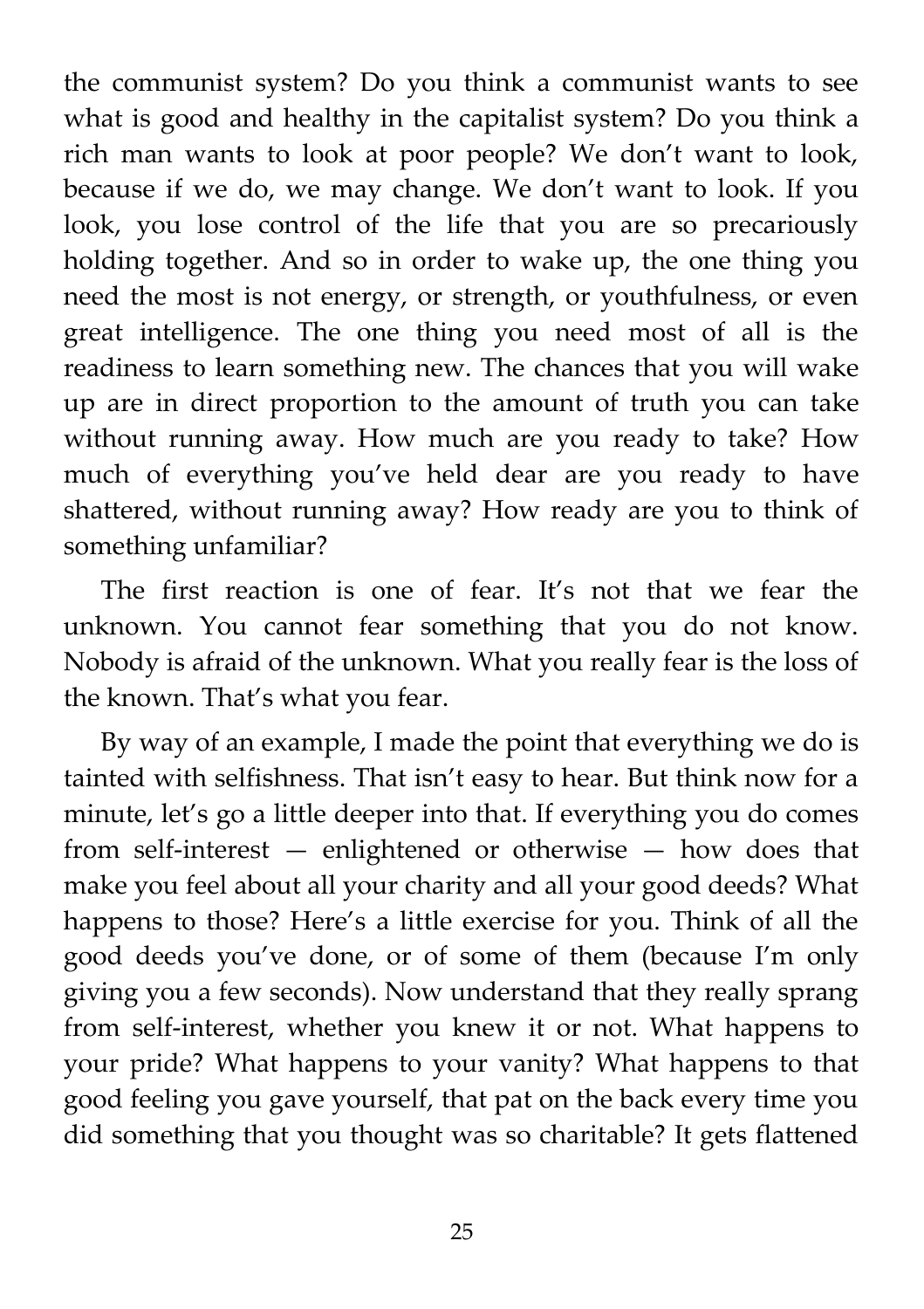out, doesn't it? What happens to that looking down your nose at your neighbor who you thought was so selfish? The whole thing changes, doesn't it? "Well," you say, "my neighbor has coarser tastes than I do." You're the more dangerous person, you really are. Jesus Christ seems to have had less trouble with the other type than with your type.

Much less trouble. He ran into trouble with people who were really convinced they were good. Other types didn't seem to give him much trouble at all, the ones who were openly selfish and knew it. Can you see how liberating that is? Hey, wake up! It's liberating. It's wonderful! Are you feeling depressed? Maybe you are. Isn't it wonderful to realize you're no better than anybody else in this world? Isn't it wonderful? Are you disappointed? Look what we've brought to light! What happens to your vanity? You'd like to give yourself a good feeling that you're better than others. But look how we brought a fallacy to light!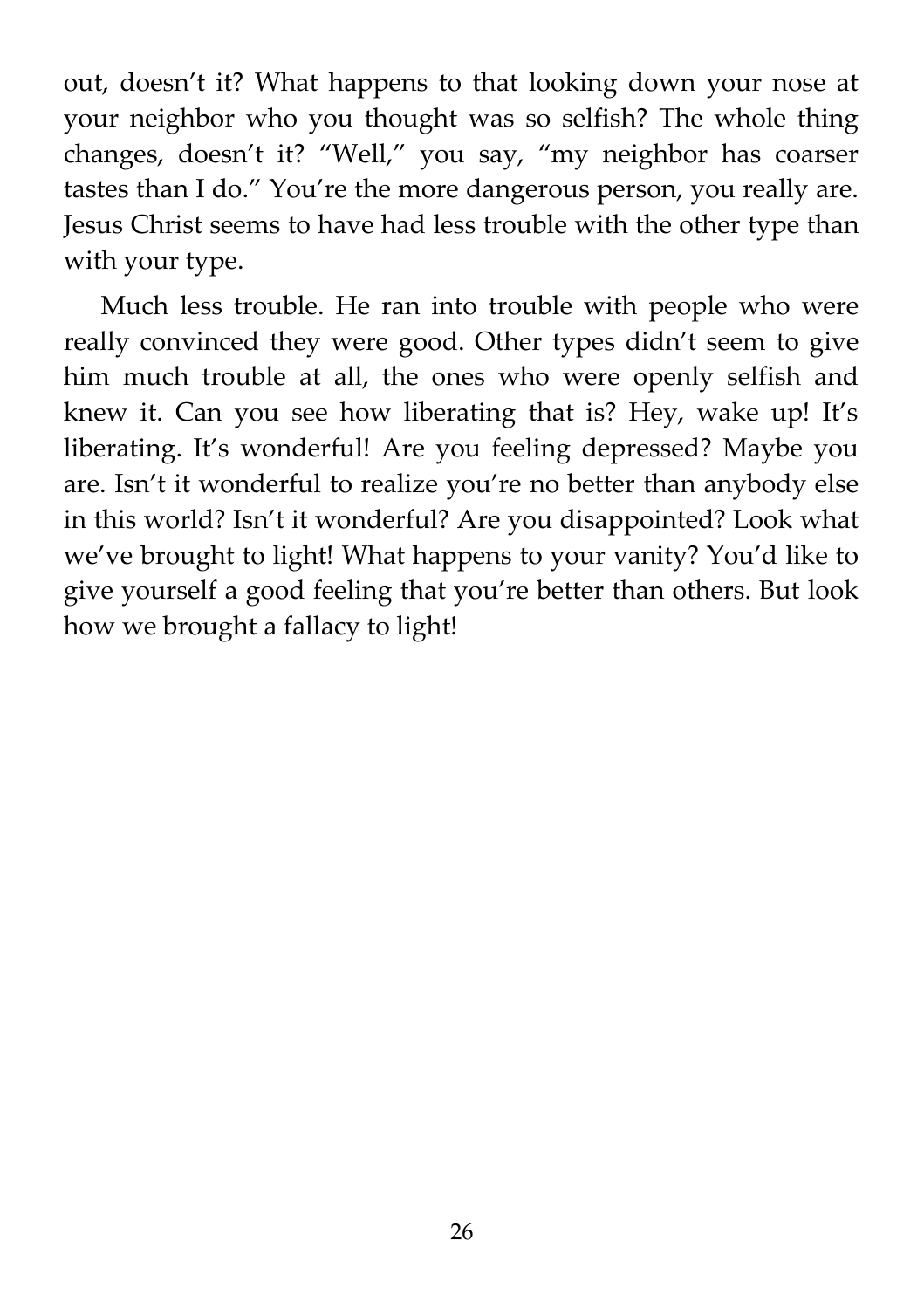#### <span id="page-31-0"></span>**Good, Bad, or Lucky**

To me, selfishness seems to come out of an instinct for selfpreservation, which is our deepest and first instinct. How can we opt for selflessness? It would be almost like opting for nonbeing. To me, it would seem to be the same thing as nonbeing. Whatever it is, I'm saying: Stop feeling bad about being selfish; we're all the same. Someone once had a terribly beautiful thing to say about Jesus. This person wasn't even Christian. He said, "The lovely thing about Jesus was that he was so at home with sinners, because he understood that he wasn't one bit better than they were." We differ from others — from criminals, for example — only in what we do or don't do, *not in what we are*. The only difference between Jesus and those others was that he was awake and they weren't. Look at people who win the lottery. Do they say, "I'm so proud to accept this prize, not for myself, but for my nation and my society." Does anybody talk like that when they win the lottery? No. Because they were *lucky, lucky*. So they won the lottery, first prize. Anything to be proud of in that?

In the same way, if you achieved enlightenment, you would do so in the interest of self and you would be lucky. Do you want to glory in that? What's there to glory about? Can't you see how utterly stupid it is to be vain about your good deeds? The Pharisee wasn't an evil man, he was a stupid man. He was stupid, not evil. He didn't stop to think. Someone once said, "I dare not stop to think, because if I did, I wouldn't know how to get started again."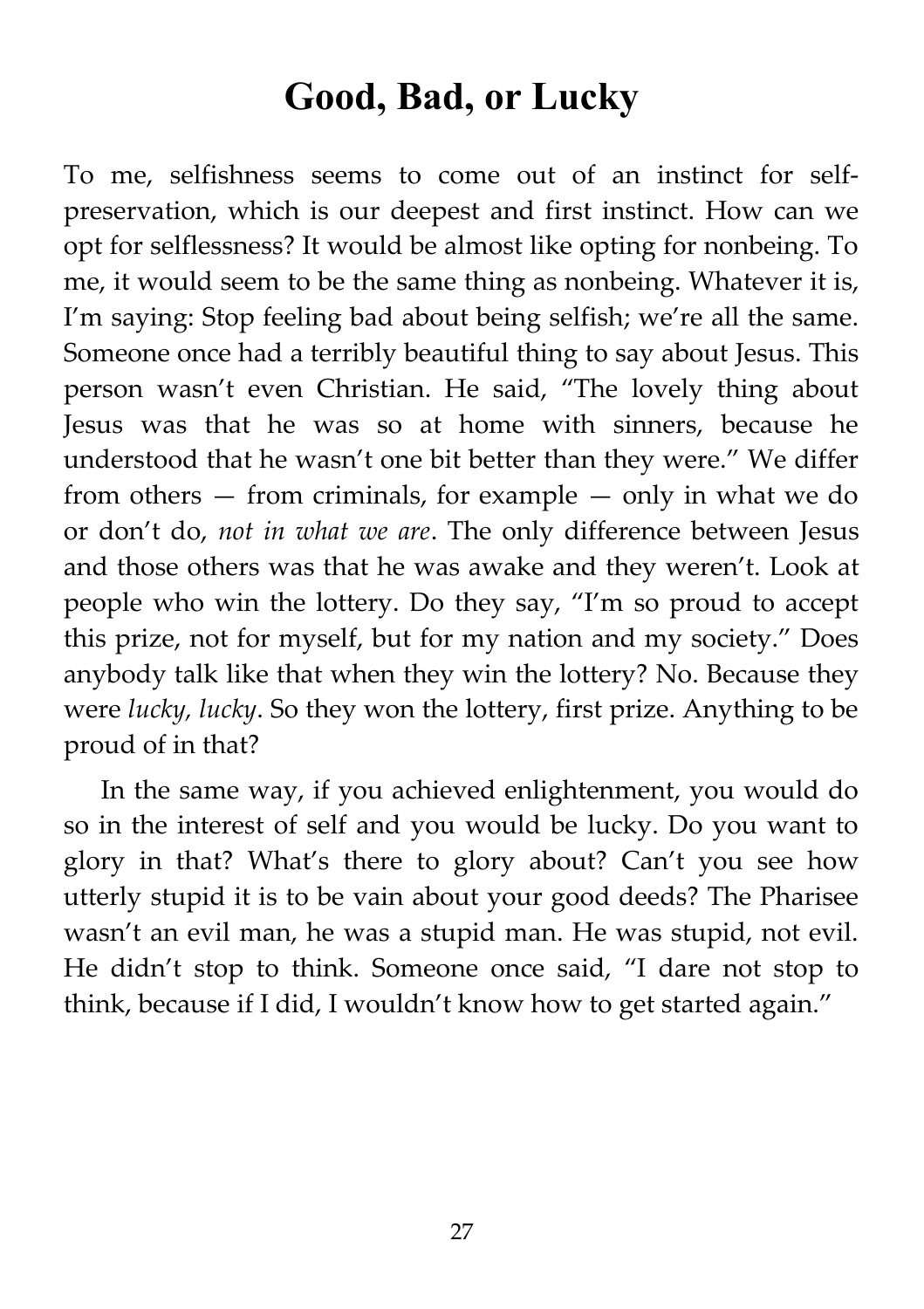#### <span id="page-32-0"></span>**Our Illusion About Others**

So if you stop to think, you would see that there's nothing to be very proud of after all. What does this do to your relationship with people? What are you complaining about? A young man came to complain that his girlfriend had let him down, that she had played false. What are you complaining about? Did you expect any better? Expect the worst, you're dealing with selfish people. You're the idiot — you glorified her, didn't you? You thought she was a princess, you thought people were nice. They're not! They're not nice. They're as bad as you are — bad, you understand? They're asleep like you. And what do you think they are going to seek? Their own self-interest, exactly like you. No difference. Can you imagine how liberating it is that you'll never be disillusioned again, never be disappointed again? You'll never feel let down again. Never feel rejected. Want to wake up? You want happiness? You want freedom? Here it is: Drop your false ideas. See through people. If you see through yourself, you will see through everyone. Then you will love them. Otherwise you spend the whole time grappling with your wrong notions of them, with your illusions that are constantly crashing against reality.

It's probably too startling for many of you to understand that everyone except the very rare awakened person can be *expected* to be selfish and to seek his or her own self-interest whether in coarse or in refined ways. This leads you to see that there's nothing to be disappointed about, nothing to be disillusioned about. If you had been in touch with reality all along, you would never have been disappointed. But you chose to paint people in glowing colors; you chose not to see through human beings because you chose not to see through yourself. So you're paying the price now.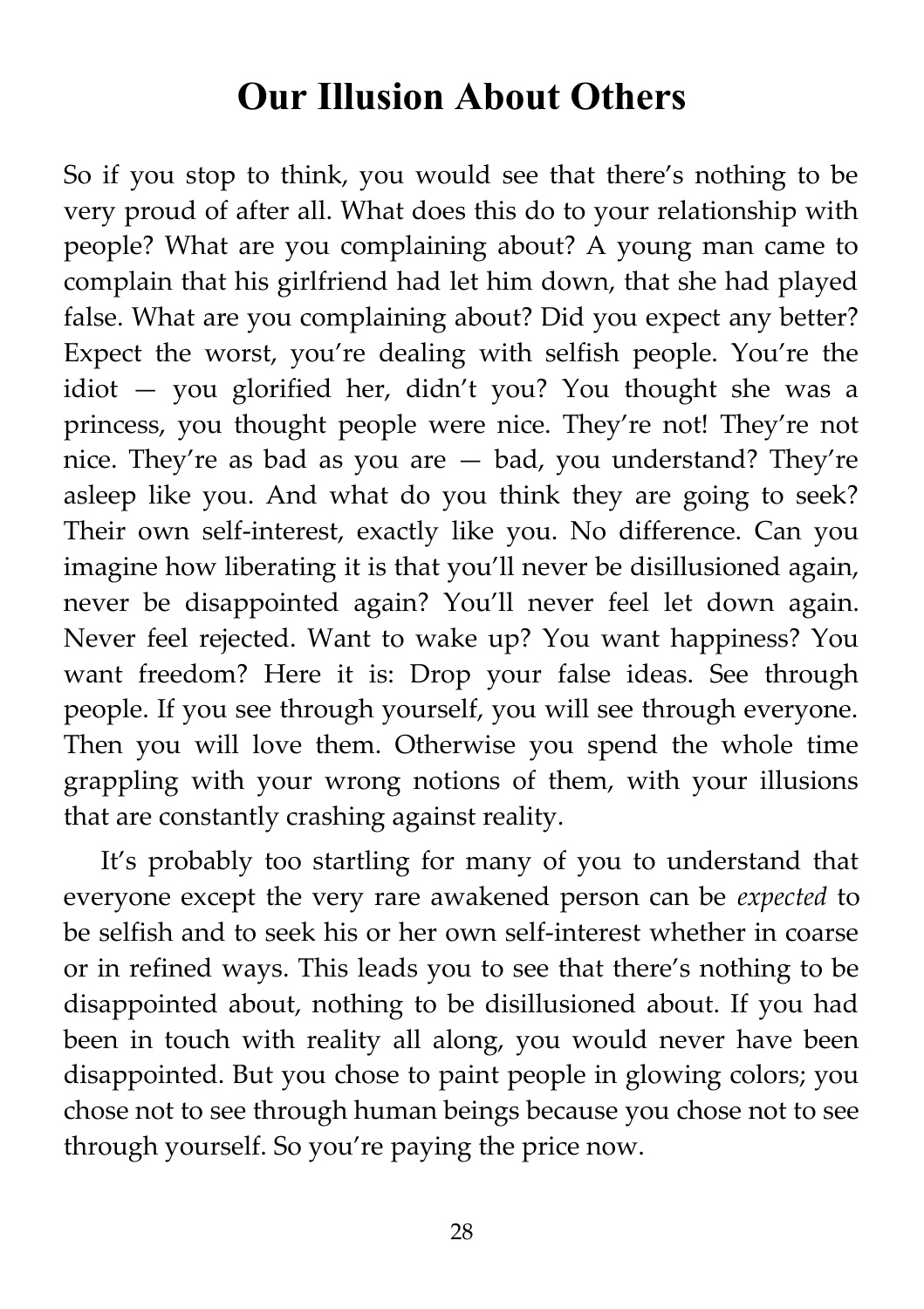Before we discuss this, let me tell you a story. Somebody once asked, "What is enlightenment like? What is awakening like?" It's like the tramp in London who was settling in for the night. He'd hardly been able to get a crust of bread to eat. Then he reaches this embankment on the river Thames. There was a slight drizzle, so he huddled in his old tattered cloak. He was about to go to sleep when suddenly a chauffeur-driven Rolls-Royce pulls up. Out of the car steps a beautiful young lady who says to him, "My poor man, are you planning on spending the night here on this embankment?" And the tramp says, "Yes." She says, "I won't have it. You're coming to my house and you're going to spend a comfortable night and you're going to get a good dinner." She insists on his getting into the car. Well, they ride out of London and get to a place where she has a sprawling mansion with large grounds. They are ushered in by the butler, to whom she says, "James, please make sure he's put in the servants' quarters and treated well." Which is what James does. The young lady had undressed and was about to go to bed when she suddenly remembers her guest for the night. So she slips something on and pads along the corridor to the servants' quarters. She sees a little chink of light from the room where the tramp was put up. She taps lightly at the door, opens it, and finds the man awake. She says, "What's the trouble, my good man, didn't you get a good meal?" He said, "Never had a better meal in my life, lady." "Are you warm enough?" He says, "Yes, lovely warm bed." Then she says, "Maybe you need a little company. Why don't you move over a, bit." And she comes closer to him and he moves over and falls right into the Thames.

Ha! You didn't expect that one! Enlightenment! Enlightenment! Wake up. When you're ready to exchange your illusions for reality, when you're ready to exchange your dreams for facts, that's the way you find it all. That's where life finally becomes meaningful.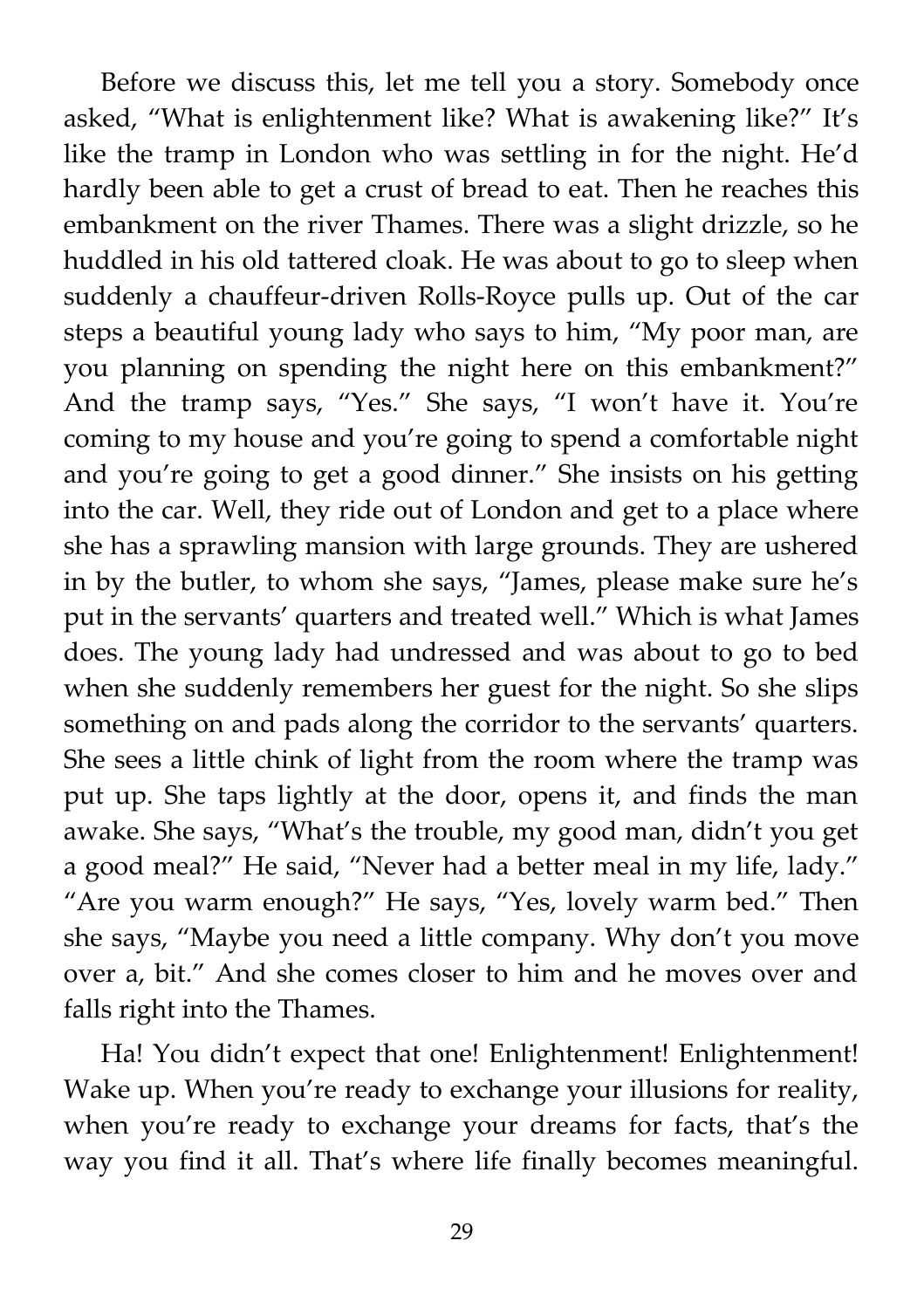Life becomes beautiful.

There's a story about Ramirez. He is old and living up there in his castle on a hill. He looks out the window (he's in bed and paralyzed) and he sees his enemy. Old as he is, leaning on a cane, his enemy is climbing up the hill  $-$  slowly, painfully. It takes him about two and a half hours to get up the hill. There's nothing Ramirez can do because the servants have the day off. So his enemy opens the door, comes straight to the bedroom, puts his hand inside his cloak, and pulls out a gun. He says, "At last, Ramirez, we're going to settle scores!" Ramirez tries his level best to talk him out of it. He says, "Come on, Borgia, you can't do that. You know I'm no longer the man who ill-treated you as that youngster years ago, and you're no longer that youngster. Come off it!" "Oh no," says his enemy, "your sweet words aren't going to deter me from this divine mission of mine. It's revenge I want and there's nothing you can do about it." And Ramirez says, "But there is!" "What?" asks his enemy. "I can wake up," says Ramirez. And he did; he woke up! That's what enlightenment is like. When someone tells you, "There is nothing you can do about it," you say, "There is, I can wake up!" All of a sudden, life is no longer the nightmare that it has seemed. Wake up!

Somebody came up to me with a question. What do you think the question was? He asked me, "Are you enlightened?" What do you think my answer was? What does it matter!

You want a better answer? My answer would be: "How would I know? How would you know? What does it matter?" You know something? If you want anything too badly, you're in big trouble. You know something else? If I were enlightened and you listened to me because I was enlightened, then you're in big trouble. Are you ready to be brainwashed by someone who's enlightened? You can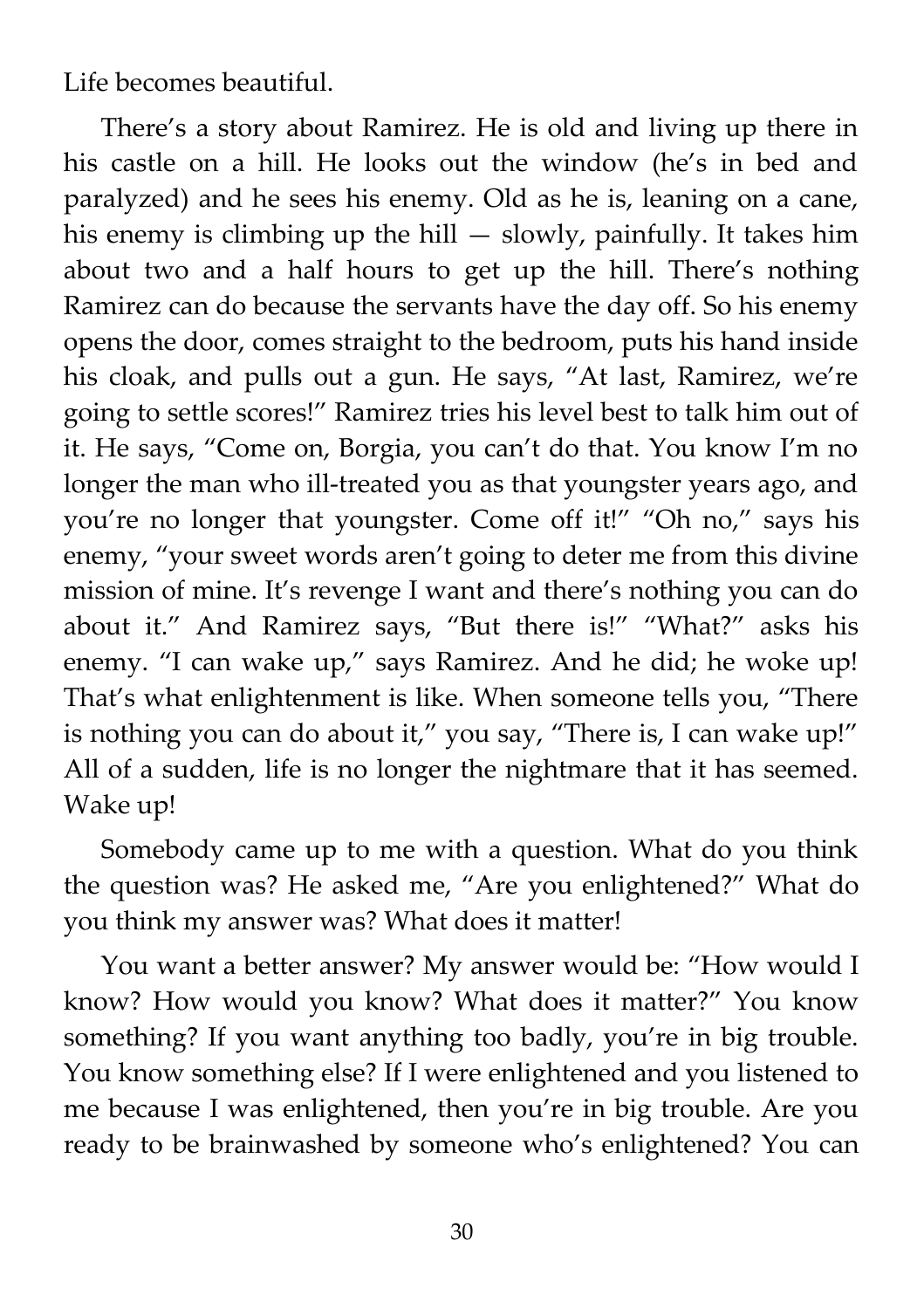be brainwashed by anybody, you know. What does it matter whether someone's enlightened or not? But see, we want to lean on someone, don't we? We want to lean on anybody we think has arrived. We love to hear that people have arrived. It gives us hope, doesn't it? What do you want to hope for? Isn't that another form of desire?

You want to hope for something better than what you have right now, don't you? Otherwise you wouldn't be hoping. But then, you forget that you have it all right now anyway, and you don't know it. Why not concentrate on the now instead of hoping for better times in the future? Why not understand the now instead of forgetting it and hoping for the future? Isn't the future just another trap?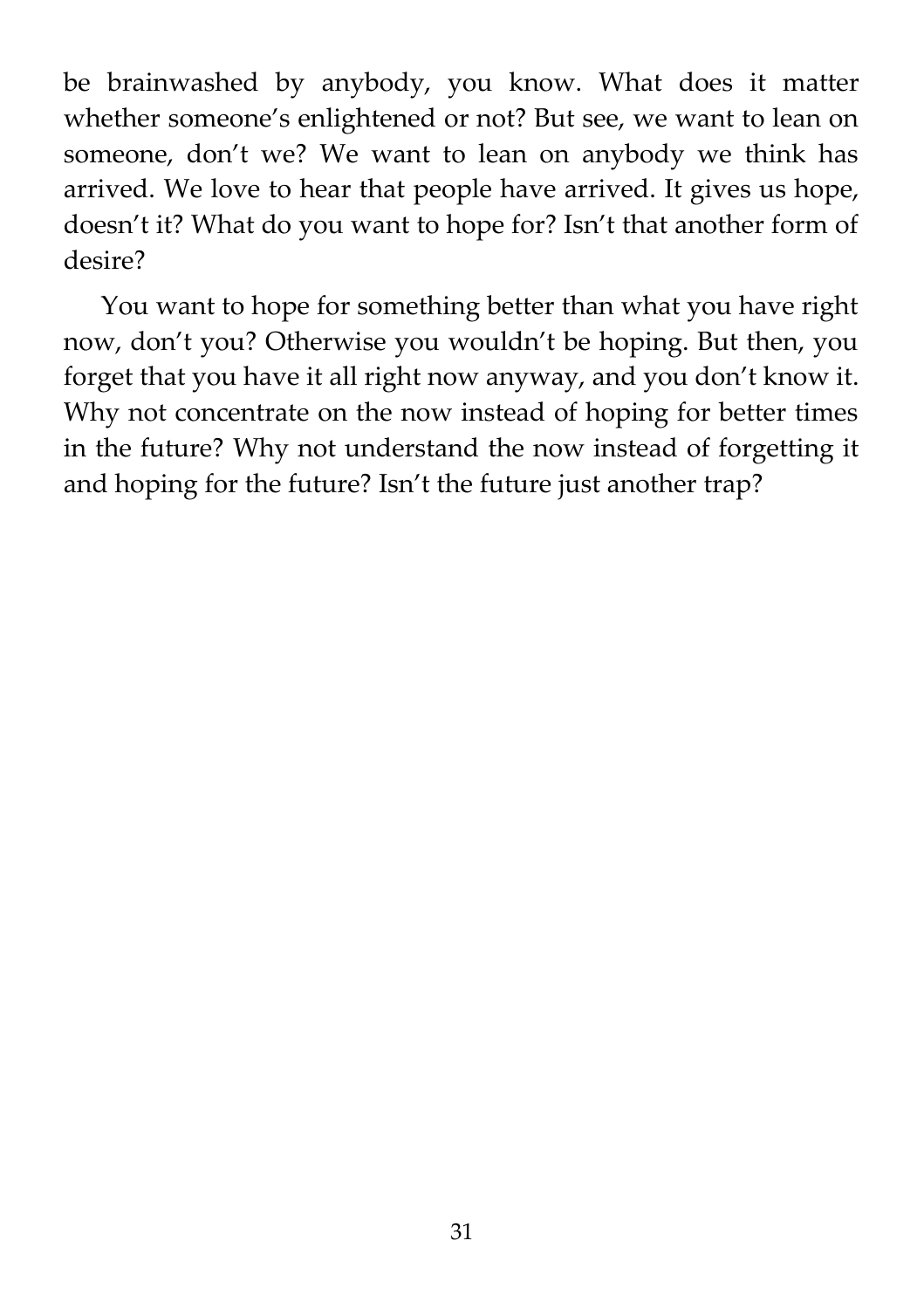### **Self-observation**

The only way someone can be of help to you is in challenging your ideas. If you're ready to listen and if you're ready to be challenged, there's one thing that you can do, but *no one can help you*. What is this most important thing of all? It's called self-observation. No one can help you there. No one can give you a method. No one can show you a technique. The moment you pick up a technique, you're programmed again. But self-observation — watching yourself — is important. It is not the same as self-absorption. Self-absorption is self-preoccupation, where you're concerned about yourself, worried about yourself. I'm talking about *self-observation*. What's that? It means to watch everything in you and around you as far as possible and watch it as if it were happening to someone else. What does that last sentence mean? It means that you do not personalize what is happening to you. It means that you look at things as if you have no connection with them whatsoever.

The reason you suffer from your depression and your anxieties is that you identify with them. You say, "I'm depressed." But that is false. You are not depressed. If you want to be accurate, you might say, "I am experiencing a depression right now." But you can hardly say, "I am depressed." You are not your depression. That is but a strange kind of trick of the mind, a strange kind of illusion. You have deluded yourself into thinking — though you are not aware of it — that you *are* your depression, that you *are* your anxiety, that you *are* your joy or the thrills that you have. "I am delighted!" You certainly are not delighted. Delight may be *in* you right now, but wait around, it will change; it won't last: it never lasts; it keeps changing: it's always changing. Clouds come and go: some of them are black and some white, some of them are large,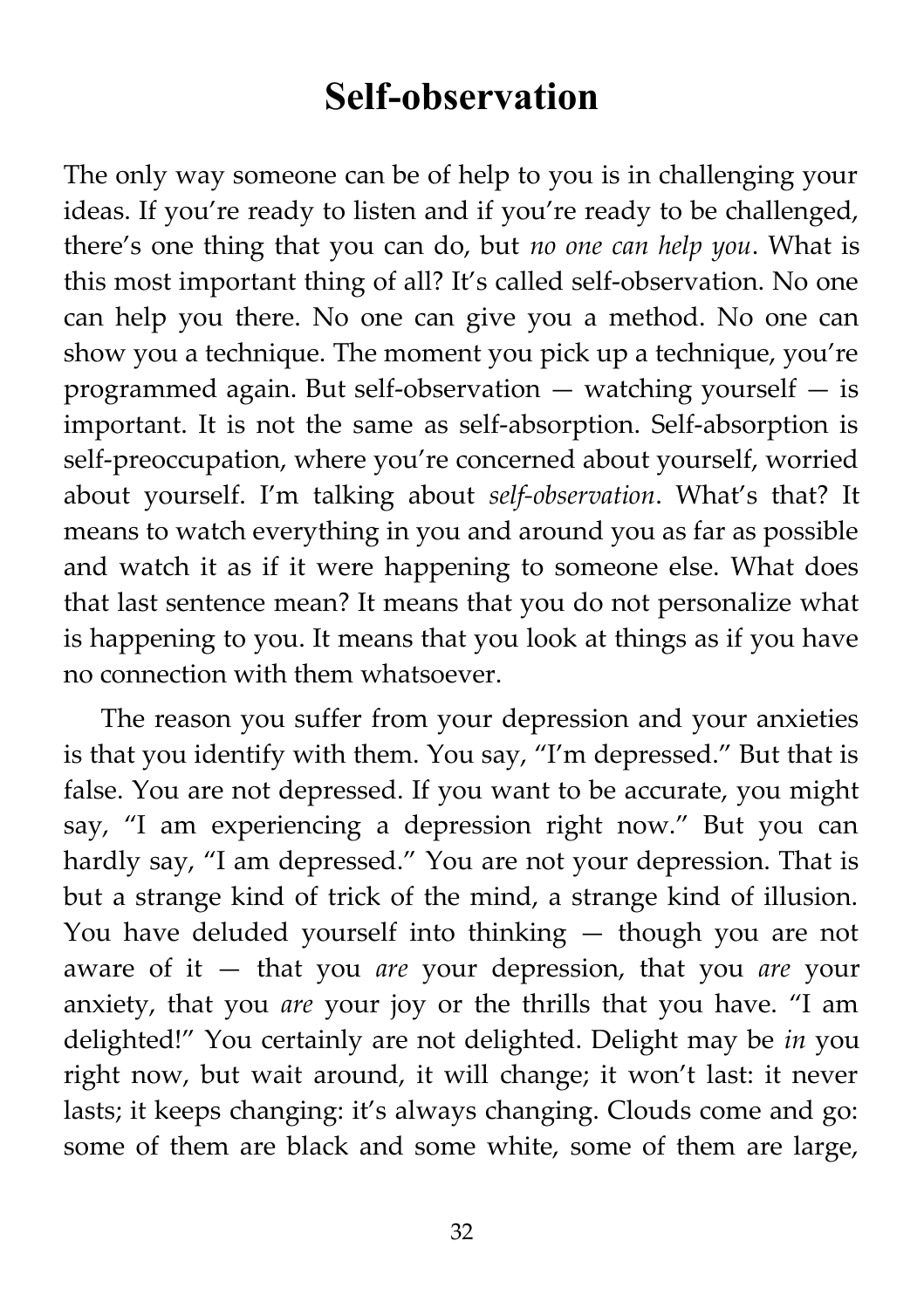others small. If we want to follow the analogy, you would be the sky, observing the clouds. You are a passive, detached observer. That's shocking, particularly to someone in the Western culture.

You're not interfering. Don't interfere. Don't "fix" anything. Watch! Observe!

The trouble with people is that they're busy fixing things they don't even understand. We're always fixing things, aren't we? It never strikes us that things don't need to be fixed. They really don't. This is a great illumination. They need to be understood. If you understood them, they'd change.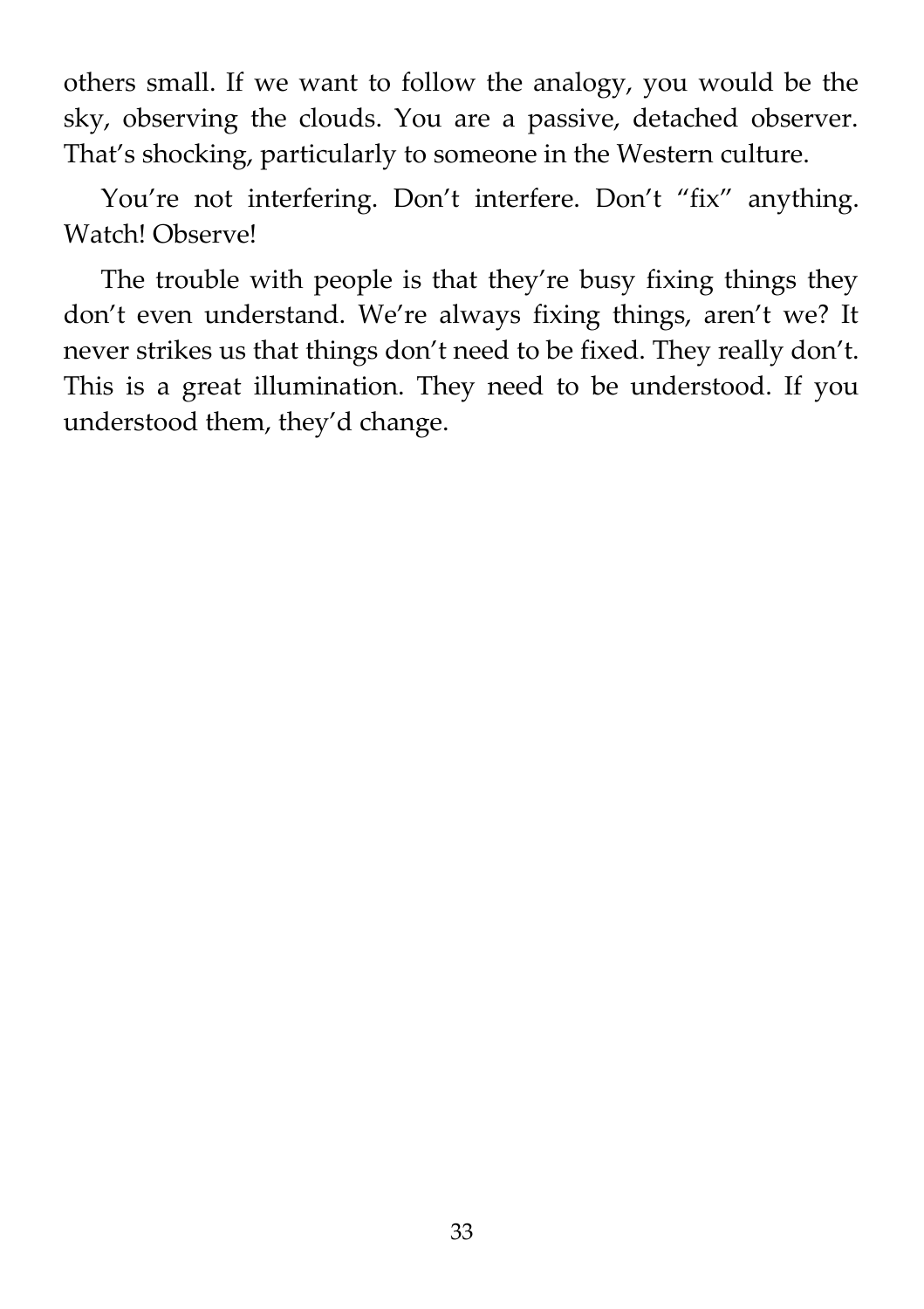### **Awareness Without Evaluating Everything**

Do you want to change the world? How about beginning with yourself? How about being transformed yourself first? But how do you achieve that? Through observation. Through understanding. With no interference or judgment on your part. Because what you judge you cannot understand.

When you say of someone, "He's a communist," understanding has stopped at that moment. You slapped a label on him. "She's a capitalist." Understanding has stopped at that moment. You slapped a label on her, and if the label carries undertones of approval or disapproval, so much the worse! How are you going to understand what you disapprove of, or what you approve of, for that matter? All of this sounds like a new world, doesn't it? No judgment, no commentary, no attitude: one simply observes, one studies, one watches, without the desire to change what is. Because if you desire to change what is into what you think *should be*, you no longer understand. A dog trainer attempts to understand a dog so that he can train the dog to perform certain tricks. A scientist observes the behavior of ants with no further end in view than to study ants, to learn as much as possible about them. He has no other aim. He's not attempting to train them or get anything out of them. He's interested in ants, he wants to learn as much as possible about them. That's his attitude. The day you attain a posture like that, you will experience a miracle. You will change — effortlessly, correctly. Change will happen, you will not have to bring it about. As the life of awareness settles on your darkness, whatever is evil will disappear. Whatever is good will be fostered. You will have to experience that for yourself.

But this calls for a disciplined mind. And when I say disciplined,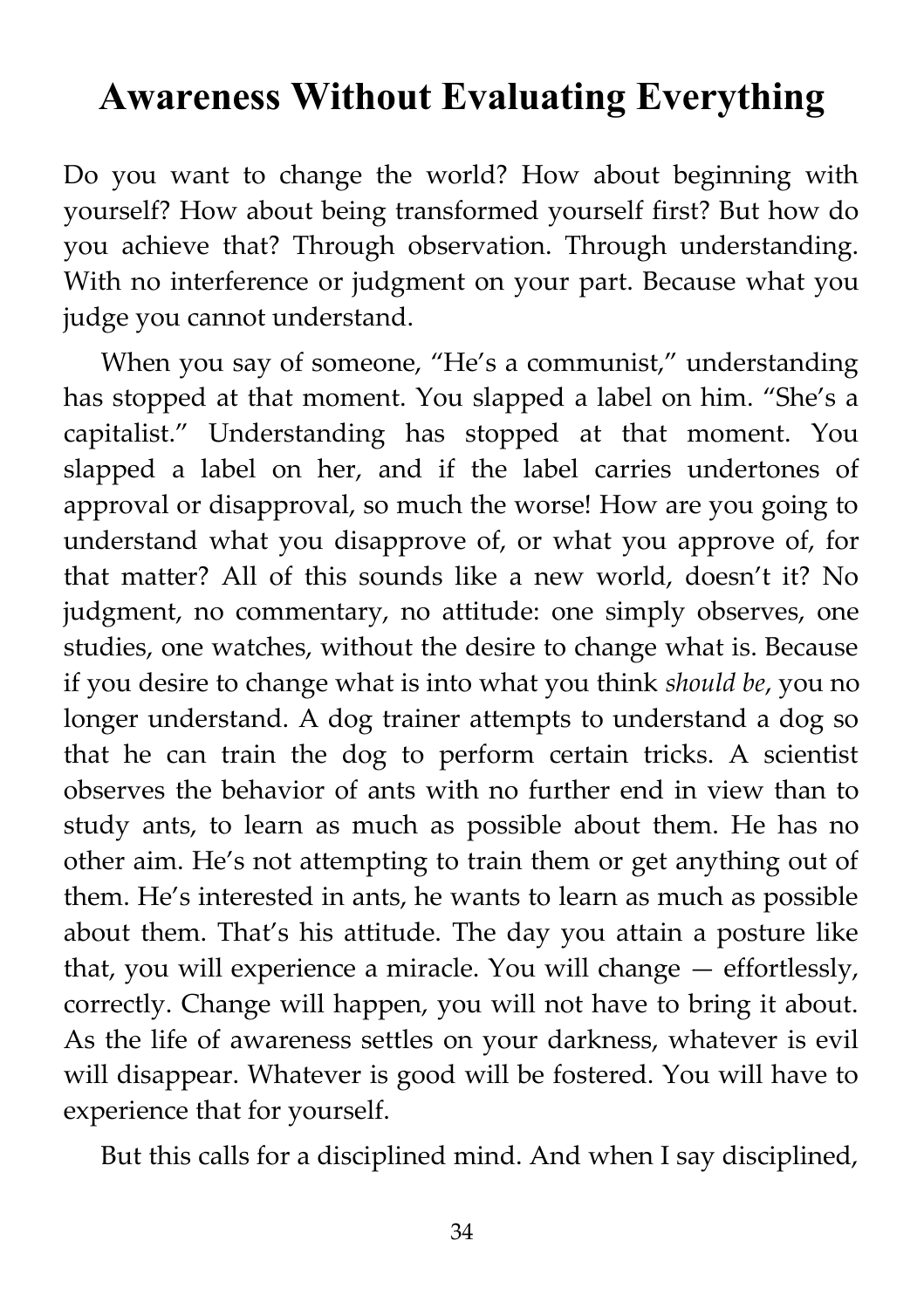I'm not talking about effort. I'm talking about something else. Have you ever studied an athlete. His or her whole life is sports, but what a disciplined life he or she leads. And look at a river as it moves toward the sea. It creates its own banks that contain it. When there's something within you that moves in the right direction, it creates its own discipline. The moment you get bitten by the bug of awareness. Oh, it's so delightful! It's the most delightful thing in the world; the most important, the most delightful. There's nothing so important in the world as awakening. Nothing! And, of course, it is also discipline in its own way.

There's nothing so delightful as being aware. Would you rather live in darkness? Would you rather act and not be aware of your actions, talk and not be aware of your words? Would you rather listen to people and not be aware of what you're hearing, or see things and not be aware of what you're looking at? The great Socrates said, "The unaware life is not worth living." That's a selfevident truth. Most people don't live aware lives. They live mechanical lives, mechanical thoughts — generally somebody else's — mechanical emotions, mechanical actions, mechanical reactions. Do you want to see how mechanical you really are? "My, that's a lovely shirt you're wearing." You feel good hearing that. For a shirt, for heaven's sake! You feel proud of yourself when you hear that. People come over to my center in India and they say, "What a lovely place, these lovely trees" (for which I'm not responsible at all), "this lovely climate." And already I'm feeling good, until I catch myself feeling good, and I say, "Hey, can you imagine anything as stupid as that?" I'm not responsible for those trees; I wasn't responsible for choosing the location. I didn't order the weather; it just happened. But "me" got in there, so I'm feeling good. I'm feeling good about "my" culture and "my" nation. How stupid can you get? I mean that. I'm told my great Indian culture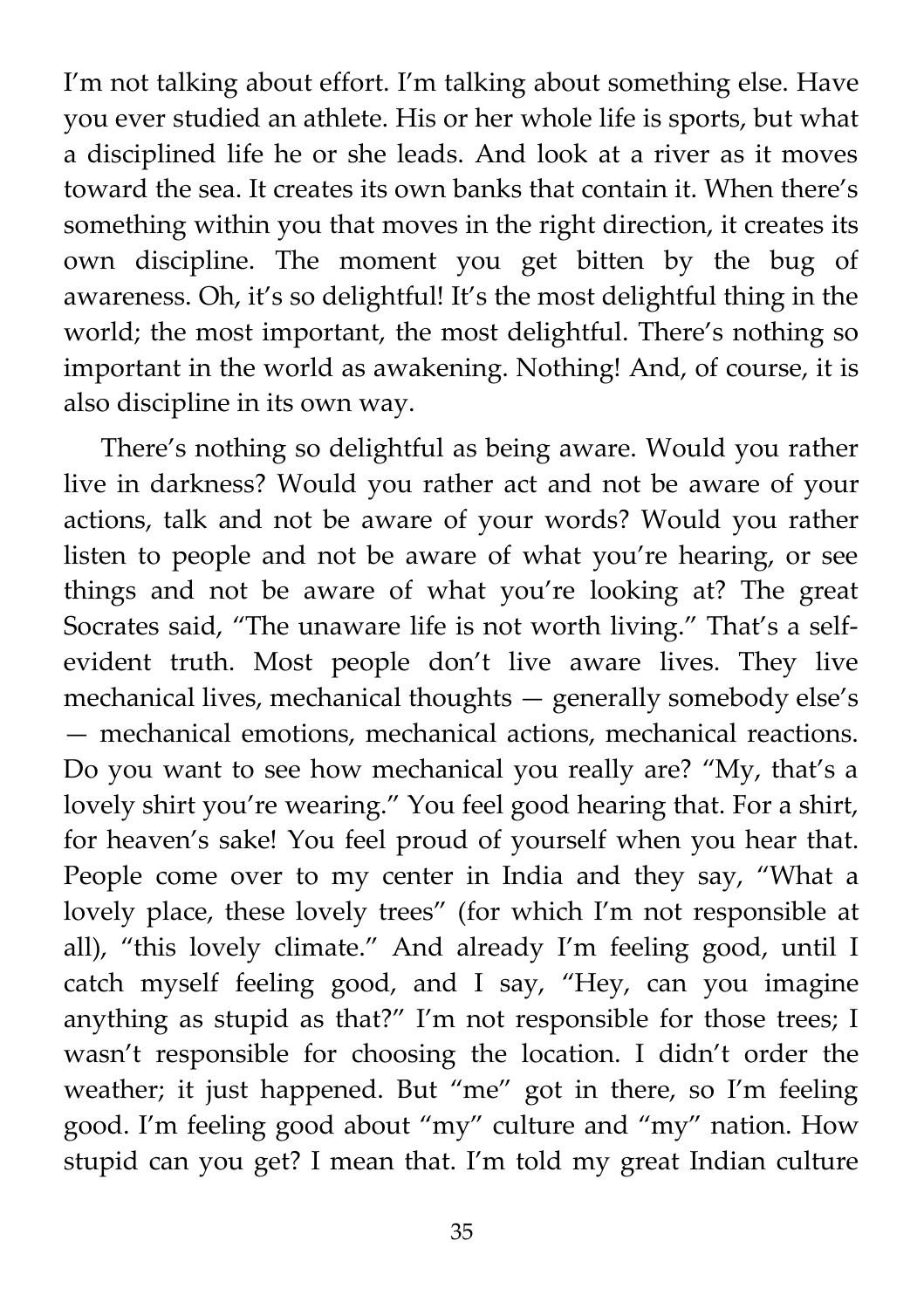has produced all these mystics. I didn't produce them. I'm not responsible for them. Or they tell me, "That country of yours and its poverty — it's disgusting." I feel ashamed. But I didn't create it. What's going on? Did you ever stop to think? People tell you, "I think you're very charming," so I feel wonderful. I get a positive stroke (that's why they call it I'm O.K., you're O.K.). I'm going to write a book someday and the title will be *I'm an Ass, You're an Ass*. That's the most liberating, wonderful thing in the world, when you openly admit you're an ass. It's wonderful. When people tell me, "You're wrong." I say, "What can you expect of an ass?"

Disarmed, everybody has to be disarmed. In the final liberation, I'm an ass, you're an ass. Normally the way it goes, I press a button and you're up; I press another button and you're down. And you like that. How many people do you know who are unaffected by praise or blame? That isn't human, we say. Human means that you have to be a little monkey, so everybody can twist your tail, and you do whatever you *ought* to be doing. But is that human? If you find me charming, it means that right now you're in a good mood, nothing more.

It also means that I fit your shopping list. We all carry a shopping list around, and it's as though you've got to measure up to this list — tall, um, dark, um, handsome, according to *my* tastes. "I like the sound of his voice." You say, "I'm in love." You're not in love, you silly ass. Any time you're in love  $-$  I hesitate to say this — you're being particularly asinine. Sit down and watch what's happening to you. You're running away from yourself. You want to escape. Somebody once said, "Thank God for reality, *and* for the means to escape from it." So that's what's going on. We are so mechanical, so controlled. We write books about being controlled and how wonderful it is to be controlled and how necessary it is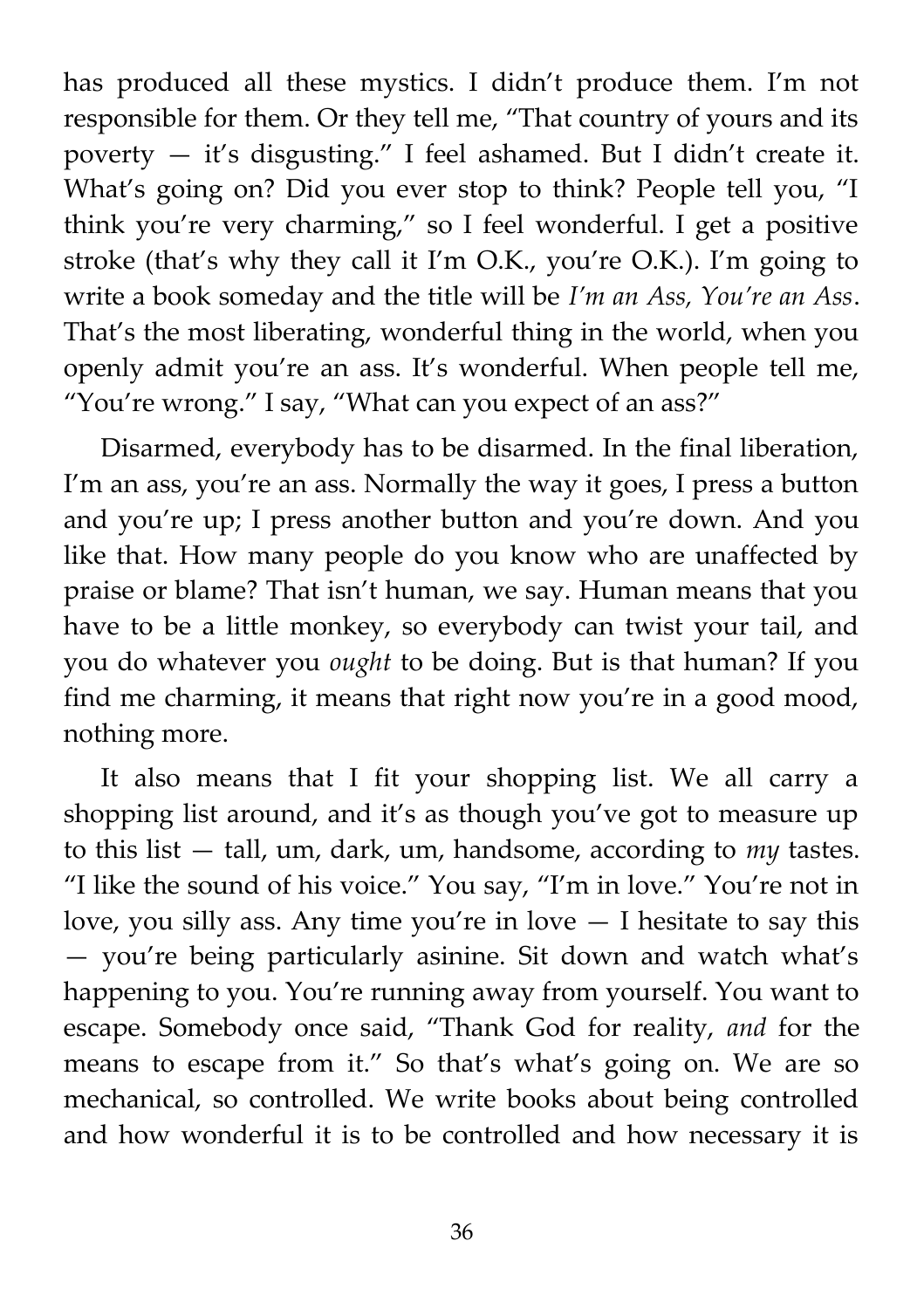that people tell you you're O.K. Then you'll have a good feeling about yourself. How wonderful it is to be in prison! Or as somebody said to me yesterday, to be in your cage. Do you like being in prison? Do you like being controlled? Let me tell you something: If you ever let yourself feel good when people tell you that you're O.K., you are preparing yourself to feel bad when they tell you you're not good. As long as you live to fulfill other people's expectations, you better watch what you wear, how you comb your hair, whether your shoes are polished — in short, whether you live up to every damned expectation of theirs. Do you call that human?

This is what you'll discover when you observe yourself! You'll be horrified! The fact of the matter is that you're neither O.K. nor not O.K. You may fit the current mood or trend or fashion! Does that mean you've become O.K.? Does your O.K.-ness depend on that? Does it depend on what people think of you? Jesus Christ must have been pretty "not O.K." by those standards. You're not O.K. and you're not not O.K., you're you. I hope that is going to be the big discovery, at least for some of you. If three or four of you make this discovery during these days we spend together, my, what a wonderful thing! Extraordinary! Cut out all the O.K. stuff and the not-O.K. stuff; cut out all the judgments and simply observe, watch. You'll make great discoveries. These discoveries will change you. You won't have to make the slightest effort, believe me.

This reminds me of this fellow in London after the war. He's sitting with a parcel wrapped in brown paper in his lap; it's a big, heavy object. The bus conductor comes up to him and says, "What do you have on your lap there?" And the man says, "This is an unexploded bomb. We dug it out of the garden and I'm taking it to the police station." The conductor says, "You don't want to carry that on your lap. Put it under the seat."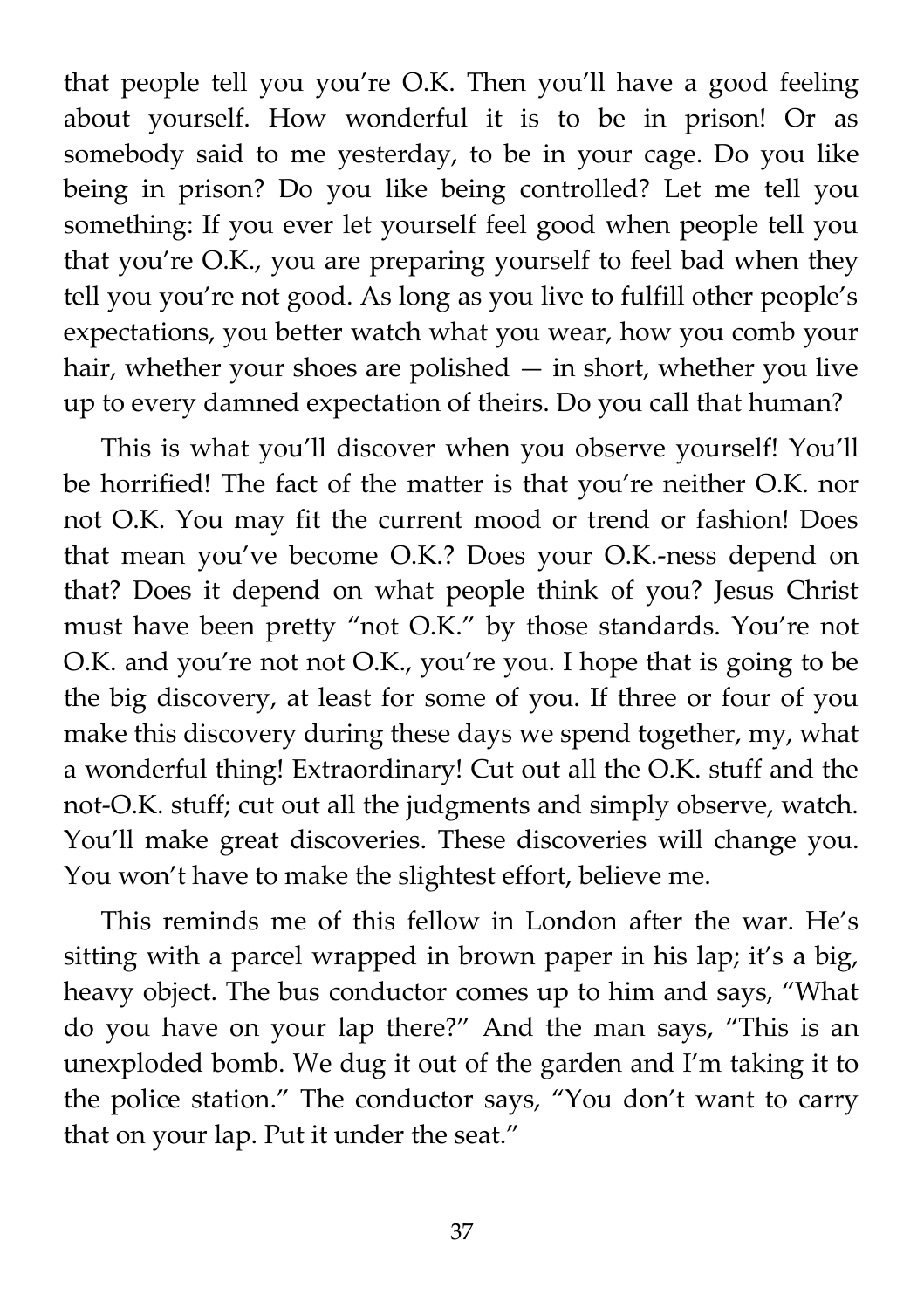Psychology and spirituality (as we generally understand it) transfer the bomb from your lap to under your seat. They don't really solve your problems. They exchange your problems for other problems. Has that ever struck you? You had a problem, now you exchange it for another one. It's always going to be that way until we solve the problem called "you."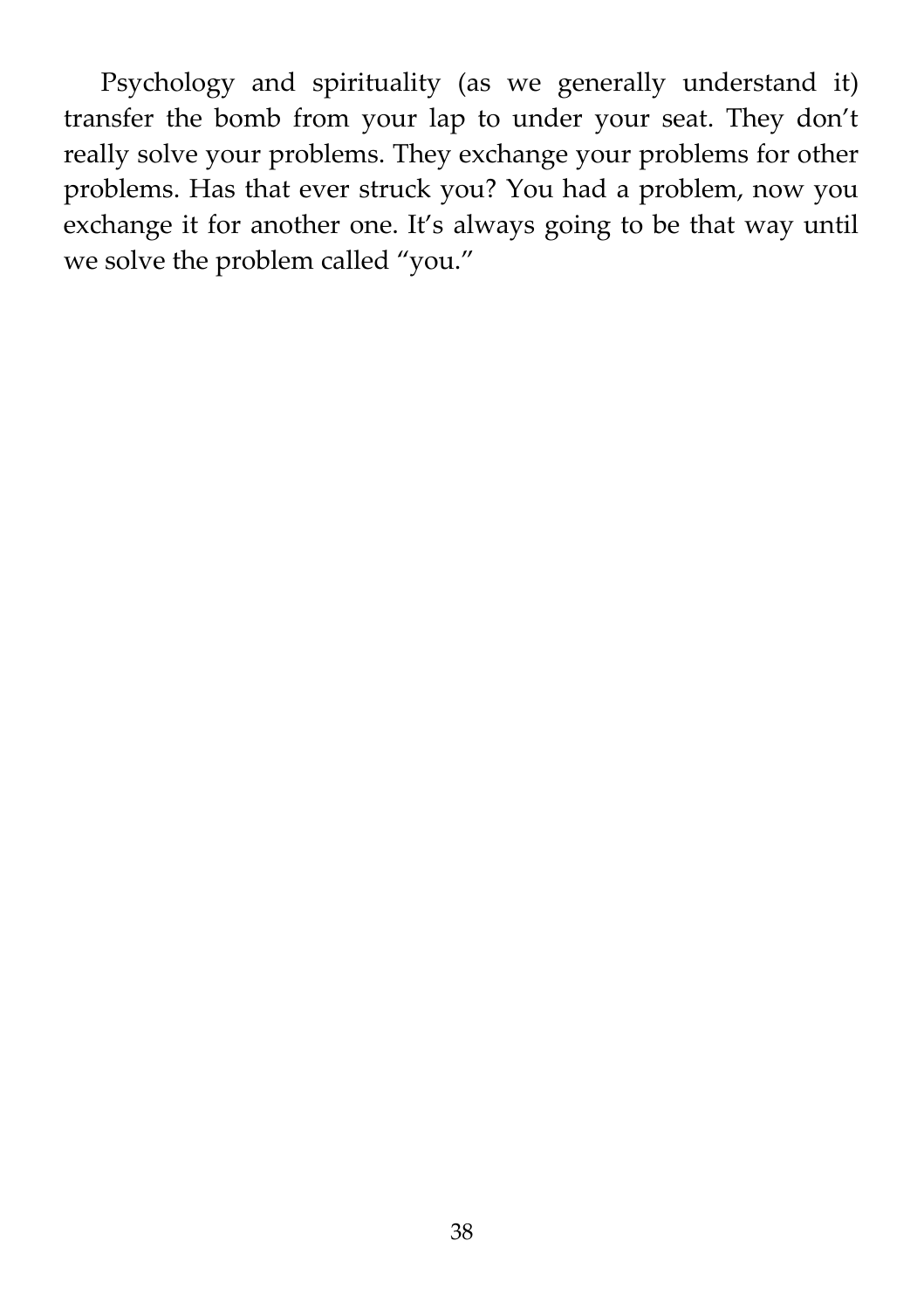#### **The Illusion of Rewards**

Until then, we're going to get nowhere. The great mystics and masters in the East will say, "Who are *you?*" Many think the most important question in the world is: "Who is Jesus Christ?" Wrong!

Many think it is: "Does God exist?" Wrong! Many think it is: "Is there a life after death?" Wrong! Nobody seems to be grappling with the problem of: Is there a life *before* death? Yet my experience is that it's precisely the ones who don't know what to do with *this* life who are all hot and bothered about what they are going to do with *another* life. One sign that you're awakened is that you don't give a damn about what's going to happen in the next life. You're not bothered about it; you don't care. You are not interested, period.

Do you know what eternal life is? You think it's everlasting life. But your own theologians will tell you that that is crazy, because everlasting is still within time. It is time perduring forever. Eternal means timeless — no time. The human mind cannot understand that. The human mind can understand time and can deny time. What is timeless is beyond our comprehension. Yet the mystics tell us that eternity is right now. How's that for good news? It is right now. People are so distressed when I tell them to forget their past. They are so proud of their past. Or they are so ashamed of their past. They're crazy! Just drop it! When you hear "Repent for your past," realize it's a great religious distraction from waking up. Wake up! That's what repent means. Not "weep for your sins." Wake up! Understand, stop all the crying. Understand! Wake up!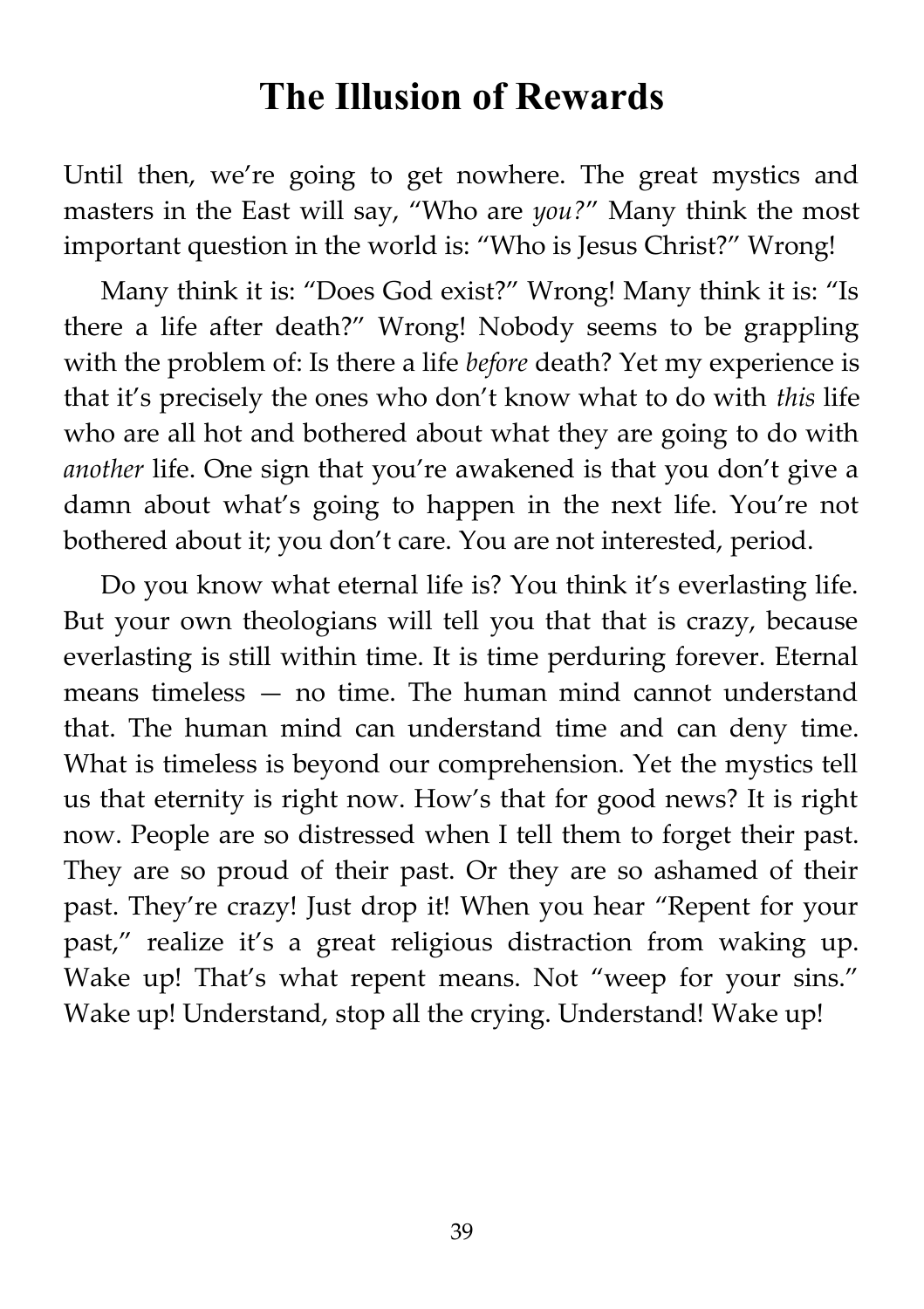# **Finding Yourself**

The great masters tell us that the most important question in the world is: "Who am I?" Or rather: "What is 'I'?" What is this thing I call "I"? What is this thing I call self? You mean you understood everything else in the world and you didn't understand this? You mean you understood astronomy and black holes and quasars and you picked up computer science, and you don't know who you are? My, you are still asleep. You are a sleeping scientist. You mean you understood what Jesus Christ is and you don't know who you are? How do you know that you have understood Jesus Christ? Who is the person doing the understanding? Find that out first. That's the foundation of everything, isn't it? It's because we haven't understood this that we've got all these stupid religious people involved in all these stupid religious wars — Muslims fighting against Jews, Protestants fighting Catholics, and all the rest of that rubbish. They don't know who they are, because if they did, there wouldn't be wars. Like the little girl who says to a little boy, "Are you a Presbyterian?" And he says, "No, we belong to another abomination!"

But what I'd like to stress right now is self-observation. You are listening to me, but are you picking up any other sounds besides the sound of my voice as you listen to me? Are you aware of *your* reactions as you listen to me? If you aren't, you're going to be brainwashed. Or else you are going to be influenced by forces within you of which you have no awareness at all. And even if you're aware of how you react to me, are you simultaneously aware of where your reaction is coming from? Maybe you are not listening to me at all; maybe your daddy is listening to me. Do you think that's possible? Of course it is. Again and again in my therapy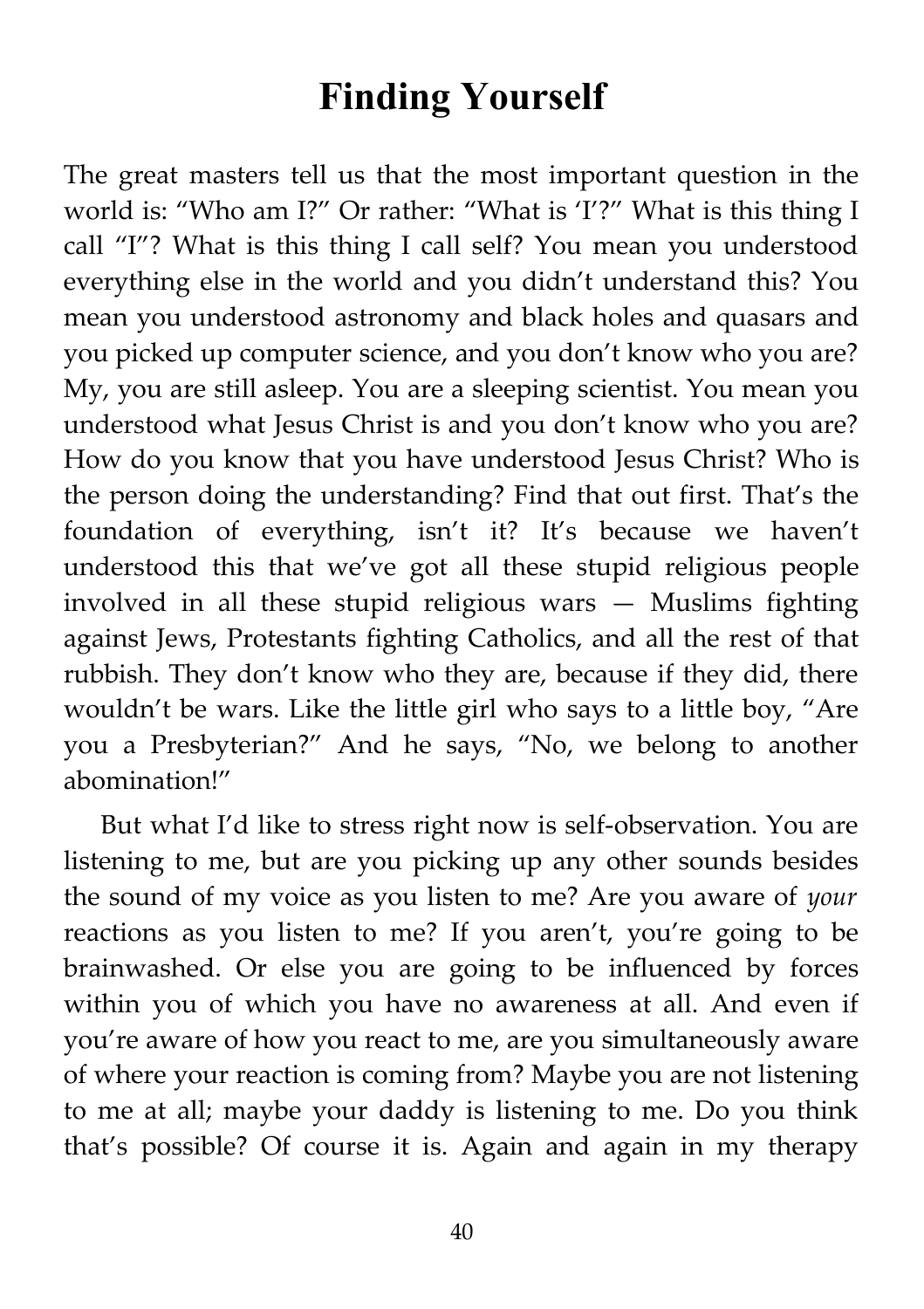groups I come across people who aren't there at all. Their daddy is there, their mommy is there, but they're not there. They never were there. "I live now, not I, but my daddy lives in me." Well, that's absolutely, literally true. I could take you apart piece by piece and ask, "Now, this sentence, does it come from Daddy, Mommy, Grandma, Grandpa, whom?"

Who's living in you? It's pretty horrifying when you come to know that. You think you are free, but there probably isn't a gesture, a thought, an emotion, an attitude, a belief in you that isn't coming from someone else. Isn't that horrible? And you don't know it. Talk about a mechanical life that was stamped into you. You feel pretty strongly about certain things, and you think it is you who are feeling strongly about them, but are you really? It's going to take a lot of awareness for you to understand that perhaps this thing you call "I" is simply a conglomeration of your past experiences, of your conditioning and programming.

That's painful. In fact, when you're beginning to awaken, you experience a great deal of pain. It's painful to see your illusions being shattered. Everything that you thought you had built up crumbles and that's painful. That's what repentance is all about; that's what waking up is all about. So how about taking a minute, right where you're sitting now, to be aware, even as I talk, of what you're feeling in your body, and what's going on in your mind, and what your emotional state is like? How about being aware of the blackboard, if your eyes are open, and the color of these walls and the material they're made of? How about being aware of my face and the reaction you have to this face of mine? Because you have a reaction whether you're aware of it or not. And it probably isn't your reaction, but one you were conditioned to have. And how about being aware of some of the things I just said, although that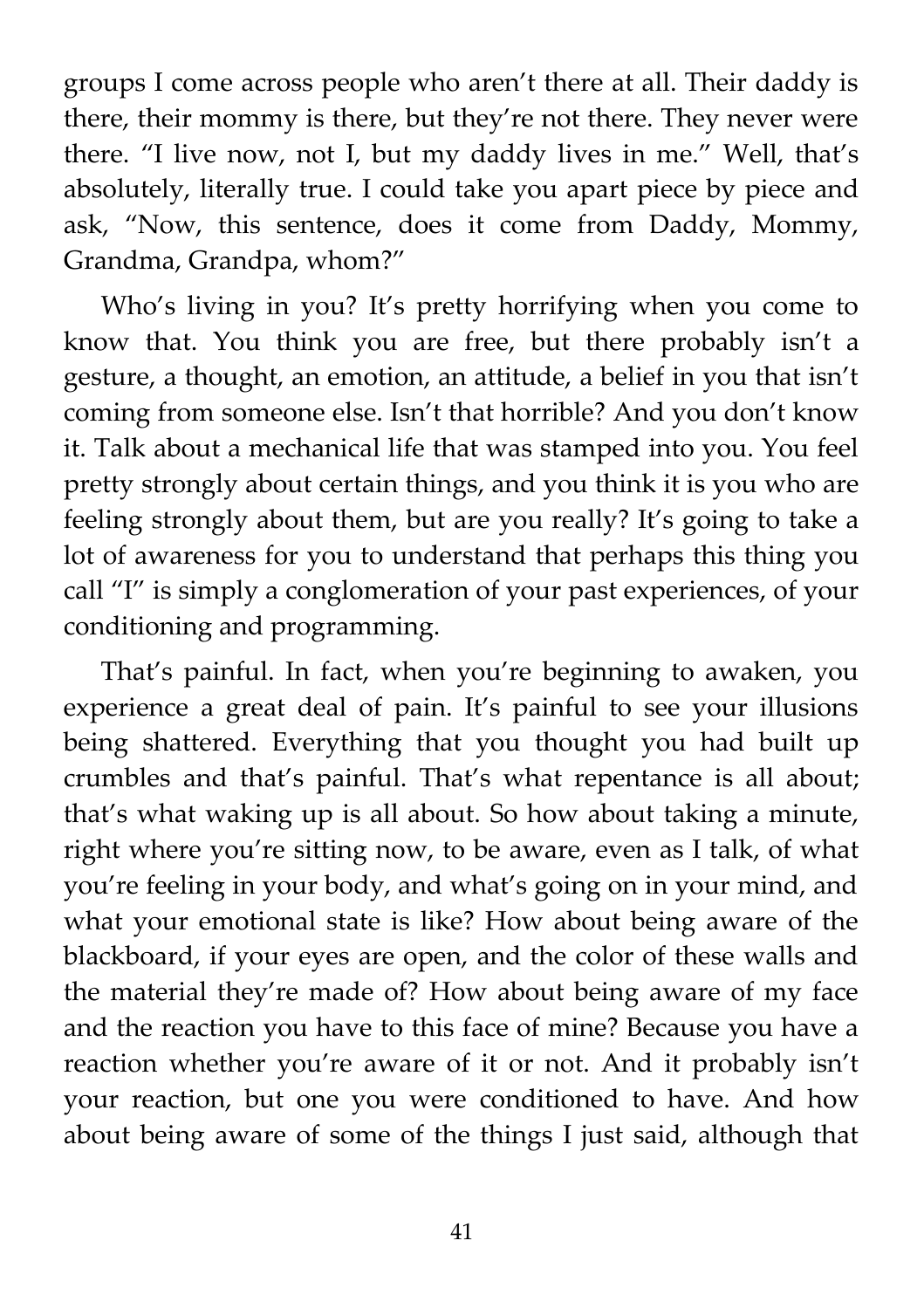wouldn't be awareness, because that's just memory now.

Be aware of your presence in this room. Say to yourself, "I'm in this room." It's as if you were outside yourself looking at yourself. Notice a slightly different feeling than if you were looking at things in the room. Later we'll ask, "Who is this person who is doing the looking?" I am looking at me. What's an "I"? What's "me"? For the time being it's enough that I watch me, but if you find yourself condemning yourself or approving yourself, don't stop the condemnation and don't stop the judgment or approval, just watch it. I'm condemning me; I'm disapproving of me; I'm approving of me. Just look at it, period. Don't try to change it! Don't say, "Oh, we were told not to do this." Just observe what's going on. As I said to you before, self-observation means watching — observing whatever is going on in you and around you as if it were happening to someone else.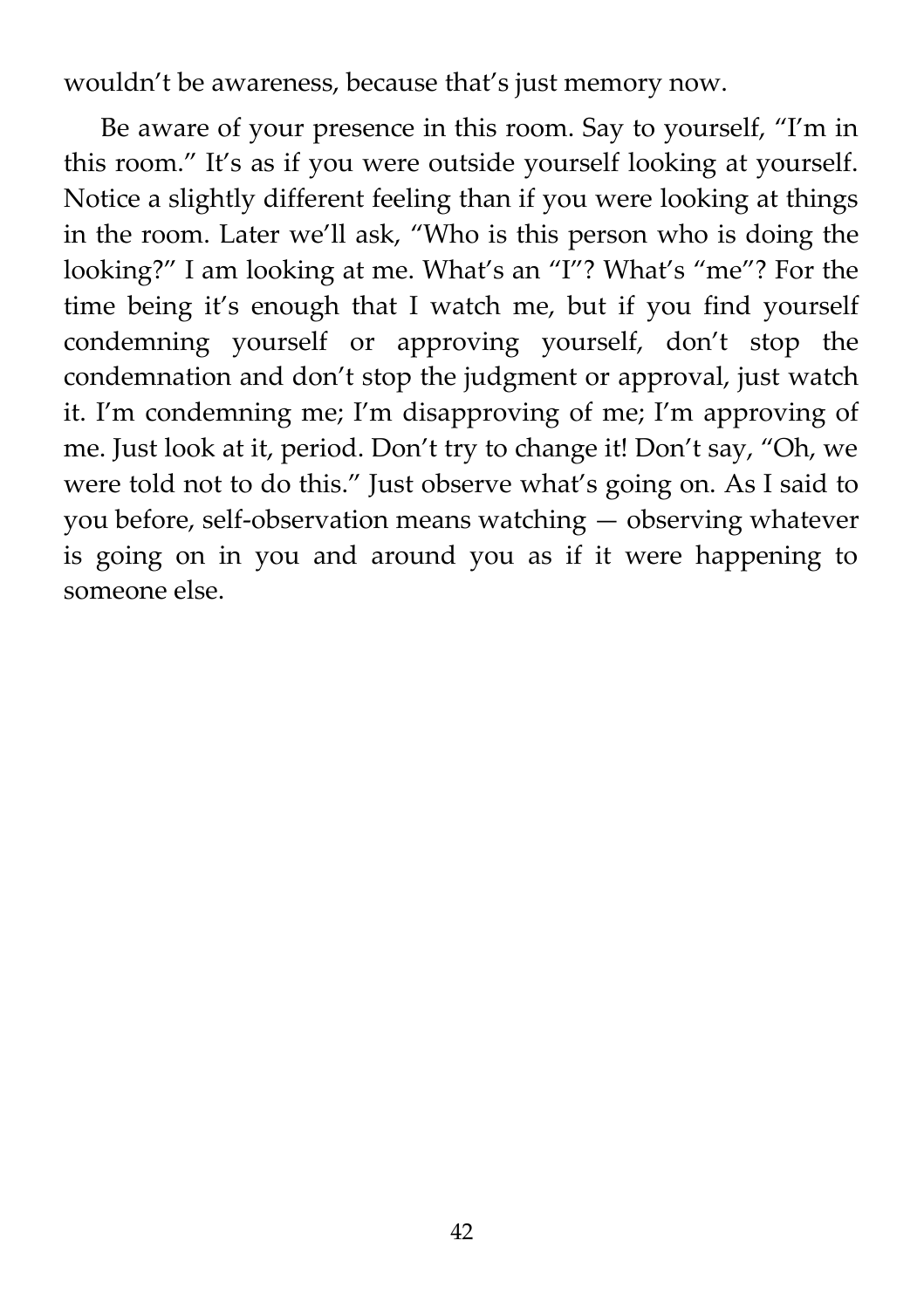## **Stripping Down to the "I"**

I suggest another exercise now. Would you write down on a piece of paper any brief way you would describe yourself — for example, businessman, priest, human being, Catholic, Jew, anything.

Some write, I notice, things like, fruitful, searching pilgrim, competent, alive, impatient, centered, flexible, reconciler, lover, member of the human race, overly structured. This is the fruit, I trust, of observing yourself. As if you were watching another person.

But notice, you've got "I" observing "me." This is an interesting phenomenon that has never ceased to cause wonder to philosophers, mystics, scientists, psychologists, that the "I" can observe "me." It would seem that animals are not able to do this at all. It would seem that one needs a certain amount of intelligence to be able to do this. What I'm going to give you now is not metaphysics; it is not philosophy. It is plain observation and common sense. The great mystics of the East are really referring to that "I," not to the "me." As a matter of fact, some of these mystics tell us that we begin first with things, with an awareness of things; then we move on to an awareness of thoughts (that's the "me"); and finally we get to awareness of the thinker. Things, thoughts, thinker. What we're really searching for is the thinker. Can the thinker know himself? Can I know what "I" is? Some of these mystics reply, "Can the knife cut itself? Can the tooth bite itself? Can the eye see itself? Can the 'I' know itself?" But I am concerned with something infinitely more practical right now, and that is with deciding what the "I" is *not*. I'll go as slowly as possible because the consequences are devastating. Terrific or terrifying, depending on your point of view.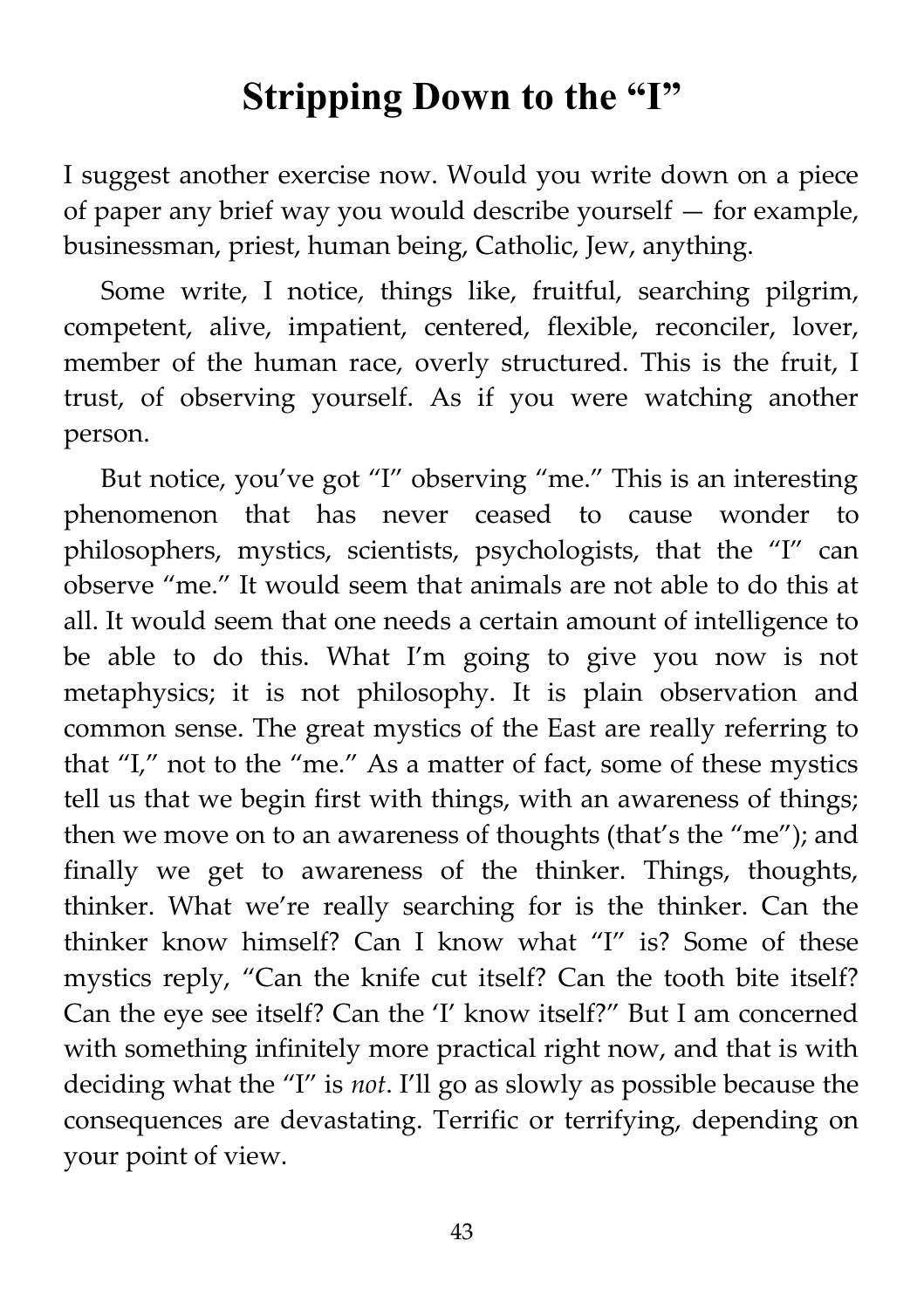Listen to this: Am I my thoughts, the thoughts that I am thinking? No. Thoughts come and go; I am not my thoughts. Am I my body? They tell us that millions of cells in our body are changed or are renewed every minute, so that by the end of seven years we don't have a single living cell in our body that was there seven years before. Cells come and go. Cells arise and die. But "I" seems to persist. So am I my body? Evidently not!

"I" is something other and more than the body. You might say the body is part of "I," but it is a changing part. It keeps moving, it keeps changing. We have the same name for it but it constantly changes. Just as we have the same name for Niagara Falls, but Niagara Falls is constituted by water that is constantly changing. We use the same name for an ever-changing reality.

How about my name? Is "I" my name? Evidently not, because I can change my name without changing the "I." How about my career? How about my beliefs? I say I am a Catholic, a Jew  $-$  is that an essential part of "I"? When I move from one religion to another, has the "I" changed? Do I have a new "I" or is it the same "I" that has changed? In other words, is my name an essential part of me, of the "I"? Is my religion an essential part of the "I"? I mentioned the little girl who says to the boy, "Are you a Presbyterian?" Well, somebody told me another story, about Paddy. Paddy was walking down the street in Belfast and he discovers a gun pressing against the back of his head and a voice says, "Are you Catholic or Protestant?" Well, Paddy has to do some pretty fast thinking. He says, "I'm a Jew." And he hears a voice say, "I've got to be the luckiest Arab in the whole of Belfast." Labels are so important to us. "I am a Republican," we say. But are you really? You can't mean that when you switch parties you have a new "I." Isn't it the same old "I" with new political convictions? I remember hearing about a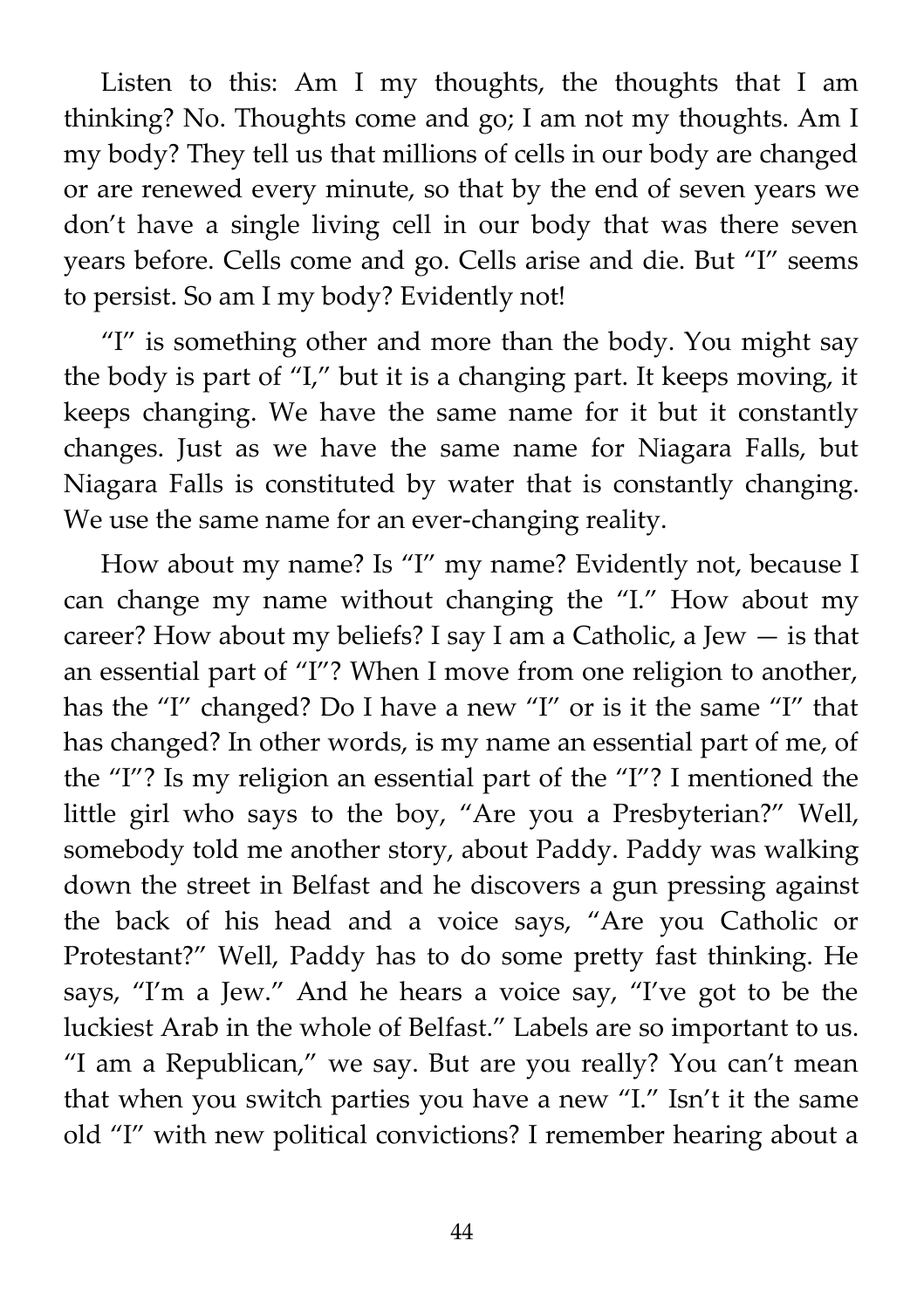man who asks his friend, "Are you planning to vote Republican?" The friend says, "No, I'm planning to vote Democratic. My father was a Democrat, my grandfather was a Democrat, and my greatgrandfather was a Democrat." The man says, "That is crazy logic. I mean, if your father was a horse thief, and your grandfather was a horse thief, and your great-grandfather was a horse thief, what would you be?" "Ah," the friend answered, "then I'd be a Republican."

We spend so much of our lives reacting to labels, our own and others'. We identify the labels with the "I." Catholic and Protestant are frequent labels. There was a man who went to the priest and said, "Father, I want you to say a Mass for my dog." The priest was indignant. "What do you mean, say a Mass for your dog?" "It's my pet dog," said the man. "I loved that dog and I'd like you to offer a Mass for him." The priest said, "We don't offer Masses for dogs here. You might try the denomination down the street. Ask them if they might have a service for you." As the man was leaving, he said to the priest, "Too bad. I really loved that dog. I was planning to offer a million-dollar stipend for the Mass." And the priest said, "Wait a minute, you never told me your dog was Catholic."

When you're caught up in labels, what value do these labels have, as far as the "I" is concerned? Could we say that "I" is none of the labels we attach to it? Labels belong to "me." What constantly changes is "me." Does "I" ever change? Does the observer ever change? The fact is that no matter what labels you think of (except perhaps human being) you should apply them to "me ." "I" is none of these things. So when you step out of yourself and observe "me," you no longer identify with "me." Suffering exists in "me," so when you identify "I" with "me," suffering begins.

Say that you are afraid or desirous or anxious. When "I" does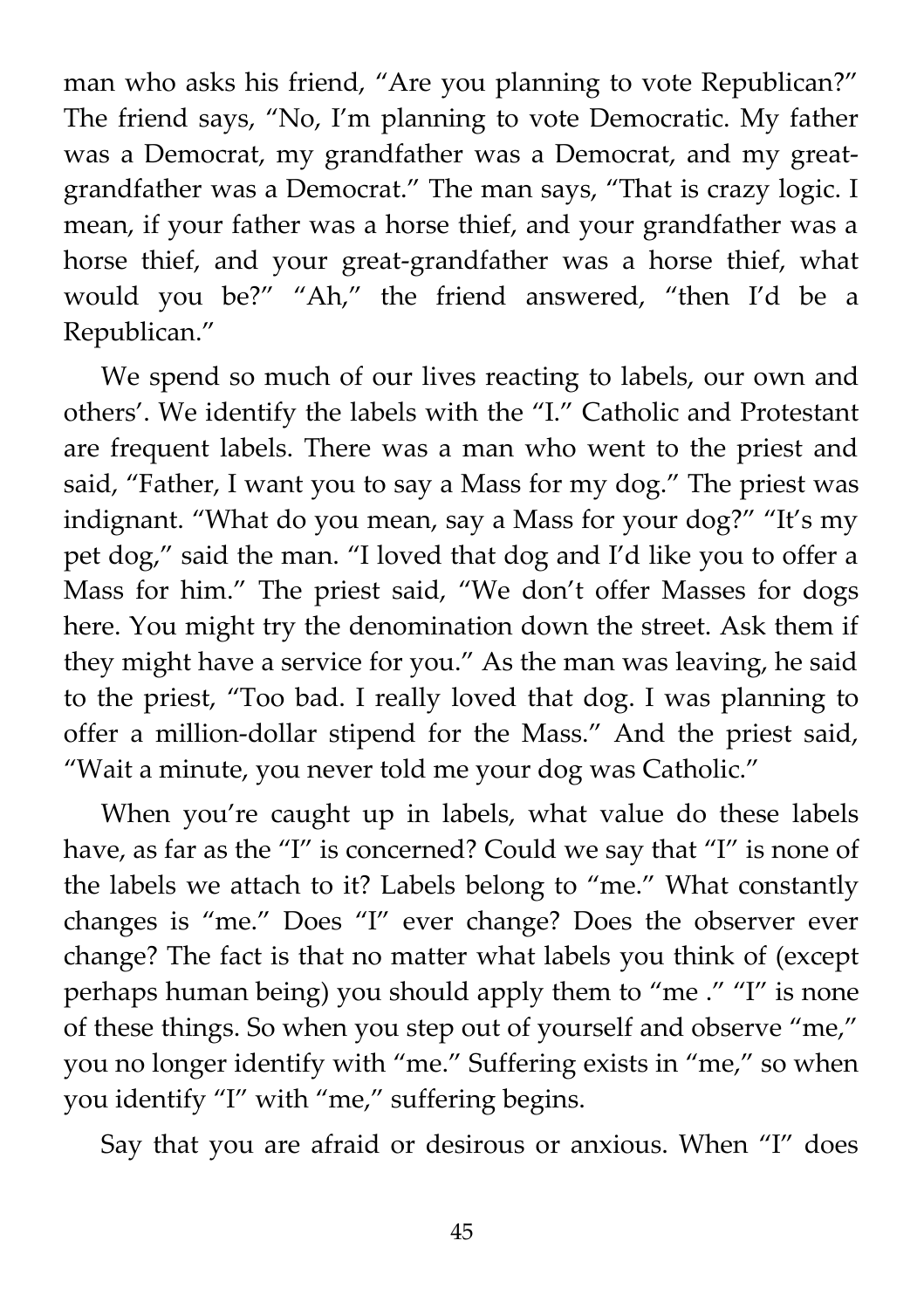not *identify* with money, or name, or nationality, or persons, or friends, or any quality, the "I" is never threatened. It can be very active, but it isn't threatened. Think of anything that caused or is causing you pain or worry or anxiety. First, can you pick up the desire under that suffering, that there's something you desire very keenly or else you wouldn't be suffering. What is that desire? Second, it isn't simply a desire; there's an *identification* there. You have somehow said to yourself, "The well-being of 'I,' almost the existence of 'I,' is tied up with this desire." All suffering is caused by my identifying myself with something, whether that something is within me or outside of me.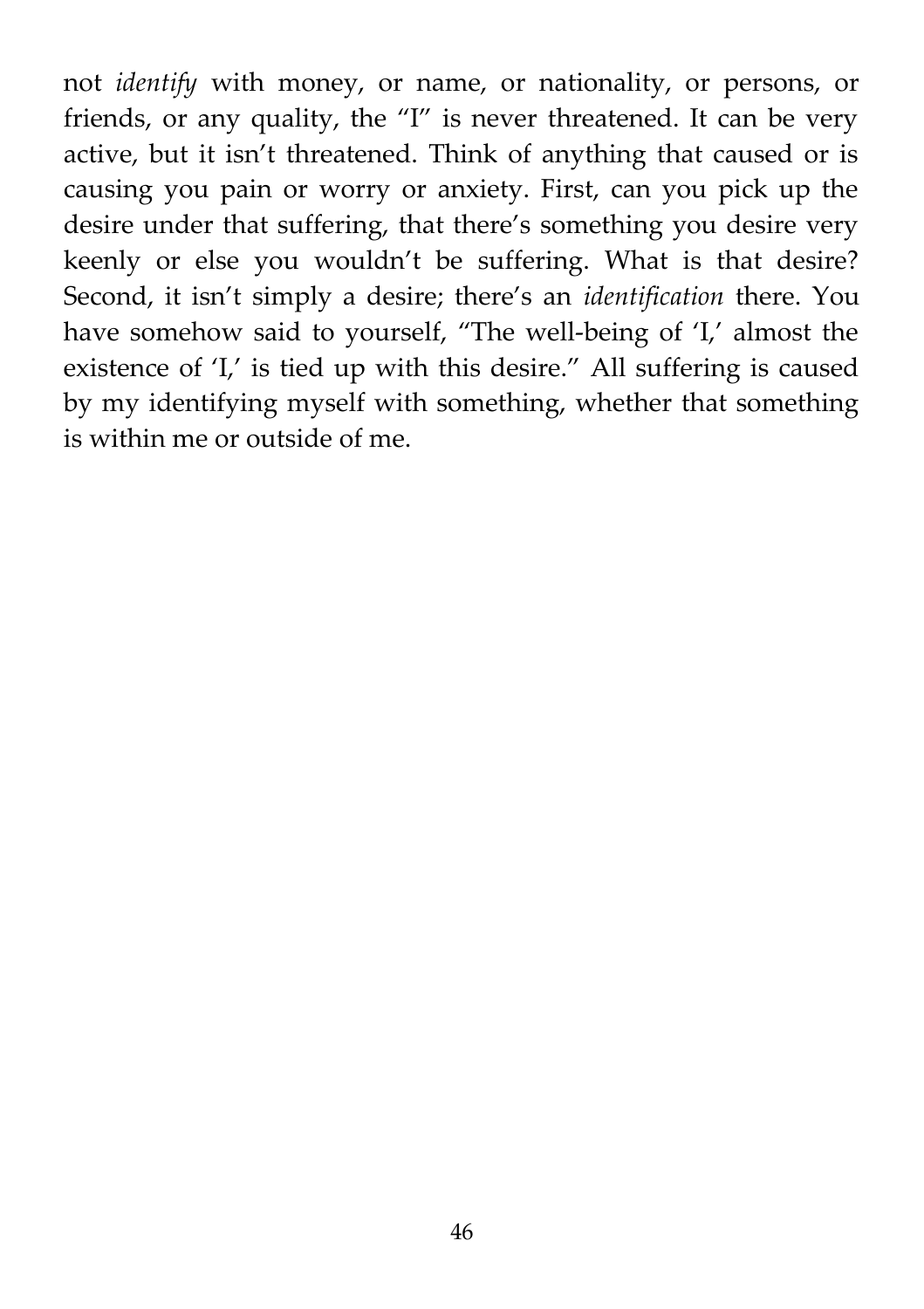#### **Negative Feelings Toward Others**

At one of my conferences, someone made the following observation:

"I want to share with you something wonderful that happened to me. I went to the movies and I was working shortly after that and I was really having trouble with three people in my life. So I said, 'All right, just like I learned at the movies, I'm going to come outside myself.' For a couple of hours, I got in touch with my feelings, with how badly I felt toward these three people. I said, 'I really hate those people.' Then I said, 'Jesus, what can you do about all that?' A little while later I began to cry, because I realized that Jesus died for those very people and they couldn't help how they were, anyway. That afternoon I had to go to the office, where I spoke to those people. I told them what my problem was and they agreed with me. I wasn't mad at them and I didn't hate them anymore."

Anytime you have a negative feeling toward anyone, you're living in an illusion. There's something seriously wrong with you. You're not seeing reality. Something inside of you has to change. But what do we generally do when we have a negative feeling? "He is to blame, she is to blame. She's got to change." No! The world's all right. The one who has to change is *you*.

One of you told of working in an institution. During a staff meeting someone would inevitably say, "The food stinks around here," and the regular dietitian would go into orbit. She has identified with the food. She is saying, "Anyone who attacks the food attacks me; I feel threatened." But the "I" is never threatened; it's only the "me" that is threatened.

47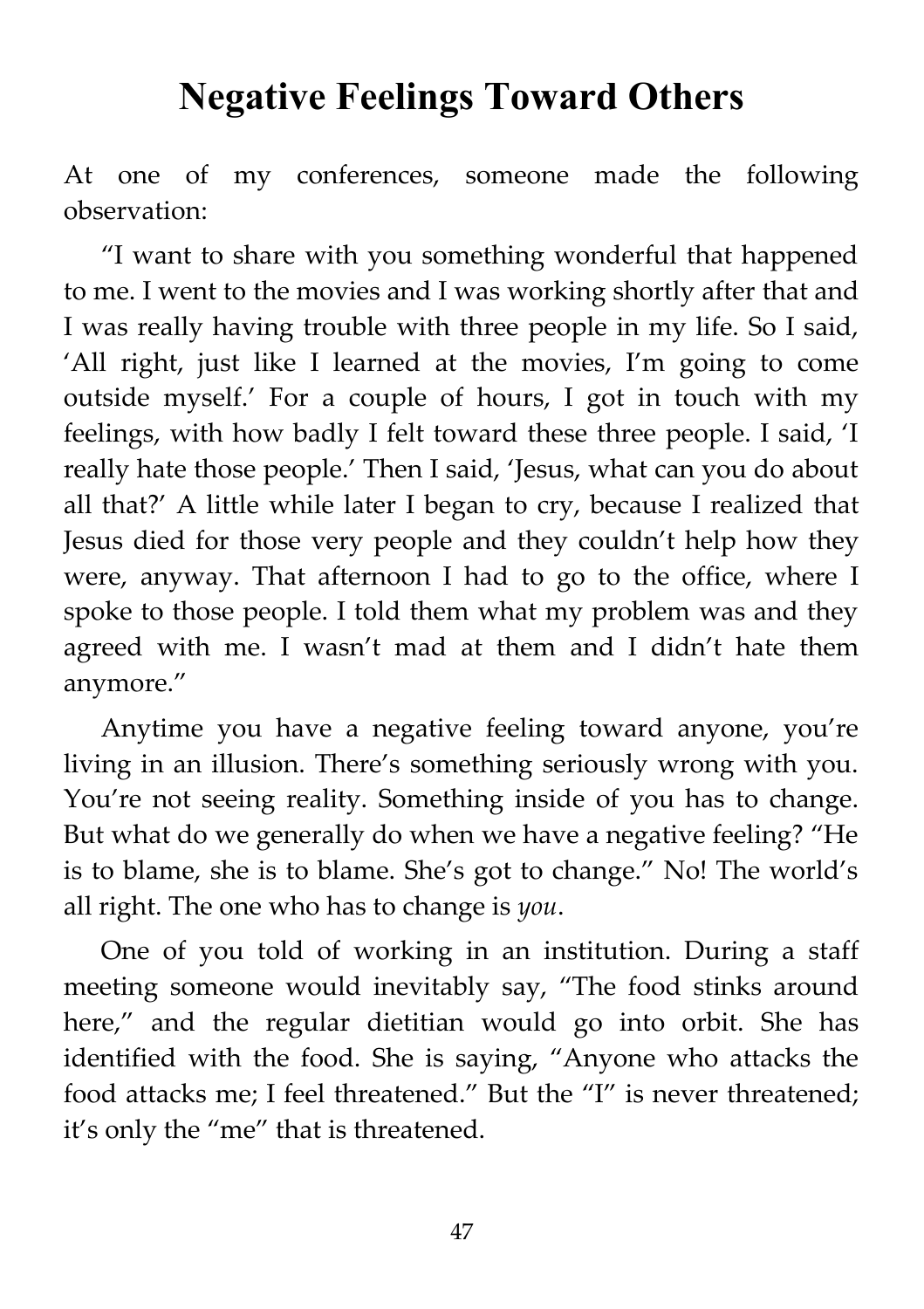But suppose you witness some out-and-out injustice, something that is obviously and objectively wrong. Would it not be a proper reaction to say this should not be happening? Should you somehow want to involve yourself in correcting a situation that's wrong? Someone's injuring a child and you see abuse going on. How about that kind of thing? I hope you did not assume that I was saying you shouldn't do anything. I said that if you didn't have negative feelings you'd be much more effective, *much* more effective. Because when negative feelings come in, you go blind. "Me" steps into the picture, and everything gets fouled up. Where we had one problem on our hands before, now we have two problems. Many wrongly assume that not having negative feelings like anger and resentment and hate means that you do nothing about a situation. Oh no, oh no! You are not affected emotionally but you spring into action. You become very sensitive to things and people around you. What kills the sensitivity is what many people would call the conditioned self: when you so identify with "me" that there's too much of "me" in it for you to see things objectively, with detachment. It's very important that when you swing into action, you be able to see things with detachment. But negative emotions prevent that.

What, then, would we call the kind of passion that motivates or activates energy into doing something about objective evils? Whatever it is, it is not a *reaction*; it is action.

Some of you wonder if there is a gray area before something becomes an attachment, before identification sets in. Say a friend dies. It seems right and very human to feel some sadness about that. But what reaction? Self-pity? What would you be grieving about? Think about that. What I'm saying is going to sound terrible to you, but I told you, I'm coming from another world. Your reaction is *personal* loss, right? Feeling sorry for "me" or for other people your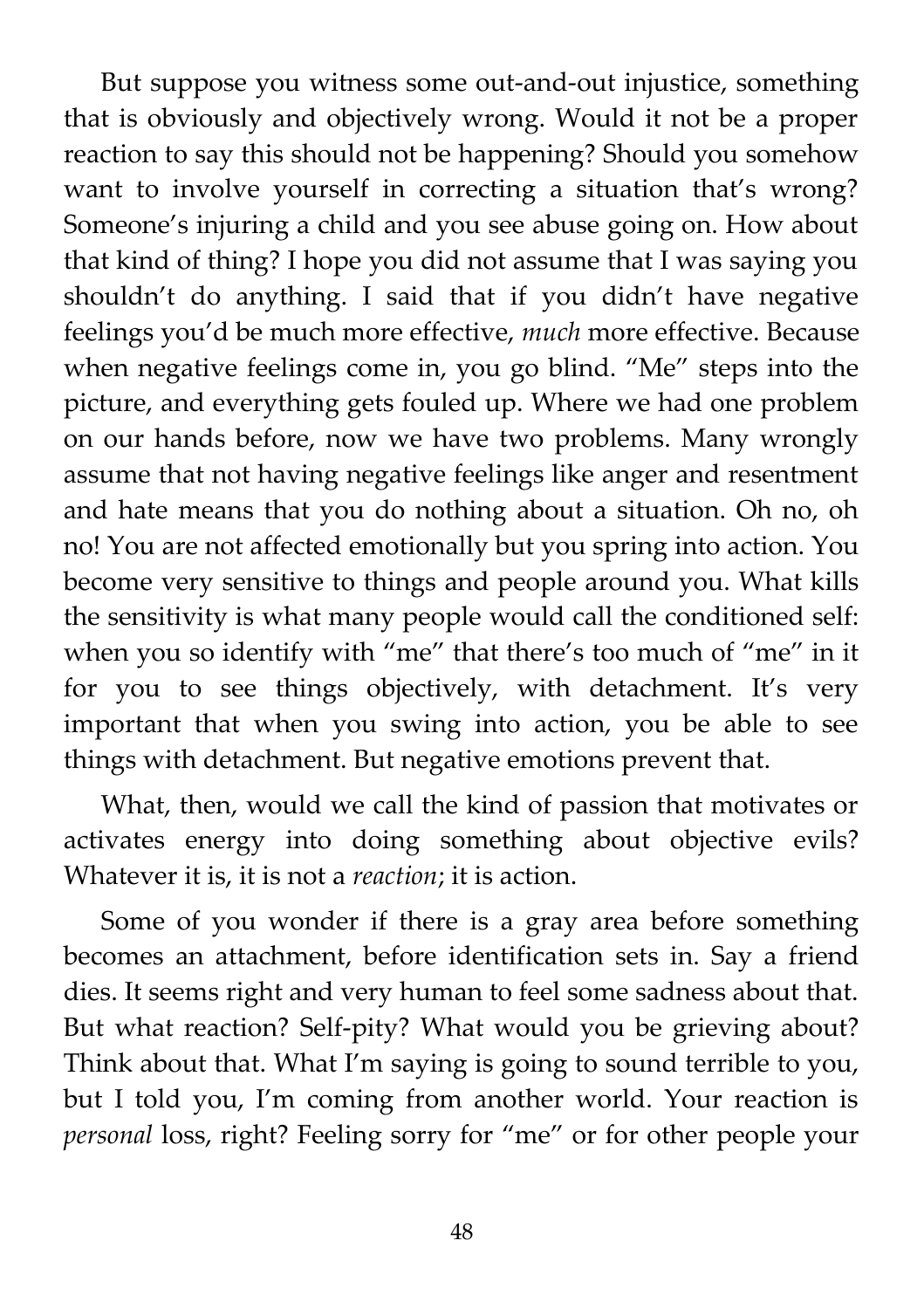friend might have brought joy to. But that means you're feeling sorry for other people who are feeling sorry for themselves. If they're not feeling sorry for themselves, what would they be feeling sorry for? We never feel grief when we lose something that we have allowed to be free, that we have never attempted to possess. Grief is a sign that I made my happiness depend on this thing or person, at least to some extent. We're so accustomed to hear the opposite of this that what I say sounds inhuman, doesn't it?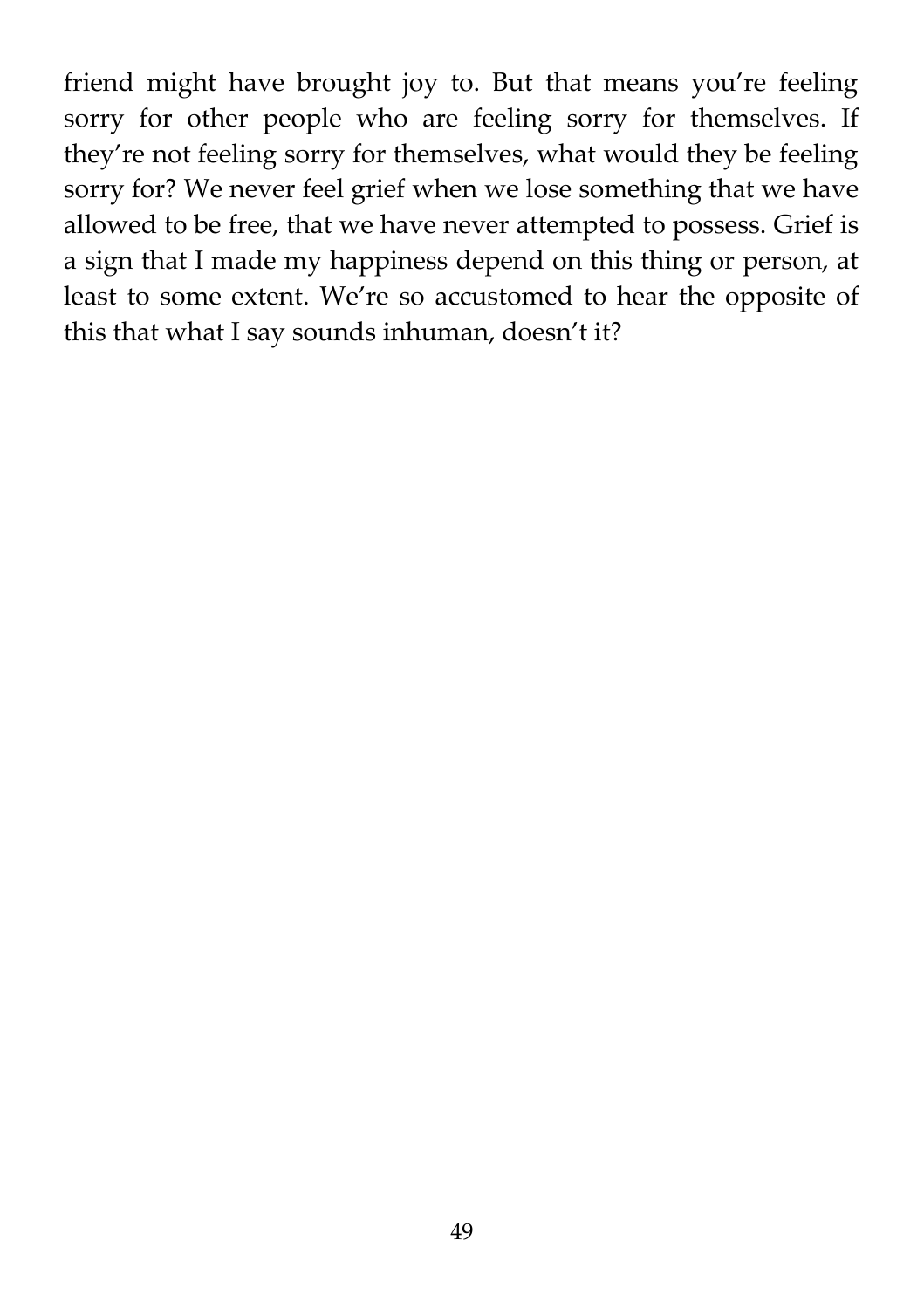## **On Dependence**

But it's what all the mystics in the past have been telling us. I'm not saying that "me," the conditioned-self, will not sometimes fall into its usual patterns. That's the way we've been conditioned. But it raises the question whether it is conceivable to live a life in which you would be so totally alone that you would depend on no one.

We all depend on one another for all kinds of things, don't we? We depend on the butcher, the baker, the candlestick maker. Interdependence. That's fine! We set up society this way and we allot different functions to different people for the welfare of everyone, so that we will function better and live more effectively — at least we hope so. But to depend on another psychologically to depend on another emotionally — what does that imply? It means to depend on another human being for my happiness.

Think about that. Because if you do, the next thing you will be doing, whether you're aware of it or not, is *demanding* that other people contribute to your happiness. Then there will be a next step — fear, fear of loss, fear of alienation, fear of rejection, mutual control. Perfect love casts out fear. Where there is love there are no demands, no expectations, no dependency. I do not demand that you make me happy; my happiness does not lie in you. If you were to leave me, I will not feel sorry for myself; I enjoy your company immensely, but I do not cling.

I enjoy it on a nonclinging basis. What I really enjoy is not you; it's something that's greater than both you and me. It is something that I discovered, a kind of symphony, a kind of orchestra that plays one melody in your presence, but when you depart, the orchestra doesn't stop. When I meet someone else, it plays another melody, which is also very delightful. And when I'm alone, it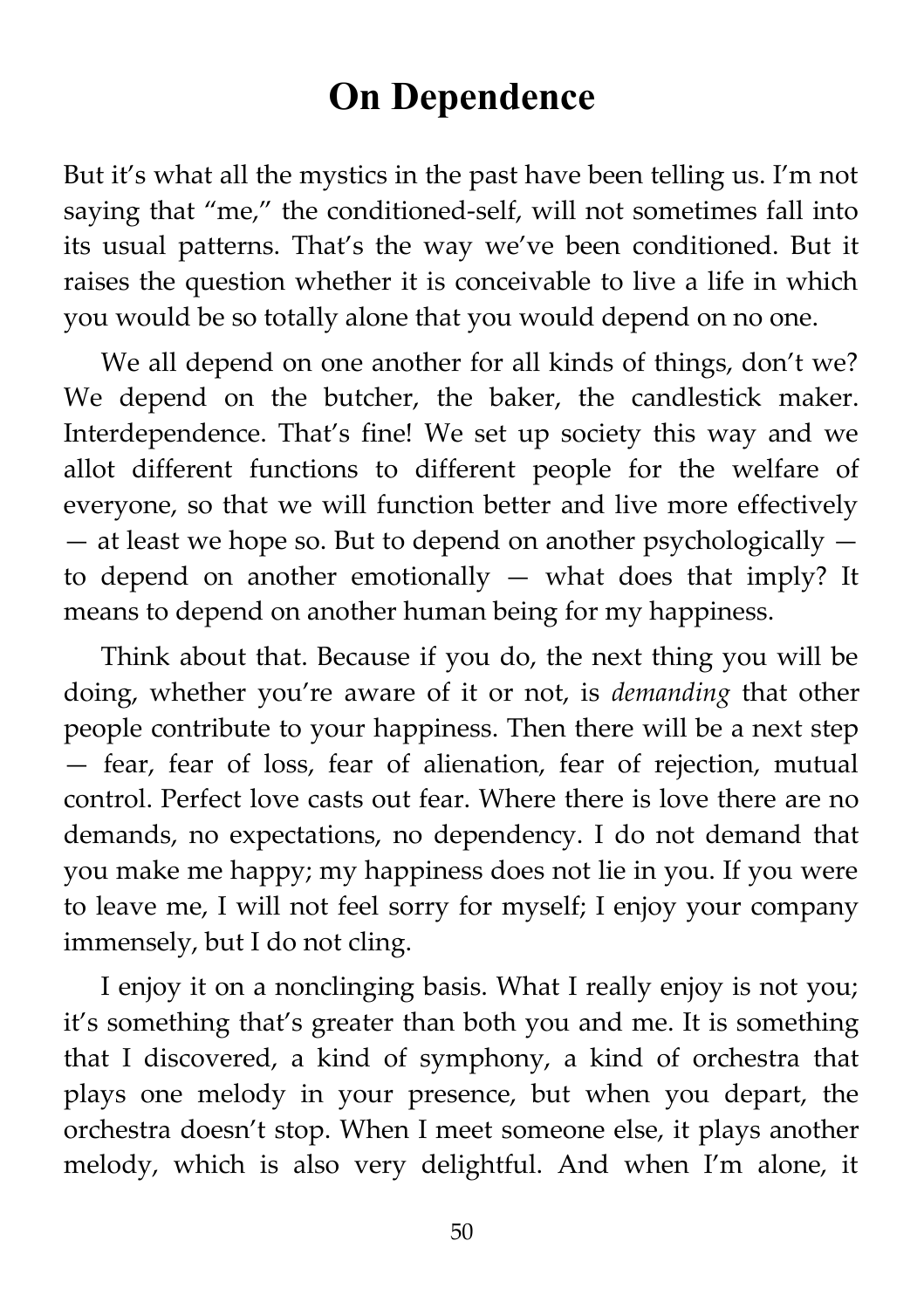continues to play. There's a great repertoire and it never ceases to play.

That's what awakening is all about. That's also why we're hypnotized, brainwashed, asleep. It seems terrifying to ask, but can you be said to love me if you cling to me and will not let me go? If you will not let me be? Can you be said to love me if you need me psychologically or emotionally for your happiness? This flies in the face of the universal teaching of all the scriptures, of all religions, of all the mystics. "How is it that we missed it for so many years?" I say to myself repeatedly. "How come I didn't see it?" When you read those radical things in the scriptures, you begin to wonder: Is this man crazy? But after a while you begin to think everybody else is crazy. "Unless you hate your father and mother, brothers and sisters, unless you renounce and give up everything you possess, you cannot be my disciple." You must drop it all. Not physical renunciation, you understand; that's easy. When your illusions drop, you're in touch with reality at last, and believe me, you will never again be lonely, never again. Loneliness is not cured by human company. Loneliness is cured by contact with reality. Oh, I have so much to say about that. Contact with reality, dropping one's illusions, making contact with the real. Whatever it is, it has no name. We can only know it by dropping what is unreal. You can only know what aloneness is when you drop your clinging, when you drop your dependency. But the first step toward that is that you see it as desirable. If you don't see it as desirable, how will you get anywhere near it?

Think of the loneliness that is yours. Would human company ever take it away? It will only serve as a distraction. There's an emptiness inside, isn't there? And when the emptiness surfaces, what do you do? You run away, turn on the television, turn on the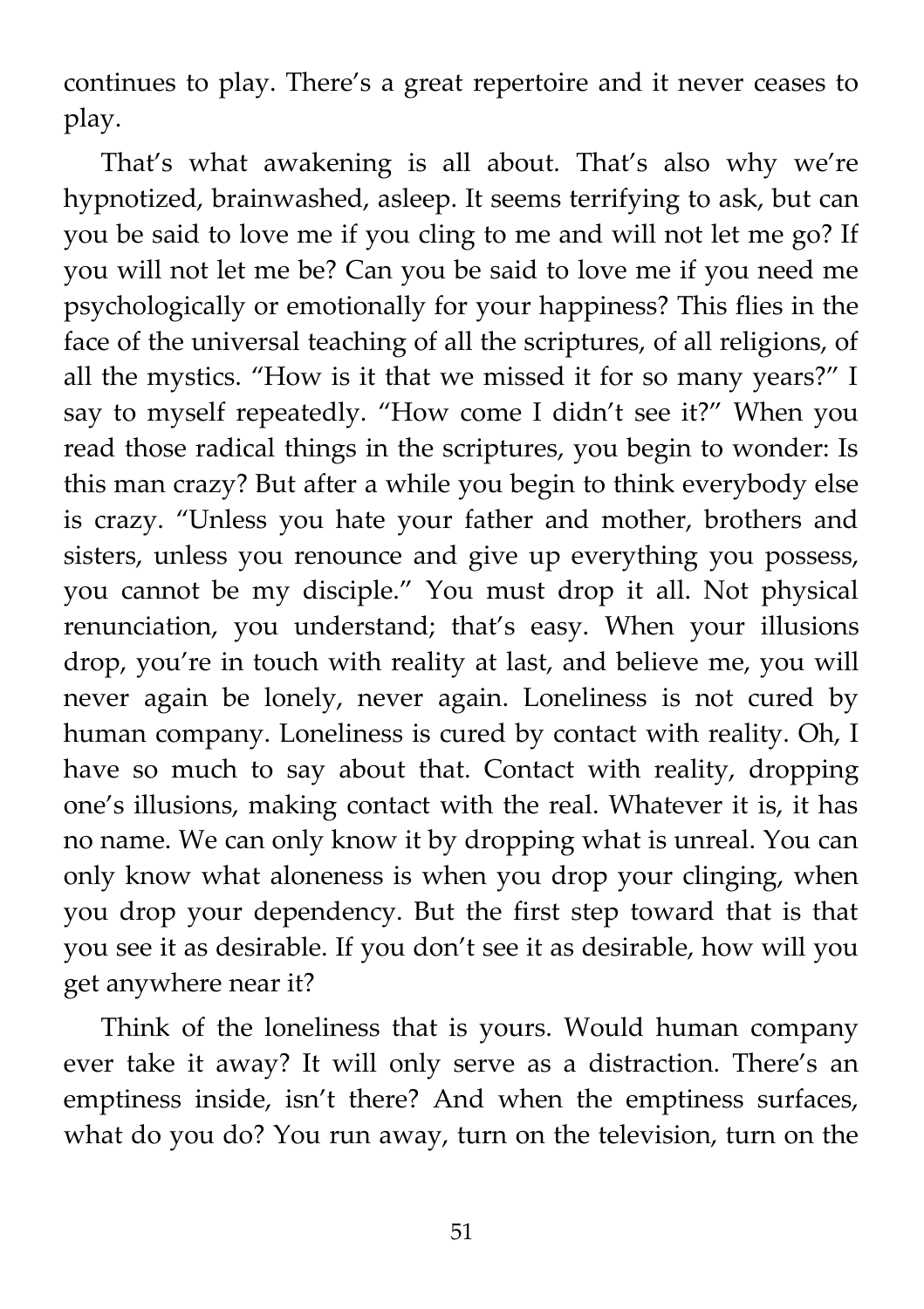radio, read a book, search for human company, seek entertainment, seek distraction. Everybody does that. It's big business nowadays, an organized industry to distract us and entertain us.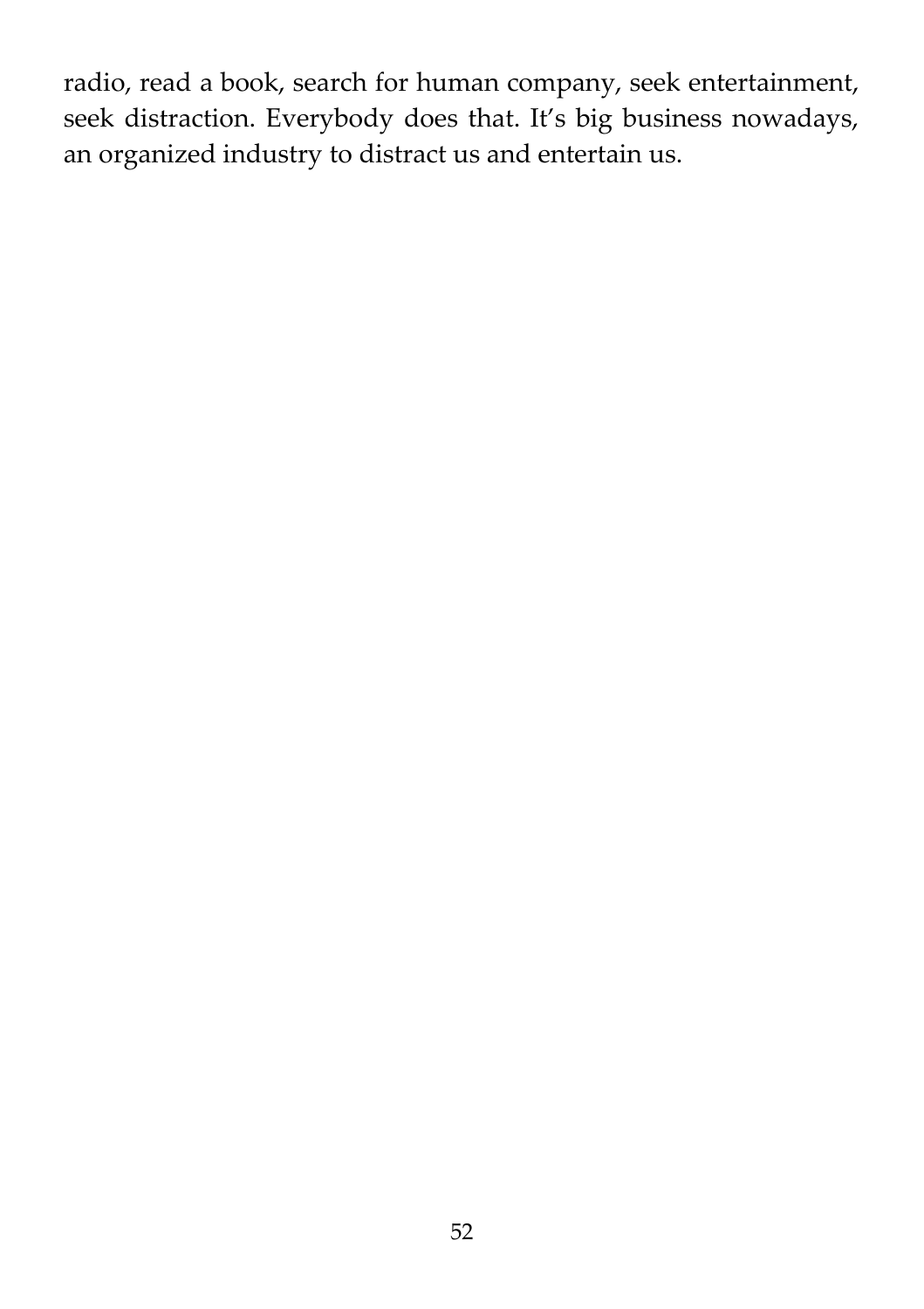# **How Happiness Happens**

Come home to yourself. Observe yourself. That's why I said earlier that self-observation is such a delightful and extraordinary thing. After a while you don't have to make any effort, because, as illusions begin to crumble, you begin to know things that cannot be described. It's called happiness. Everything changes and you become addicted to awareness.

There's the story of the disciple who went to the master and said, "Could you give me a word of wisdom? Could you tell me something that would guide me through my days?" It was the master's day of silence, so he picked up a pad. It said, "Awareness." When the disciple saw it, he said, "This is too brief. Can you expand on it a bit?" So the master took back the pad and wrote, "Awareness, awareness, awareness." The disciple said, "Yes, but what does it mean?" The master took back the pad and wrote, "Awareness, awareness, awareness means — awareness."

That's what it is to watch yourself. No one can show you how to do it, because he would be giving you a technique, he would be programming you. But watch yourself. When you talk to someone, are you aware of it or are you simply identifying with it? When you got angry with somebody, were you aware that you were angry or were you simply identifying with your anger? Later, when you had the time, did you study your experience and attempt to understand it? Where did it come from? What brought it on? I don't know of any other way to awareness. You only change what you understand. What you do not understand and are not aware of, you repress. You don't change. But when you understand it, it changes.

I am sometimes asked, "Is this growing in awareness a gradual thing, or is it a 'whammo' kind of thing?" There are some lucky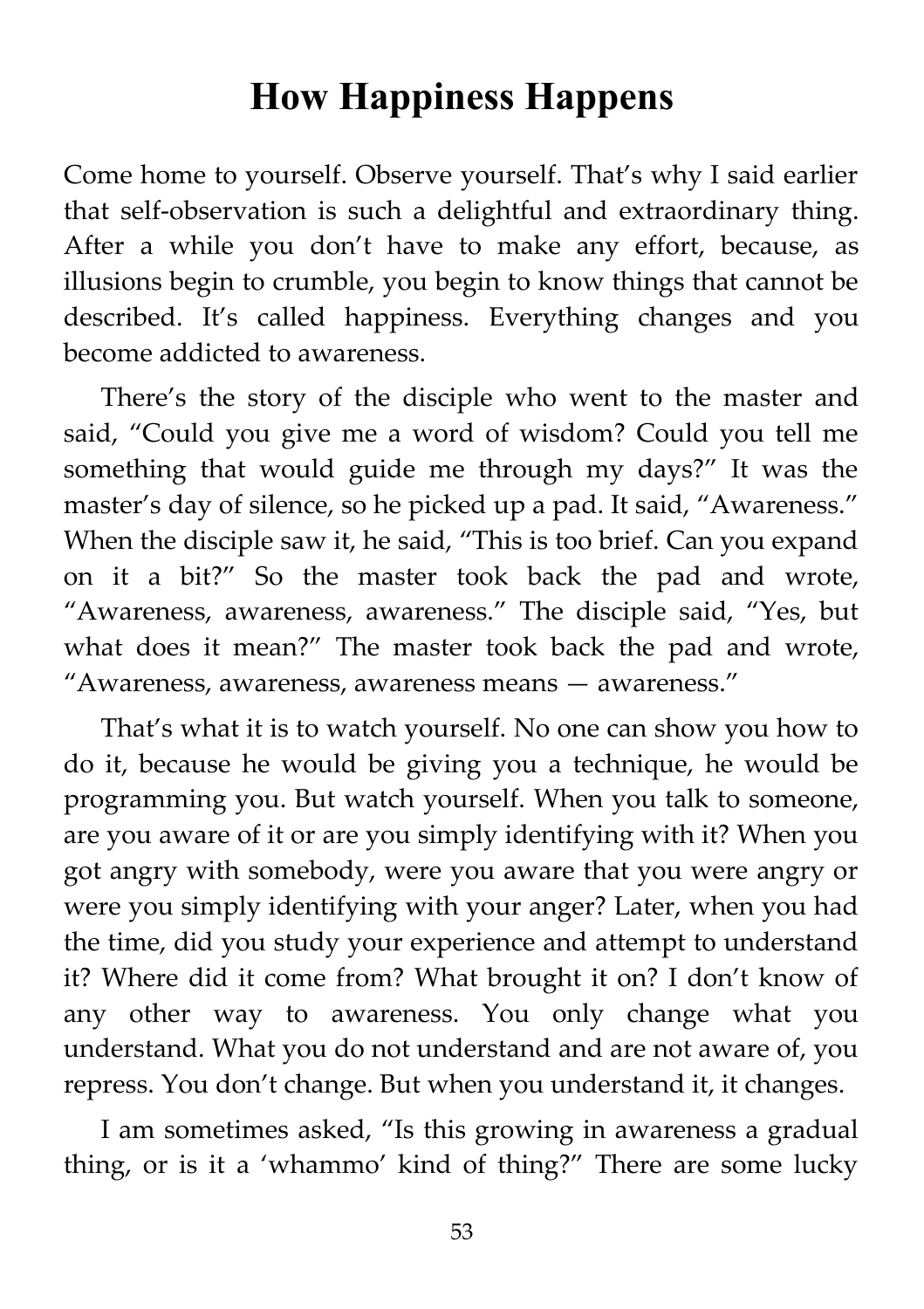people who see this in a flash. They just become aware. There are others who keep growing into it, slowly, gradually, increasingly. They begin to see things. Illusions drop away, fantasies are peeled away, and they start to get in touch with facts. There's no general rule. There's a famous story about the lion who came upon a flock of sheep and to his amazement found a lion among the sheep. It was a lion who had been brought up by the sheep ever since he was a cub. It would bleat like a sheep and run around like a sheep. The lion went straight for him, and when the sheep-lion stood in front of the real one, he trembled in every limb. And the lion said to him, "What are you doing among these sheep?" And the sheep-lion said, "I am a sheep." And the lion said, "Oh no you're not. You're coming with me." So he took the sheep-lion to a pool and said, "Look!" And when the sheep-lion looked at his reflection in the water, he let out a mighty roar, and in that moment he was transformed. He was never the same again.

If you're lucky and the gods are gracious or if you are gifted with divine grace (use any theological expression you want), you might suddenly understand who "I" is, and you'll never be the same again, never. Nothing will ever be able to touch you again and no one will ever be able to hurt you again.

You will fear no one and you will fear nothing. Isn't that extraordinary? You'll live like a king, like a queen. This is what it means to live like royalty. Not rubbish like getting your picture in the newspapers or having a lot of money. That's a lot of rot. You fear no one because you're perfectly content to be nobody. You don't give a damn about success or failure. They mean nothing. Honor, disgrace, they mean nothing! If you make a fool of yourself, that means nothing either. Isn't that a wonderful state to be in! Some people arrive at this goal painstakingly, step by step, through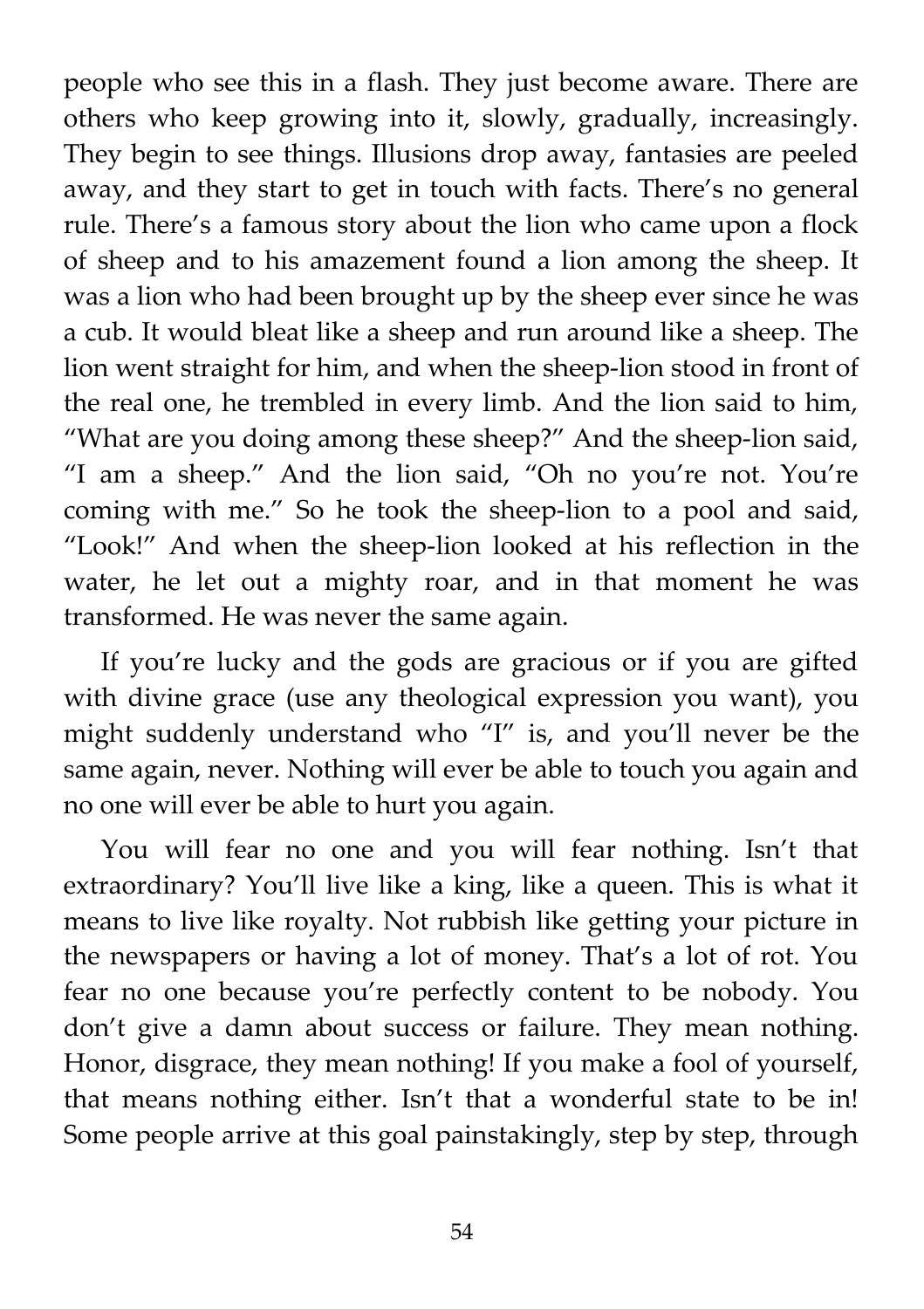months and weeks of self-awareness. But I'll promise you this: I have not known a single person who gave time to being aware who didn't see a difference in a matter of weeks. The quality of their life changes, so they don't have to take it on faith anymore. They see it; they're different. They react differently. In fact, they react less and act more. You see things you've never seen before.

You're much more energetic, much more alive. People think that if they had no cravings, they'd be like deadwood. But in fact they'd lose their tension. Get rid of your fear of failure, your tensions about succeeding, you will be yourself. Relaxed. You wouldn't be driving with your brakes on. That's what would happen.

There's a lovely saying of Tranxu, a great Chinese sage, that I took the trouble to learn by heart. It goes: "When the archer shoots for no particular prize, he has all his skills; when he shoots to win a brass buckle, he is already nervous; when he shoots for a gold prize, he goes blind, sees two targets, and is out of his mind. His skill has not changed, but the prize divides him. He cares! He thinks more of winning than of shooting, and the need to win drains him of power." Isn't that an image of what most people are? When you're living for nothing, you've got all your skills, you've got all your energy, you're relaxed, you don't care, it doesn't matter whether you win or lose.

Now there's *human* living for you. That's what life is all about. That can only come from awareness. And in awareness you will understand that honor doesn't mean a thing. It's a social convention, that's all. That's why the mystics and the prophets didn't bother one bit about it. Honor or disgrace meant nothing to them. They were living in another world, in the world of the awakened. Success or failure meant nothing to them. They had the attitude: "I'm an ass, you're an ass, so where's the problem?"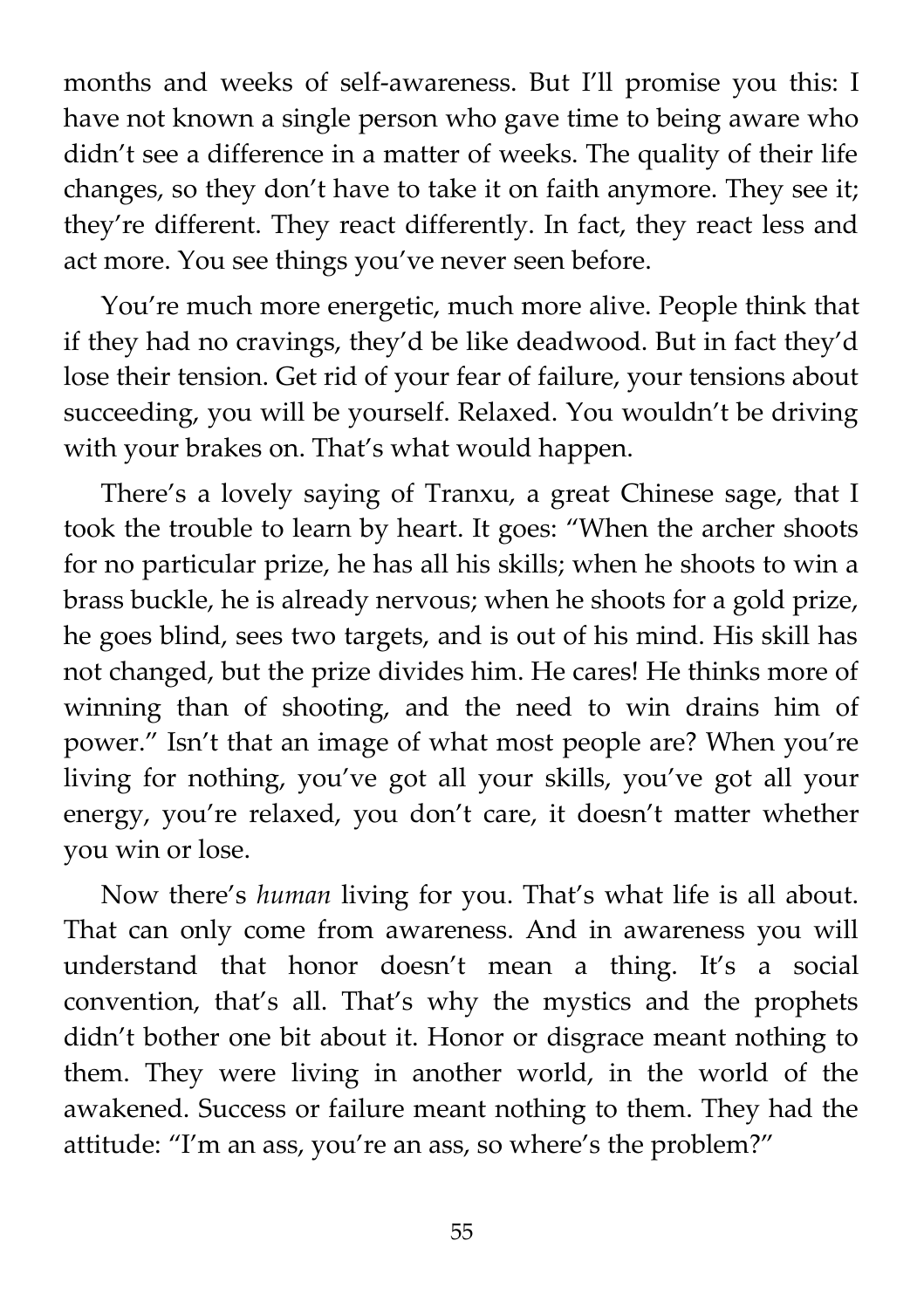Someone once said, "The three most difficult things for a human being are not physical feats or intellectual achievements. They are, first, returning love for hate; second, including the excluded; third, admitting that you are wrong." But these are the easiest things in the world if you haven't identified with the "me." You can say things like "I'm wrong! If you knew me better, you'd see how often I'm wrong. What would you expect from an ass?" But if I haven't identified with these aspects of "me," you can't hurt me. Initially, the old conditioning will kick in and you'll be depressed and anxious. You'll grieve, cry, and so on. "Before enlightenment, I used to be depressed: after enlightenment, I continue to be depressed." But there's a difference: I don't identify with it anymore. Do you know what a big difference that is?

You step outside of yourself and look at that depression, and don't identify with it. You don't do a thing to make it go away; you are perfectly willing to go on with your life while it passes through you and disappears. If you don't know what that means, you really have something to look forward to. And anxiety? There it comes and you're not troubled. How strange! You're anxious but you're not troubled.

Isn't that a paradox? And you're willing to let this cloud come in, because the more you fight it, the more power you give it. You're willing to observe it as it passes by. You can be happy in your anxiety. Isn't that crazy? You can be happy in your depression. But you can't have the wrong notion of happiness. Did you think happiness was excitement or thrills? That's what causes the depression. Didn't anyone tell you that? You're thrilled, all right, but you're just preparing the way for your next depression. You're thrilled but you pick up the anxiety behind that: How can I make it last? That's not happiness, that's addiction.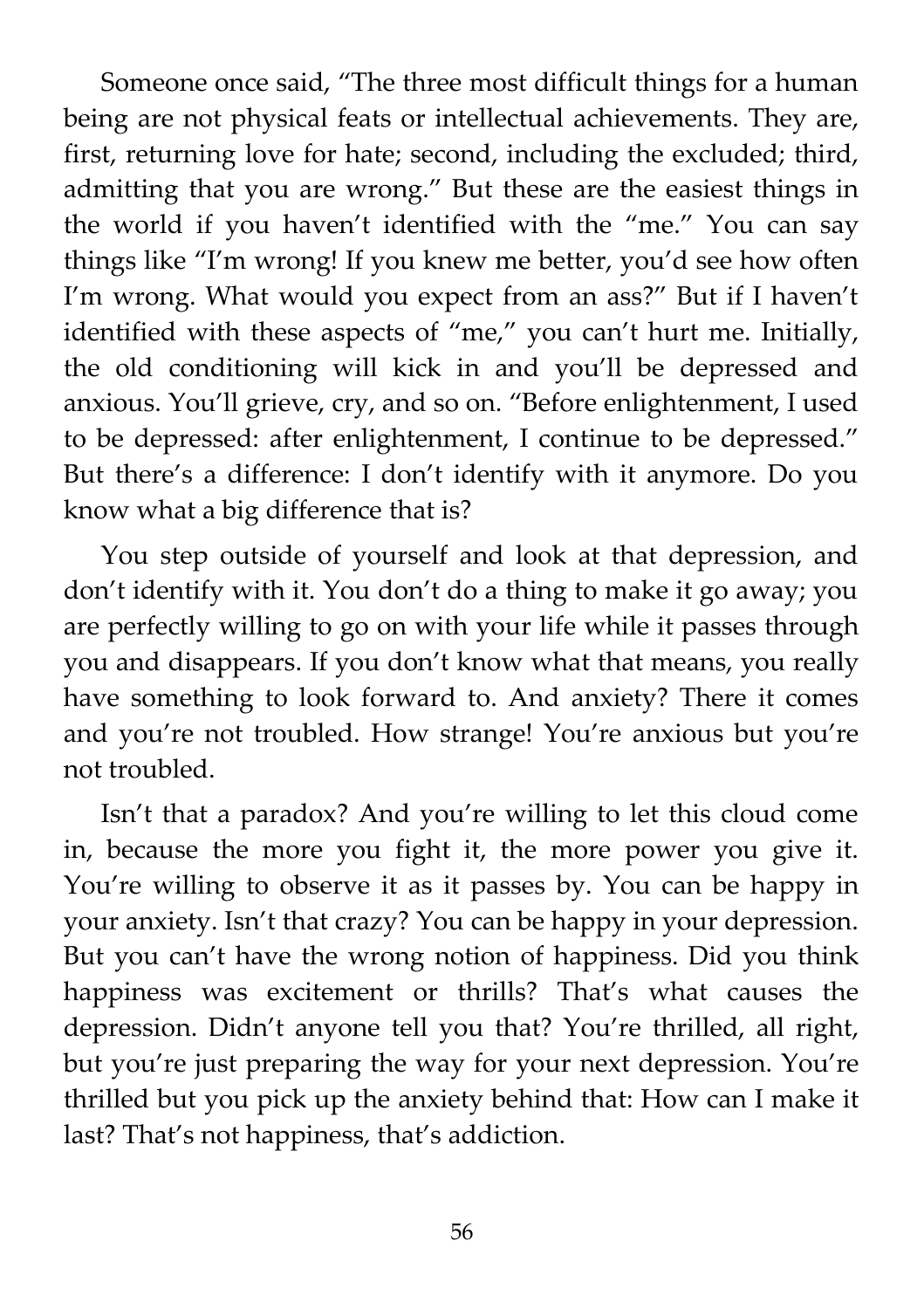I wonder how many nonaddicts there are reading this book? If you're anything like the average group, there are few, very few. Don't look down your nose at the alcoholics and the drug addicts: maybe you're just as addicted as they are. The first time I got a glimpse of this new world, it was terrifying. I understood what it meant to be alone, with nowhere to rest your head, to leave everyone free and be free yourself, to be special to no one and love everyone — because love does that. It shines on good and bad alike; it makes rain fall on saints and sinners alike.

Is it possible for the rose to say, "I will give my fragrance to the good people who smell me, but I will withhold it from the bad"? Or is it possible for the lamp to say, "I will give my light to the good people in this room, but I will withhold it from the evil people"? Or can a tree say, "I'll give my shade to the good people who rest under me, but I will withhold it from the bad"? These are images of what love is about.

It's been there all along, staring us in the face in the scriptures, though we never cared to see it because we were so drowned in what our culture calls love with its love songs and poems — that isn't love at all, that's the opposite of love. That's desire and control and possessiveness. That's manipulation, and fear, and anxiety that's not love. We were told that happiness is a smooth complexion, a holiday resort. It isn't these things, but we have subtle ways of making our happiness depend on other things, both within us and outside us. We say, "I refuse to be happy until my neurosis goes." I have good news for you: You can be happy right now, *with* the neurosis, You want even better news? There's only one reason why you're not experiencing what in India we call *anand* — bliss, bliss. There's only one reason why you're not experiencing bliss at this present moment, and it's because you're thinking or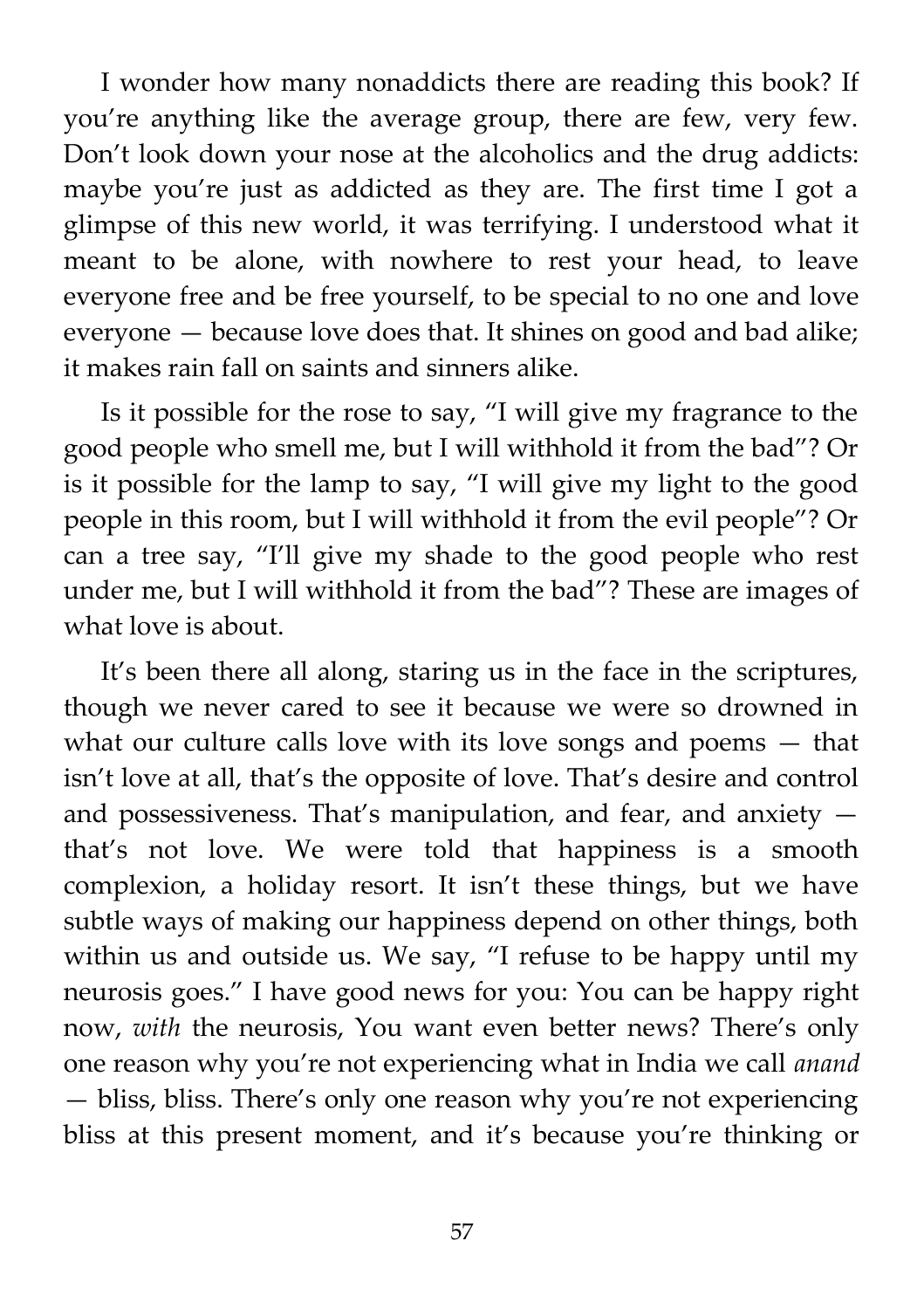focusing on what you don't have. Otherwise you would be experiencing bliss. You're focusing on what you don't have. But, right now you have everything you need to be in bliss.

Jesus was talking horse sense to lay people, to starving people, to poor people. He was telling them good news: It's yours for the taking. But who listens? No one's interested, they'd rather be asleep.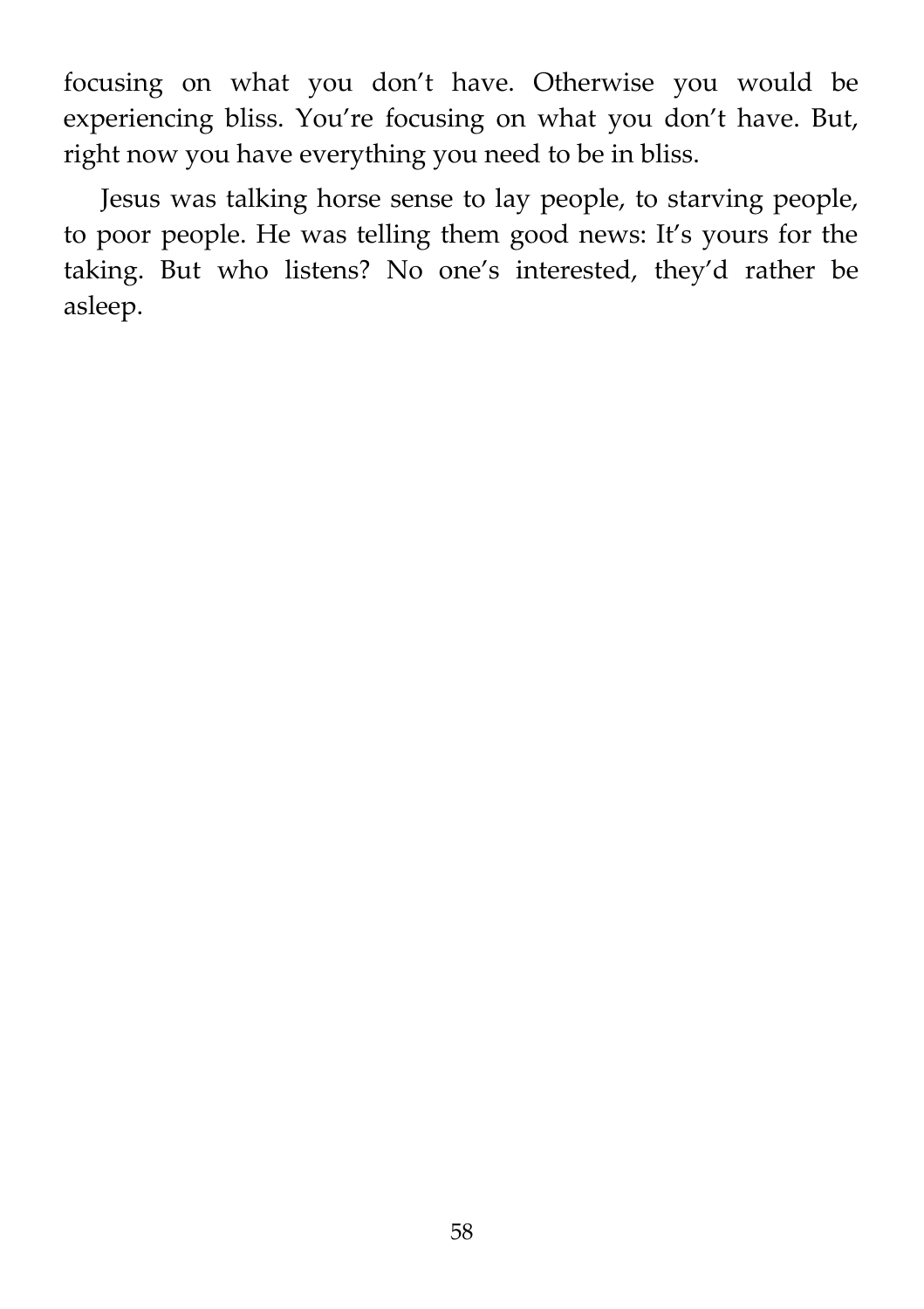#### **Fear — The Root of Violence**

Some say that there are only two things in the world: God and fear; love and fear are the only two things. There's only one evil in the world, fear. There's only one good in the world, love. It's sometimes called by other names. It's sometimes called happiness or freedom or peace or joy or God or whatever. But the label doesn't really matter. And there's not a single evil in the world that you cannot trace to fear. Not one.

Ignorance and fear, ignorance caused by fear, that's where all the evil comes from, that's where your violence comes from. The person who is truly nonviolent, who is incapable of violence, is the person who is fearless. It's only when you're afraid that you become angry. Think of the last time you were angry. Go ahead. Think of the last time you were angry and search for the fear behind it. What were you afraid of losing? What were you afraid would be taken from you? That's where the anger comes from. Think of an angry person, maybe someone you're afraid of. Can you see how frightened he or she is? He's really frightened, he really is. She's really frightened or she wouldn't be angry. Ultimately, there are only two things, love and fear.

In this retreat I'd rather leave it like this, unstructured and moving from one thing to another and returning to themes again and again, because that's the way to really grasp what I'm saying. If it doesn't hit you the first time, it might the second time, and what doesn't hit one person might hit another. I've got different themes, but they are all about the same thing. Call it awareness, call it love, call it spirituality or freedom or awakening or whatever. It really is the same thing.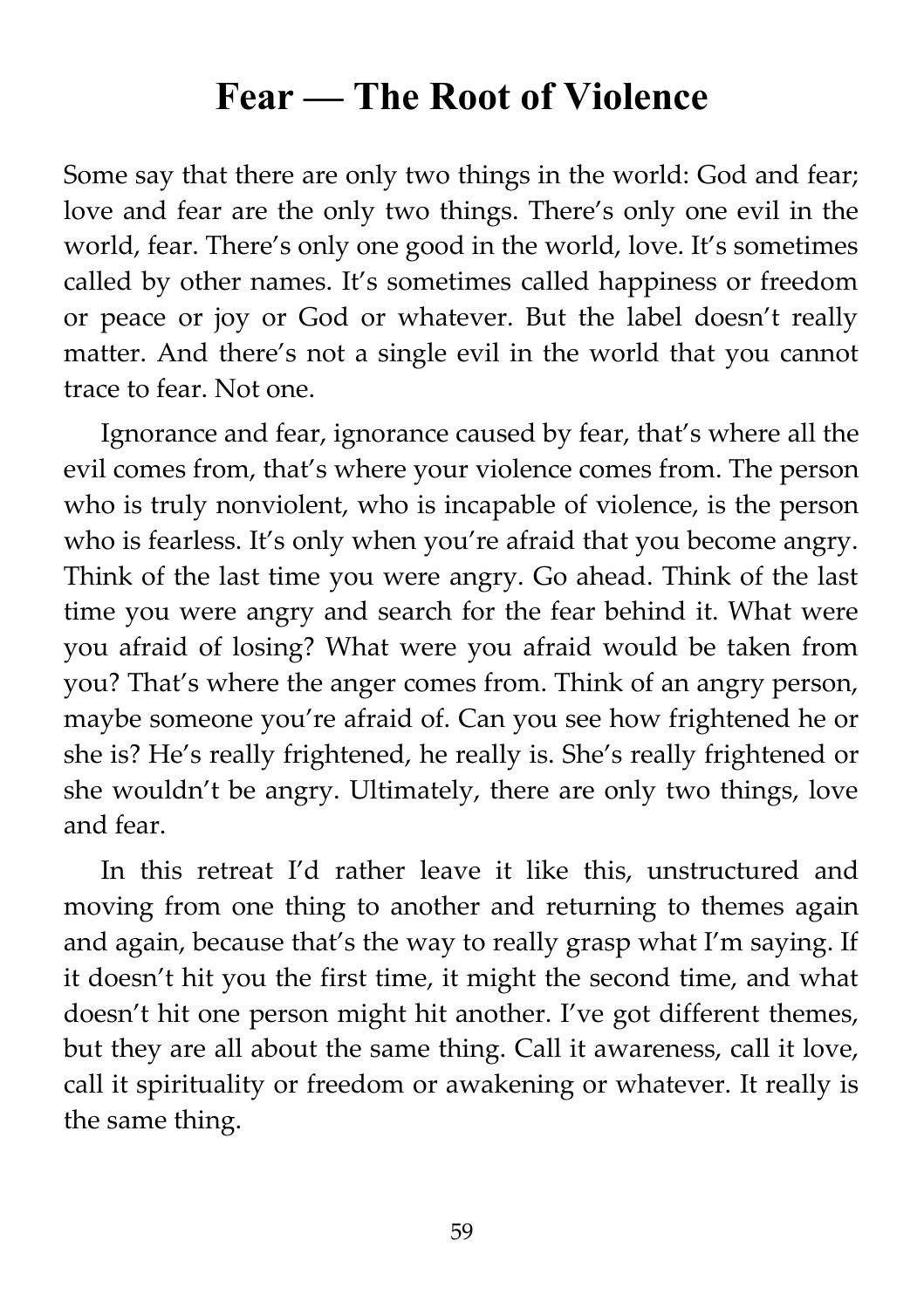## **Awareness and Contact with Reality**

To watch everything inside of you and outside, and when there is something happening to you, to see it as if it were happening to someone else, with no comment, no judgment, no attitude, no interference, no attempt to change, only to understand. As you do this, you'll begin to realize that increasingly you are disidentifying from "me." St. Teresa of Avila says that toward the end of her life God gave her an extraordinary grace. She doesn't use this modern expression, of course, but what it really boils down to is disidentifying from herself. If someone else has cancer and I don't know the person, I'm not all that affected. If I had love and sensitivity, maybe I'd help, but I'm not emotionally affected. If *you* have an examination to take, I'm not all that affected. I can be quite philosophical about it and say, "Well, the more you worry about it, the worse it'll get.

Why not just take a good break instead of studying?" But when it's my turn to have an examination, well, that's something else, isn't it? The reason is that I've identified with "me" — with my family, my country, my possessions, my body, me. How would it be if God gave me grace not to call these things mine? I'd be detached; I'd be disidentified. That's what it means to lose the self, to deny the self, to die to self.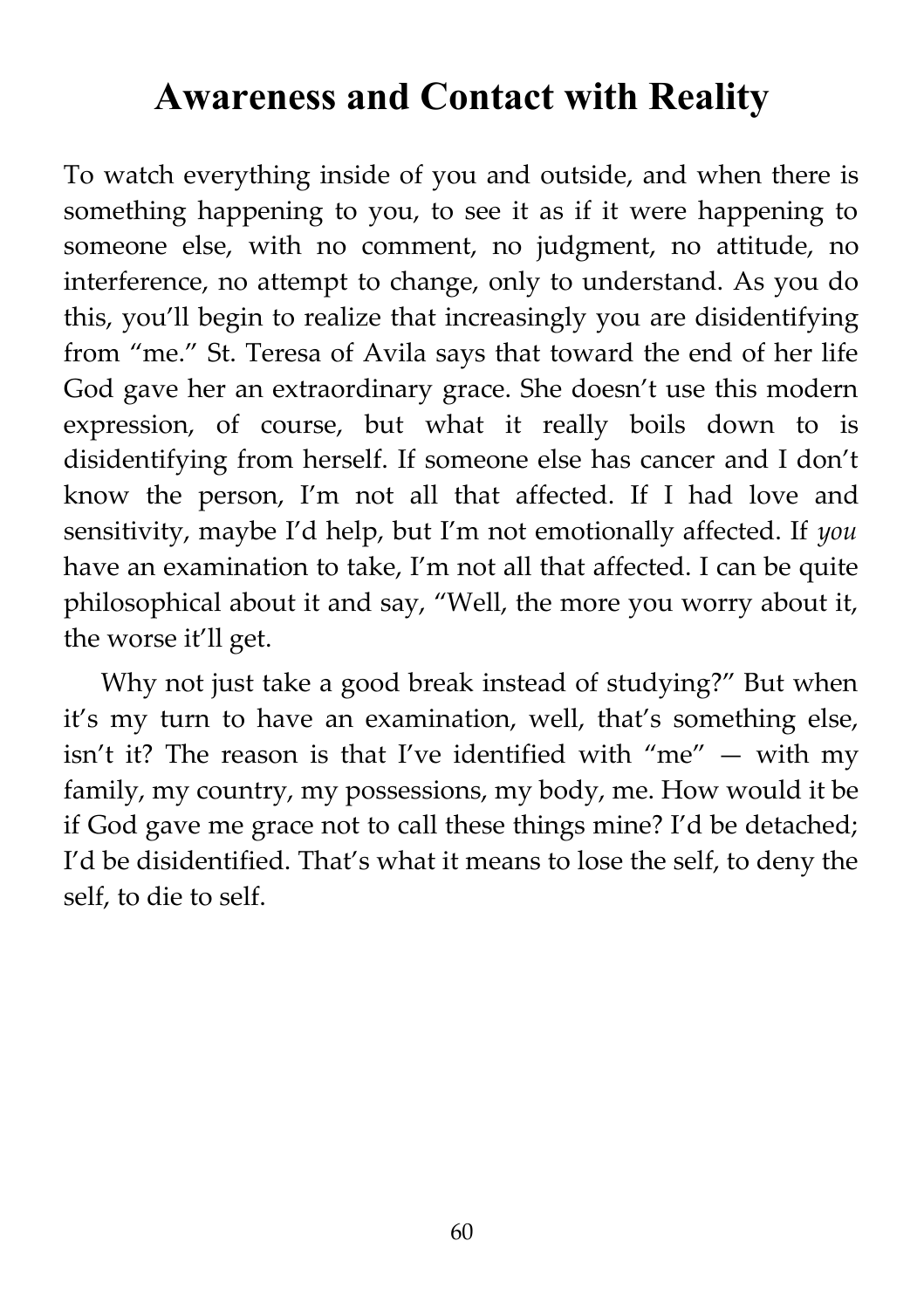## **Good Religion — The Antithesis of Unawareness**

Somebody came up to me once during a conference and asked, "What about 'Our Lady of Fatima'? What do you think of her?" When I am asked questions like that, I am reminded of the story of the time they were taking the statue of Our Lady of Fatima on an airplane to a pilgrimage for worship, and as they were flying over the South of France the plane began to wobble and to shake and it looked like it was going to come apart. And the miraculous statue cried out, "Our Lady of Lourdes, pray for us!" And all was well. Wasn't it wonderful, one "Our Lady" helping another "Our Lady"?

There was also a group of a thousand people who went on a pilgrimage to Mexico City to venerate the shrine of Our Lady of Guadalupe and sat down before the statue in protest because the Bishop of the Diocese had declared "Our Lady of Lourdes" patroness of the diocese! They were sure that Our Lady of Guadalupe felt this very much, so they were doing the protest in *reparation* for the offense. That's the trouble with religion, if you don't watch out.

When I speak to Hindus, I tell them, "Your priests are not going to be happy to hear this" (notice how prudent I am this morning), "but God would be much happier, according to Jesus Christ, if you were transformed than if you worshipped. He would be much more pleased by your loving than by your adoration." And when I talk to Moslems, I say, "Your Ayatollah and your mullahs are not going to be happy to hear this, but God is going to be much more pleased by your being transformed into a loving person than by saying, "Lord, Lord." It's infinitely more important that you be waking up. That's spirituality, that's everything. If you have that, you have God. Then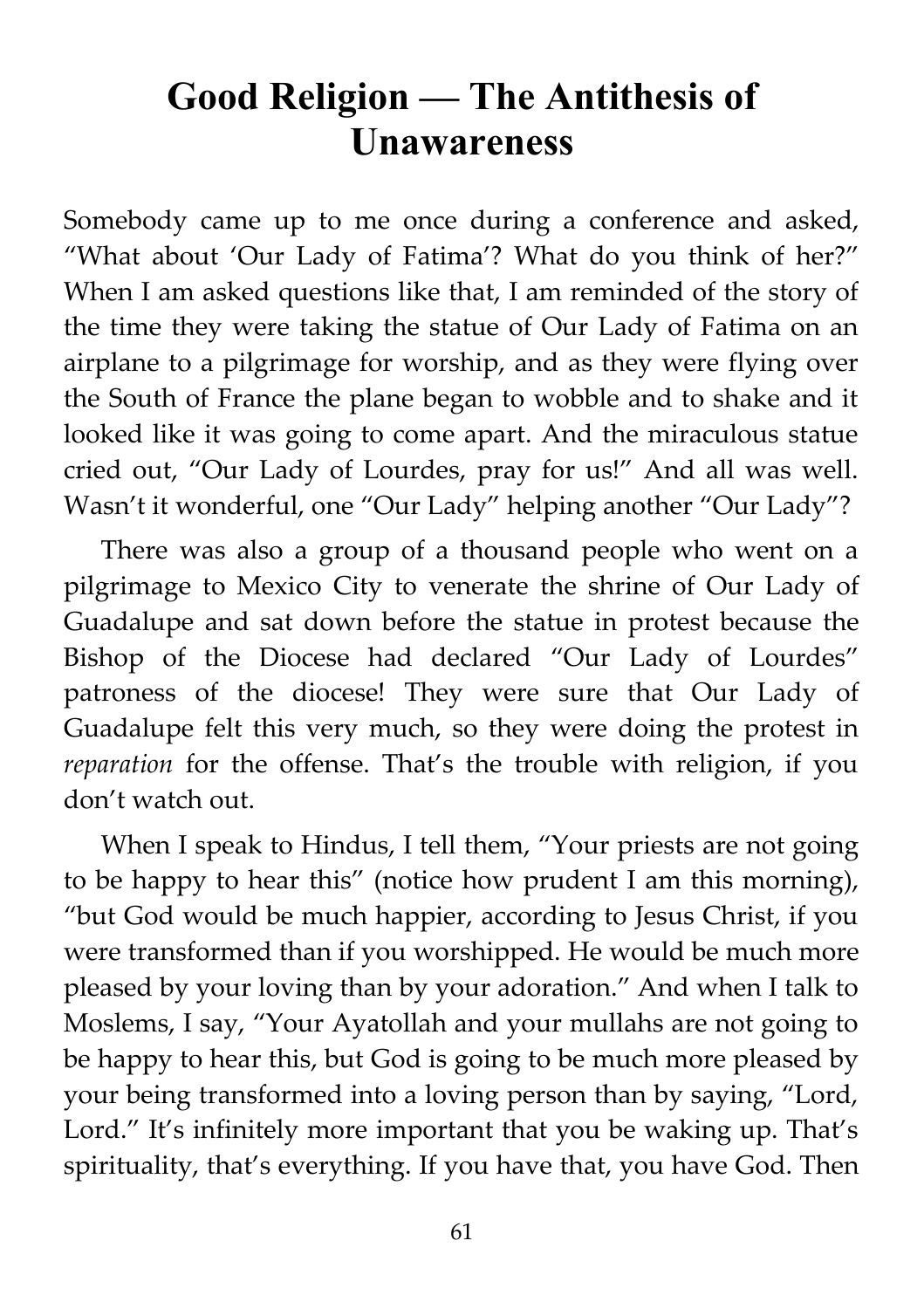you worship "in spirit and in truth." When you become love, when you are transformed into love. The danger of what religion can do is very nicely brought out in a story told by Cardinal Martini, the Archbishop of Milan. The story has to do with an Italian couple that's getting married. They have an arrangement with the parish priest to have a little reception in the parish courtyard outside the church. But it rained, and they couldn't have the reception, so they said to the priest, "Would it be all right if we had the celebration in the church?"

Now Father wasn't one bit happy about having a reception in the church, but they said, "We will eat a little cake, sing a little song, drink a little wine, and then go home." So Father was persuaded. But being good life-loving Italians they drank a little wine, sang a little song, then drank a little more wine, and sang some more songs, and within a half hour there was a great celebration going on in the church. And everybody was having a great time, lots of fun and frolic. But Father was all tense, pacing up and down in the sacristy, all upset about the noise they were making. The assistant pastor comes in and says, "I see you are quite tense".

"Of course, I'm tense. Listen to all the noise they are making, and in the House of God!, for heaven's sake!"

"Well, Father, they really had no place to go."

"I know that! But do they have to make all that racket?"

"Well, we mustn't forget, must we, Father, that Jesus himself was once present at a wedding!"

Father says, "I know Jesus Christ was present at a wedding banquet, *YOU* don't have to tell me Jesus Christ was present at a wedding banquet! But they didn't have the Blessed Sacrament there!!!"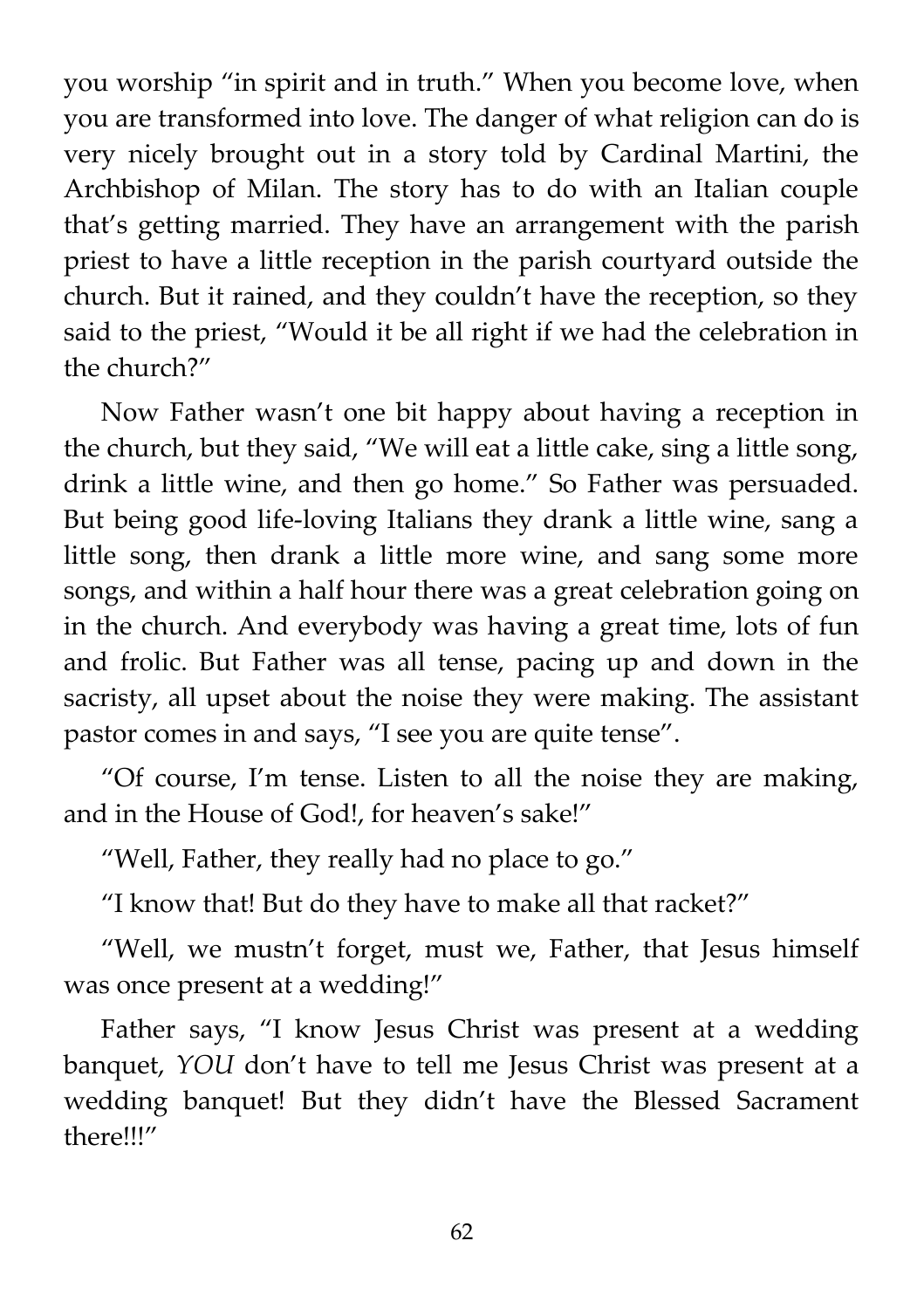You know there are times like that when the Blessed Sacrament becomes more important than Jesus Christ. When worship becomes more important than love, when the Church becomes more important than life. When God becomes more important than the neighbor. And so it goes on. That's the danger. To my mind this is what Jesus was evidently calling us to  $-$  first things first! The human being is much more important than the Sabbath. Doing what I tell you, namely, becoming what I am indicating to you, is much more important than Lord, Lord. But your mullah is not going to be happy to hear that, I assure you. Your priests are not going to be happy to hear that. Not generally. So that's what we have been talking about. Spirituality. Waking up. And as I told you, it is extremely important if you want to wake up to go in for what I call "self-observation." Be aware of what you're saying, be aware of what you're doing, be aware of what you're thinking, be aware of how you're acting. Be aware of where you're coming from, what your motives are. The unaware life is not worth living.

The unaware life is a mechanical life. It's not human, it's programmed, conditioned. We might as well be a stone, a block of wood. In the country where I come from, you have hundreds of thousands of people living in little hovels, in extreme poverty, who just manage to survive, working all day long, hard manual work, sleep and then wake up in the morning, eat something, and start all over again. And you sit back and think, "What a life." "Is that all that life holds in store for them?" And then you're suddenly jolted into the realization that 99.999% of people here are not much better. You can go to the movies, drive around in a car, you can go for a cruise. Do you think you are much better off than they are? You are just as dead as they are. Just as much a machine as they are  $-$  a slightly bigger one, but a machine nevertheless. That's sad. It's sad to think that people go through life like this.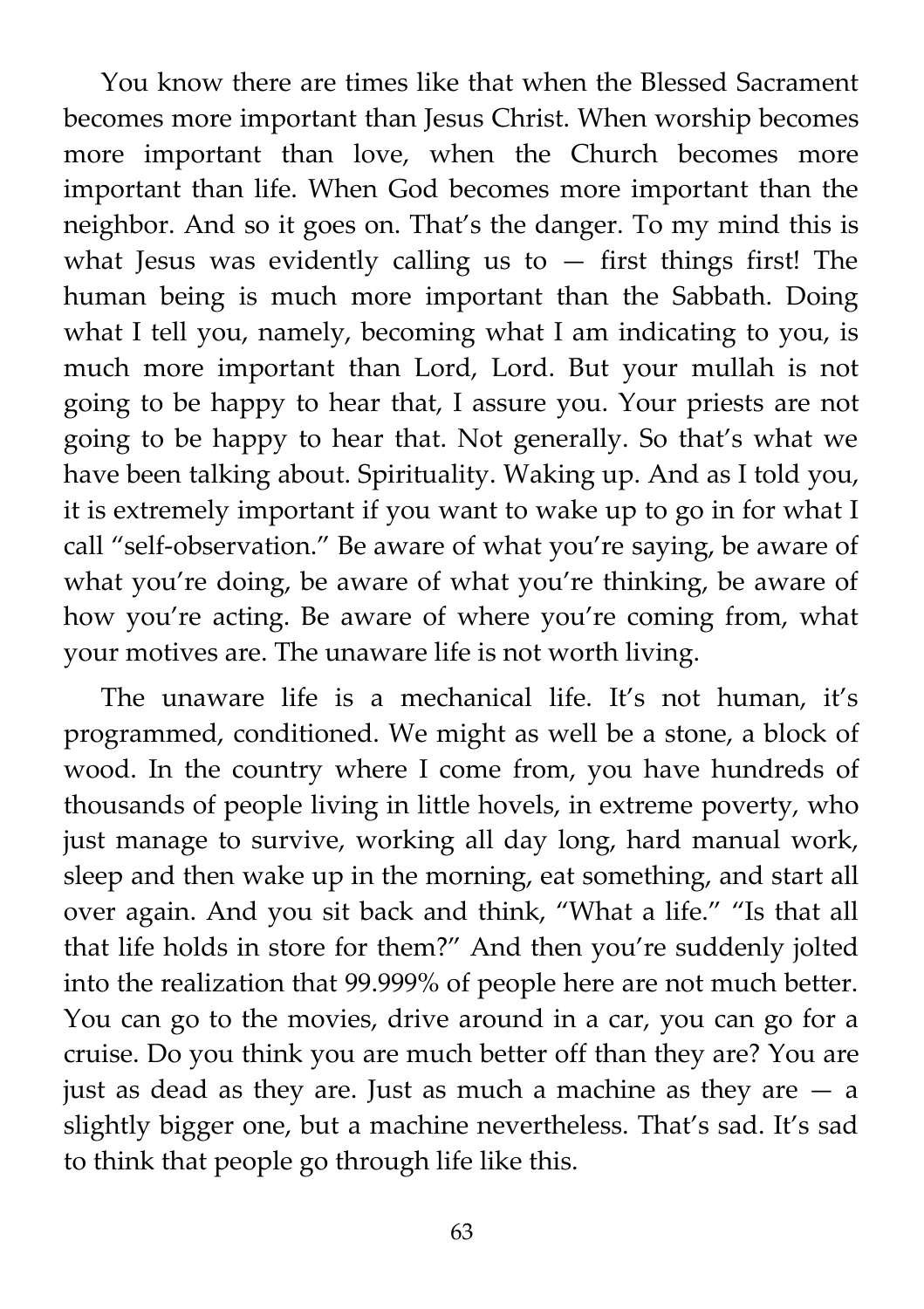People go through life with fixed ideas; they never change. They're just not aware of what's going on. They might as well be a block of wood, or a rock, a talking, walking, thinking machine. That's not human. They are puppets, jerked around by all kinds of things. Press a button and you get a reaction. You can almost predict how this person is going to react. If I study a person, I can tell you just how he or she is going to react. With my therapy group, sometimes I write on a piece of paper that so-and-so is going to start the session and so-and-so will reply. Do you think that's bad? Well, don't listen to people who say to you, "Forget yourself! Go out in love to others." Don't listen to them! They're all wrong. The worst thing you can do is forget yourself when you go out to others in the so-called helping attitude.

This was brought home to me very forcibly many years ago when I did my studies in psychology in Chicago. We had a course in counseling for priests. It was open only to priests who were actually engaged in counseling and who agreed to bring a taped session to class. There must have been about twenty of us. When it was my turn, I brought a cassette with an interview I had had with a young woman. The instructor put it in a recorder and we all began to listen to it. After five minutes, as was his custom, the instructor stopped the tape and asked, "Any comments?" Someone said to me, "Why did you ask her that question?" I said, "I'm not aware that I asked her a question. As a matter of fact, I'm quite sure I did not ask any questions." He said, "You did." I was quite sure because at that time I was consciously following the method of Carl Rogers, which is person-oriented and nondirective. You don't ask questions. and you don't interrupt or give advice. So I was very aware that I mustn't ask questions. Anyway, there was a dispute between us, so the instructor said, "Why don't we play the tape again?" So we played it again and there, to my horror, was a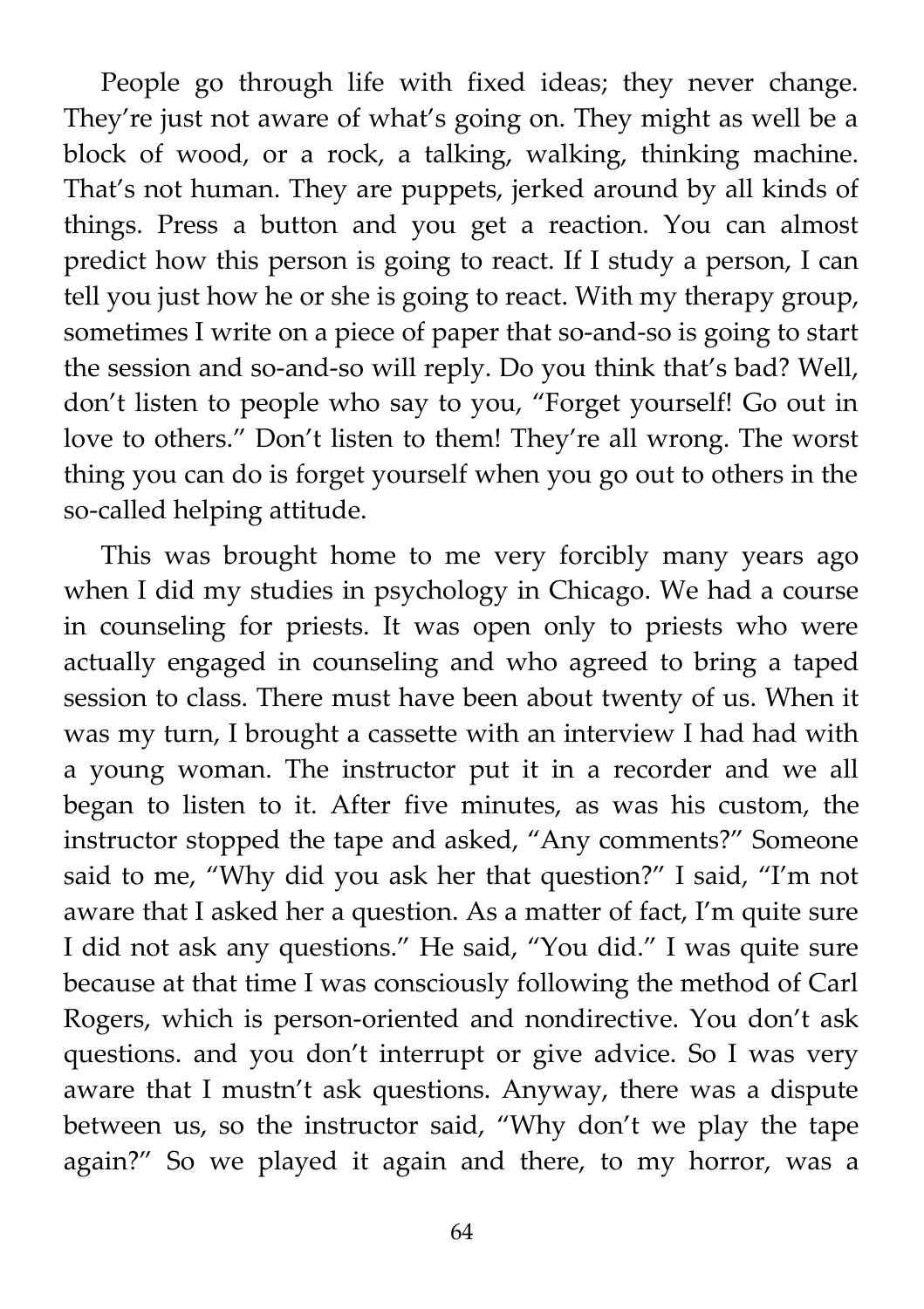whopping big question, as tall as the Empire State Building, a huge question. The interesting thing to me was that I had heard that question three times, the first time, presumably, when I asked it, the second time when I listened to the tape in my room (because I wanted to take a good tape to class), and the third time when I heard it in the classroom. But it hadn't registered! I wasn't aware.

That happens frequently in my therapy sessions or in my spiritual direction. We tape-record the interview, and when the client listens to it, he or she says, "You know, I didn't really hear what you said during the interview. I only heard what you said when I listened to the tape." More interestingly, *I* didn't hear what *I* said during the interview. It's shocking to discover that I'm saying things in a therapy session that I'm not aware of. The full import of them only dawns on me later. Do you call that *human*? "Forget yourself and go out to others," you say! Anyhow, after we listened to the whole tape there in Chicago, the instructor said, "Are there any comments?" One of the priests, a fifty-year-old man to whom I had taken a liking, said to me, "Tony, I'd like to ask you a personal question. Would that be all right?" I said, "Yes, go ahead. If I don't want to answer it, I won't." He said, "Is this woman in the interview pretty?"

You know, honest to goodness, I was at a stage of my development (or undevelopment) where I didn't notice if someone was good-looking or not. It didn't matter to me. She was a sheep of Christ's flock; I was a pastor. I dispensed help. Isn't that great! It was the way we were trained. So I said to him, "What's that got to do with it?" He said, "Because you don't like her, do you?" I said, "What?!" It hadn't ever struck me that I liked or disliked individuals. Like most people, I had an occasional dislike that would register in consciousness, but my attitude was mostly

65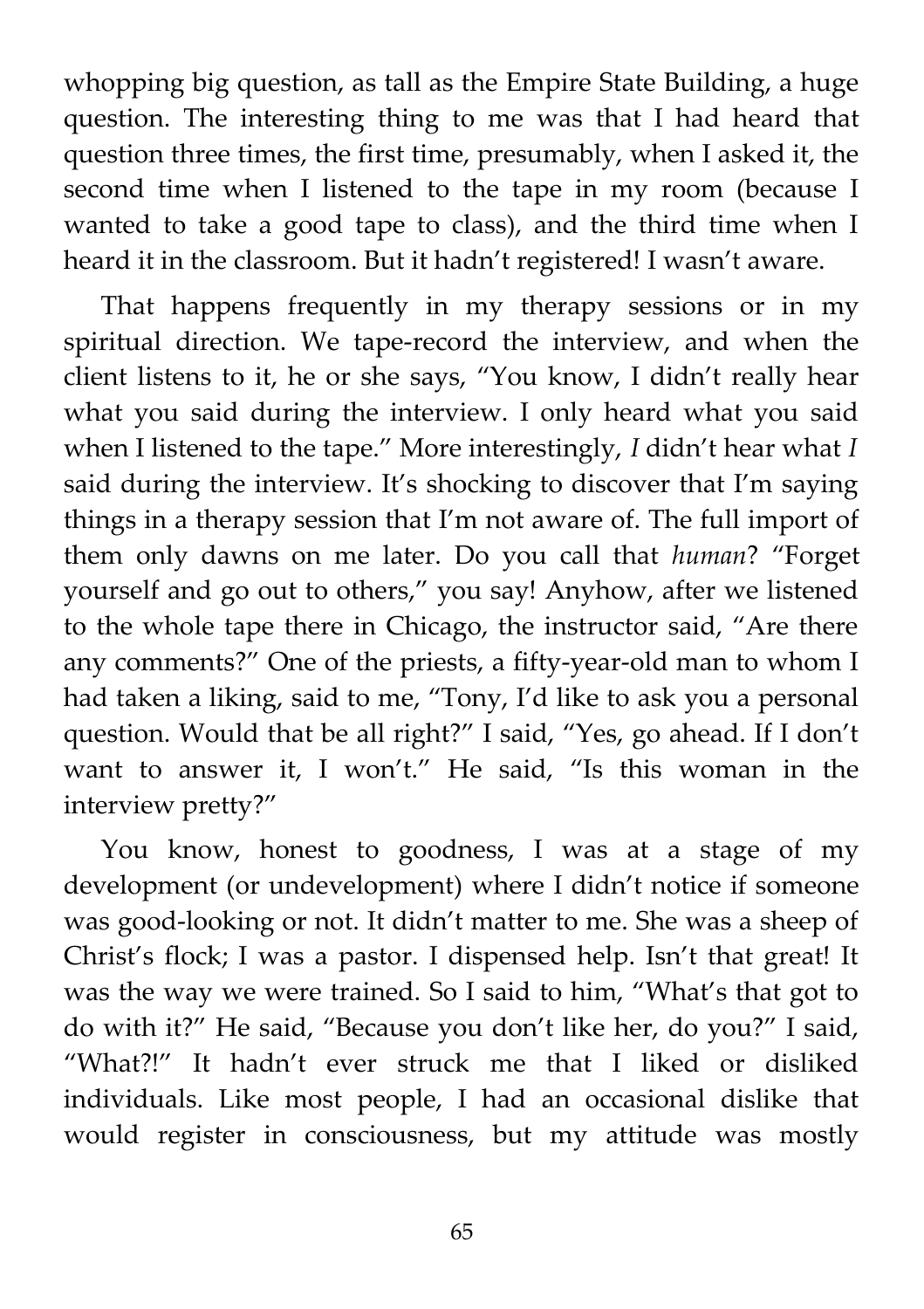neutral. I asked, "What makes you say that?" He said, "The tape." We went through the tape again, and he said, "Listen to your voice. Notice how sweet it has become. You're irritated, aren't you?" I was, and I was only becoming aware of it right there. And what was I saying to her nondirectively? I was saying, "Don't come back." But I wasn't aware of that. My priest friend said, "She's a woman. She will have picked this up. When are you supposed to meet her next?" I said, "Next Wednesday." He said, "My guess is she won't come back." She didn't. I waited one week but she didn't come. I waited another week and she didn't come. Then I called her. I broke one of my rules: Don't be the rescuer.

I called her and said to her, "Remember that tape you allowed me to make for the class? It was a great help because the class pointed out all kinds of things to me" (I didn't tell her what!) "that would make the session somewhat more effective. So if you care to come back, that would make it more effective." She said, "All right, I'll come back." She did. The dislike was still there. It hadn't gone away, but it wasn't getting in the way. What you are aware of you are in control of; what you are not aware of is in control of you. You are always a slave to what you're not aware of. When you're aware of it, you're free from it. It's there, but you're not affected by it. You're not controlled by it; you're not enslaved by it. That's the difference.

Awareness, awareness, awareness, awareness. What they trained us to do in that course was to become participant observers. To put it somewhat graphically, I'd be talking to you and at the same time I'd be out there watching you and watching me. When I'm listening to you, it's infinitely more important for me to listen to me than to listen to you. Of course, it's important to listen to you, but it's more important that I listen to me. Otherwise I won't be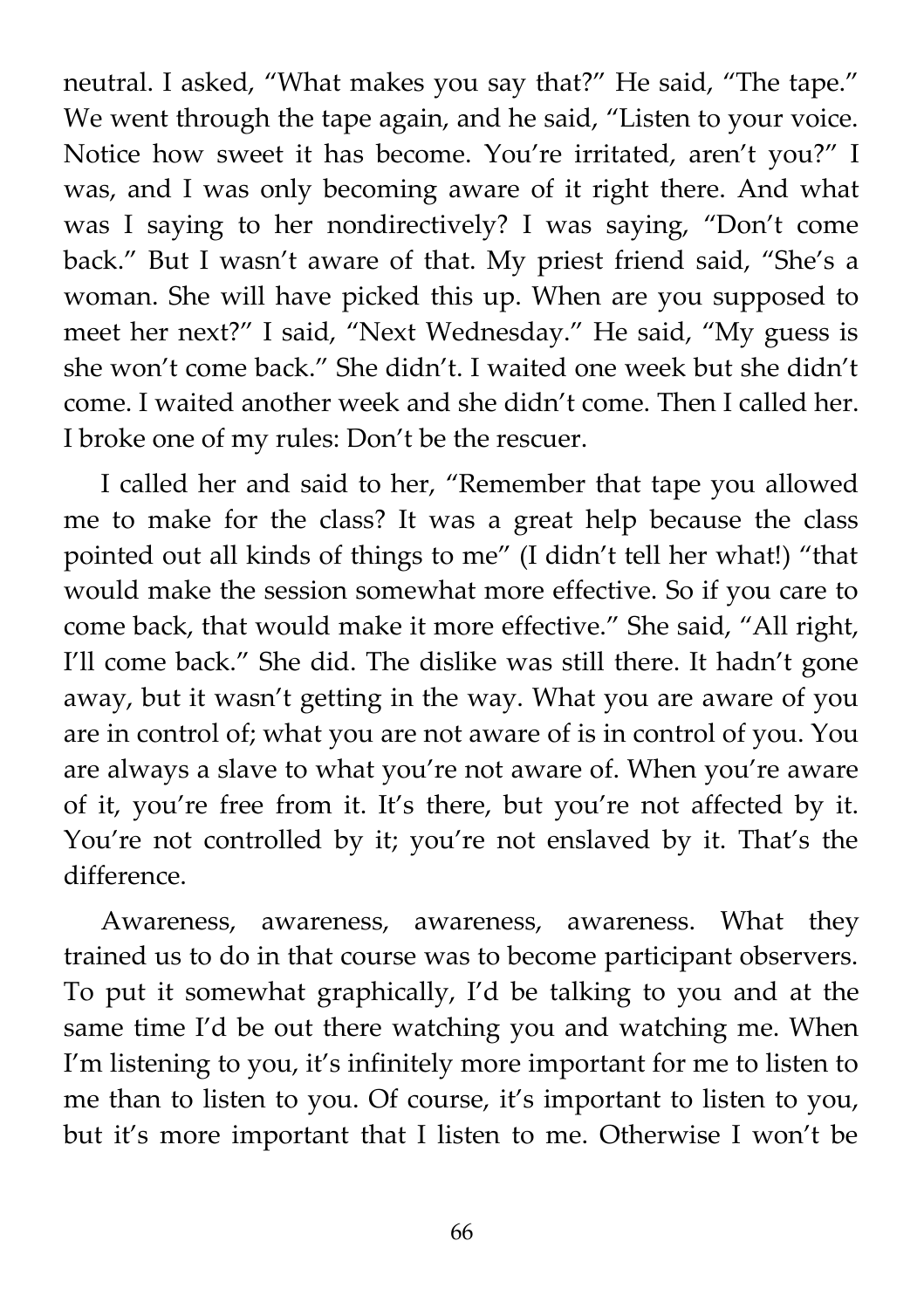hearing you. Or I'll be distorting everything you say. I'll be coming at you from my own conditioning. I'll be reacting to you in all kinds of ways from my insecurities, from my need to manipulate you, from my desire to succeed, from irritations and feelings that I might not be aware of. So it's frightfully important that I listen to me when I'm listening to you. That's what they were training us to do, obtaining awareness.

You don't always have to imagine yourself hovering somewhere in the air. Just to get a rough idea of what I'm talking about, imagine a good driver, driving a car, who's concentrating on what you're saying. In fact, he may even be having an argument with you, but he's perfectly aware of the road signals. The moment anything untoward happens, the moment there's any sound, or noise, or bump, he'll hear it at once. He'll say, "Are you sure you closed that door back there?" How did he do that? He was aware, he was alert. The focus of his attention was on the conversation, or argument, but his awareness was more diffused. He was taking in all kinds of things.

What I'm advocating here is not concentration. That's not important. Many meditative techniques inculcate concentration, but I'm leery of that. They involve violence and frequently they involve further programming and conditioning. What I would advocate is awareness, which is not the same as concentration at all. Concentration is a spotlight, a floodlight. You're open to anything that comes within the scope of your consciousness. You can be distracted from that, but when you're practicing awareness, you're never distracted. When awareness is turned on, there's never any distraction, because you're always aware of whatever happens to be.

Say I'm looking at those trees and I'm worrying. Am I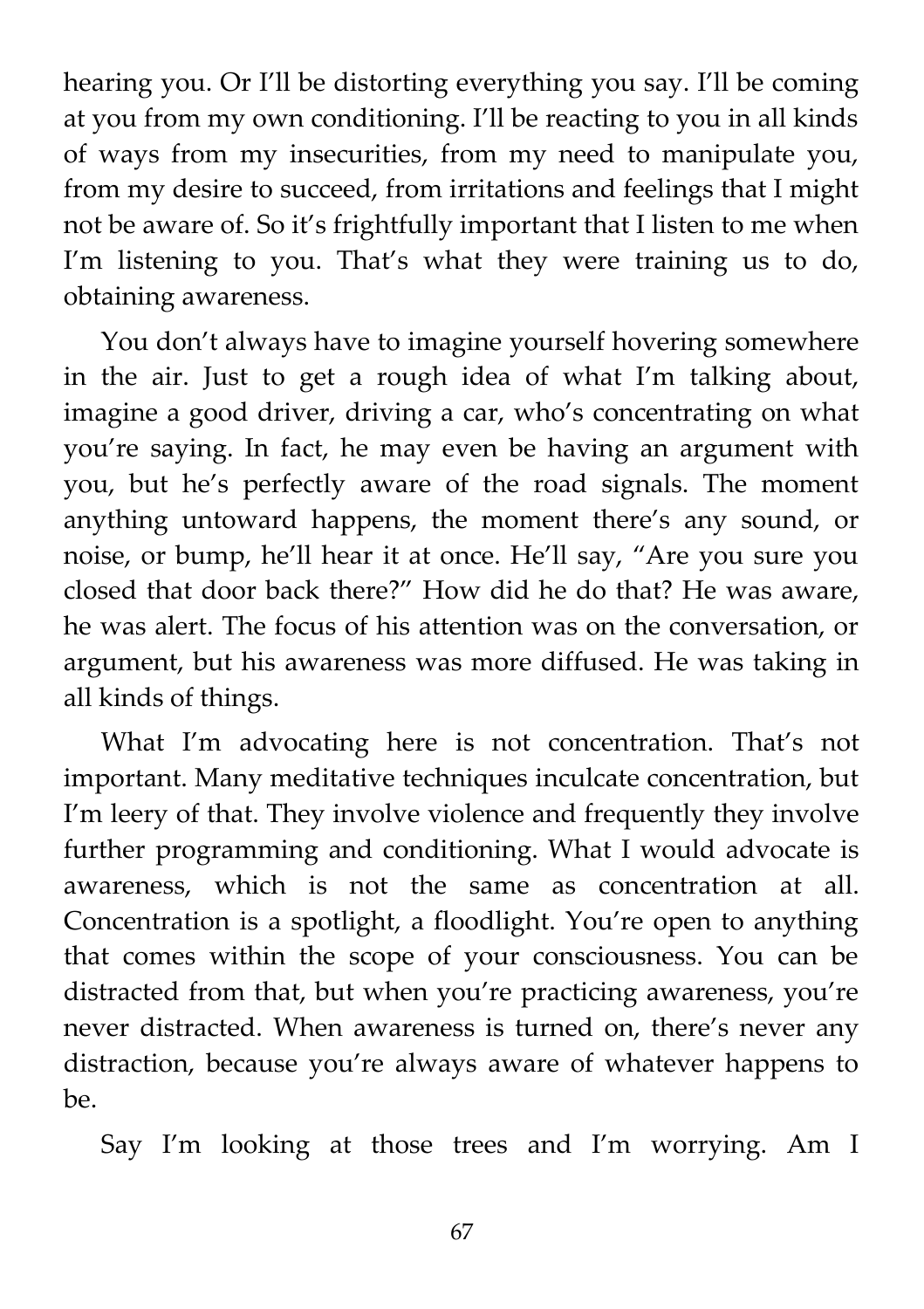distracted? I am distracted only if I mean to concentrate on the trees. But if I'm aware that I'm worried, too, that isn't a distraction at all. Just be aware of where your attention goes. When anything goes awry or anything untoward happens, you'll be alerted at once. Something's going wrong! The moment any negative feeling comes into consciousness, you'll be alerted. You're like the driver of the car.

I told you that St. Teresa of Avila said God gave her the grace of disidentifying herself with herself. You hear children talk that way. A two-year-old says, "Tommy had his breakfast this morning." He doesn't say "I," although he is Tommy. He says "Tommy" — in the third person. Mystics feel that way. They have disidentified from themselves and they are at peace.

This was the grace St. Teresa was talking about. This is the "I" that the mystic masters of the East are constantly urging people to discover. And those of the West, too! And you can count Meister Eckhart among them. They are urging people to discover the "I."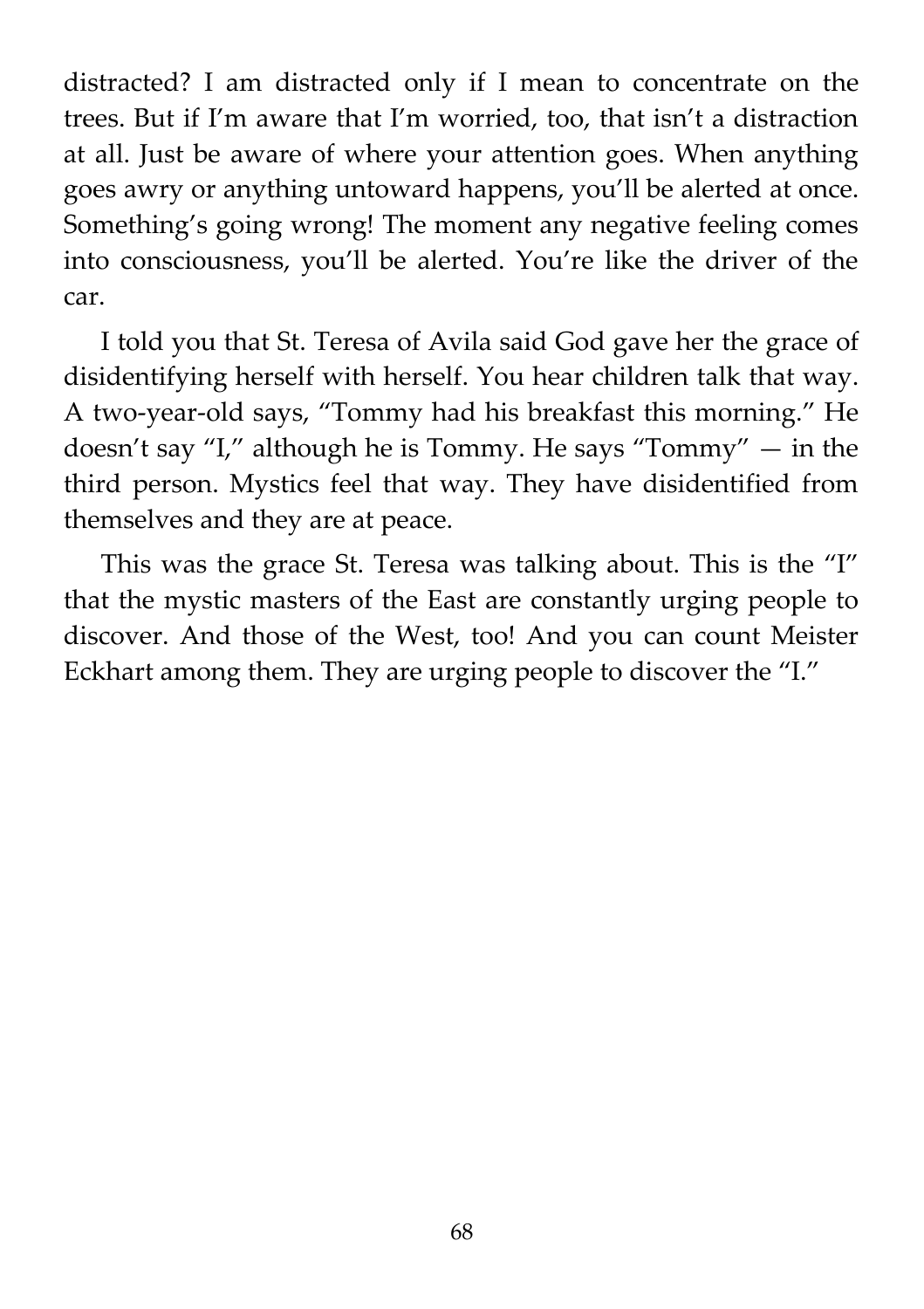#### **Labels**

The important thing is not to know who I is or what "I" is. You'll never succeed. There are no words for it. The important thing is to drop the labels. As the Japanese Zen masters say, "Don't seek the truth; just drop your opinions." Drop your theories; don't seek the truth. Truth isn't something you search for. If you stop being opinionated, you would know. Something similar happens here. If you drop your labels, you would know. What do I mean by labels? Every label you can conceive of except perhaps that of human being. I am a human being. Fair enough; doesn't say very much. But when you say, "I am successful," that's crazy. Success is not part of the "I." Success is something that comes and goes; it could be here today and gone tomorrow. That's not "I." When you said, "I was a success," you were in error; you were plunged into darkness. You identified yourself with success. The same thing when you said, "I am a failure, a lawyer, a businessman." You know what's going to happen to you if you identify yourself with these things. You're going to cling to them, you're going to be worried that they may fall apart, and that's where your suffering comes in. That is what I meant earlier when I said to you, "If you're suffering, you're asleep." Do you want a sign that you're asleep? Here it is: You're suffering. Suffering is a sign that you're out of touch with the truth. Suffering is given to you that you might open your eyes to the truth, that you might understand that there's falsehood somewhere, just as physical pain is given to you so you will understand that there is disease or illness somewhere. Suffering points out that there is falsehood somewhere. Suffering occurs when you clash with reality. When your illusions clash with reality, when your falsehoods clash with truth, then you have suffering. Otherwise there is no suffering.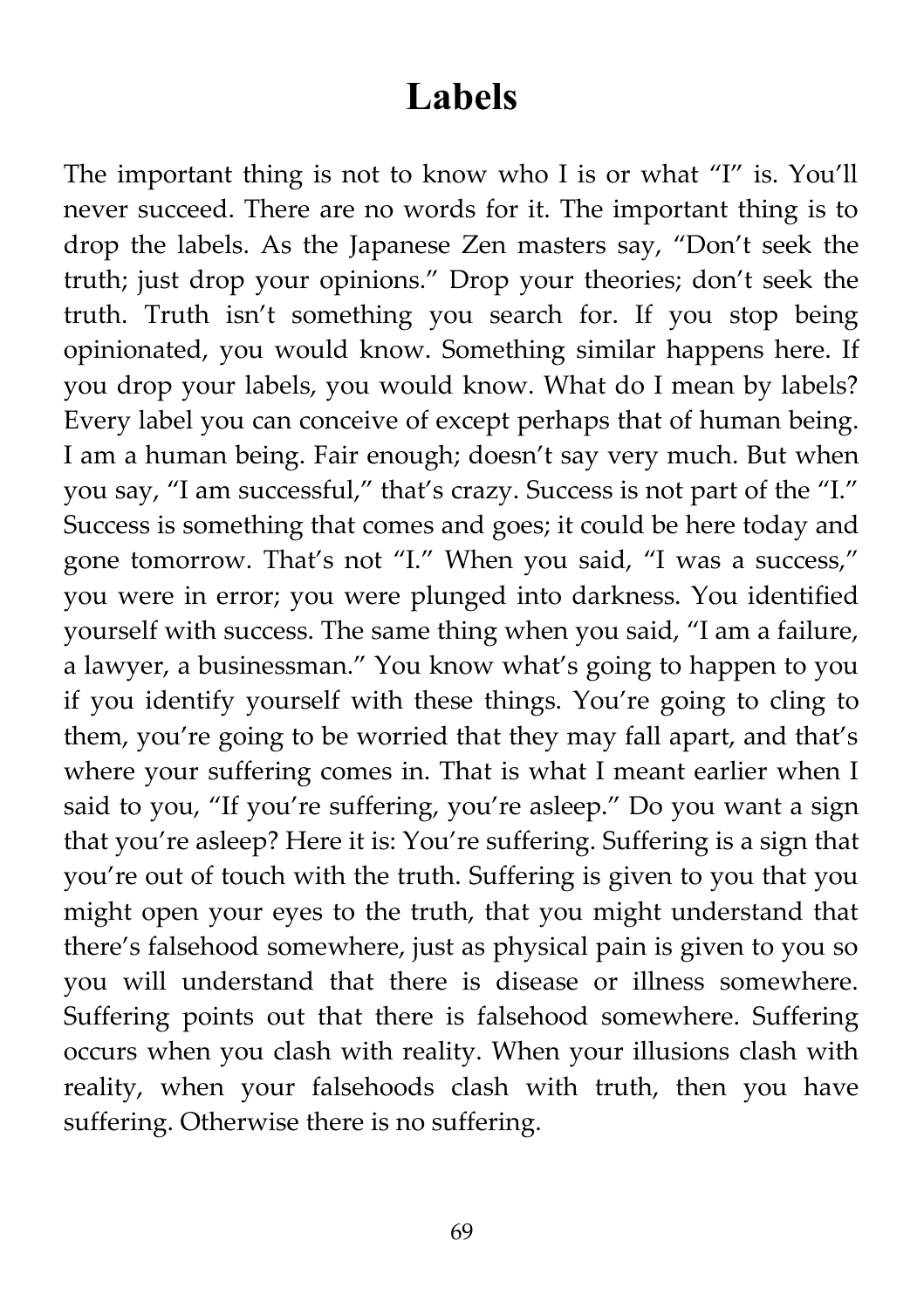### **Obstacles to Happiness**

What I'm about to say will sound a bit pompous, but it's true. What is coming could be the most important minutes in your lives. If you could grasp this, you'd hit upon the secret of awakening. You would be happy forever. You would never be unhappy again. Nothing would have the power to hurt you again. I mean that, nothing. It's like when you throw black paint in the air; the air remains uncontaminated. You never color the air black. No matter what happens to you, you remain uncontaminated. You remain at peace. There are human beings who have attained this, what I call being human. Not this nonsense of being a puppet, jerked about this way and that way, letting events or other people tell you how to feel. So you proceed to feel it and you call it being vulnerable. Ha! I call it being a puppet. So you want to be a puppet? Press a button and you're down; do you like that? But if you refuse to identify with any of those labels, most of your worries cease.

Later we'll talk about fear of disease and death, but ordinarily you're worried about what's going to happen to your career. A small-time businessman, fifty-five years old, is sipping beer at a bar somewhere and he's saying, "Well, look at my classmates, they've really made it." The idiot! What does he mean, "They made it"? They've got their names in the newspaper. Do you call that making it? One is president of the corporation; the other has become the Chief justice; somebody else has become this or that. Monkeys, all of them.

Who determines what it means to be a success? This stupid society! The main preoccupation of society is to keep society sick! And the sooner you realize that, the better. Sick, every one of them. They are loony, they're crazy. You became president of the lunatic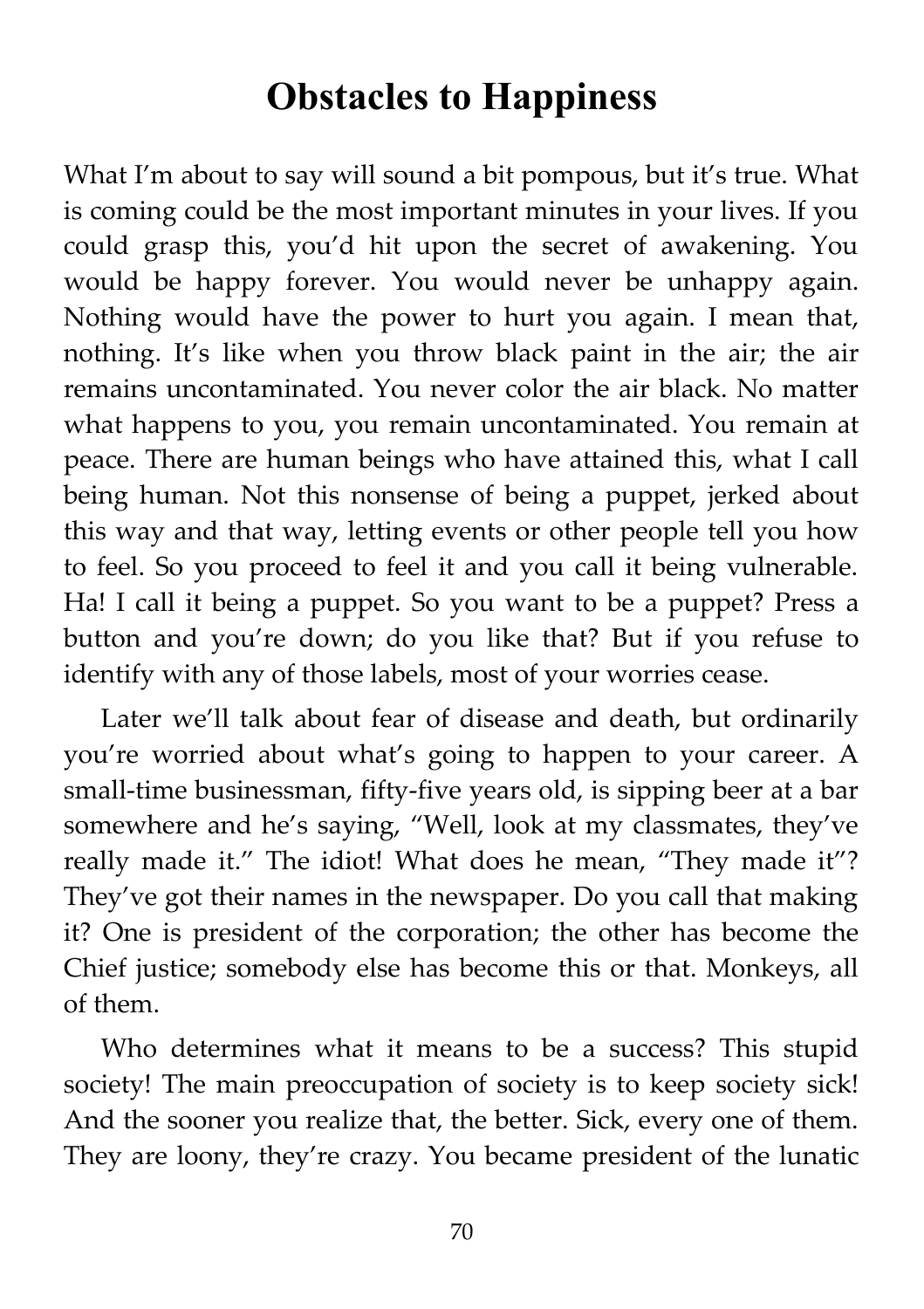asylum and you're proud of it even though it means nothing. Being president of a corporation has nothing to do with being a success in life. Having a lot of money has nothing to do with being a success in life. You're a success in life when you wake up! Then you don't have to apologize to anyone, you don't have to explain anything to anyone, you don't give a damn what anybody thinks about you or what anybody says about you. You have no worries; you're happy. That's what I call being a success. Having a good job or being famous or having a great reputation has absolutely nothing to do with happiness or success. Nothing! It is totally irrelevant. All he's really worried about is what his children will think about him, what the neighbors will think about him, what his wife will think about him. He should have become famous. Our society and culture drill that into our heads day and night. People who made it! Made what?! Made asses of themselves. Because they drained all their energy getting something that was worthless. They're frightened and confused, they are puppets like the rest. Look at them strutting across the stage. Look how upset they get if they have a stain on their shirt. Do you call that a success? Look at how frightened they are at the prospect they might not be reelected. Do you call that a success? They are controlled, so manipulated. They are unhappy people, they are miserable people. They don't enjoy life. They are constantly tense and anxious. Do you call that human? And do you know why that happens? Only one reason: They identified with some label. They identified the "I" with their money or their job or their profession. That was their error.

Did you hear about the lawyer who was presented with a plumber's bill? He said to the plumber, "Hey, you're charging me two hundred dollars an hour. I don't make that kind of money as a lawyer." The plumber said, "I didn't make that kind of money when I was a lawyer either!" You could be a plumber or a lawyer or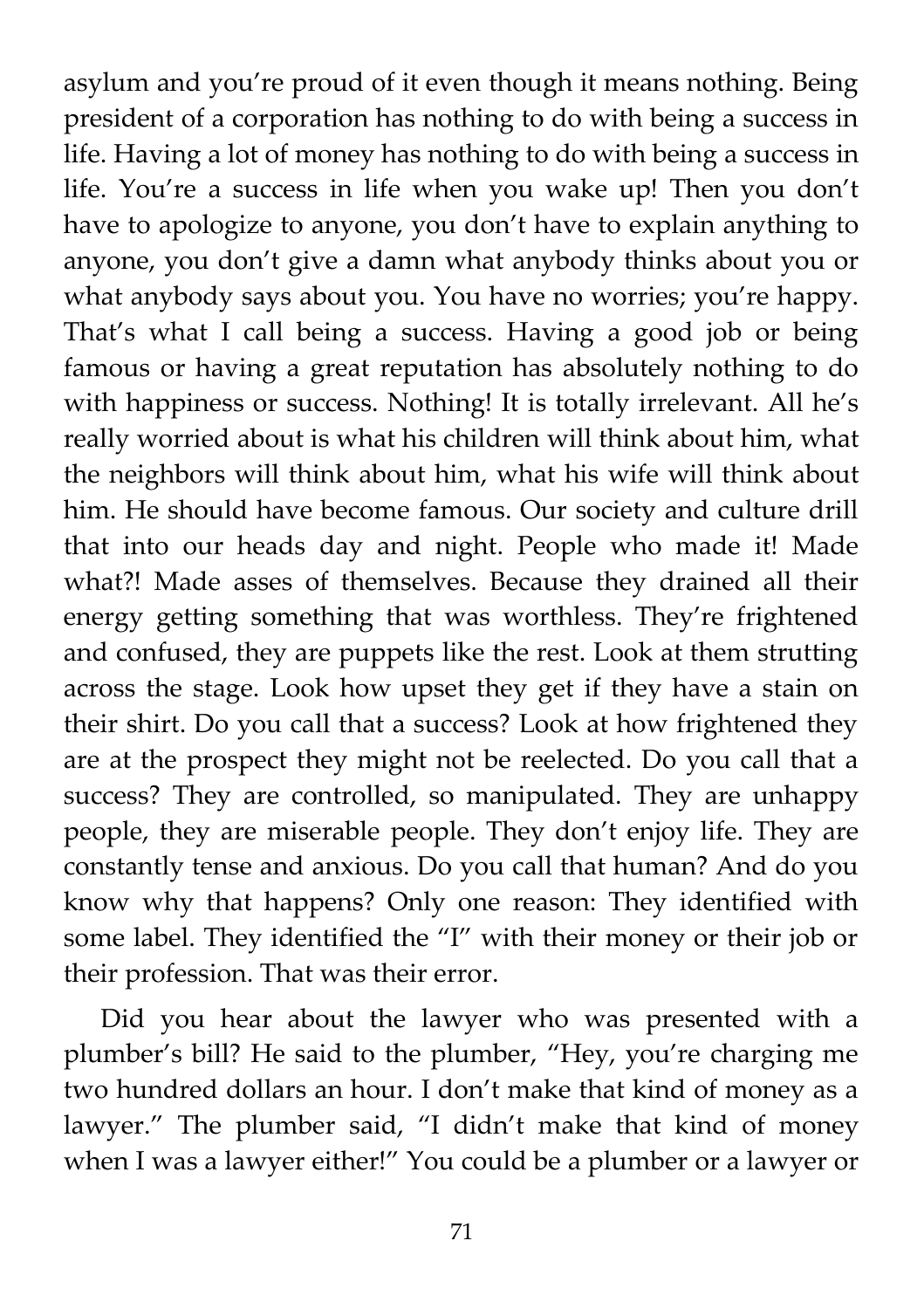a businessman or a priest, but that does not affect the essential "I". It doesn't affect you. If I change my profession tomorrow, it's just like changing my clothes. I am untouched. *Are* you your clothes? *Are* you your name? *Are* you your profession? Stop identifying with them. They come and go.

When you really understand this, no criticism can affect you. No flattery or praise can affect you either. When someone says, "You're a great guy," what is he talking about? He's talking about "me," he's not talking about "I." "I" is neither great nor small. "I" is neither successful nor a failure. It is none of these labels. These things come and go. These things depend on the criteria society establishes. These things depend on your conditioning. These things depend on the mood of the person who happens to be talking to you right now. It has nothing to do with "I." "I" is none of these labels. "Me" is generally selfish, foolish, childish — a great big ass. So when you say, "You're an ass," I've known it for years! The conditioned self  $-$  what did you expect? I've known it for years. Why do you identify with him? Silly! That isn't "I," that's  $\mu$ me"

Do you want to be happy? Uninterrupted happiness is uncaused. True happiness is uncaused. You cannot make me happy. You are not my happiness. You say to the awakened person, "Why are you happy?" and the awakened person replies, "Why not?"

Happiness is our natural state. Happiness is the natural state of little children, to whom the kingdom belongs until they have been polluted and contaminated by the stupidity of society and culture. To acquire happiness you don't have to do anything, because happiness cannot be acquired. Does anybody know why? Because we have it already. How can you acquire what you already have?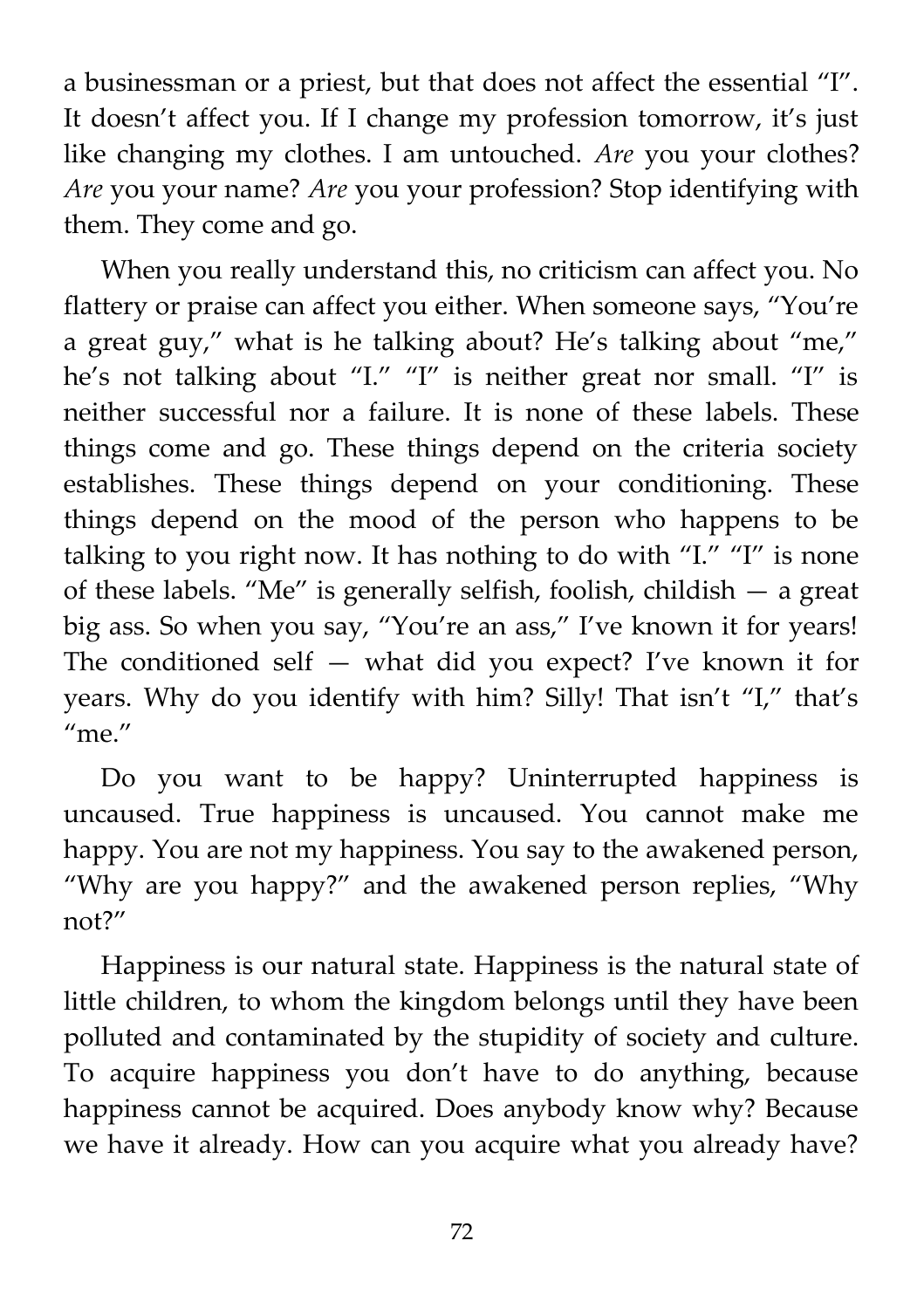Then why don't you experience it? Because you've got to drop something. You've got to drop illusions. You don't have to add anything in order to be happy; you've got to drop something. Life is easy, life is delightful. It's only hard on your illusions, your ambitions, your greed, your cravings. Do you know where these things come from? From having identified with all kinds of labels!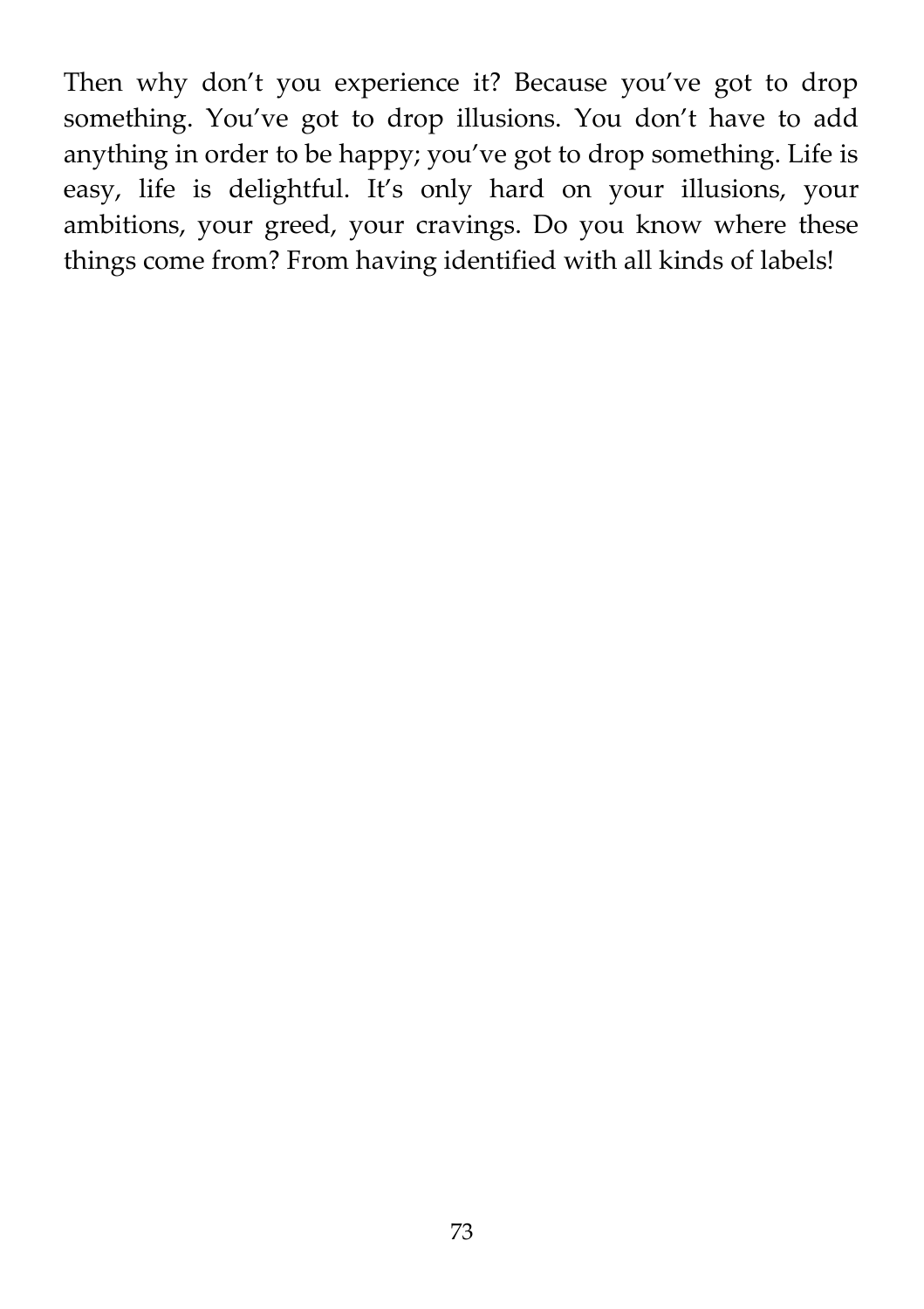#### **Four Steps to Wisdom**

The first thing you need to do is get in touch with negative feelings that you're not even aware of. Lots of people have negative feelings they're not aware of. Lots of people are depressed and they're not aware they are depressed. It's only when they make contact with joy that they understand how depressed they were. You can't deal with a cancer that you haven't detected. You can't get rid of boll weevils on your farm if you're not aware of their existence. The first thing you need is awareness of your negative feelings. What negative feelings? Gloominess, for instance. You're feeling gloomy and moody. You feel self-hatred or guilt. You feel that life is pointless, that it makes no sense; you've got hurt feelings, you're feeling nervous and tense. Get in touch with those feelings first.

The second step (this is a four-step program) is to understand that the feeling is in you, not in reality. That's such a self-evident thing, but do you think people know it? They don't, believe me. They've got Ph.D.s and are presidents of universities, but they haven't understood this. They didn't teach me how to live at school. They taught me everything else. As one man said, "I got a pretty good education. It took me years to get over it." That's what spirituality is all about, you know: unlearning. Unlearning all the rubbish they taught you.

Negative feelings are in you, not in reality. So stop trying to change reality. That's crazy! Stop trying to change the other person. We spend all our time and energy trying to change external circumstances, trying to change our spouses, our bosses, our friends, our enemies, and everybody else. We don't have to change anything. Negative feelings are in you. No person on earth has the power to make you unhappy. There is no event on earth that has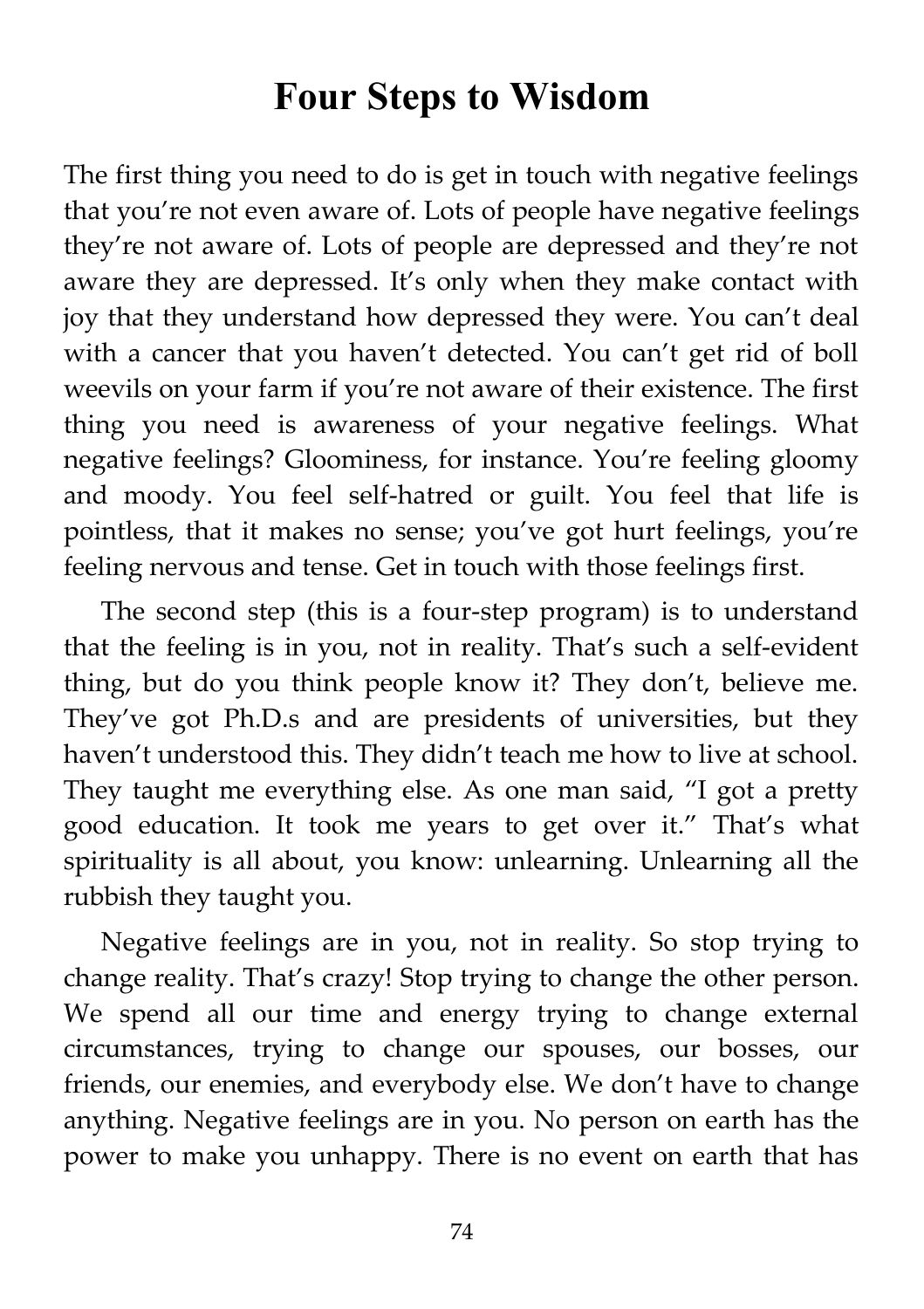the power to disturb you or hurt you. No event, condition, situation, or person. Nobody told you this; they told you the opposite. That's why you're in the mess that you're in right now. That is why you're asleep. They never told you this. But it's selfevident.

Let's suppose that rain washes out a picnic. Who is feeling negative? The rain? Or *you*? What's causing the negative feeling? The rain or your reaction? When you bump your knee against a table, the table's fine. It's busy being what it was made to be  $-$  a table. The pain is in your knee, not in the table. The mystics keep trying to tell us that reality is all right. Reality is not problematic. Problems exist only in the human mind. We might add: in the stupid, sleeping human mind. Reality is not problematic. Take away human beings from this planet and life would go on, nature would go on in all its loveliness and violence. Where would the problem be? No problem. You created the problem. You are the problem. You identified with "me" and that is the problem. The feeling is in you, not in reality.

The third step: Never identify with that feeling. It has nothing to do with the "I." Don't define your essential self in terms of that feeling. Don't say, "I am depressed." If you want to say, "It is depressed," that's all right. If you want to say depression is there, that's fine; if you want to say gloominess is there, that's fine. But not: I am gloomy. You're defining yourself in terms of the feeling. That's your illusion; that's your mistake. There is a depression there right now, there are hurt feelings there right now, but let it be, leave it alone. It will pass. Everything passes, everything. Your depressions and your thrills have nothing to do with happiness. Those are the swings of the pendulum. If you seek kicks or thrills, get ready for depression. Do you want your drug? Get ready for the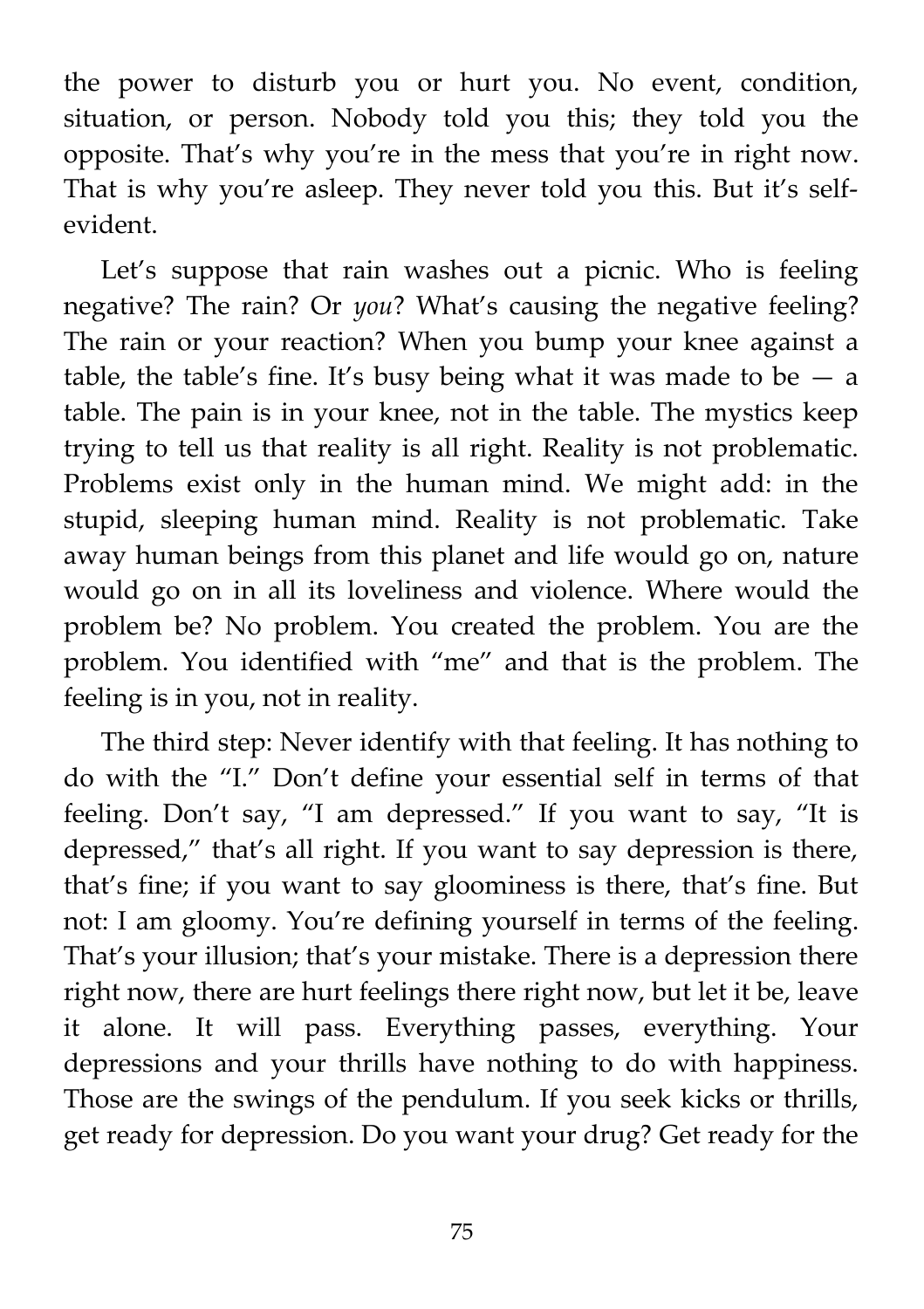hangover. One end of the pendulum swings to the other.

This has nothing to do with "I"; it has nothing to do with happiness. It is the "me." If you remember this, if you say it to yourself a thousand times, if you try these three steps a thousand times, you will get it. You might not need to do it even three times. I don't know; there's no rule for it. But do it a thousand times and you'll make the biggest discovery in your life. To hell with those gold mines in Alaska. What are you going to do with that gold? If you're not happy, you can't live. So you found gold. What does that matter? You're a king; you're a princess. You're free; you don't care anymore about being accepted or rejected, that makes no difference. Psychologists tell us how important it is to get a sense of belonging. Baloney! Why do you want to belong to anybody? It doesn't matter anymore.

A friend of mine told me that there's an African tribe where capital punishment consists of being ostracized. If you were kicked out of New York, or wherever you're residing, you wouldn't die. How is it that the African tribesman died? Because he partakes of the common stupidity of humanity. He thinks he will not be able to live if he does not belong. It's very different from most people, or is it? He's convinced he needs to belong. But you don't need to belong to anybody or anything or any group. You don't even need to be in love. Who told you you do? What you need is to be free. What you need is to love. That's it; that's your nature. But what you're really telling me is that you want to be desired. You want to be applauded, to be attractive, to have all the little monkeys running after you.

You're wasting your life. *Wake up!* You don't need this. You can be blissfully happy without it.

Your society is not going to be happy to hear this, because you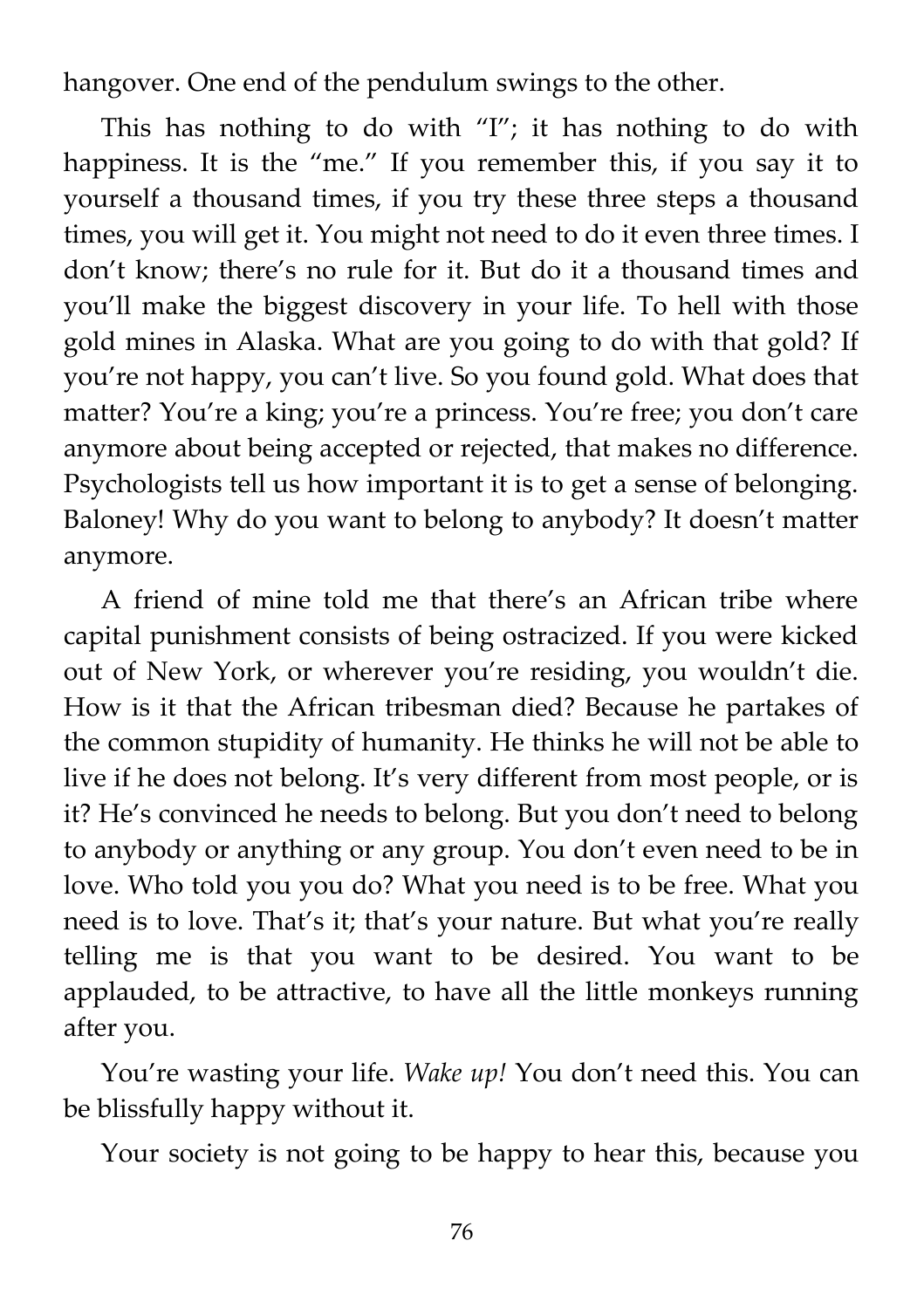become terrifying when you open your eyes and understand this. How do you control a person like this? He doesn't need you; he's not threatened by your criticism; he doesn't care what you think of him or what you say about him. He's cut all those strings; he's not a puppet any longer. It's terrifying. "So we've got to get rid of him. He tells the truth; he has become fearless; he has stopped being human." *Human!* Behold! A human being at last! He broke out of his slavery, broke out of their prison.

No event justifies a negative feeling. There is no situation in the world that justifies a negative feeling. That's what all our mystics have been crying themselves hoarse to tell us. But nobody listens. The negative feeling is in you. In the Bhagavad-Gita, the sacred book of the Hindus, Lord Krishna says to Arjuna, "Plunge into the heat of battle and keep your heart at the lotus feet of the Lord." A marvelous sentence.

You don't have to do anything to acquire happiness. The great Meister Eckhart said very beautifully, "God is not attained by a process of addition to anything in the soul, but by a process of subtraction." You don't do anything to be free, you drop something. Then you're free.

It reminds me of the Irish prisoner who dug a tunnel under the prison wall and managed to escape. He comes out right in the middle of a school playground where little children are playing. Of course, when he emerges from the tunnel he can't restrain himself anymore and begins to jump up and down, crying, "I'm free, I'm free, I'm free!" A little girl there looks at him scornfully and says, "That's nothing. I'm four."

The fourth step: How do you change things? How do you change yourselves? There are many things you must understand here, or rather, just one thing that can be expressed in many ways.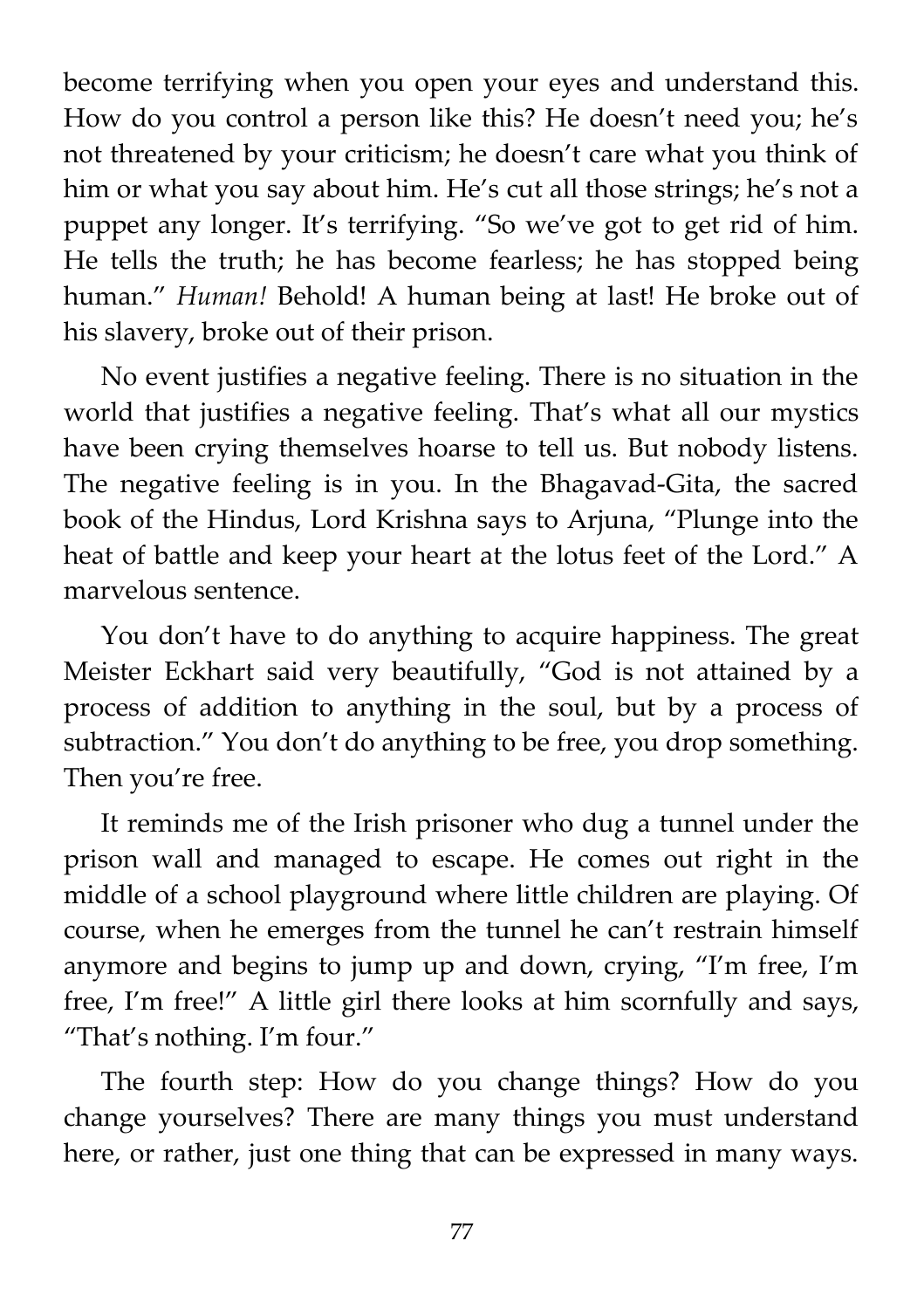Imagine a patient who goes to a doctor and tells him what he is suffering from. The doctor says, "Very well, I've understood your symptoms. Do you know what I will do? I will prescribe a medicine for your neighbor!" The patient replies, "Thank you very much, Doctor, that makes me feel much better." Isn't that absurd? But that's what we all do. The person who is asleep always thinks he'll feel better if somebody else changes. You're suffering because you are asleep, but you're thinking, "How wonderful life would be if somebody else would change; how wonderful life would be if my neighbor changed, my wife changed, my boss changed."

We always want someone else to change so that we will feel good. But has it ever struck you that even if your wife changes or your husband changes, what does that do to you? You're just as vulnerable as before; you're just as idiotic as before; you're just as asleep as before. You are the one who needs to change, who needs to take medicine. You keep insisting, "I feel good because the world is right." *Wrong!* The world is right because I feel good. That's what all the mystics are saying.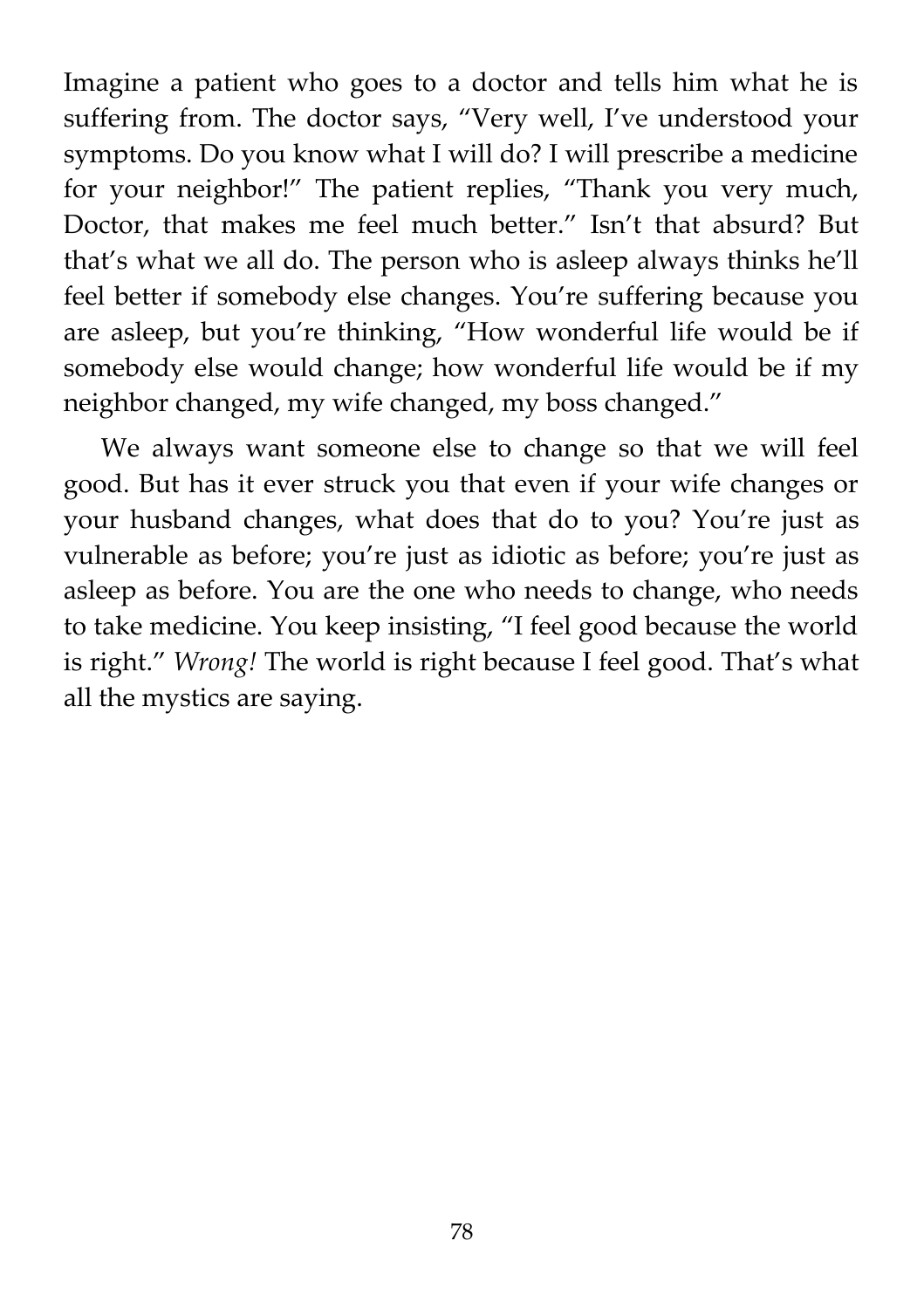# **All's Right with the World**

When you awaken, when you understand, when you see, the world becomes right. We're always bothered by the problem of evil. There's a powerful story about a little boy walking along the bank of a river. He sees a crocodile who is trapped in a net. The crocodile says, "Would you have pity on me and release me? I may look ugly, but it isn't my fault, you know. I was made this way. But whatever my external appearance, I have a mother's heart. I came this morning in search of food for my young ones and got caught in this trap!" So the boy says, "Ah, if I were to help you out of that trap, you'd grab me and kill me." The crocodile asks, "Do you think I would do that to my benefactor and liberator?" So the boy is persuaded to take the net off and the crocodile grabs him. As he is being forced between the jaws of the crocodile, he says, "So this is what I get for my good actions." And the crocodile says, "Well, don't take it personally, son, this is the way the world is, this is the law of life." The boy disputes this, so the crocodile says, "Do you want to ask someone if it isn't so?" The boys sees a bird sitting on a branch and says, "Bird, is what the crocodile says right?" The bird says, "The crocodile is right. Look at me. I was coming home one day with food for my fledglings. Imagine my horror to see a snake crawling up the tree, making straight for my nest. I was totally helpless. It kept devouring my young ones, one after the other. I kept screaming and shouting, but it was useless. The crocodile is right, this is the law of life, this is the way the world is." "See," says the crocodile. But the boy says, "Let me ask someone else." So the crocodile says, "Well, all right, go ahead." There was an old donkey passing by on the bank of the river. "Donkey," says the boy, "this is what the crocodile says. Is the crocodile right?" The donkey says,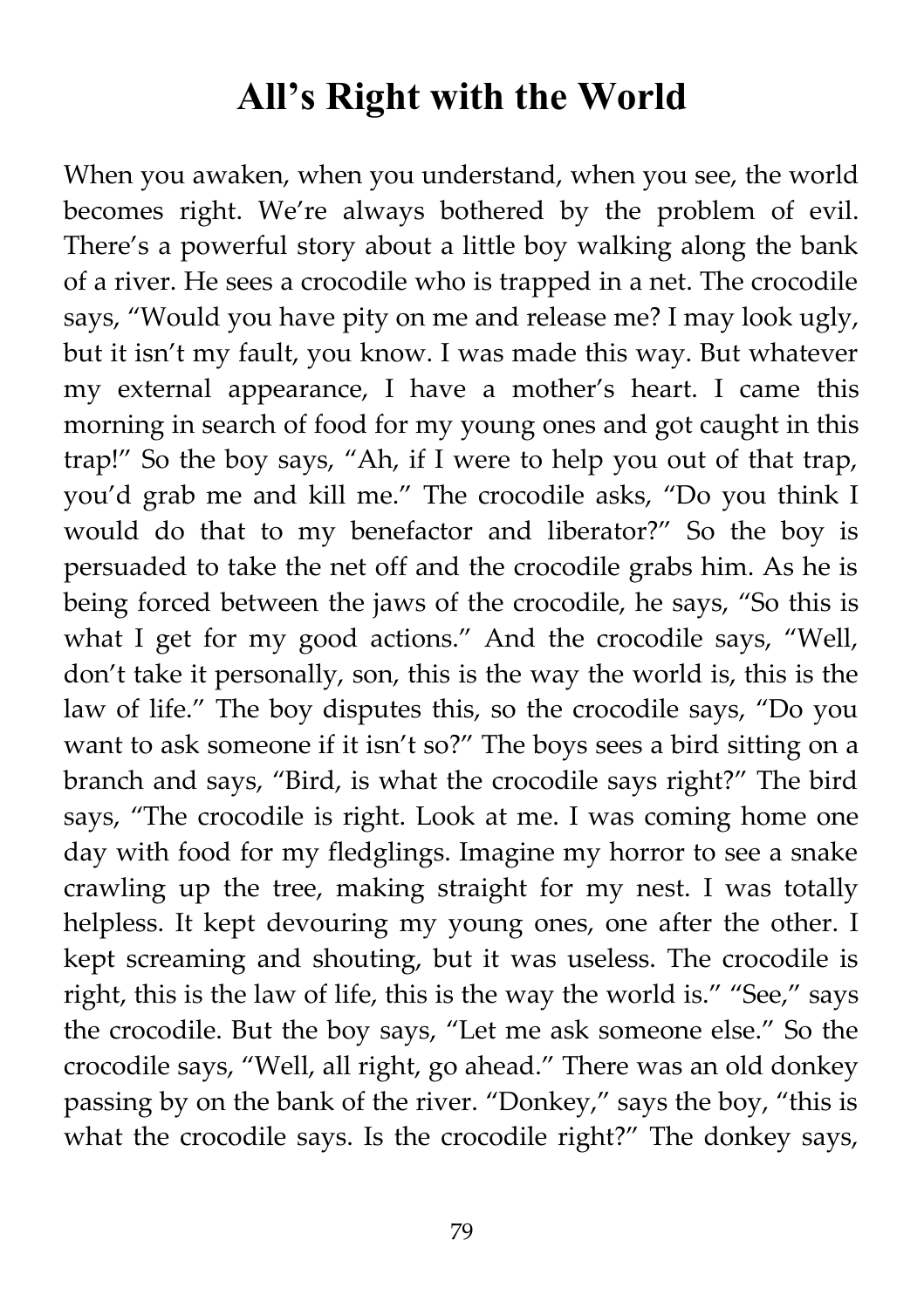"The crocodile is quite right. Look at me. I've worked and slaved for my master all my life and he barely gave me enough to eat. Now that I'm old and useless, he has turned me loose, and here I am wandering in the jungle, waiting for some wild beast to pounce on me and put an end to my life. The crocodile is right, this is the law of life, this is the way the world is." "See," says the crocodile. "Let's go!" The boy says, "Give me one more chance, one last chance. Let me ask one other being. Remember how good I was to you?" So the crocodile says, "All right, your last chance." The boy sees a rabbit passing by, and he says, "Rabbit, is the crocodile right?" The rabbit sits on his haunches and says to the crocodile, "Did you say that to that boy? The crocodile says, Yes, I did." "Wait a minute," says the rabbit. "We've got to discuss this." "Yes," says the crocodile. But the rabbit says, "How can we discuss it when you've got that boy in your mouth? Release him; he's got to take part in the discussion, too." The crocodile says, "You're a clever one, you are. The moment I release him, he'll run away." The rabbit says, "I thought you had more sense than that. If he attempted to run away, one slash of your tail would kill him." "Fair enough," says the crocodile, and he released the boy. The moment the boy is released, the rabbit says, "Run!" And the boy runs and escapes. Then the rabbit says to the boy, "Don't you enjoy crocodile flesh? Wouldn't the people in your village like a good meal? You didn't really release that crocodile; most of his body is still caught in that net. Why don't you go to the village and bring everybody and have a banquet." That's exactly what the boy does. He goes to the village and calls all the menfolk. They come with their axes and staves and spears and kill the crocodile. The boy's dog comes, too, and when the dog sees the rabbit, he gives chase, catches hold of the rabbit, and throttles him. The boy comes on the scene too late, and as he watches the rabbit die, he says, "The crocodile was right, this is the way the world is,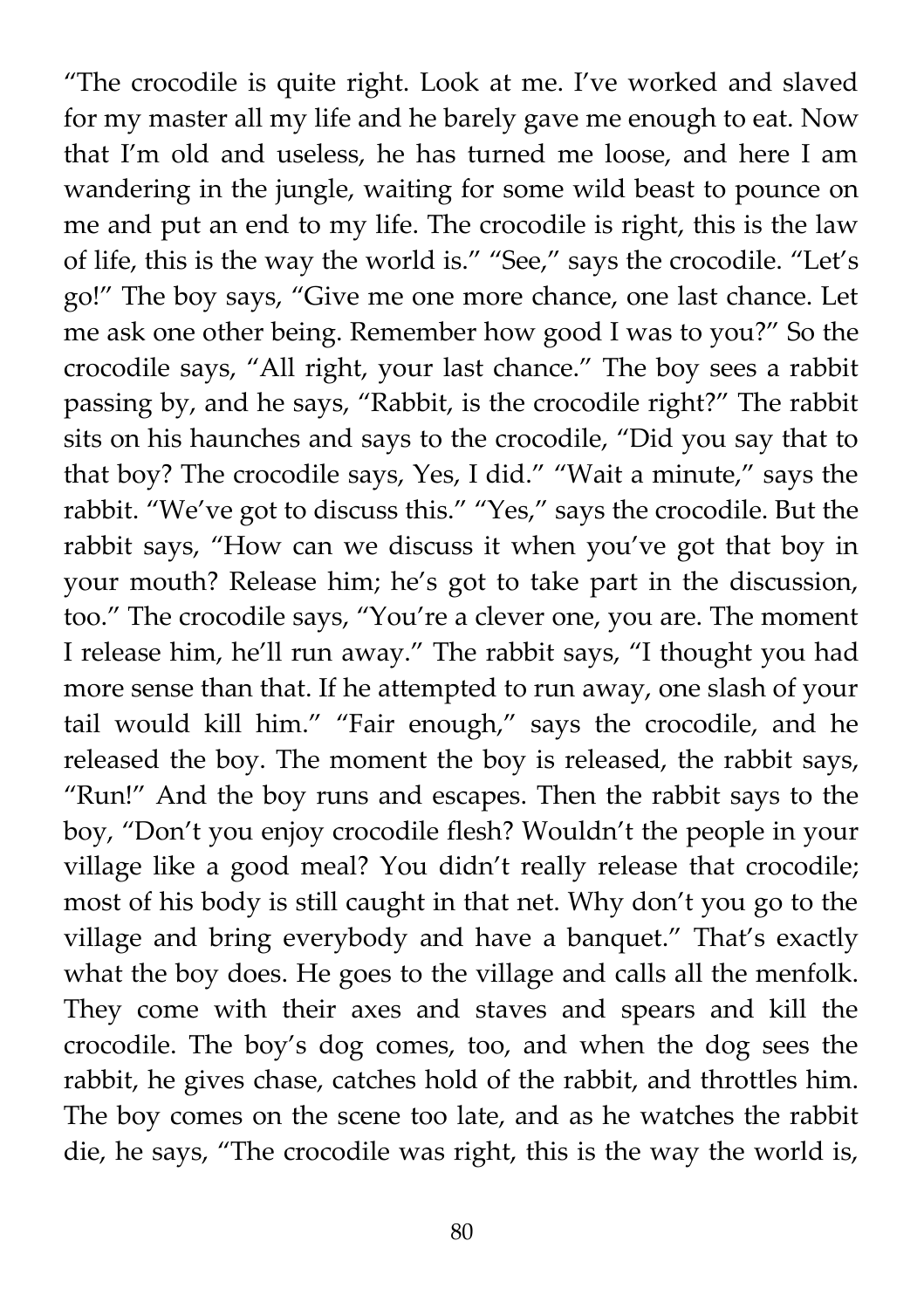this is the law of life."

There is no explanation you can give that would explain away all the sufferings and evil and torture and destruction and hunger in the world! You'll never explain it. You can try gamely with your formulas, religious and otherwise, but you'll never explain it. Because life is a mystery, which means your thinking mind cannot make sense out of it. For that you've got to wake up and then you'll suddenly realize that reality is not problematic, you are the problem.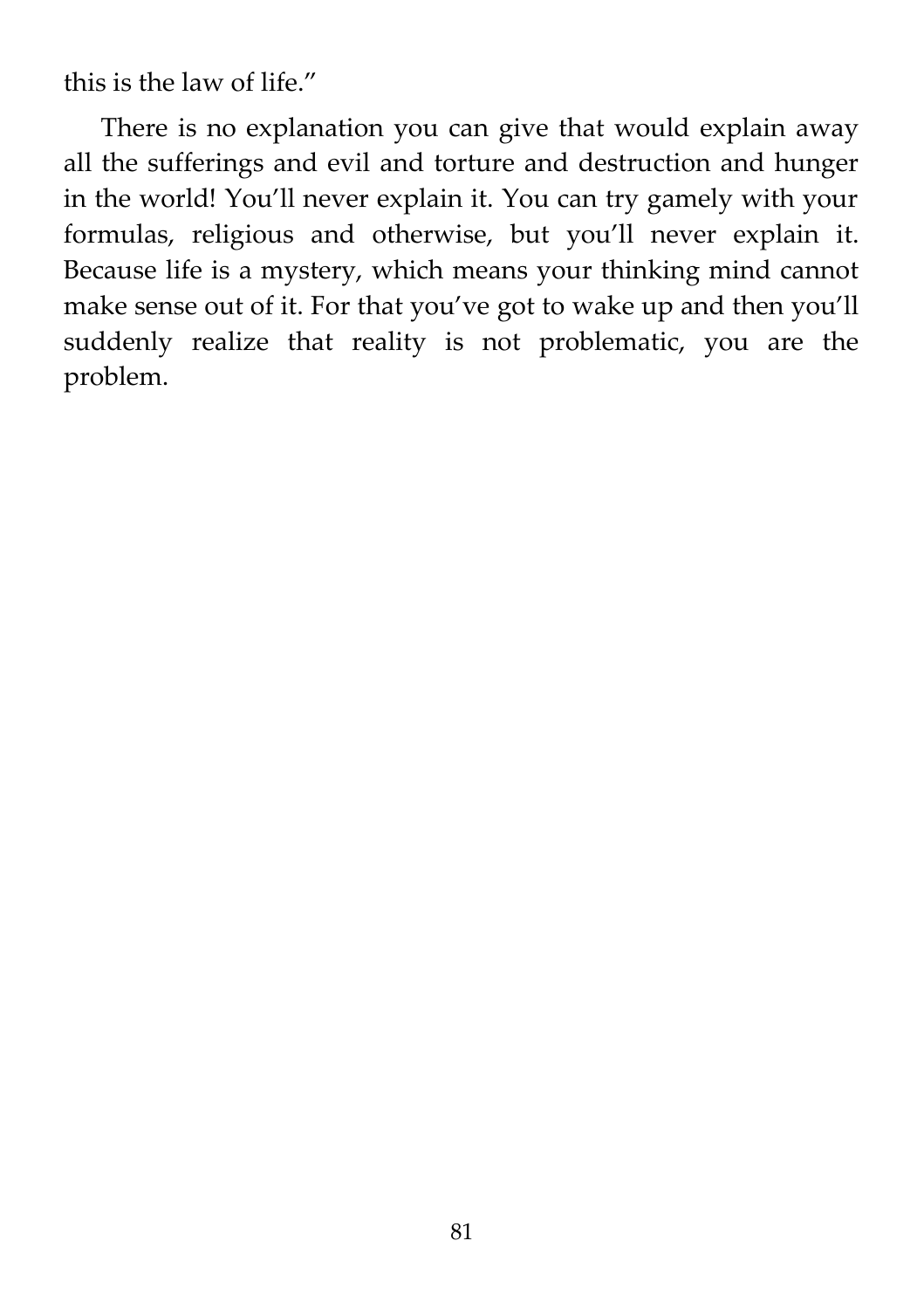# **Sleepwalking**

The scriptures are always hinting of that, but you'll never understand a word of what the scriptures are saying until you wake up. Sleeping people read the scriptures and crucify the Messiah on the basis of them. You've got to wake up to make sense out of the scriptures. When you do wake up, they make sense. So does reality. But you'll never be able to put it into words. You'd rather do something? But even there we've got to make sure that you're not swinging into action simply to get rid of your negative feelings. Many people swing into action only to make things worse. They're not coming from love, they're coming from negative feelings. They're coming from guilt, anger, hate; from a sense of injustice or whatever. You've got to make sure of your "being" before you swing into action. You have to make sure of who you are before you act. Unfortunately, when sleeping people swing into action, they simply substitute one cruelty for another, one injustice for another. And so it goes. Meister Eckhart says, "It is not by your actions that you will be saved" (or awakened; call it by any word you want), "but by your being. It is not by what you do, but by what you are that you will be judged." What good is it to you to feed the hungry, give the thirsty to drink, or visit prisoners in jail?

Remember that sentence from Paul: "If I give my body to be burned and all my goods to feed the poor and have not love . . ." It's not your actions, it's your being that counts. *Then* you might swing into action. You might or might not. You can't decide that until you're awake. Unfortunately, all the emphasis is concentrated on changing the world and very little emphasis is given to waking up. When you wake up, you will know what to do or what not to do. Some mystics are very strange, you know. Like Jesus, who said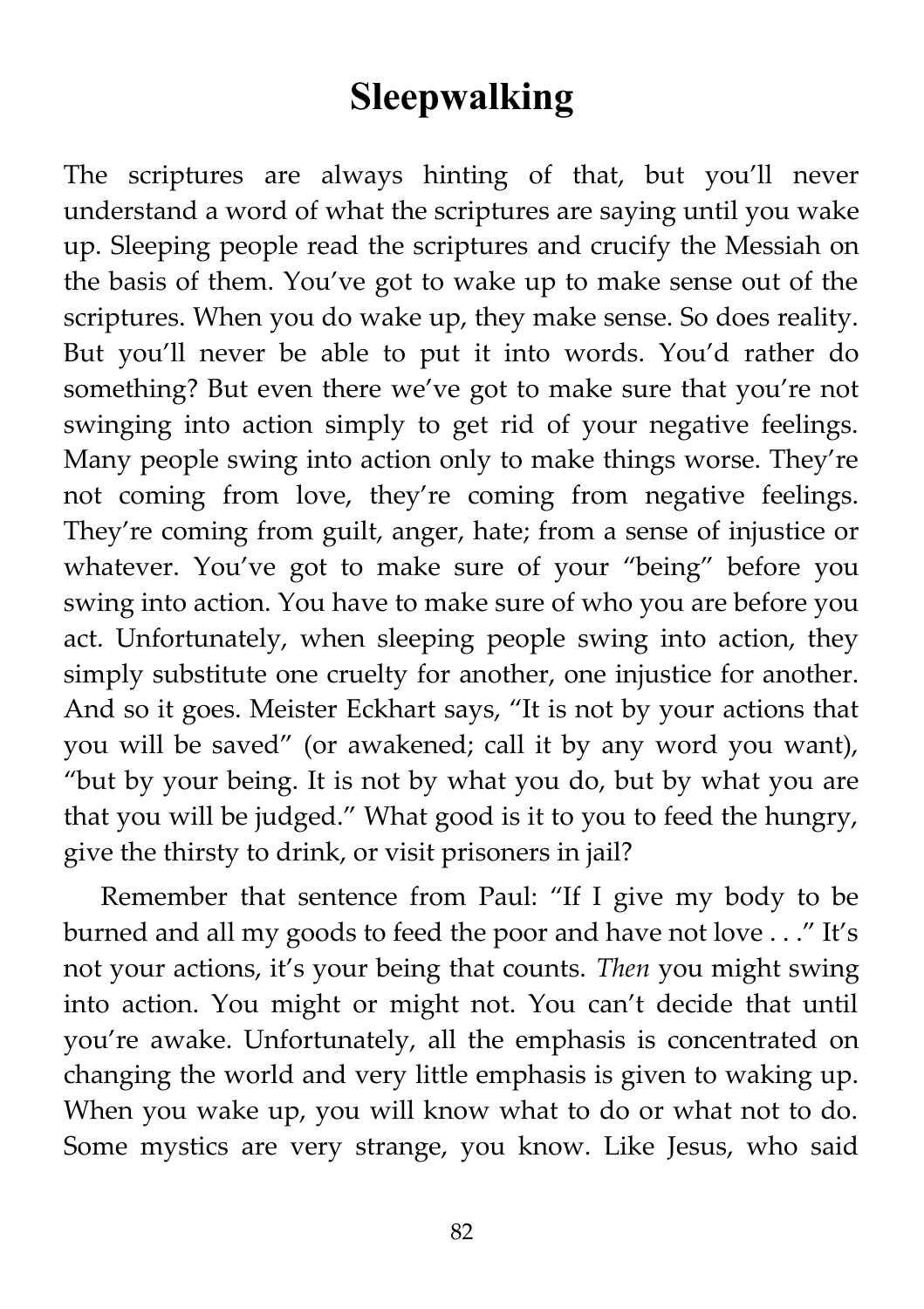something like "I wasn't sent to those people; I limit myself to what I am supposed to do right now. Later, maybe." Some mystics go silent. Mysteriously, some of them sing songs. Some of them are into service. We're never sure. They're a law unto themselves; they know exactly what is to be done. "Plunge into the heat of battle and keep your heart at the lotus feet of the Lord," as I said to you earlier.

Imagine that you're unwell and in a foul mood, and they're taking you through some lovely countryside. The landscape is beautiful but you're not in the mood to see anything. A few days later you pass the same place and you say, "Good heavens, where was I that I didn't notice all of this?" Everything becomes beautiful when you change. Or you look at the trees and the mountains through windows that are wet with rain from a storm, and everything looks blurred and shapeless. You want to go right out there and change those trees, change those mountains. Wait a minute, let's examine your window. When the storm ceases and the rain stops, and you look out the window, you say, "Well, how different everything looks." We see people and things not as they are, but as we are. That is why when two people look at something or someone, you get two different reactions. We see things and people not as they are, but as we are.

Remember that sentence from scripture about everything turning into good for those who love God? When you finally awake, you don't try to make good things happen; they just happen. You understand suddenly that everything that happens to you is good. Think of some people you're living with whom you want to change. You find them moody, inconsiderate, unreliable, treacherous, or whatever. But when you are different, they'll be different. That's an infallible and miraculous cure. The day you are

83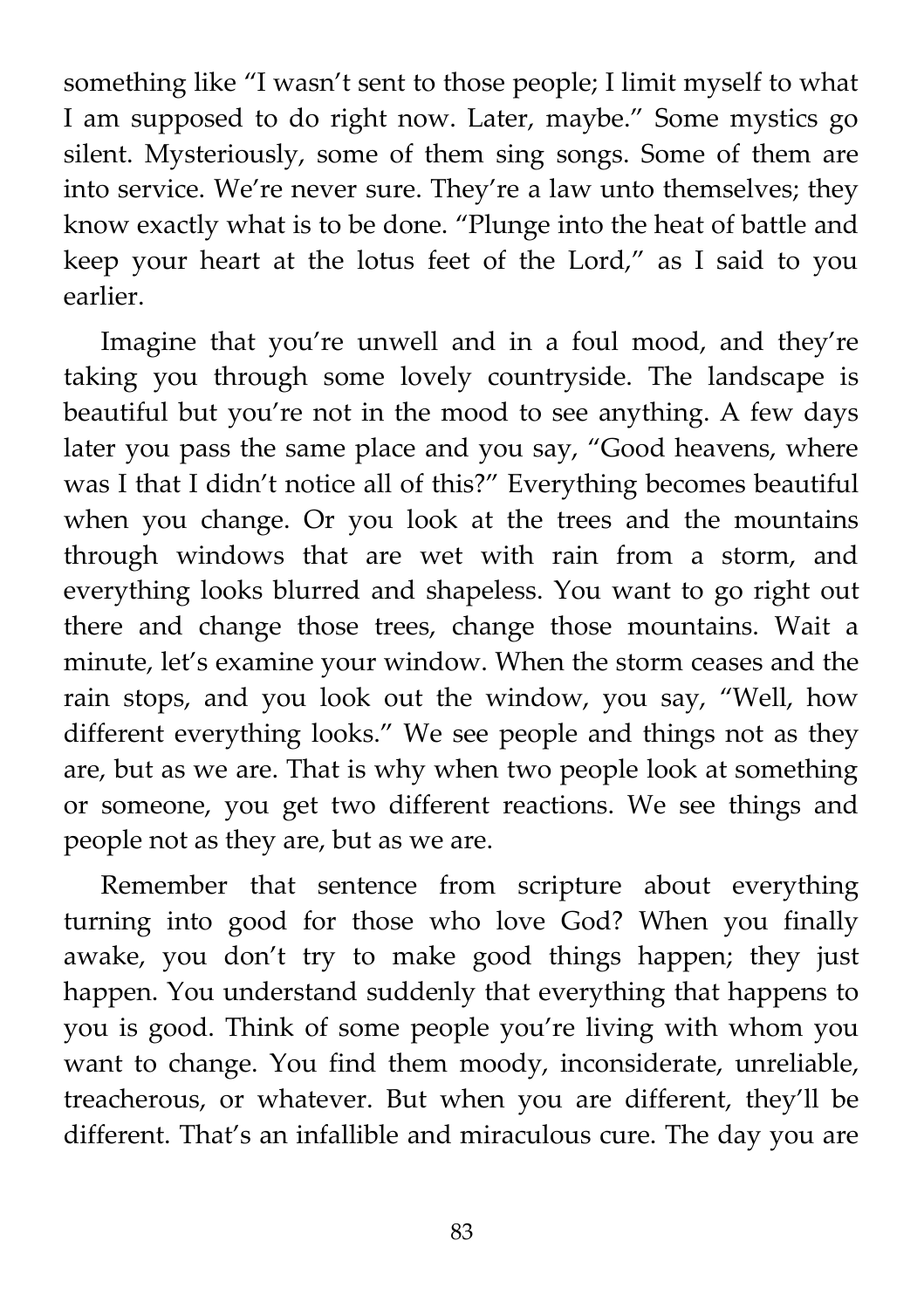different, they will become different. And you will see them differently, too. Someone who seemed terrifying will now seem frightened. Someone who seemed rude will seem frightened. All of a sudden, no one has the power to hurt you anymore. No one has the power to put pressure on you. It's something like this: You leave a book on the table and I pick it up and say, "You're pressing this book on me. I have to pick it up or not pick it up." People are so busy accusing everyone else, blaming everyone else, blaming life, blaming society, blaming their neighbor. You'll never change that way; you'll continue in your nightmare, you'll never wake up.

Put this program into action, a thousand times: (a) identify the negative feelings in you; (b) understand that they are in you, not in the world, not in external reality; (c) do not see them as an essential part of "I"; these things come and go; (d) understand that when you change, everything changes.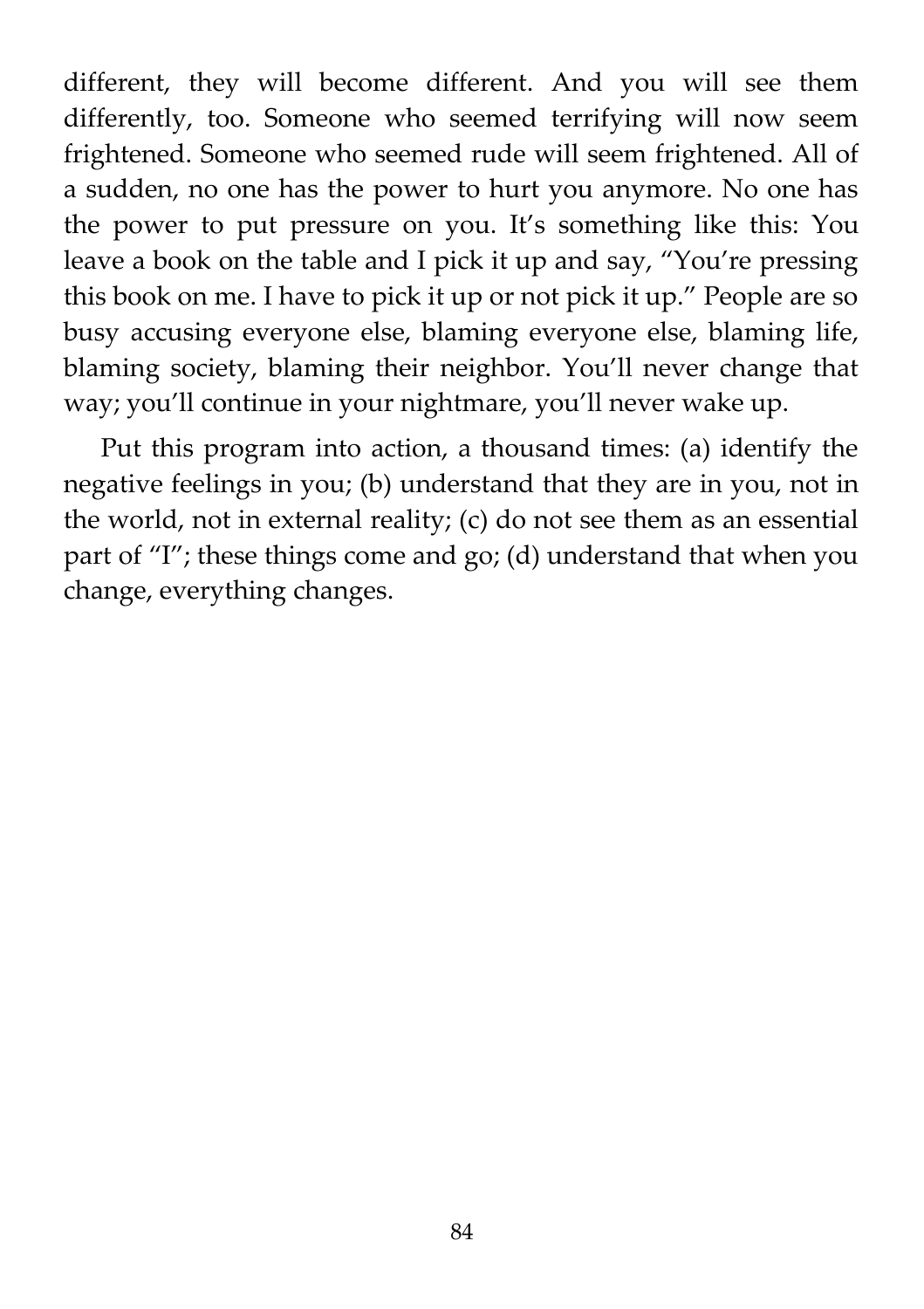## **Change as Greed**

That still leaves us with a big question: Do I do anything to change myself?

I've got a big surprise for you, lots of good news! You don't have to do anything. The more you do, the worse it gets. All you have to do is understand.

Think of somebody you are living with or working with whom you do not like, who causes negative feelings to arise in you. Let's help you to understand what's going on. The first thing you need to understand is that the negative feeling is inside you. You are responsible for the negative feeling, not the other person. Someone else in your place would be perfectly calm and at ease in the presence of this person; they wouldn't be affected. *You* are. Now, understand another thing, that you're making a demand. You have an expectation of this person. Can you get in touch with that? Then say to this person, "I have no right to make any demands on you." In saying that, you will drop your expectation. "I have no right to make any demands on you. Oh, I'll protect myself from the consequences of your actions or your moods or whatever, but you can go right ahead and be what you choose to be. I have no right to make any demands on you."

See what happens to you when you do this. If there's a resistance to saying it, my, how much you're going to discover about your "me." Let the dictator in you come out, let the tyrant come out. You thought you were such a little lamb, didn't you? But I'm a tyrant and you're a tyrant. A little variation on "I'm an ass, you're an ass." I'm a dictator, you're a dictator. I want to run your life for you; I want to tell you exactly how you're expected to be and how you're expected to behave, and you'd better behave as I have decided or I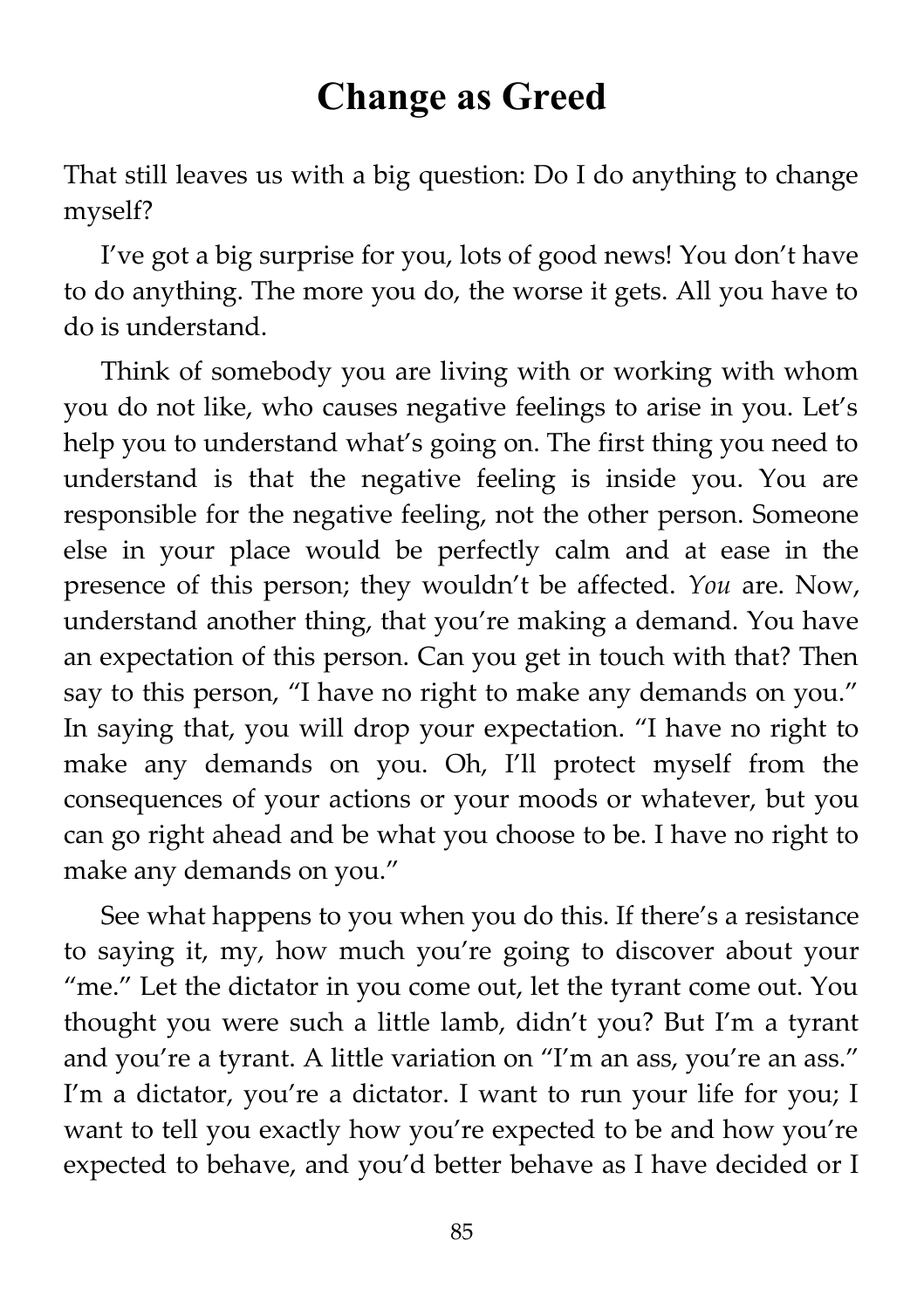shall punish myself by having negative feelings. Remember what I told you, everybody's a lunatic.

A woman told me her son had gotten an award at his high school. It was for excellence in sports and academics. She was happy for him, but was almost tempted to say to him, "Don't glory in that award, because it's setting you up for the time when you can't perform as well." She was in a dilemma: how to prevent his future disillusionment without bursting his bubble now.

Hopefully, he'll learn as she herself grows in wisdom. It's not a matter of anything she says to him. It's something that eventually she will become. Then she will understand. Then she will know what to say and when to say it. That award was a result of competition, which can be cruel if it is built on hatred of oneself and of others. People get a good feeling on the basis of somebody getting a bad feeling; you win *over* somebody else. Isn't that terrible? Taken for granted in a lunatic asylum!

There's an American doctor who wrote about the effect of competition on his life. He went to medical school in Switzerland and there was a fairly large contingent of Americans at that school. He said some of the students went into shock when they realized that there were no grades, there were no awards, there was no dean's list, no first or second in the class at the school. You either passed or you didn't. He said, "Some of us just couldn't take it. We became almost paranoid. We thought there must be some kind of trick here." So some of them went to another school. Those who survived suddenly discovered a strange thing they had never noticed at American universities: students, brilliant ones, helping others to pass, sharing notes. His son goes to medical school in the United States and he tells him that, in the lab, people often tamper with the microscope so that it'll take the next student three or four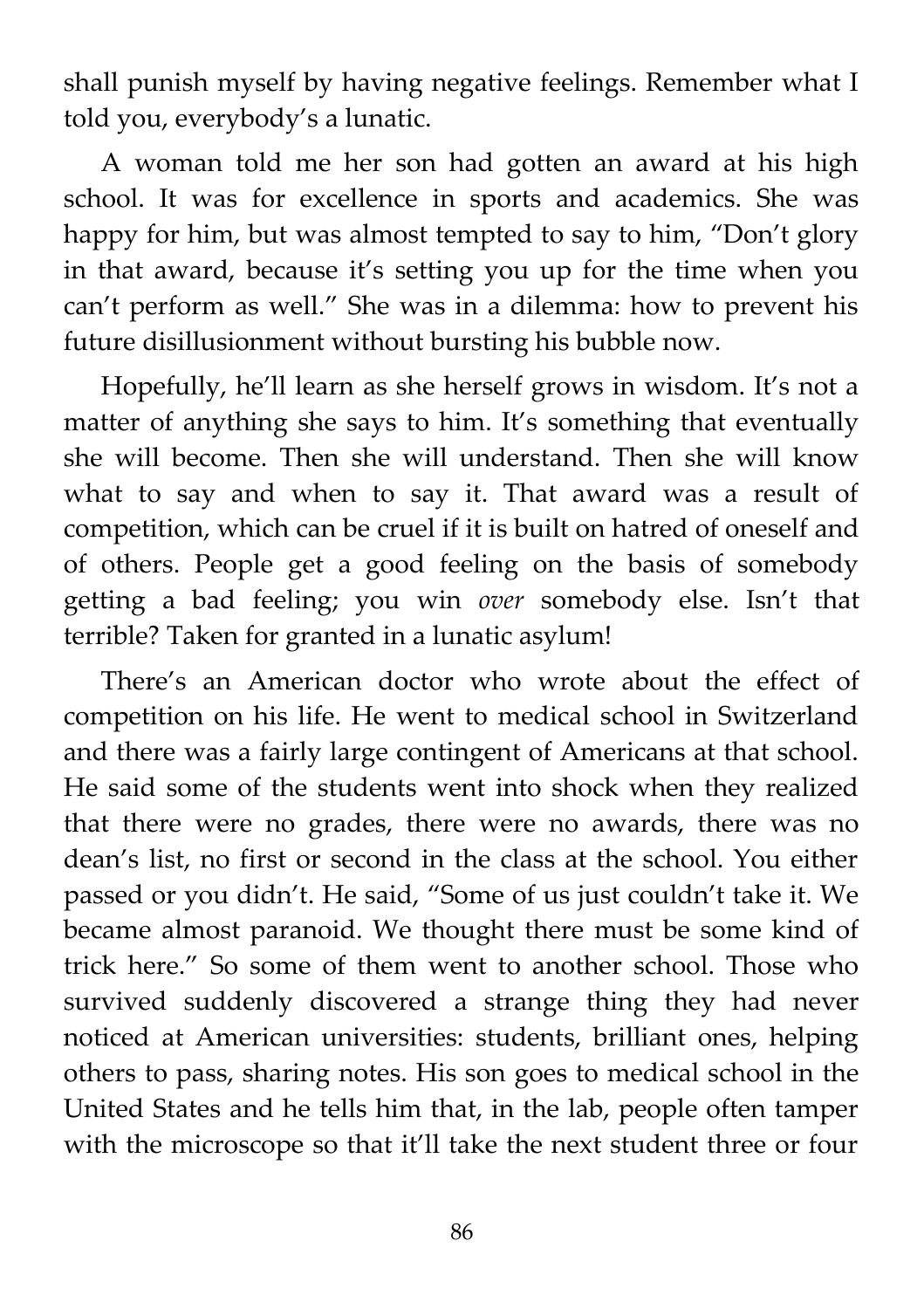minutes to readjust it. Competition. They have to succeed, they have to be perfect. And he tells a lovely little story which he says is factual, but it could also serve as a beautiful parable. There was a little town in America where people gathered in the evening to make music. They had a saxophonist, a drummer, and a violinist, mostly old people. They got together for the company and for the sheer joy of making music, though they didn't do it very well. So they were enjoying themselves, having a great time, until one day they decided to get a new conductor who had a lot of ambition and drive. The new conductor told them, "Hey, folks, we have to have a concert; we have to prepare a concert for the town." Then he gradually got rid of some people who didn't play too well, hired a few professional musicians, got an orchestra into shape, and they all got their names in the newspapers. Wasn't that wonderful? So they decided to move to the big city and play there. But some of the old people had tears in their eyes, they said, "It was so wonderful in the old days when we did things badly and enjoyed them." So cruelty came into their lives, but nobody recognized it as cruelty. See how lunatic people have become!

Some of you ask me what I meant when I said, "You go ahead and be yourself, that's all right, but I'll protect myself, I'll be myself." In other words, I won't allow you to manipulate me. I'll live my life; I'll go my own way; I'll keep myself free to think my thoughts, to follow my inclinations and tastes. And I'll say no to you. If I feel I don't want to be in your company, it won't be because of any negative feelings you cause in me. Because you don't anymore. You don't have any more power over me. I simply might prefer other people's company. So when you say to me, "How about a movie tonight?" I'll say, "Sorry, I want to go with someone else; I enjoy his company more than yours." And that's all right. To say no to people — that's wonderful; that's part of waking up. Part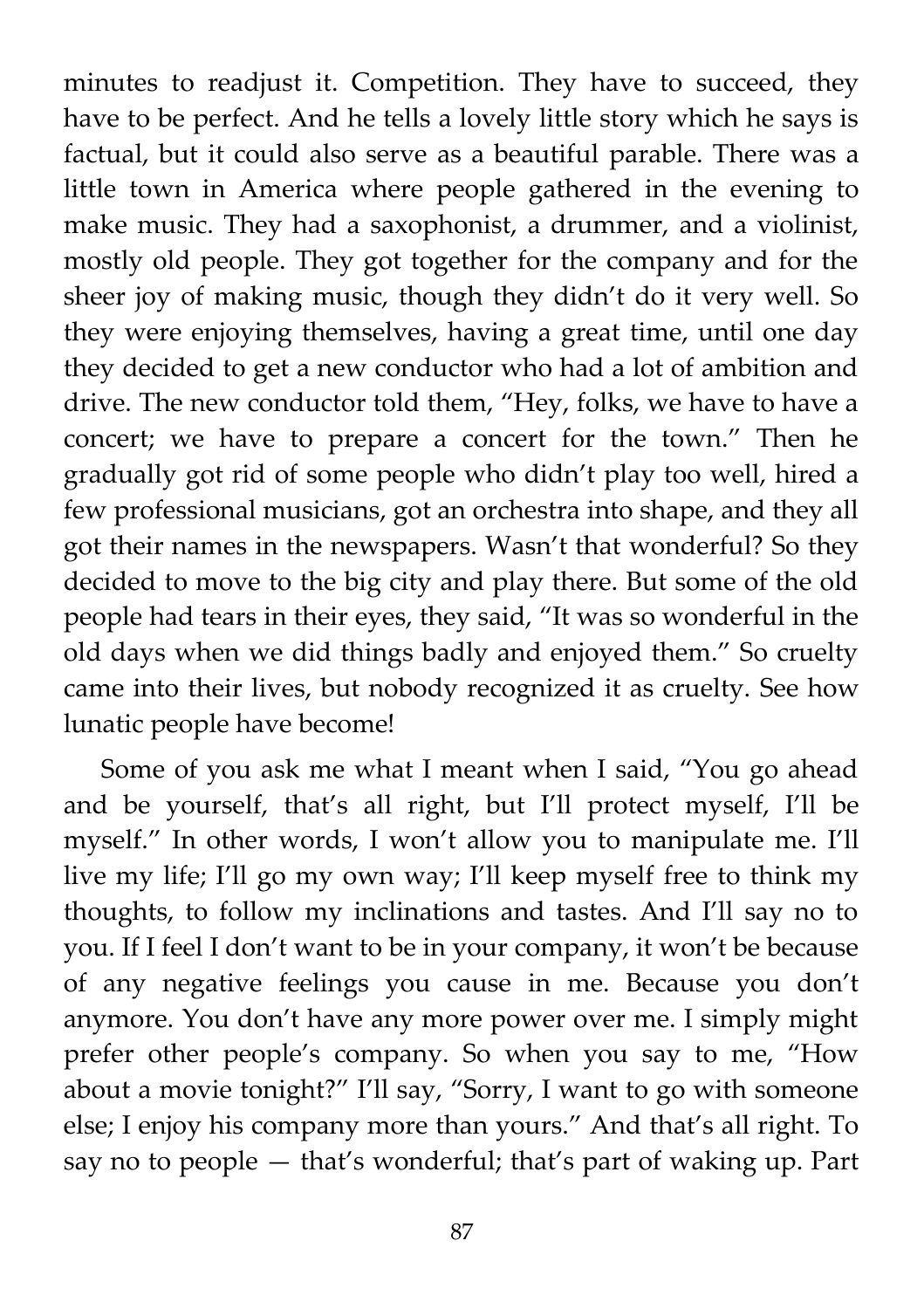of waking up is that you live your life as you see fit. And understand: That is not selfish. The selfish thing is to demand that someone else live their life as YOU see fit. *That's* selfish. It is not selfish to live your life as you see fit. The selfishness lies in demanding that someone else live their life to suit your tastes, or your pride, or your profit, or your pleasure. That is truly selfish. So I'll protect myself. I won't feel obligated to be with you; I won't feel obligated to say yes to you. If I find your company pleasant, then I'll enjoy it without clinging to it. But I no longer avoid you because of any negative feelings you create in me. You don't have that power anymore.

Awakening should be a surprise. When you don't expect something to happen and it happens, you feel surprise. When Webster's wife caught him kissing the maid, she told him she was very surprised. Now, Webster was a stickler for using words accurately (understandably, since he wrote a dictionary), so he answered her, "No, my dear, I am surprised. You are astonished!"

Some people make awakening a goal. They are determined to get there; they say, "I refuse to be happy until I'm awakened." In that case, it's better to be the way you are, simply to be aware of the way you are. Simple awareness is happiness compared with trying to react all the time. People react so quickly because they are not aware. You will come to understand that there are times when you will inevitably react, even in awareness. But as awareness grows, you react less and act more. It really doesn't matter.

There's a story of a disciple who told his guru that he was going to a far place to meditate and hopefully attain enlightenment. So he sent the guru a note every six months to report the progress he was making. The first report said, "Now I understand what it means to lose the self." The guru tore up the note and threw it in the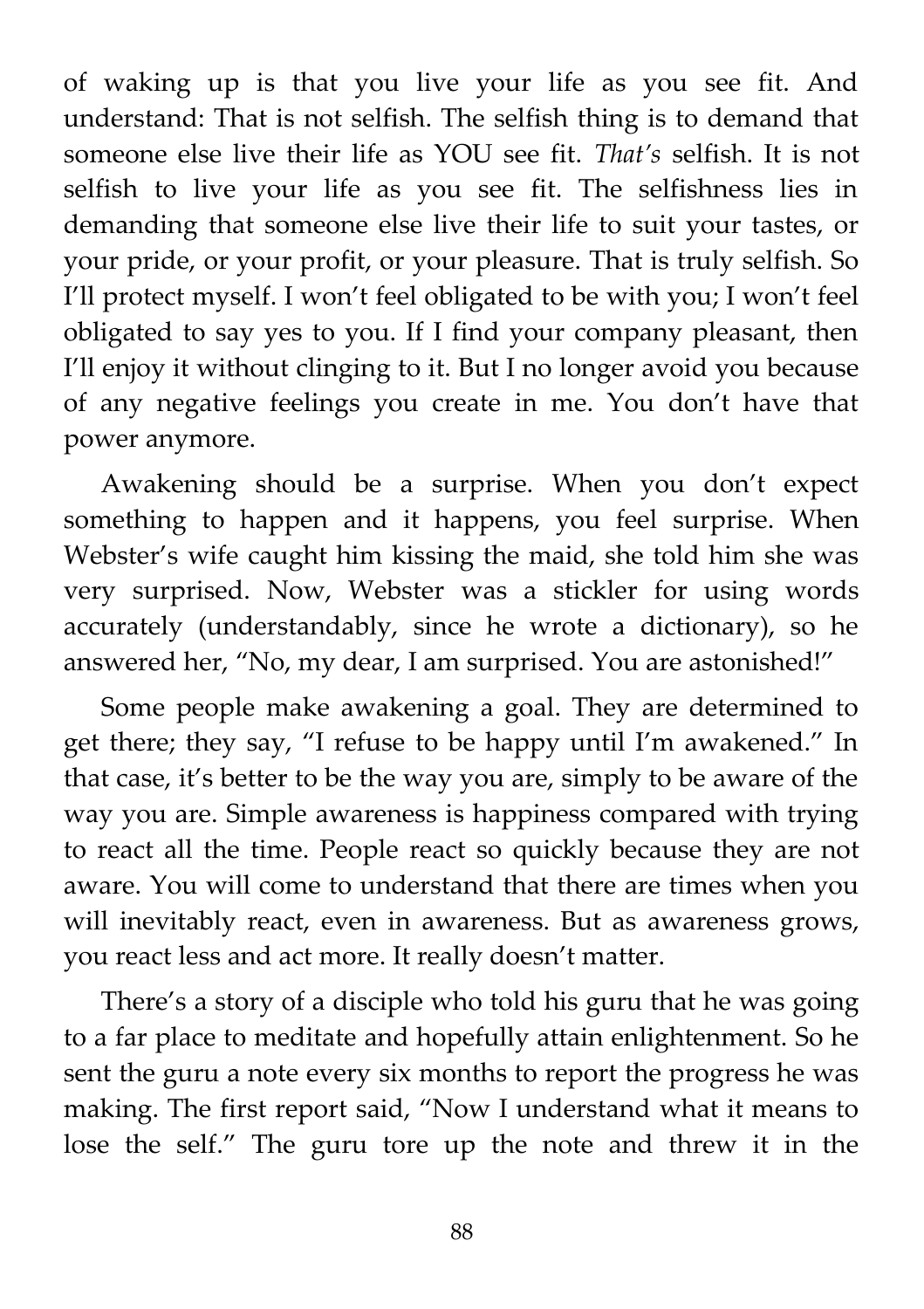wastepaper basket. After six months he got another report, which said, "Now I have attained sensitivity to all beings." He tore it up. Then a third report said, "Now I understand the secret of the one and the many." It too was torn up. And so it went on for years, until finally no reports came in. After a time the guru became curious and one day there was a traveler going to that far place. The guru said, "Why don't you find out what happened to that fellow." Finally, he got a note from his disciple. It said, "What does it matter?" And when the guru read that, he said, "He made it! He made it! He finally got it! He got it!"

And there is the story about a soldier on the battlefield who would simply drop his rifle to the ground, pick up a scrap of paper lying there, and look at it. Then he would let it flutter from his hands to the ground. And then he'd move somewhere else and do the same thing. So others said, "This man is exposing himself to death. He needs help." So they put him in the hospital and got the best psychiatrist to work on him. But it seemed to have no effect. He wandered around the wards picking up scraps of paper, looking at them idly, and letting them flutter to the ground. In the end they said, "We've got to discharge this man from the army." So they call him in and give him a discharge certificate and he idly picks it up, looks at it, and shouts, "This is it? This is it." He finally got it.

So begin to be aware of your present condition whatever that condition is. Stop being a dictator. Stop trying to push yourself somewhere. Then someday you will understand that simply by awareness you have already attained what you were pushing yourself toward.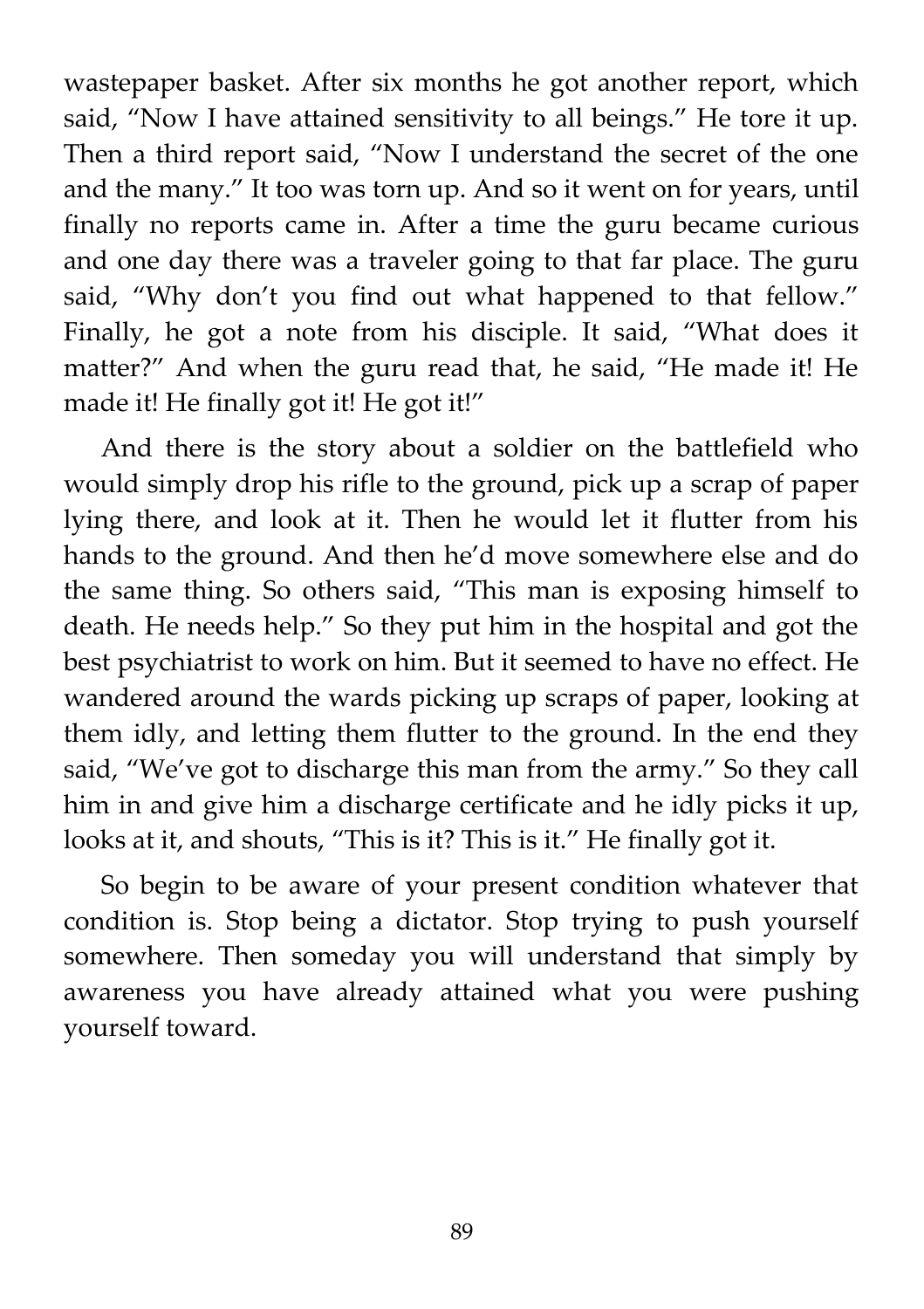## **A Changed Person**

In your pursuit of awareness, don't make demands. It's more like obeying the traffic rules. If you don't observe traffic rules, you pay the penalty. Here in the United States you drive on the right side of the road; in England you drive on the left; in India you drive on the left. If you don't, you pay the penalty; there is no room for hurt feelings or demands or expectations; you just abide by the traffic rules.

You ask where compassion comes in, where guilt comes in in all this. You'll know when you're awake. If you're feeling guilty right now, how on earth can I explain it to you? How would you know what compassion is? You know, sometimes people want to imitate Christ, but when a monkey plays a saxophone, that doesn't make him a musician. You can't imitate Christ by imitating his external behavior. You've got to be Christ. Then you'll know exactly what to do in a particular situation, given your temperament, your character, and the character and temperament of the person you're dealing with. No one has to tell you. But to do that, you must *be* what Christ was. An external imitation will get you nowhere. If you think that compassion implies softness, there's no way I can describe compassion to you, absolutely no way, because compassion can be very hard. Compassion can be very rude, compassion can jolt you, compassion can roll up its sleeves and operate on you. Compassion is all kinds of things. Compassion can be very soft, but there's no way of knowing that. It's only when you become love — in other words, when you have dropped your illusions and attachments — that you will "know."

As you identify less and less with the "I," you will be more at ease with everybody and with everything. Do you know why?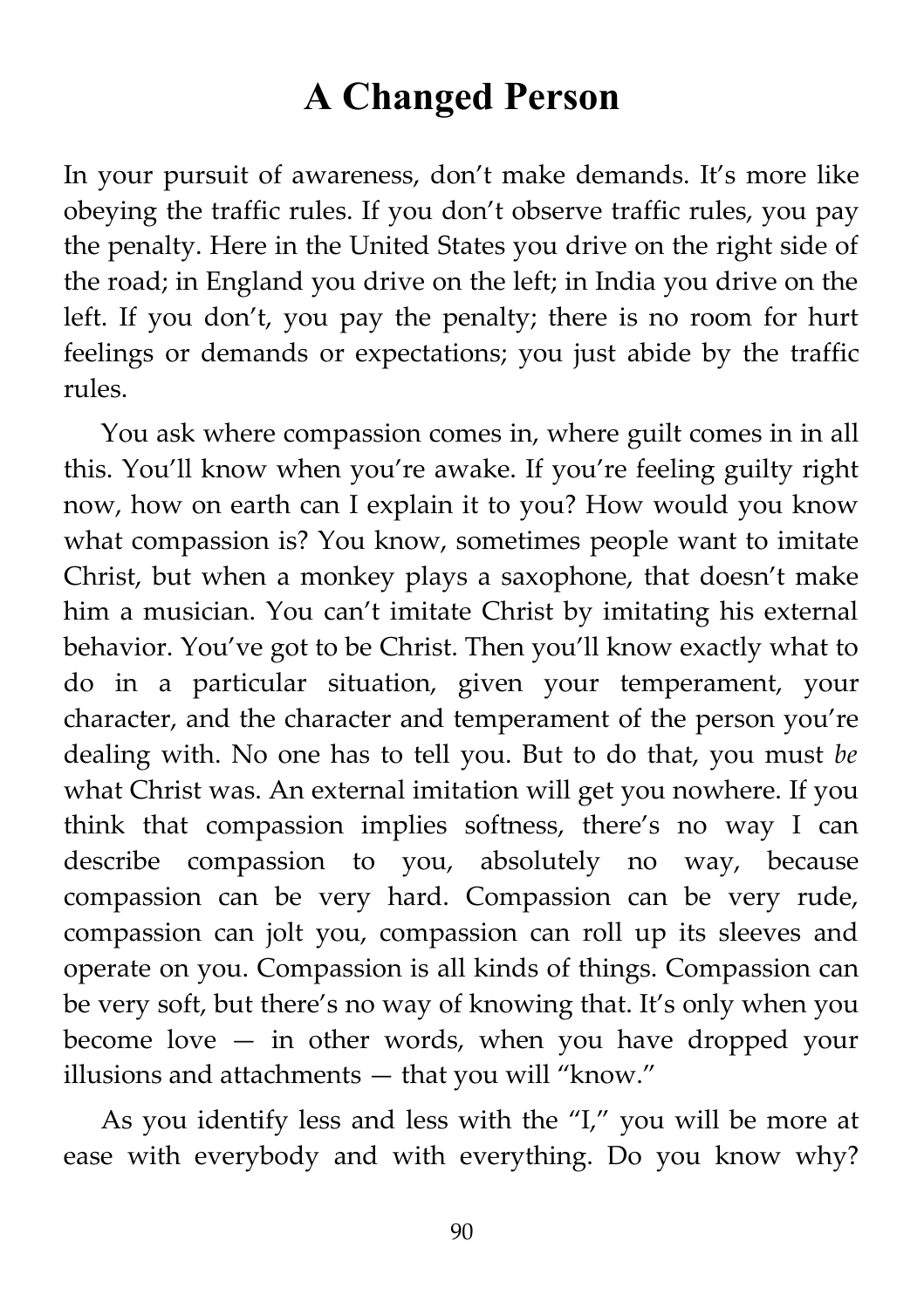Because you are no longer afraid of being hurt or not liked. You no longer desire to impress anyone. Can you imagine the relief when you don't have to impress anybody anymore? Oh, what a relief. Happiness at last! You no longer feel the need or the compulsion to explain things anymore. It's all right. What is there to be explained? And you don't feel the need or compulsion to apologize anymore. I'd much rather hear you say, "I've come awake," than hear you say, "I'm sorry." I'd much rather hear you say to me, "I've come awake since we last met; what I did to you won't happen again," than to hear you say, "I'm so sorry for what I did to you." Why would anyone demand an apology? You have something to explore in that. Even when someone supposedly was mean to you, there is no room for apology.

Nobody was mean to you. Somebody was mean to what he or she thought was you, but not to you. Nobody ever rejects you; they're only rejecting what they think you are. But that cuts both ways. Nobody ever accepts you either. Until people come awake, they are simply accepting or rejecting their image of you. They've fashioned an image of you, and they're rejecting or accepting that. See how devastating it is to go deeply into that. It's a bit too liberating. But how easy it is to love people when you understand this. How easy it is to love everyone when you don't identify with what they imagine you are or they are. It becomes easy to love them, to love everybody.

I observe "me," but I do not think about "me." Because the thinking "me" does a lot of bad thinking, too. But when I watch "me," I am constantly aware that this is a reflection. In reality, you don't really think of "I" and "me." You're like a person driving the car; he doesn't ever want to lose consciousness of the car. It's all right to daydream, but not to lose consciousness of your

91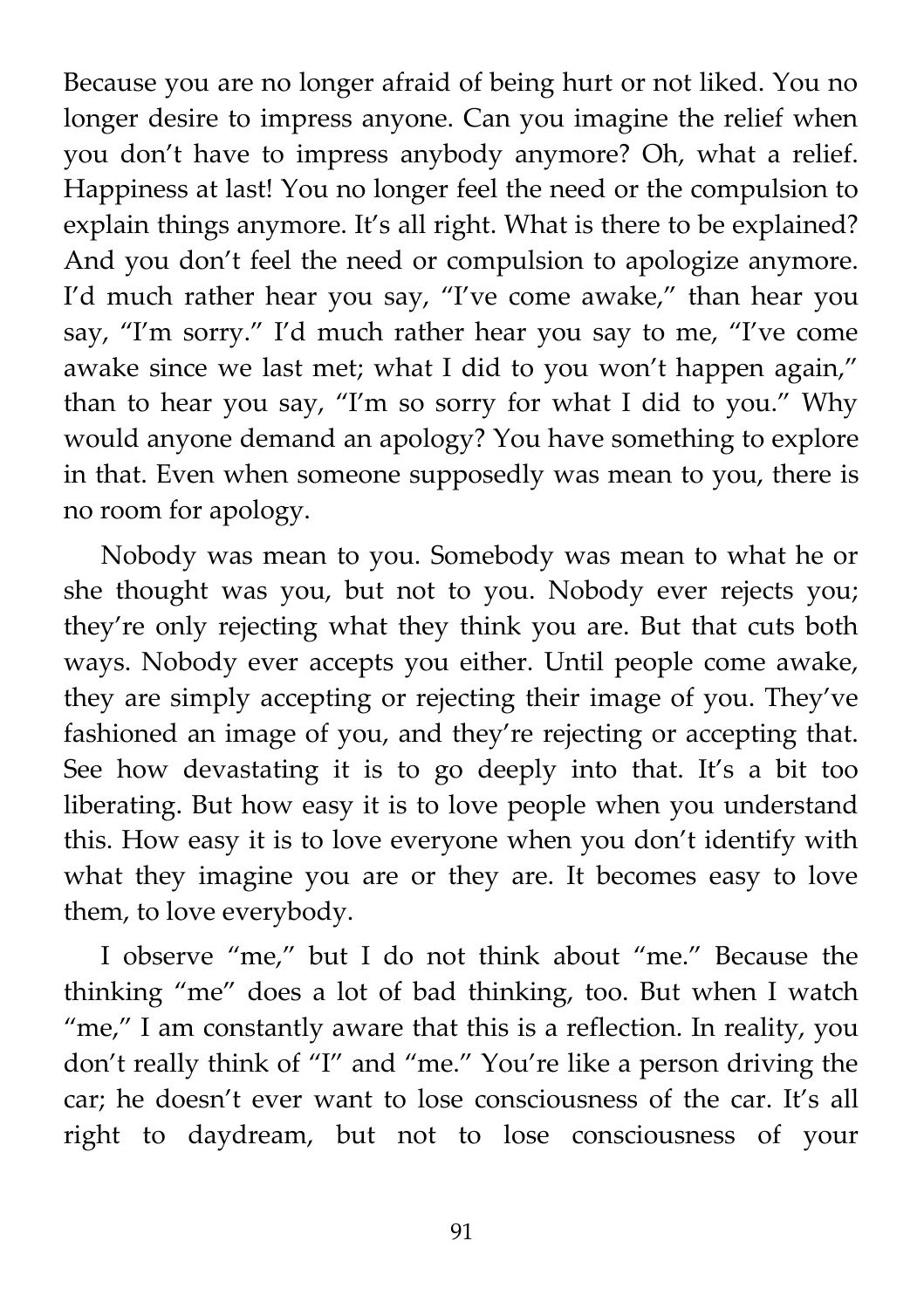surroundings. You must always be alert. It's like a mother sleeping; she doesn't hear the planes roaring above the house, but she hears the slightest whimper of her baby. She's alert, she's awake in that sense. One cannot say anything about the awakened state; one can only talk about the sleeping state. One hints at the awakened state. One cannot say anything about happiness. Happiness cannot be defined. What can be defined is misery. Drop unhappiness and you will know. Love cannot be defined; unlove can. Drop unlove, drop fear, and you will know. We want to find out what the awakened person is like. But you'll know only when you get there.

Am I implying, for example, that we shouldn't make demands on our children? What I said was: "You don't have a right to make any demands." Sooner or later that child is going to have to get rid of you, in keeping with the injunction of the Lord. And you're going to have no rights over him at all. In fact, he really isn't your child and he never was. He belongs to life, not to you. No one belongs to you. What you're talking about is a child's education. If you want lunch, you better come in between twelve and one or you don't get lunch. Period. That's the way things are run here. You don't come on time, you don't get your lunch. You're free, that true, but you must take the consequences.

When I talk about not having expectations of others, or not making demands on them, I mean expectations and demands for my well-being. The President of the United States obviously has to make demands on people. The traffic policeman obviously has to make demands on people. But these are demands on their behavior — traffic laws, good organization, the smooth running of society. They are not intended to make the President or traffic policeman feel good.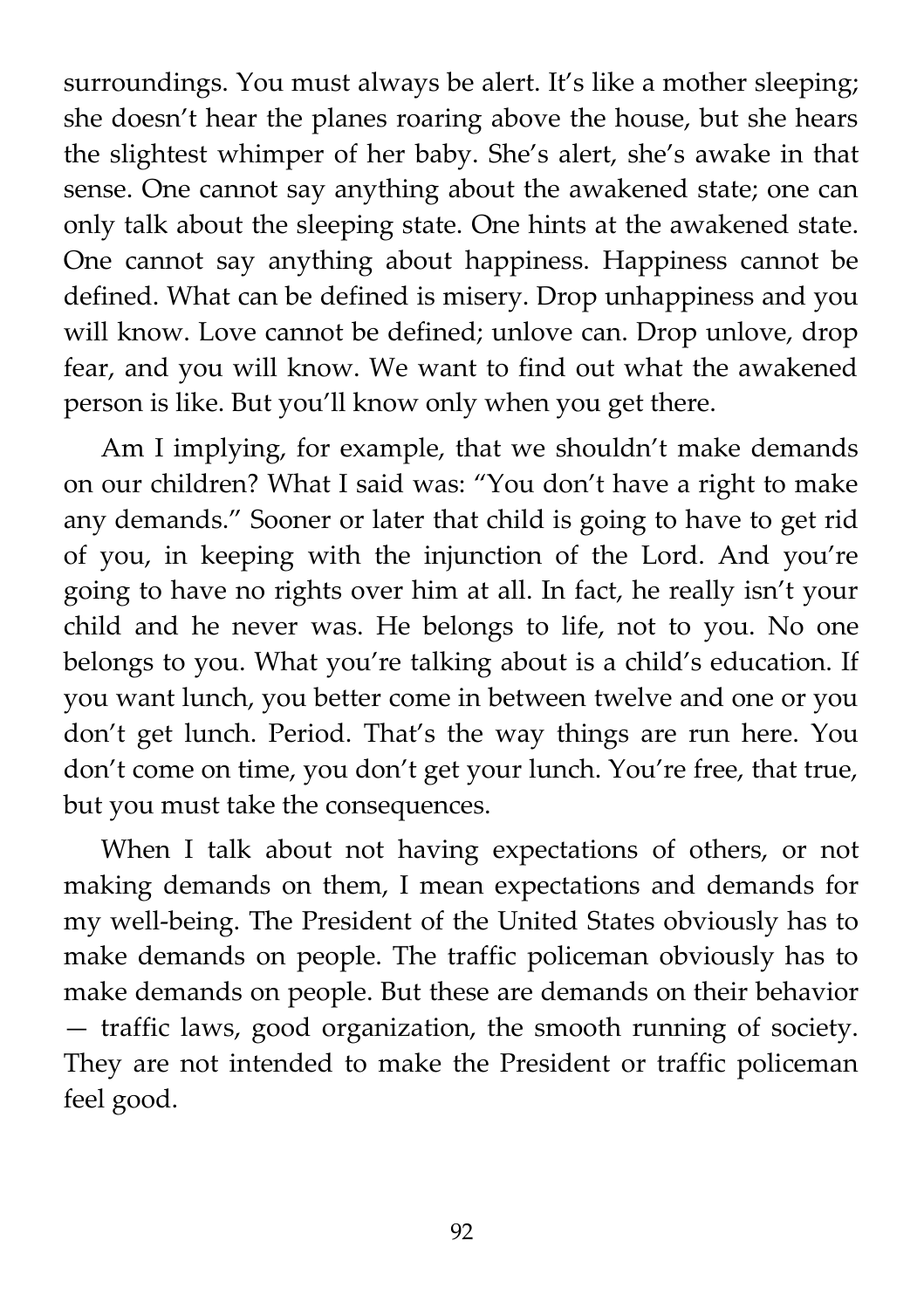## **Arriving at Silence**

Everyone asks me about what will happen when they finally arrive. Is this just curiosity? We're always asking how would this fit into that system, or whether this would make sense in that context, or what it will feel like when we get there. Get started and you will know; it cannot be described. It is said widely in the East, "Those who know, do not say; those who say, do not know." It cannot be said; only the opposite can be said. The guru cannot give you the truth. Truth cannot be put into words, into a formula. That isn't the truth. That isn't reality. Reality cannot be put into a formula. The guru can only point out your errors. When you drop your errors, you will know the truth. And even then you cannot say. This is common teaching among the great Catholic mystics. The great Thomas Aquinas, toward the end of his life, wouldn't write and wouldn't talk; he had seen. I had thought he kept that famous silence of his for only a couple of months, but it went on for years. He realized he had made a fool of himself, and he said so explicitly. It's as if you had never tasted a green mango and you ask me, "What does it taste like?" I'd say to you, "Sour," but in giving you a word, I've put you off the track. Try to understand that. Most people aren't very wise; they seize upon the word — upon the words of scripture, for example — and they get it all wrong. "Sour," I say, and you ask, "Sour like vinegar, sour like a lemon?" No, not sour like a lemon, but sour like a mango. "But I never tasted one," you say. Too bad! But you go ahead and write a doctoral thesis on it. You wouldn't have if you had tasted it. You really wouldn't. You'd have written a doctoral thesis on other things, but not on mangoes. And the day you finally taste a green mango, you say, "God, I made a fool of myself. I shouldn't have written that thesis."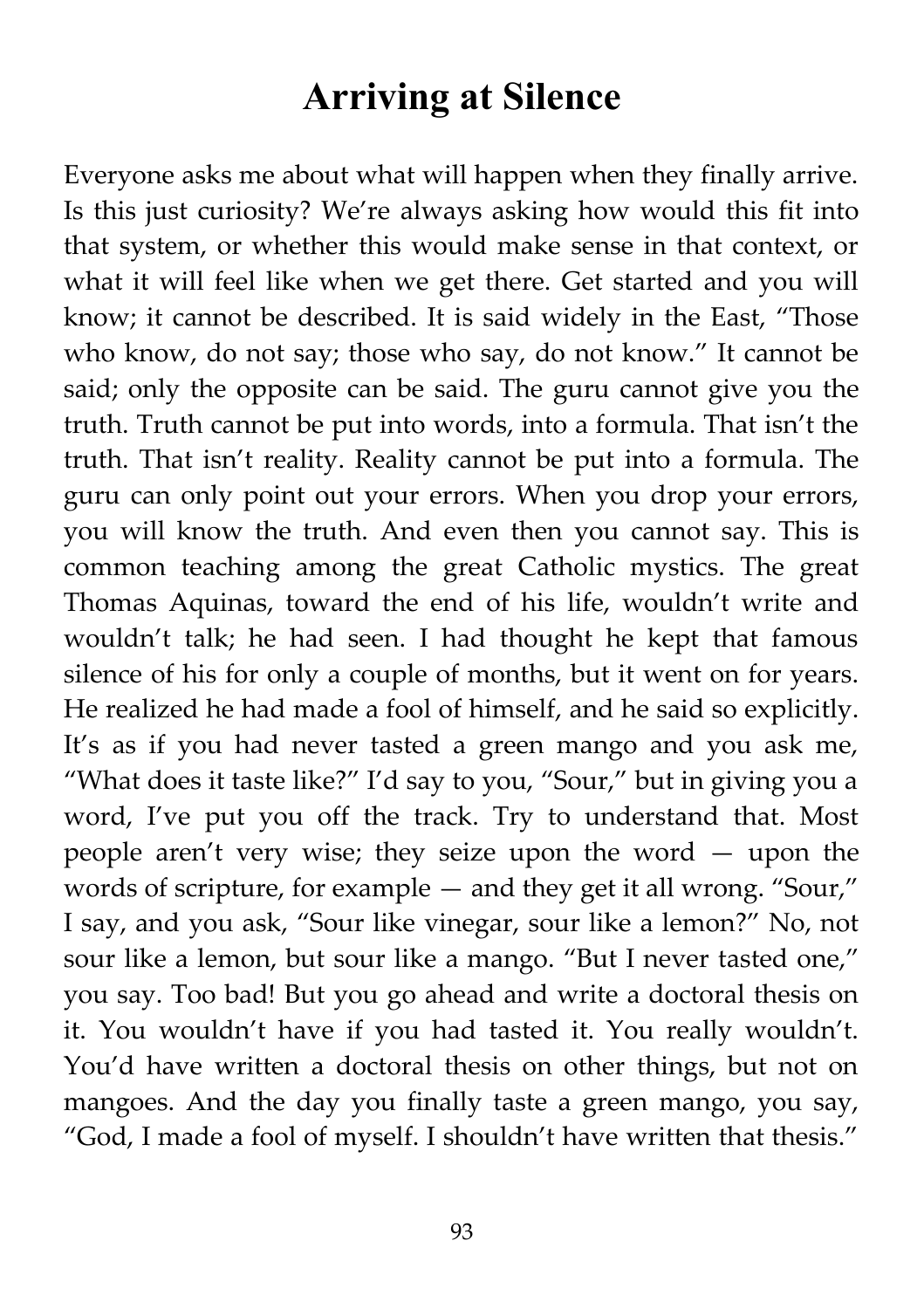That's exactly what Thomas Aquinas did.

A great German philosopher and theologian wrote a whole book specifically on the silence of St. Thomas. He simply went silent. Wouldn't talk. In the prologue of his *Summa Theologica*, which was the summary of all his theology, he says, "About God, we cannot say what He is but rather what He is not. And so we cannot speak about how He is but rather how He is not." And in his famous commentary on Boethius' *De Sancta Trinitate* he says there are three ways of knowing God: (1) in the creation, (2) in God's actions through history, and (3) in the highest form of the knowledge of God — to know God *tamquam ignotum* (to know God as the unknown). The highest form of talking about the Trinity is to know that one does not know. Now, this is not an Oriental Zen master speaking. This is a canonized saint of the Roman Catholic Church, the prince of theologians for centuries. To know God as unknown. In another place St. Thomas even says: as unknowable. Reality, God, divinity, truth, love are unknowable; that means they cannot be comprehended by the thinking mind. That would set at rest so many questions people have because we're always living under the illusion that we know. We don't. We cannot know.

What is scripture, then? It's a hint, a clue, not a description. The fanaticism of one sincere believer who thinks he knows causes more evil than the united efforts of two hundred rogues. It's terrifying to see what sincere believers will do because they think they know. Wouldn't it be wonderful if we had a world where everybody said, "We don't know"? One big barrier dropped. Wouldn't that be marvelous?

A man born blind comes to me and asks, "What is this thing called green?" How does one describe the color green to someone who was born blind? One uses analogies. So I say, "The color green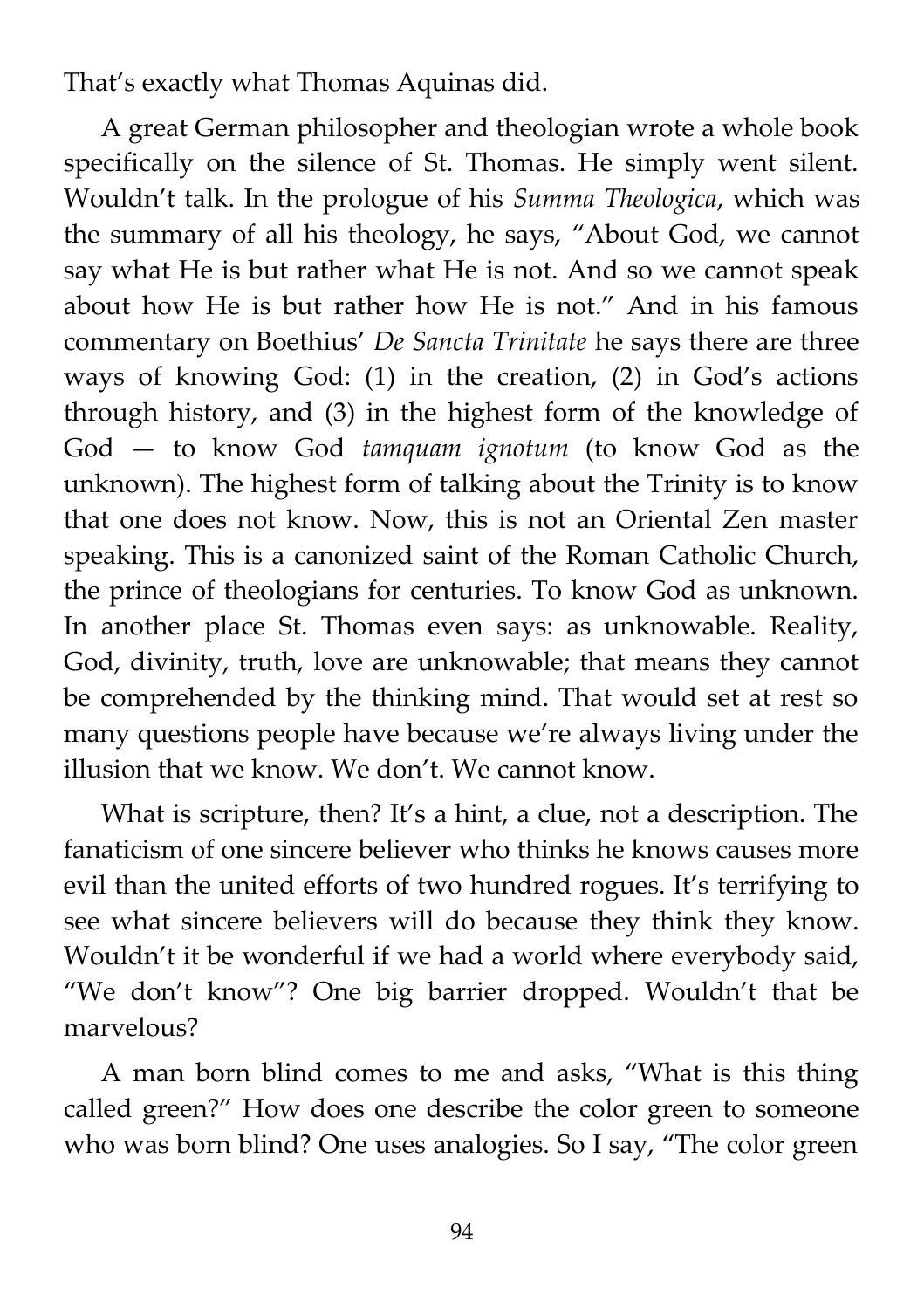is something like soft music." "Oh," he says, "like soft music." "Yes," I say, "soothing and soft music." So a second blind man comes to me and asks, "What is the color green?" I tell him it's something like soft satin, very soft and soothing to the touch. So the next day I notice that the two blind men are bashing each other over the head with bottles. One is saying, "It's soft like music"; the other is saying, "It's soft like satin." And on it goes. Neither of them knows what they're talking about, because if they did, they'd shut up. It's as bad as that. It's even worse, because one day, say, you give sight to this blind man, and he's sitting there in the garden and he's looking all around him, and you say to him, "Well, now you know what the color green is." And he answers, "That's true. I heard some of it this morning!"

The fact is that you're surrounded by God and you don't see God, because you "know" about God. The final barrier to the vision of God is your God concept. You miss God because you think you know. That's the terrible thing about religion. That's what the gospels were saying, that religious people "knew," so they got rid of Jesus. The highest knowledge of God is to know God as unknowable. There is far too much God talk; the world is sick of it. There is too little awareness, too little love, too little happiness, but let's not use those words either. There's too little dropping of illusions, dropping of errors, dropping of attachments and cruelty, too little awareness. That's what the world is suffering from, not from a lack of religion. Religion is supposed to be about a lack of awareness, of waking up. Look what we've degenerated into. Come to my country and see them killing one another over religion. You'll find it everywhere. "The one who knows, does not say; the one who says, does not know." All revelations, however divine, are never any more than a finger pointing to the moon. As we say in the East, "When the sage points to the moon, all the idiot sees is the finger."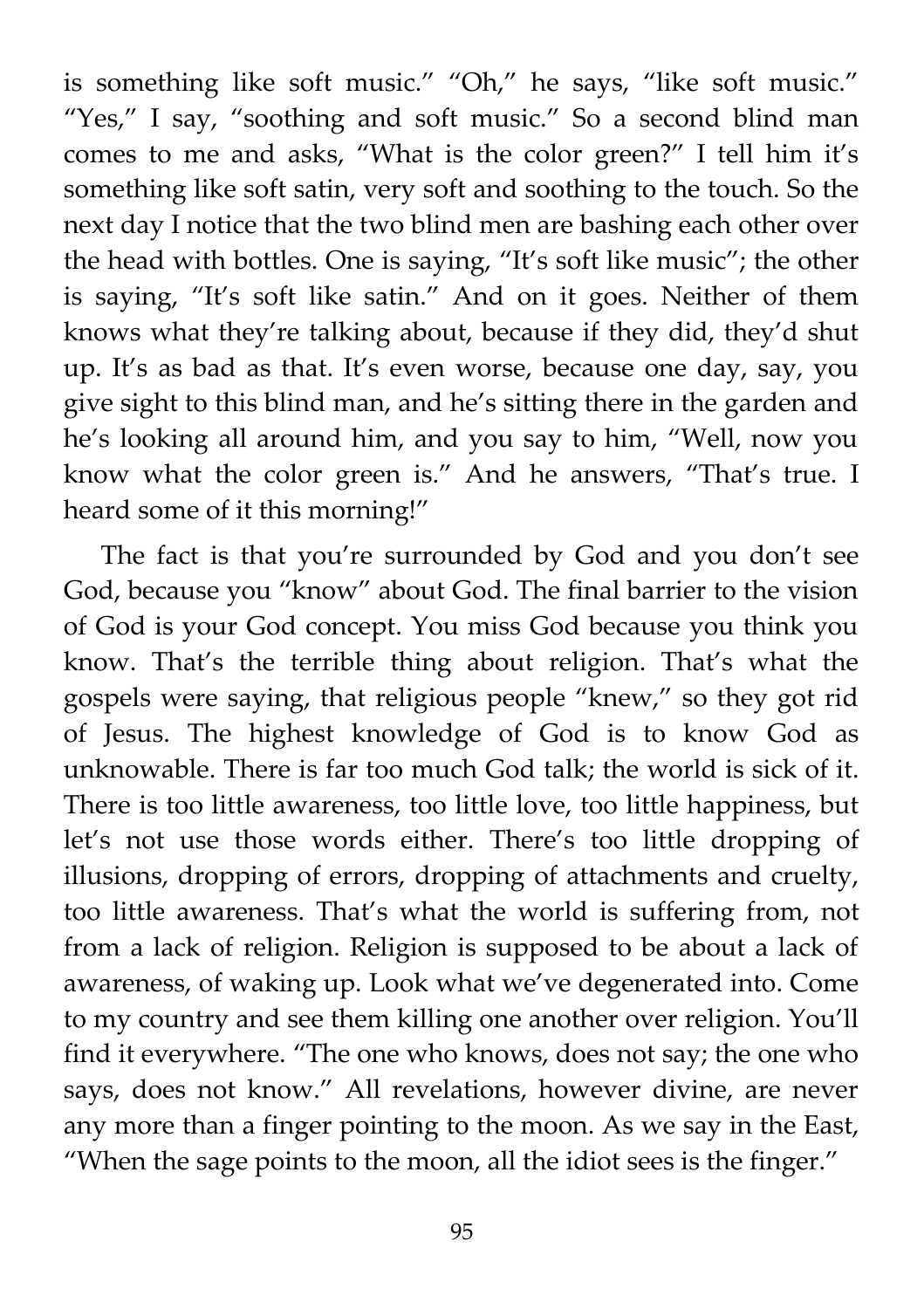Jean Guiton, a very pious and orthodox French writer, adds a terrifying comment: "We often use the finger to gouge eyes out." Isn't that terrible? Awareness, awareness, awareness! In awareness is healing; in awareness is truth; in awareness is salvation; in awareness is spirituality; in awareness is growth; in awareness is love; in awareness is awakening. Awareness.

I need to talk about words and concepts because I must explain to you why it is, when we look at a tree, we really don't see. We *think* we do, but we don't. When we look at a person, we really don't see that person, we only think we do. What we're seeing is something that we fixed in our mind. We get an impression and we hold on to that impression, and we keep looking at a person through that impression. And we do this with almost everything. If you understand that, you will understand the loveliness and beauty of being aware of everything around you. Because reality is there; "God," whatever that is, is there. It's all *there*. The poor little fish in the ocean says, "Excuse me, I'm looking for the ocean. Can you tell me where I can find it?" Pathetic, isn't it? If we would just open our eyes and see, then we would understand.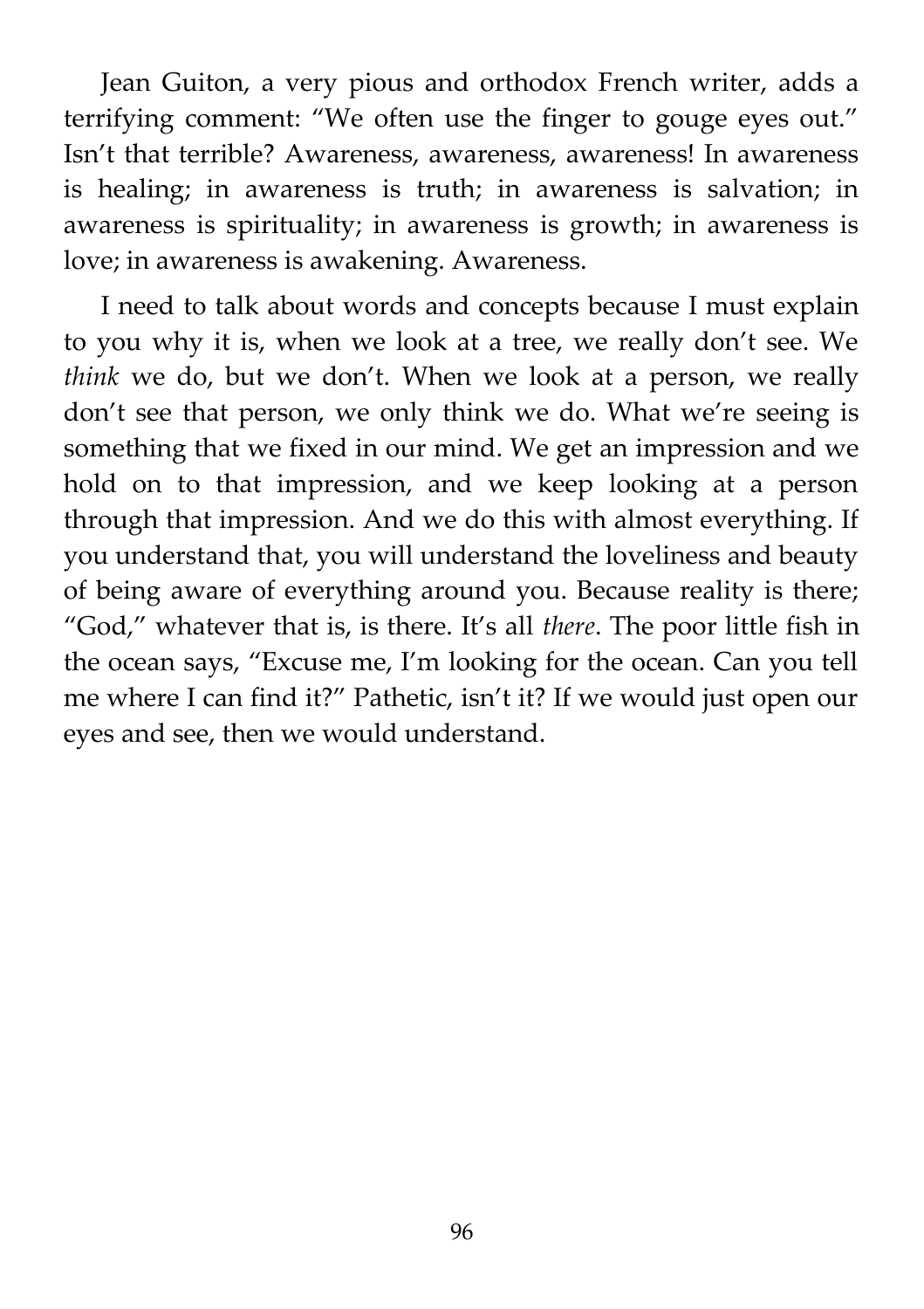#### **Losing the Rat Race**

Let's get back to that marvelous sentence in the gospel about losing oneself in order to find oneself. One finds it in most religious literature and in all religious and spiritual and mystical literature.

How does one lose oneself? Did you ever *try* to lose something? That's right, the harder you try, the harder it gets. It's when you're not trying that you lose things. You lose something when you're not aware. Well, how does one die to oneself? We're talking about death now, we're not talking about suicide. We're not told to kill the self, but to die. Causing pain to the self, causing suffering to the self would be self-defeating. It would be counterproductive. You're never so full of yourself as when you're in pain. You're never so centered on yourself as when you're depressed. You're never so ready to forget yourself as when you are happy. Happiness releases you from self. It is suffering and pain and misery and depression that tie you to the self. Look how conscious you are of your tooth when you have a toothache. When you don't have a toothache, you're not even aware you have a tooth, or that you have a head, for that matter, when you don't have a headache. But it's so different when you have a splitting headache.

So it's quite false, quite erroneous, to think that the way to deny the self is to cause pain to the self, to go in for abnegation, mortification, as these were traditionally understood. To deny the self, to die to it, to lose it, is to understand its true nature. When you do that, it will disappear; it will vanish. Suppose somebody walks into my room one day. I say, "Come right in. May I know who you are?" And he says, "I am Napoleon." And I say, "Not the Napoleon . . ." And he says, "Precisely. Bonaparte, Emperor of France." "What do you know!" I say, even while I'm thinking to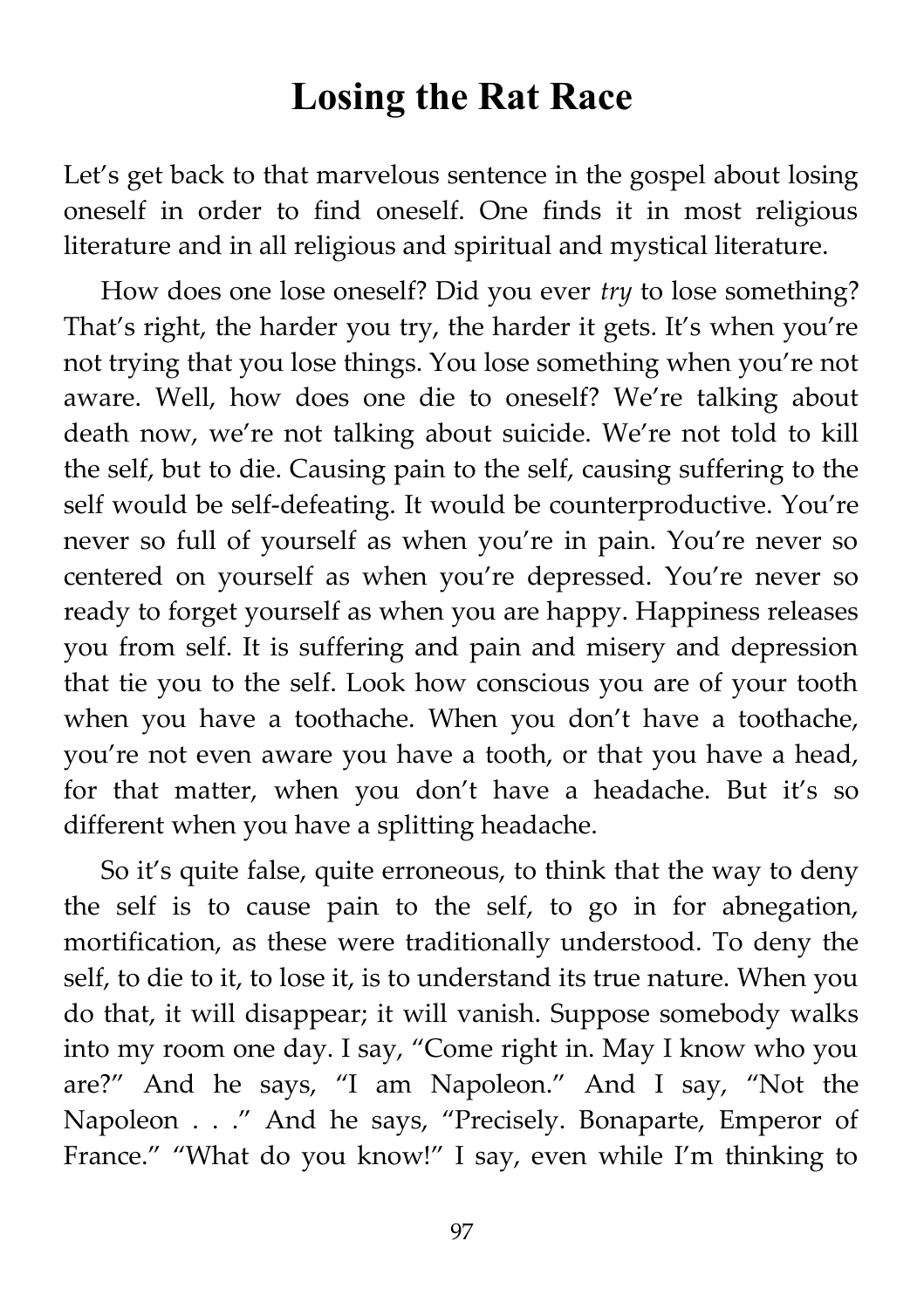myself, "I better handle this guy with care."

"Sit down, Your Majesty," I say. "Well, they tell me you're a pretty good spiritual director. I have a spiritual problem. I'm anxious, I'm finding it hard to trust in God. I have my armies in Russia, see, and I'm spending sleepless nights wondering how it's going to turn out." So I say, "Well, Your Majesty, I could certainly prescribe something for that. What I suggest is that you read chapter 6 of Matthew: "Consider the lilies of the field . . . they neither toil nor spin."

By this point I'm wondering who is crazier, this guy or me. But I go along with this lunatic. That's what the wise guru does with you in the beginning. He goes along with you; he takes your troubles seriously. He'll wipe a tear or two from your eye. You're crazy, but you don't know it yet. The time has to come soon when he'll pull the rug out from under your feet and tell you, "Get off it, you're not Napoleon." In those famous dialogues of St. Catherine of Siena, God is reported to have said to her, "I am He who is; you are she who is not." Have you ever experienced your is-not-ness? In the East we have an image for this. It is the image of the dancer and the dance. God is viewed as the dancer and creation as God's dance. It isn't as if God is the big dancer and you are the little dancer. Oh no. You're not a dancer at all. You are *being* danced! Did you ever experience that? So when the man comes to his senses and realizes that he is not Napoleon, he does not cease to be. He continues to be, but he suddenly realizes that he is something other than what he thought he was.

To lose the self is to suddenly realize that you are something other than what you thought you were. You thought you were at the center; now you experience yourself as satellite. You thought you were the dancer; you now experience yourself as the dance.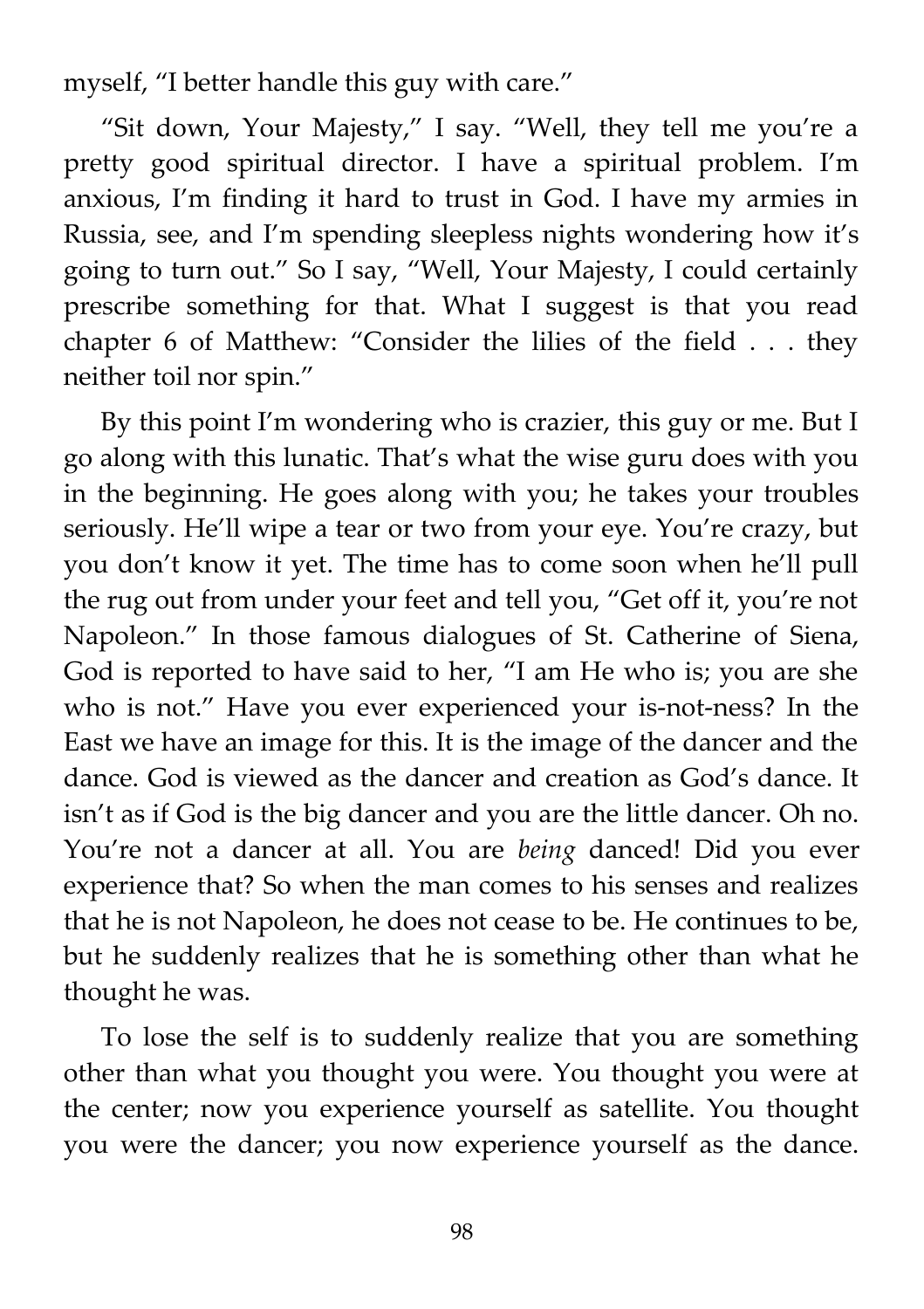These are just analogies, images, so you cannot take them literally. They just give you a clue, a hint; they're only pointers, don't forget. So you cannot press them too much. Don't take them too literally.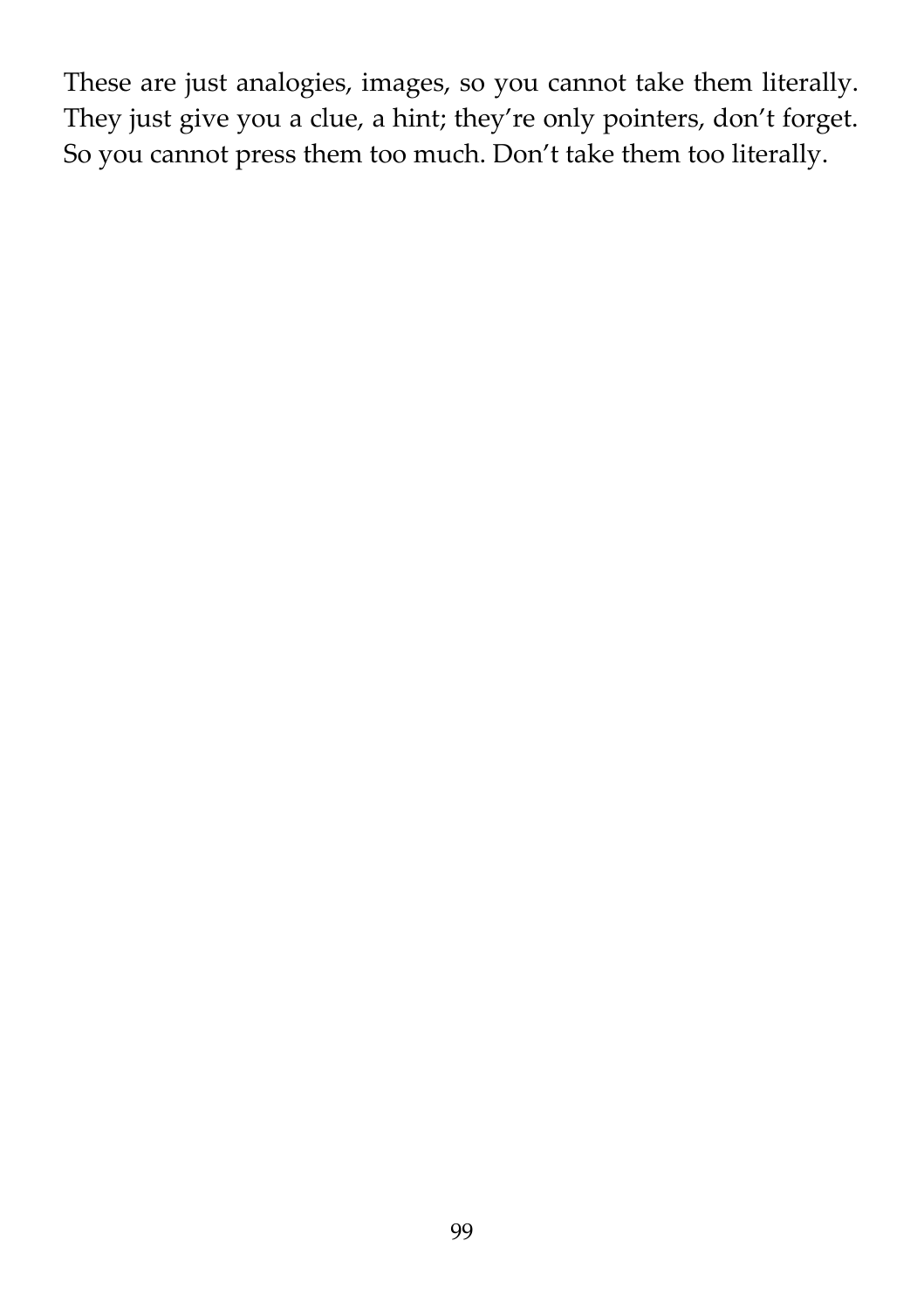#### **Permanent Worth**

To move on to another idea, there is the whole matter of one's personal worth. Personal worth doesn't mean self-worth. Where do you get self-worth from? Do you get it from success in your work? Do you get it from having a lot of money? Do you get it from attracting a lot of men (if you're a woman) or a lot of women (if you're a man)? How fragile all that is, how transitory. When we talk about self-worth, are we not talking, really, about how we are reflected in the mirrors of other people's minds? But do we need to depend on that? One understands one's personal worth when one no longer identifies or defines one's self in terms of these transient things. I'm not beautiful because everyone says I'm beautiful. I'm really neither beautiful nor ugly. These are things that come and go. I could be suddenly transformed into a very ugly creature tomorrow, but it is still "I." Then, say, I get plastic surgery and I become beautiful again. Does the "I" really become beautiful? You need to give a lot of time to reflect on these things. I've thrown them at you in rapid succession, but if you would take the time to understand what I have been saying, to dwell on it, you'll have a gold mine there. I know, because when I stumbled upon these things for the first time, what a treasure I discovered.

Pleasant experiences make life delightful. Painful experiences lead to growth. Pleasant experiences make life delightful, but they don't lead to growth in themselves. What leads to growth is painful experiences. Suffering points up an area in you where you have not yet grown, where you need to grow and be transformed and change. If you knew how to use that suffering, oh, how you would grow. Let's limit ourselves, for the time being, to psychological suffering, to all those negative emotions we have. Don't waste your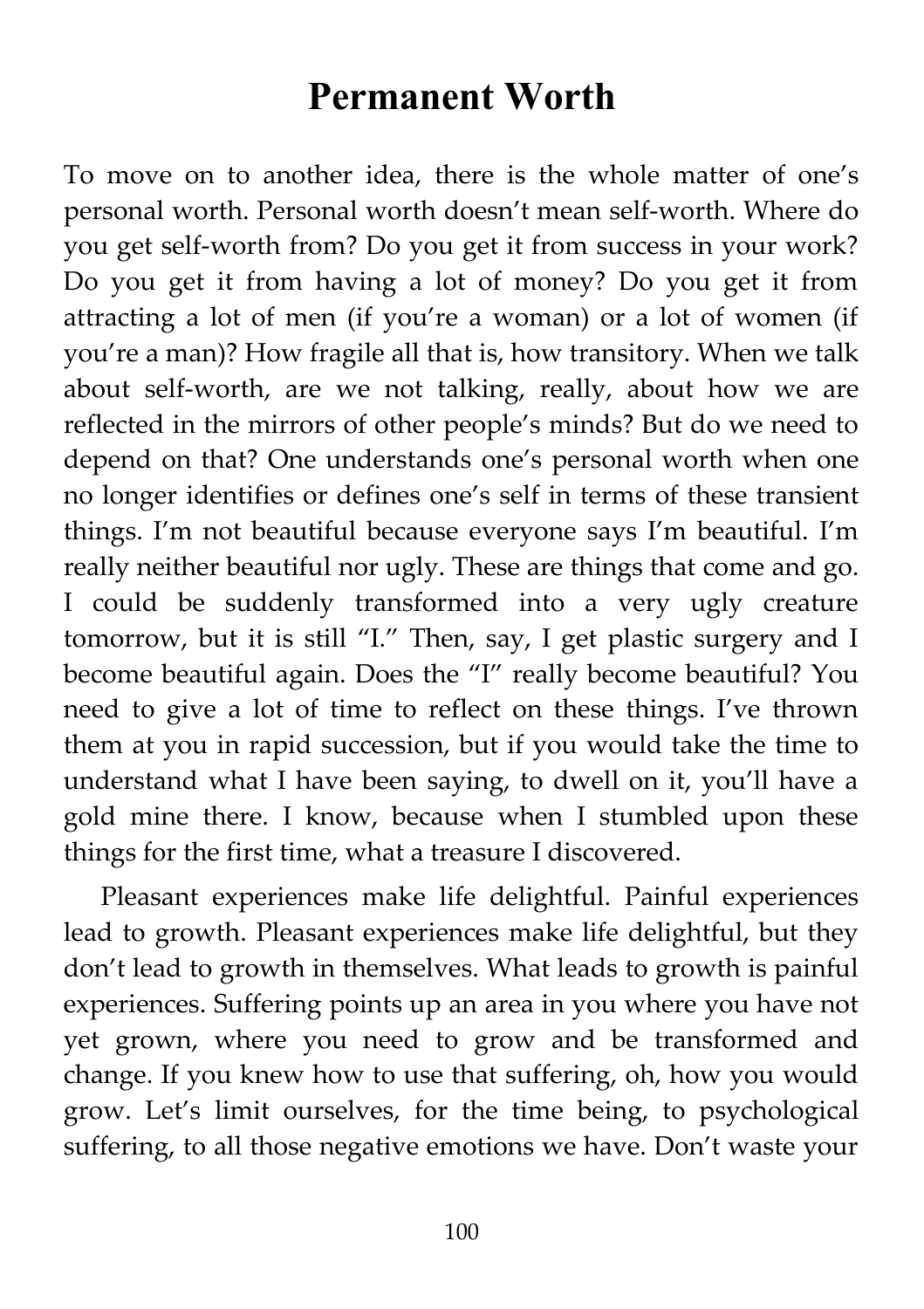time on a single one of them. I've already told you what you could do with those emotions. The disappointment you experience when things don't turn out as you wanted them to, watch that! Look at what it says about you. I say this without condemnation (otherwise you're going to get caught up in self-hatred). Observe it as you would observe it in another person. *Look* at that disappointment, that depression you experience when you are criticized. What does that say about you?

Have you heard about the fellow who said, "Who says that worry doesn't help? It certainly does help. Every time I worry about something it doesn't happen!" Well, it certainly helped *him*. Or the other fellow who says, "The neurotic is a person who worries about something that did not happen in the past. He's not like us normal people who worry about things that will not happen in the future." That's the issue. That worry, that anxiety, what does it say about you?

Negative feelings, every negative feeling is useful for awareness, for understanding. They give you the opportunity to feel it, to watch it from the outside. In the beginning, the depression will still be there, but you will have cut your connection with it. Gradually you will understand the depression. As you understand it, it will occur less frequently, and will disappear altogether. Maybe, but by that time it won't matter too much. Before enlightenment I used to be depressed. After enlightenment I continue to be depressed. But gradually, or rapidly, or suddenly, you get the state of wakefulness. This is the state where you drop desires. But remember what I meant by desire and cravings. I meant: "Unless I get what I desire, I refuse to be happy." I mean cases where happiness depends on the fulfillment of desire.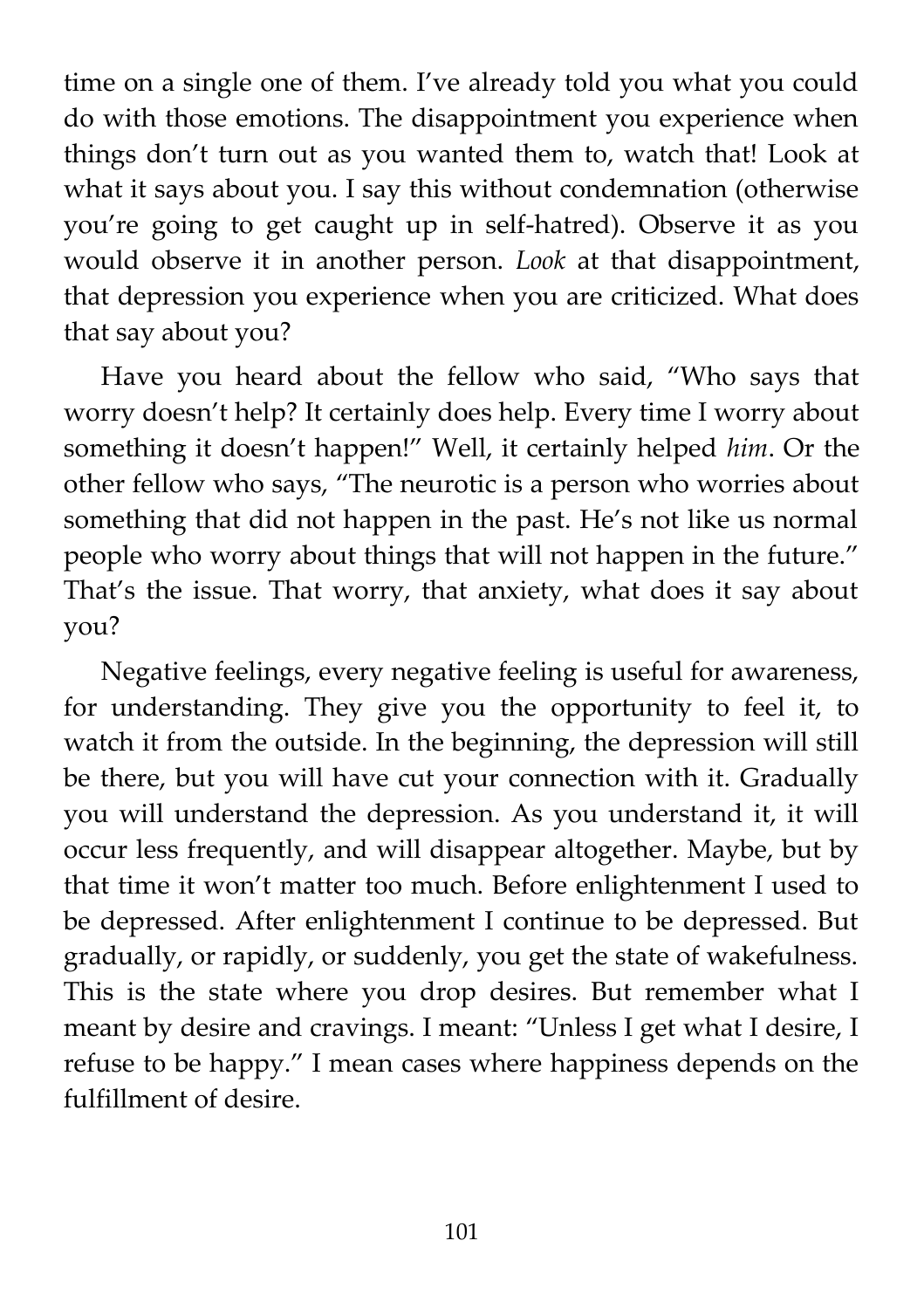## **Desire, Not Preference**

Do not suppress desire, because then you would become lifeless. You'd be without energy and that would be terrible. Desire in the healthy sense of the word *is* energy, and the more energy we have, the better. But don't suppress desire, understand it. Understand it. Don't seek to fulfill desire so much as to understand desire. And don't just renounce the objects of your desire, understand them; see them in their true light. See them for what they are really worth. Because if you just suppress your desire, and you attempt to renounce the object of your desire, you are likely to be tied to it. Whereas if you look at it and see it for what it is really worth, if you understand how you are preparing the grounds for misery and disappointment and depression, your desire will then be transformed into what I call a preference.

When you go through life with preferences but don't let your happiness depend on any one of them, then you're awake. You're moving toward wakefulness. Wakefulness, happiness — call it what you wish  $-$  is the state of nondelusion, where you see things not as *you* are but as *they* are, insofar as this is possible for a human being. To drop illusions, to see things, to see reality. Every time you are unhappy, you have added something to reality. It is that addition that makes you unhappy. I repeat: You have added something... a negative reaction in you. Reality provides the stimulus, you provide the reaction. You have added something by your reaction. And if you examine what you have added, there is always an illusion there, there's a demand, an expectation, a craving. Always. Examples of illusions abound. But as you begin to move ahead on this path, you'll discover them for yourself.

For instance, the illusion, the error of thinking that, by changing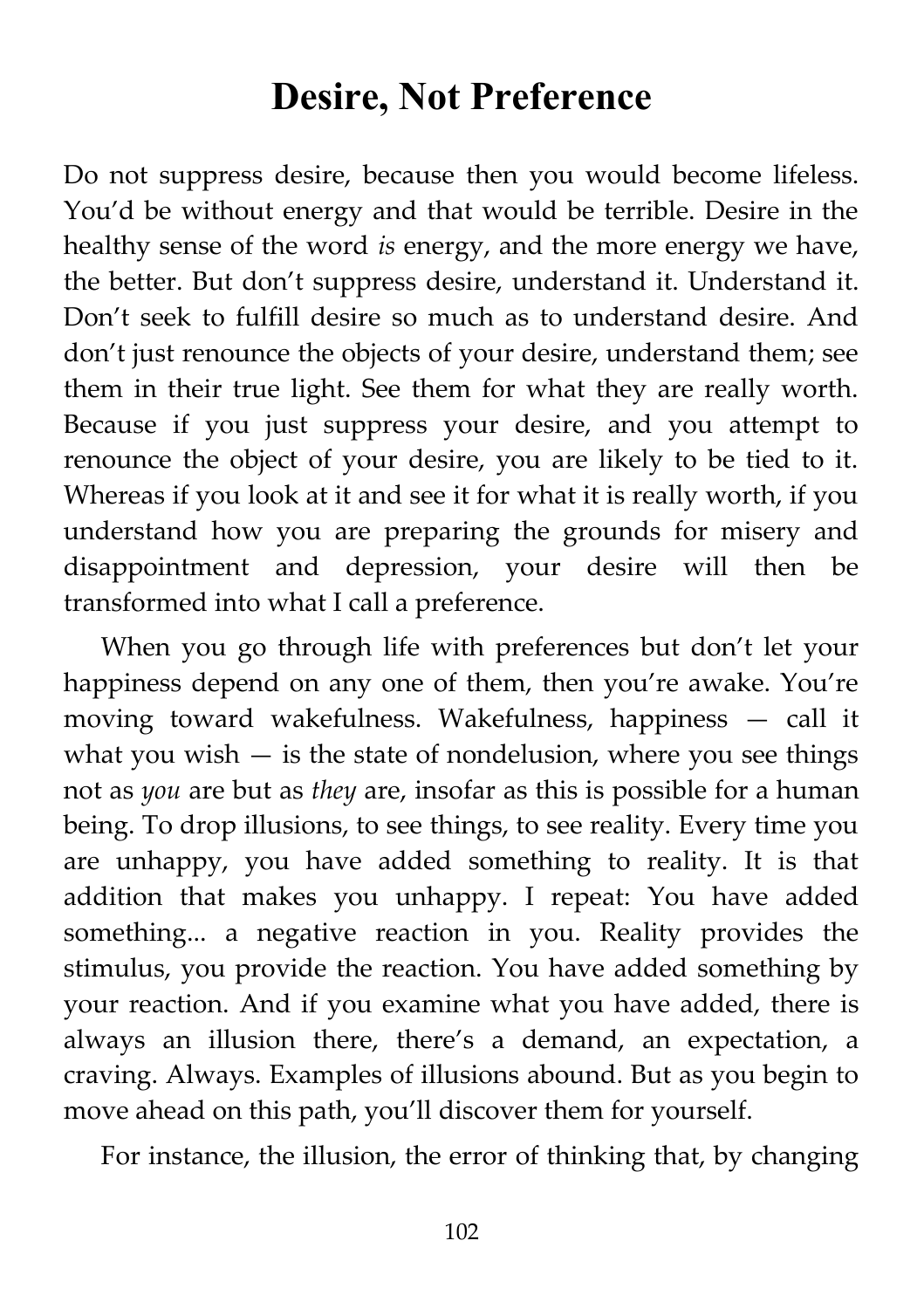the exterior world, *you* will change. You do not change if you merely change your exterior world. If you get yourself a new job or a new spouse or a new home or a new guru or a new spirituality, that does not change *you*. It's like imagining that you change your handwriting by changing your pen. Or that you change your capacity to think by changing your hat. That doesn't change you really, but most people spend all their energies trying to rearrange their exterior world to suit their tastes. Sometimes they succeed for about five minutes and they get a little respite, but they are tense even during that respite, because life is always flowing, life is always changing.

So if you want to live, you must have no permanent abode. You must have no place to rest your head. You have to flow with it. As the great Confucius said, "The one who would be constant in happiness must frequently change." Flow. But we keep looking back, don't we? We cling to things in the past and cling to things in the present. "When you set your hand to the plow, you cannot look back." Do you want to enjoy a melody? Do you want to enjoy a symphony? Don't hold on to a few bars of the music. Don't hold on to a couple of notes. Let them pass, let them flow. The whole enjoyment of a symphony lies in your readiness to allow the notes to pass. Whereas if a particular bar took your fancy and you shouted to the orchestra, "Keep playing it again and again and again," that wouldn't be a symphony anymore. Are you familiar with those tales of Nasr-ed-Din, the old mullah? He's a legendary figure whom the Greeks, Turks, and Persians all claim for themselves. He would give his mystical teachings in the form of stories, generally funny stories. And the butt of the story was always old Nasr-ed-Din himself.

One day Nasr-ed-Din was strumming a guitar, playing just one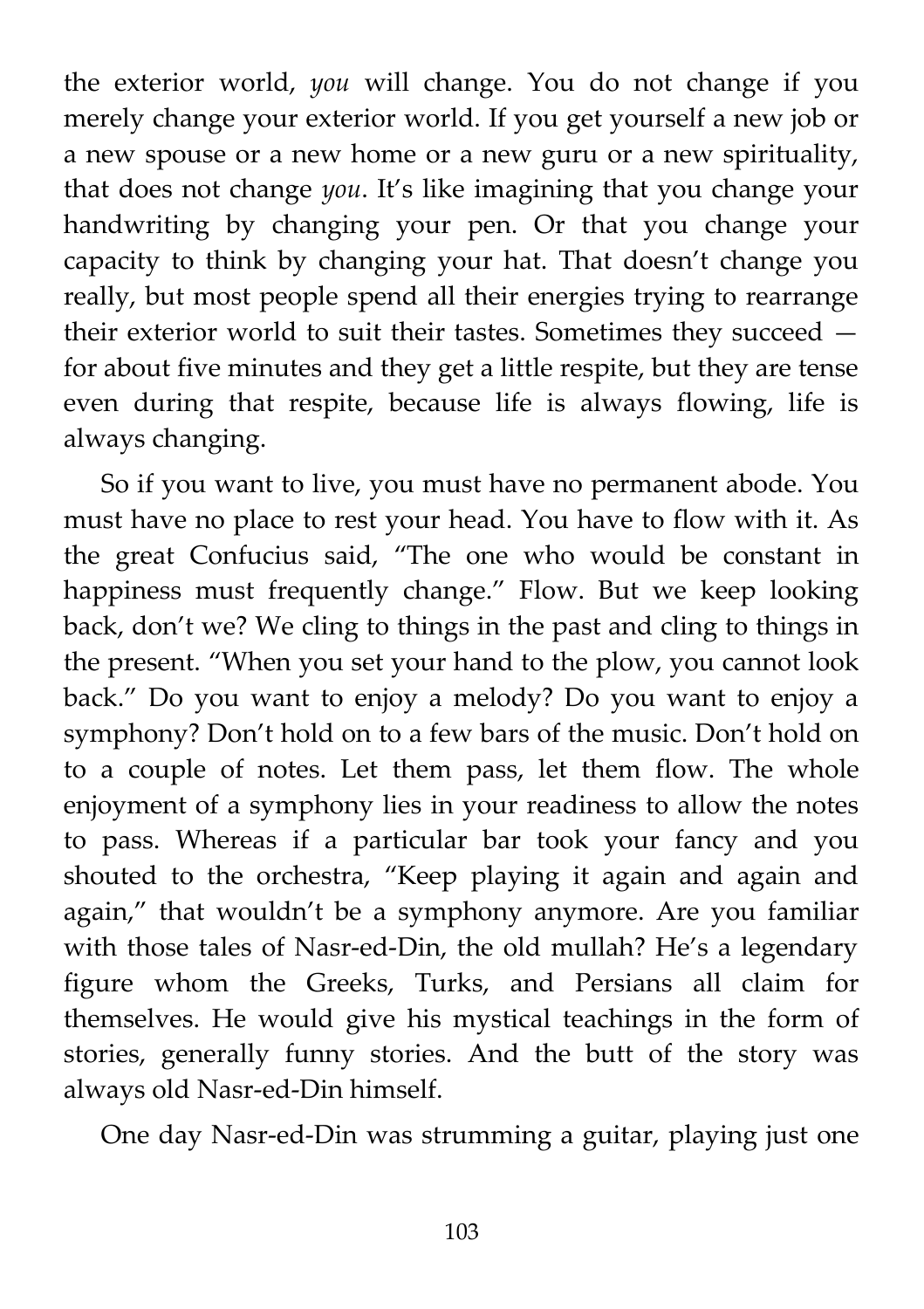note. After a while a crowd collected around him (this was in a marketplace) and one of the men sitting on the ground there said, "That's a nice note you're playing, Mullah, but why don't you vary it a bit the way other musicians do?" "Those fools," Nasr-ed-Din said, "they're *searching* for the right note. I've *found* it.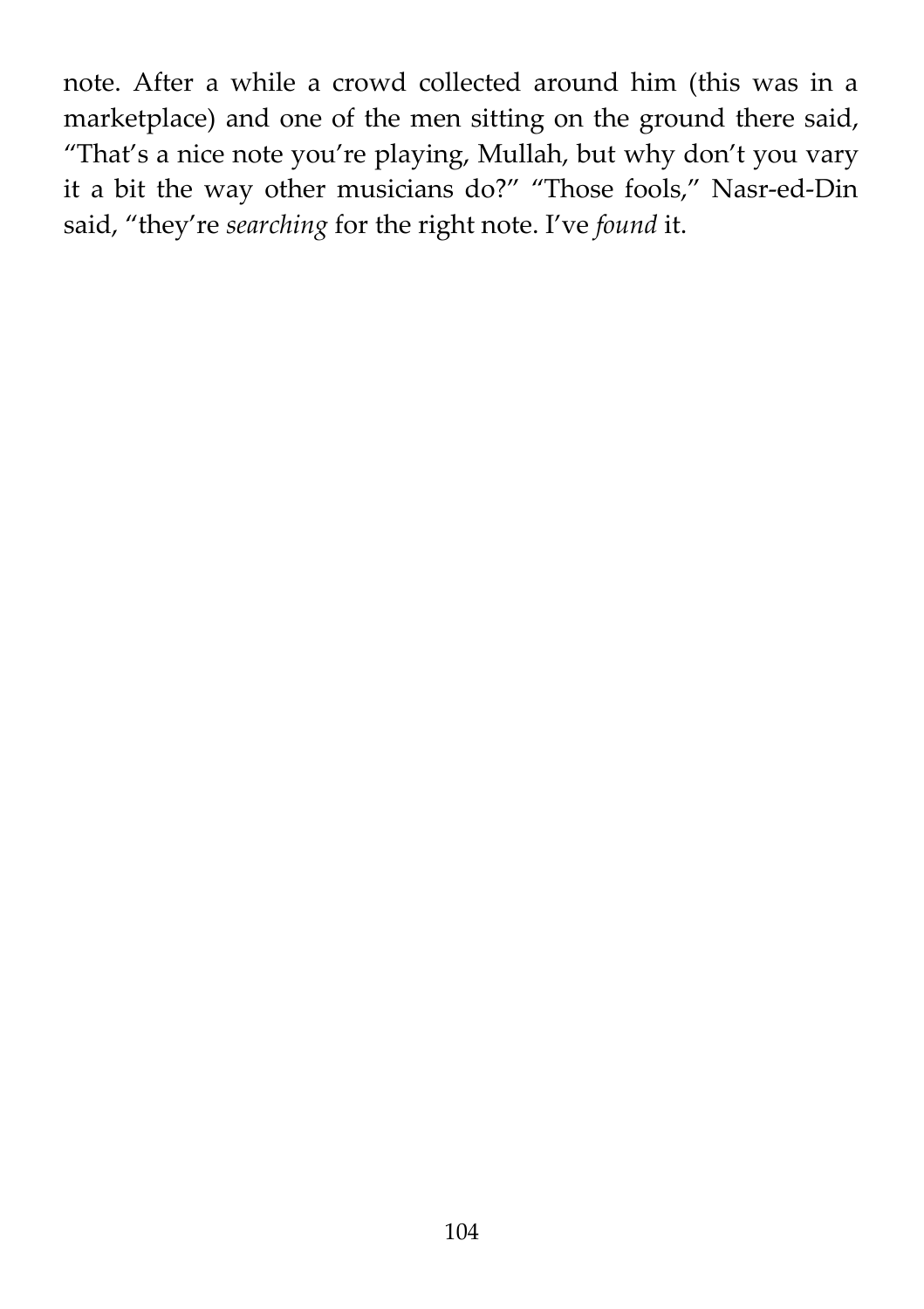# **Clinging to Illusion**

When you cling, life is destroyed; when you hold on to anything, you cease to live. It's all over the gospel pages. And one attains this by understanding. Understand. Understand another illusion, too, that happiness is not the same as excitement, it's not the same as thrills. That's another illusion, that a thrill comes from living a desire fulfilled. Desire breeds anxiety and sooner or later it brings its hangover. When you've suffered sufficiently, then you are ready to see it. You're feeding yourself with thrills. This is like feeding a racehorse with delicacies. You're giving it cakes and wine. You don't feed a racehorse like that. It's like feeding human beings with drugs. You don't fill your stomach with drugs. You need good, solid, nutritious food and drink. You need to understand all this for yourself.

Another illusion is that someone else can do this for you, that some savior or guru or teacher can do this for you. Not even the greatest guru in the world can take a single step for you. You've got to take it yourself. St. Augustine said it so marvelously: "Jesus Christ himself could do nothing for many of his hearers." Or to repeat that lovely Arab saying: "The nature of the rain is the same and yet it produces thorns in the marsh and flowers in the garden." It is *you* who have to do it. No one else can help you. It is *you* who have to digest your food, it is *you* who have to understand. No one else can understand for you. It is *you* who have to seek. Nobody can seek for you. And if what you seek is truth, then *you* must do this. You can lean on no one.

There is yet another illusion, that it is important to be respectable, to be loved and appreciated, to be important. Many say we have a natural urge to be loved and appreciated, to belong.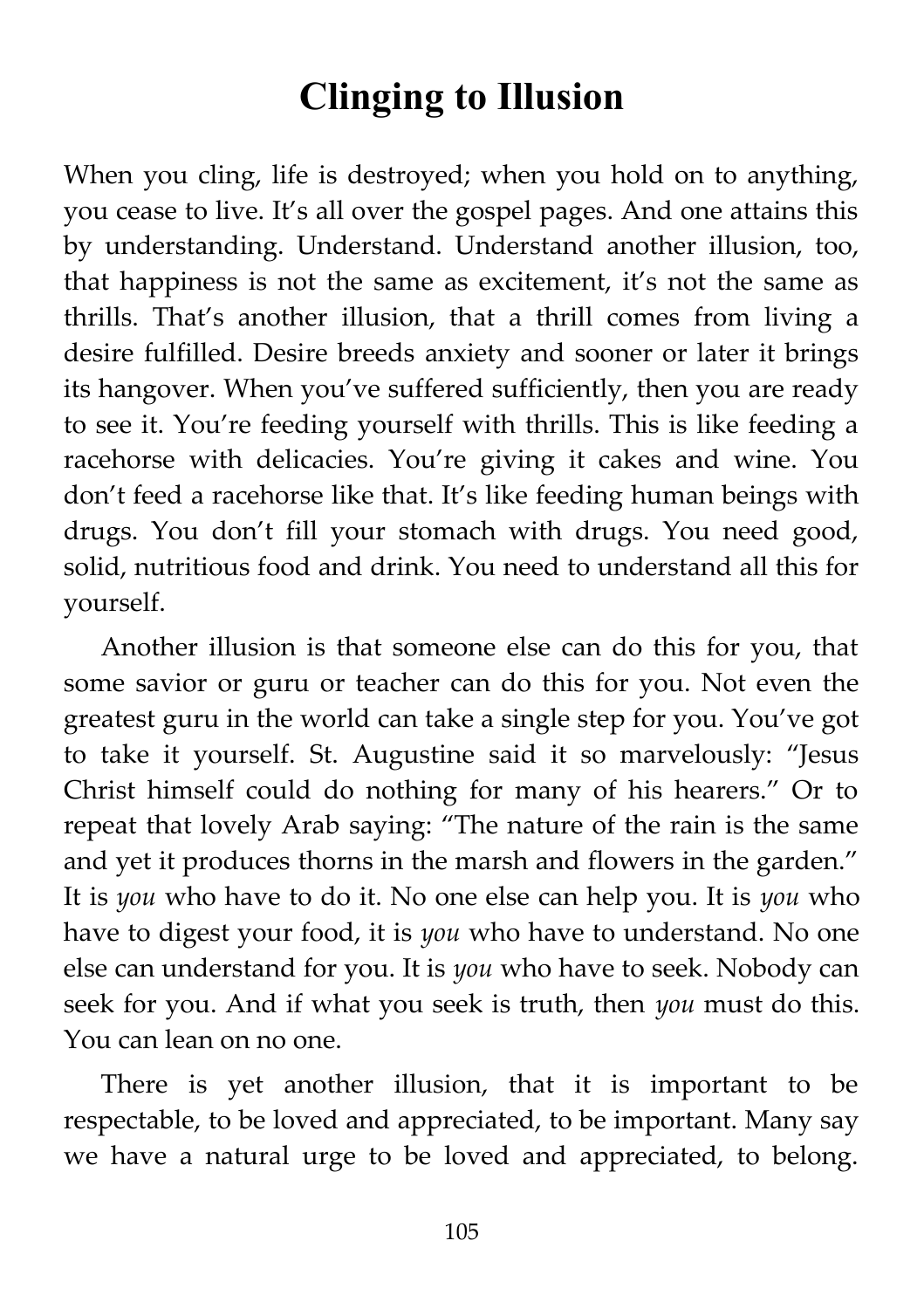That's false. Drop this illusion and you will find happiness. We have a natural urge to be free, a natural urge to love, but not *to be loved*. Sometimes in my psychotherapy sessions I encounter a very common problem: Nobody loves me; how, then, can I be happy? I explain to him or her: "You mean you never have any moments when you forget you're not loved and you let go and are happy?" Of course they have.

A woman, for example, is absorbed in a movie. It's a comedy and she's roaring with laughter and in that blessed moment she's forgotten to remind herself that nobody loves her, nobody loves her, nobody loves her. She's happy! Then she comes out of the theater and her friend whom she saw the movie with goes off with a boyfriend, leaving the woman all alone. So she starts thinking, "All my friends have boyfriends and I have no one. I'm so unhappy. *Nobody loves me!*"

In India, many of our poor people are starting to get transistor radios, which are quite a luxury. "Everybody has a transistor," you hear, "but I don't have a transistor; I'm so unhappy." Until everyone started getting transistors, they were perfectly happy without one. That's the way it is with you. Until somebody told you you wouldn't be happy unless you were loved, you were perfectly happy. You can become happy not being loved, not being desired by or attractive to someone. You become happy by contact with reality. That's what brings happiness, a moment-by-moment contact with reality. That's where you'll find God; that's where you'll find happiness. But most people are not ready to hear that.

Another illusion is that external events have the power to hurt you, that other people have the power to hurt you. They don't. It's you who give this power to them.

Another illusion: You *are* all those labels that people have put on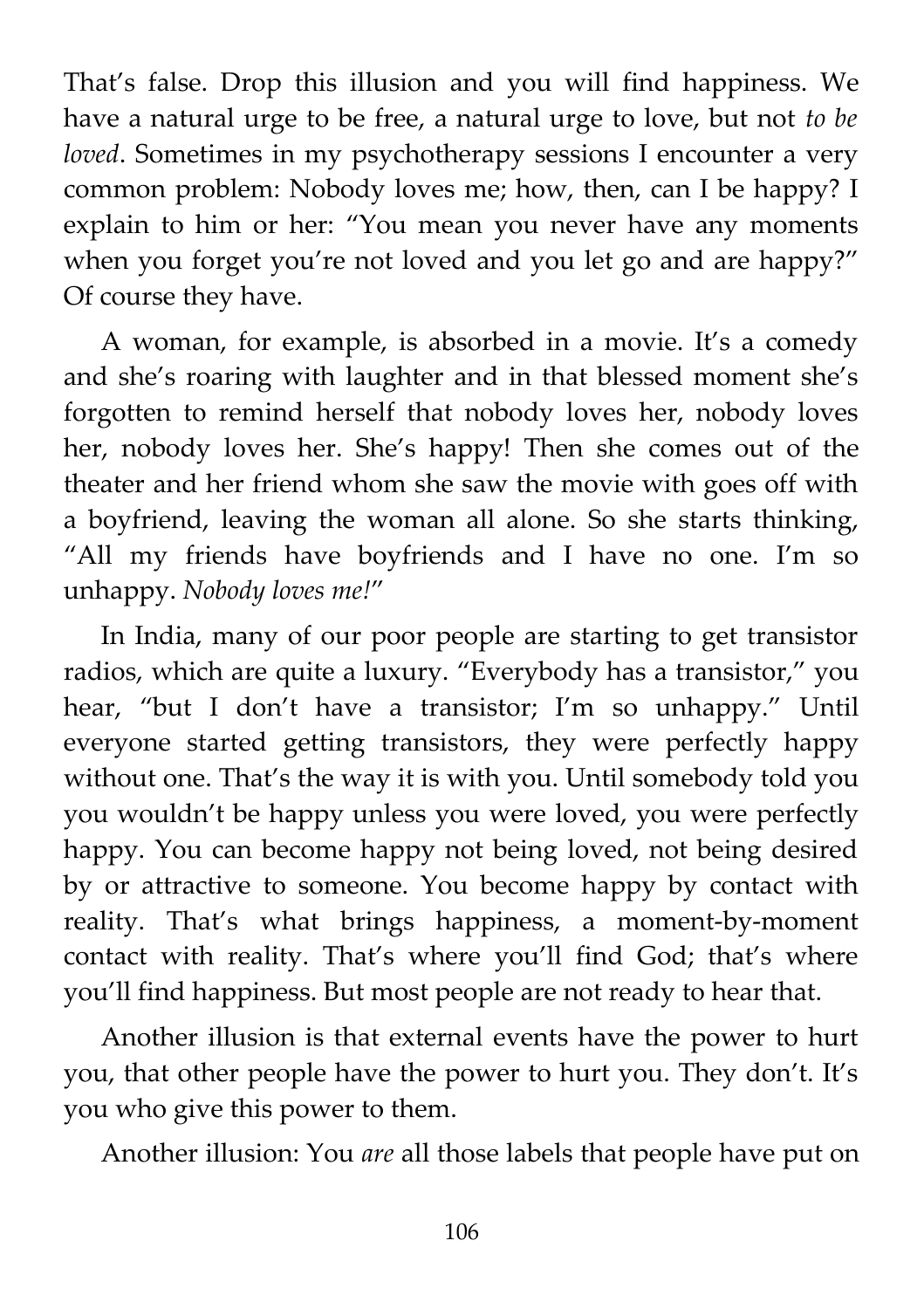you, or that you have put on yourself. You're not, you're not! So you don't have to cling to them. The day that somebody tells me I'm a genius and I take that seriously, I'm in big trouble. Can you understand why? Because now I'm going to start getting tense. I've got to live up to it, I've got to maintain it. I've got to find out after every lecture: "Did you like the lecture? Do you still think I'm a genius?" See? So what you need to do is smash the label! Smash it, and you're free! Don't identify with those labels. That's what someone else thinks. That's how *he* experienced you at that moment. Are you in fact a genius? Are you a nut? Are you a mystic? Are you crazy? What does it really matter? Provided you continue to be aware, to live life from moment to moment. How marvelously it is described in those words of the gospel: "Look at the birds of the air: they neither sow nor reap nor gather into barns ... Consider the lilies of the field . . . they neither toil nor spin." That's the real mystic speaking, the awakened person.

So why are you anxious? Can you, for all your anxieties, add a single moment to your life? Why bother about tomorrow? Is there a life after death? Will I survive after death? Why bother about tomorrow? *Get into today*. Someone said, "Life is something that happens to us while we're busy making other plans." That's pathetic. Live in the present moment. This is one of the things you will notice happening to you as you come awake. You find yourself living in the present, tasting every moment as you live it. Another fairly good sign is when you hear the symphony one note after the other without wanting to stop it.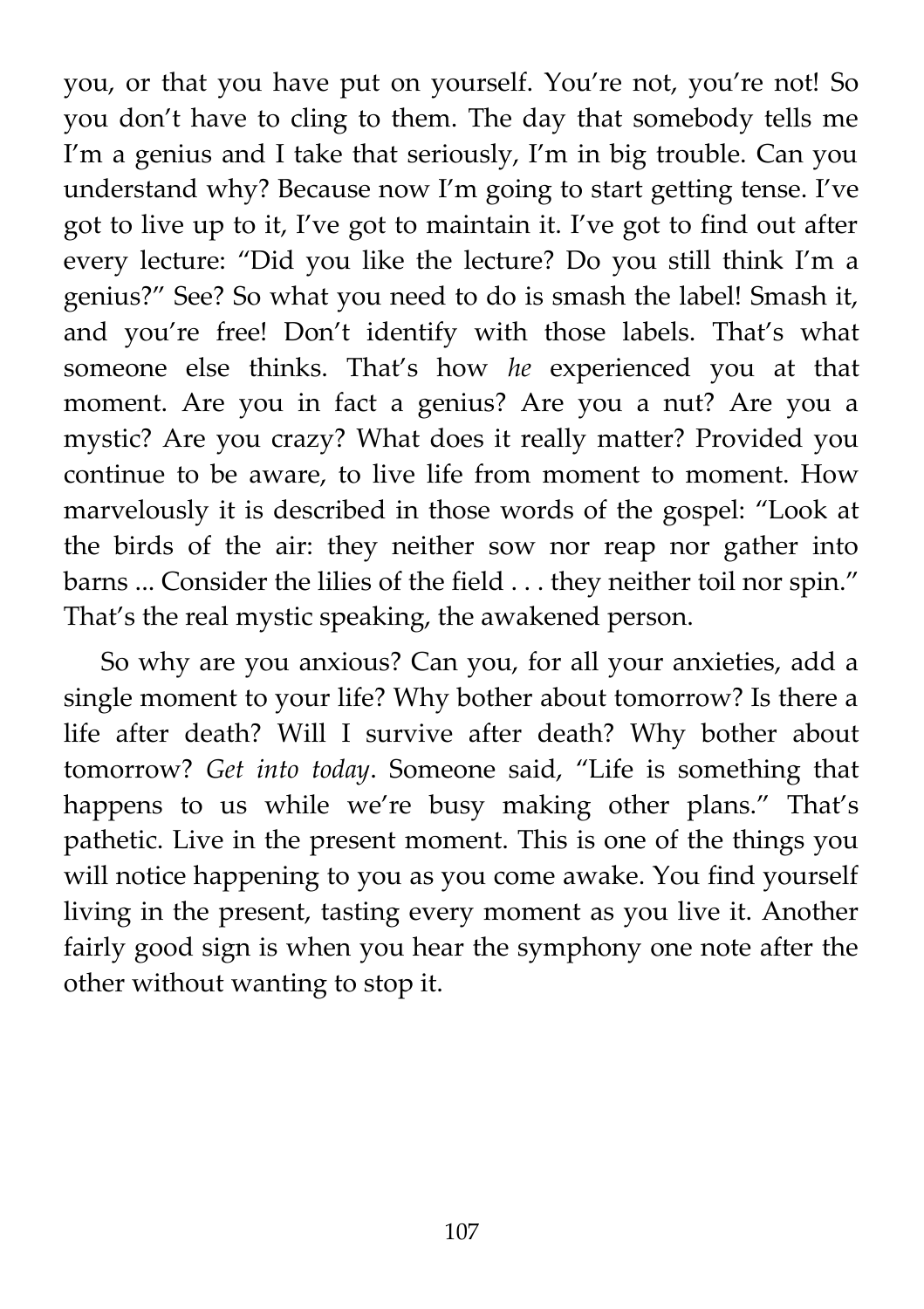# **Hugging Memories**

That brings me to another theme, another topic. But this new topic ties in very much with what I've been saying and with my suggestion of becoming aware of all the things we add to reality. Let's take this one step at a time.

A Jesuit was telling me the other day how years ago he gave a talk in New York, where Puerto Ricans were very unpopular at the time because of some incident. Everybody was saying all kinds of things against them. So in his talk he said, "Let me read to you some of the things that the people in New York were saying about certain immigrants." What he read to them was actually what people had said about the Irish, and about the Germans, and about every other wave of immigrants that had come to New York years before! He put it very well when he said, "These people don't bring delinquency with them; they become delinquent when they're faced with certain situations here. We've got to understand them. If you want to cure the situation, it's useless reacting from prejudice. You need understanding, not condemnation." That is how you bring about change in yourself. Not by condemnation, not by calling yourself names, but by understanding what's going on. Not by calling yourself a dirty old sinner. No, no, no, no!

In order to get awareness, you've got to see, and you can't see if you're prejudiced. Almost everything and every person we look at, we look at in a prejudiced way. It's almost enough to dishearten anybody.

Like meeting a long-lost friend. "Hey, Tom," I say, "It's good to see you," and I give him a big hug. Whom am I hugging, Tom or my memory of him? A living human being or a corpse? I'm assuming that he's still the attractive guy I thought he was. I'm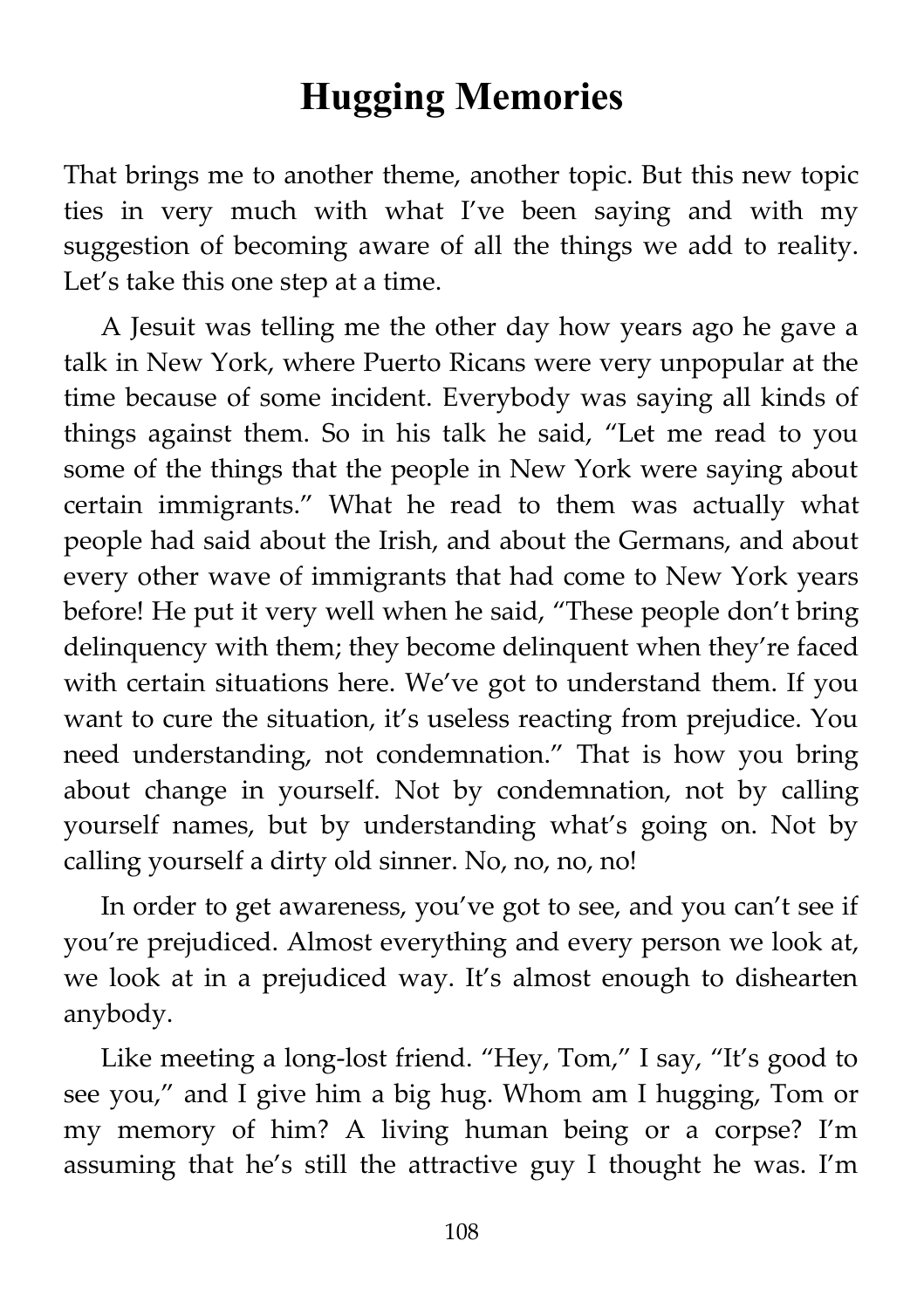assuming he still fits in with the idea I have of him and with my memories and associations. So I give him a hug. Five minutes later I find that he's changed and I have no more interest in him. I hugged the wrong person.

If you want to see how true this is, listen: A religious sister from India goes out to make a retreat. Everybody in the community is saying, "Oh, we know, that's part of her charism; she's always attending workshops and going to retreats; nothing will ever change her." Now, it so happens that the sister does change at this particular workshop, or therapy group, or whatever it is. She changes; everyone notices the difference. Everyone says, "My, you've really come to some insights, haven't you?" She has, and they can see the difference in her behavior, in her body, in her face. You always do when there's an inner change. It always registers in your face, in your eyes, in your body. Well, the sister goes back to her community, and since the community has a prejudiced, fixed idea about her, they're going to continue to look at her through the eyes of that prejudice. They're the only ones who don't see any change in her. They say, "Oh well, she seems a little more spirited, but just wait, she'll be depressed again." And within a few weeks she *is* depressed again; she's reacting to their reaction. And they all say, "See, we told you so; she hadn't changed." But the tragedy is that she had, only they didn't see it. Perception has devastating consequences in the matter of love and human relationships.

Whatever a relationship may be, it certainly entails two things: clarity of perception (inasmuch as we're capable of it; some people would dispute to what extent we can attain clarity of perception, but I don't think anyone would dispute that it is desirable that we move toward it) and accuracy of response. You're more likely to respond accurately when you perceive clearly. When your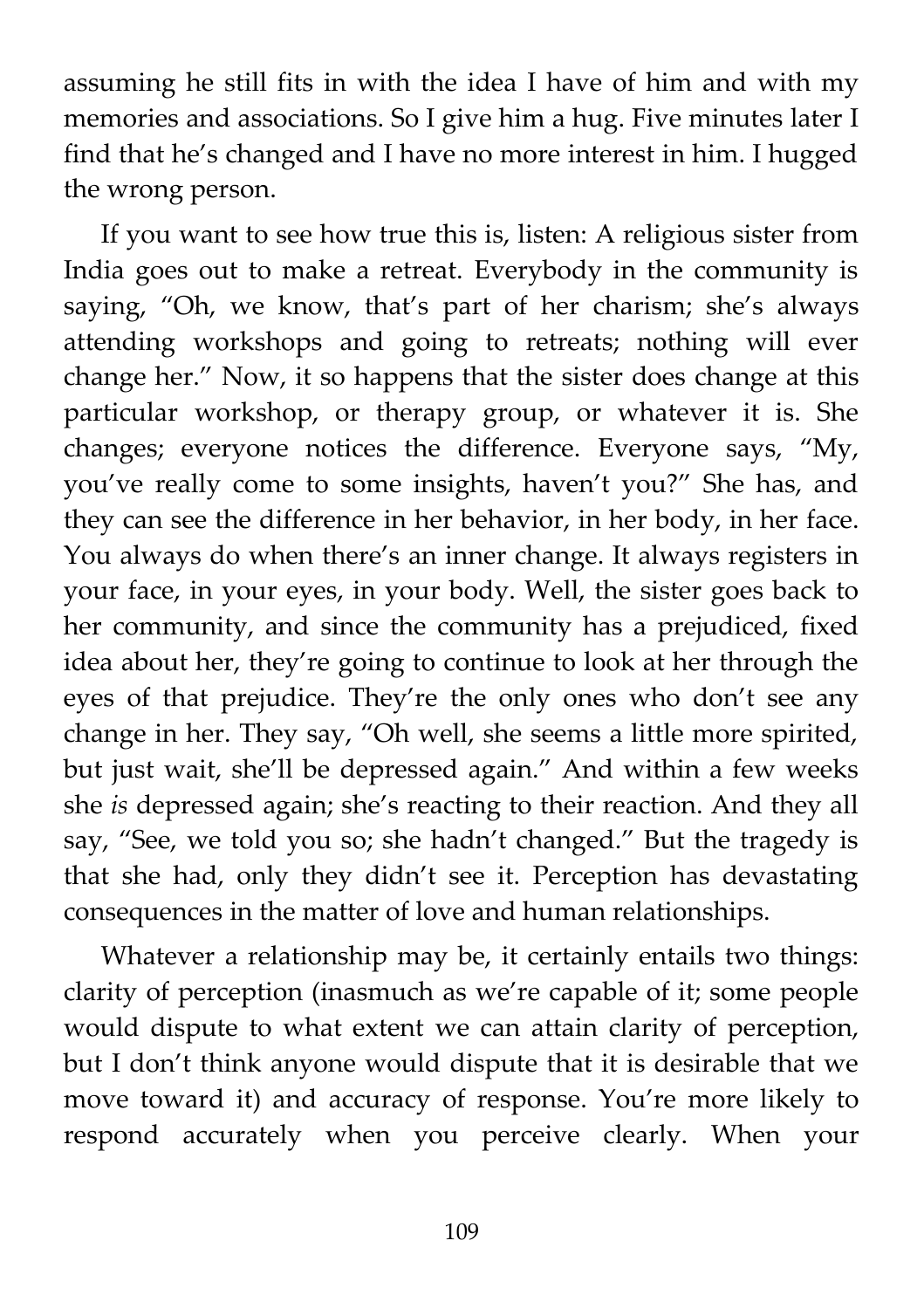perception is distorted, you're not likely to respond accurately. How can you love someone whom you do not even see? Do you really see someone you're attached to? Do you really see someone you're afraid of and therefore dislike? We always hate what we fear.

"The fear of the Lord is the beginning of wisdom," people say to me sometimes. But wait a minute. I hope they understand what they're saying, because we always hate what we fear. We always want to destroy and get rid of and avoid what we fear. When you fear somebody, you dislike that person. You dislike that person insofar as you fear that person. And you don't *see* that person either, because your emotion gets in the way. Now, that's just as true when you are attracted to someone. When true love enters, you no longer like or even dislike people in the ordinary sense of the word. You see them clearly and you respond accurately. But at this human level, your likes and dislikes and preferences and attractions, etc., continue to get in the way. So you have to be aware of your prejudices, your likes, your dislikes, your attractions. They're all there, they come from your conditioning. How come you like things that I don't like? Because your culture is different from mine. Your upbringing is different from mine. If I gave you some of the things to eat that I relish, you'd turn away in disgust.

There are people in certain parts of India who love dog flesh. Yet others, if they were told they were being served dog steak, would feel sick. Why? Different conditioning, different programming. Hindus would feel sick if they knew they had eaten beef, but Americans enjoy it. You ask, "But why won't they eat beef?" For the same reason you won't eat your pet dog. The same reason. The cow, to the Indian peasant, is what your pet dog is to you. He doesn't want to eat it. There is a built-in cultural prejudice against it which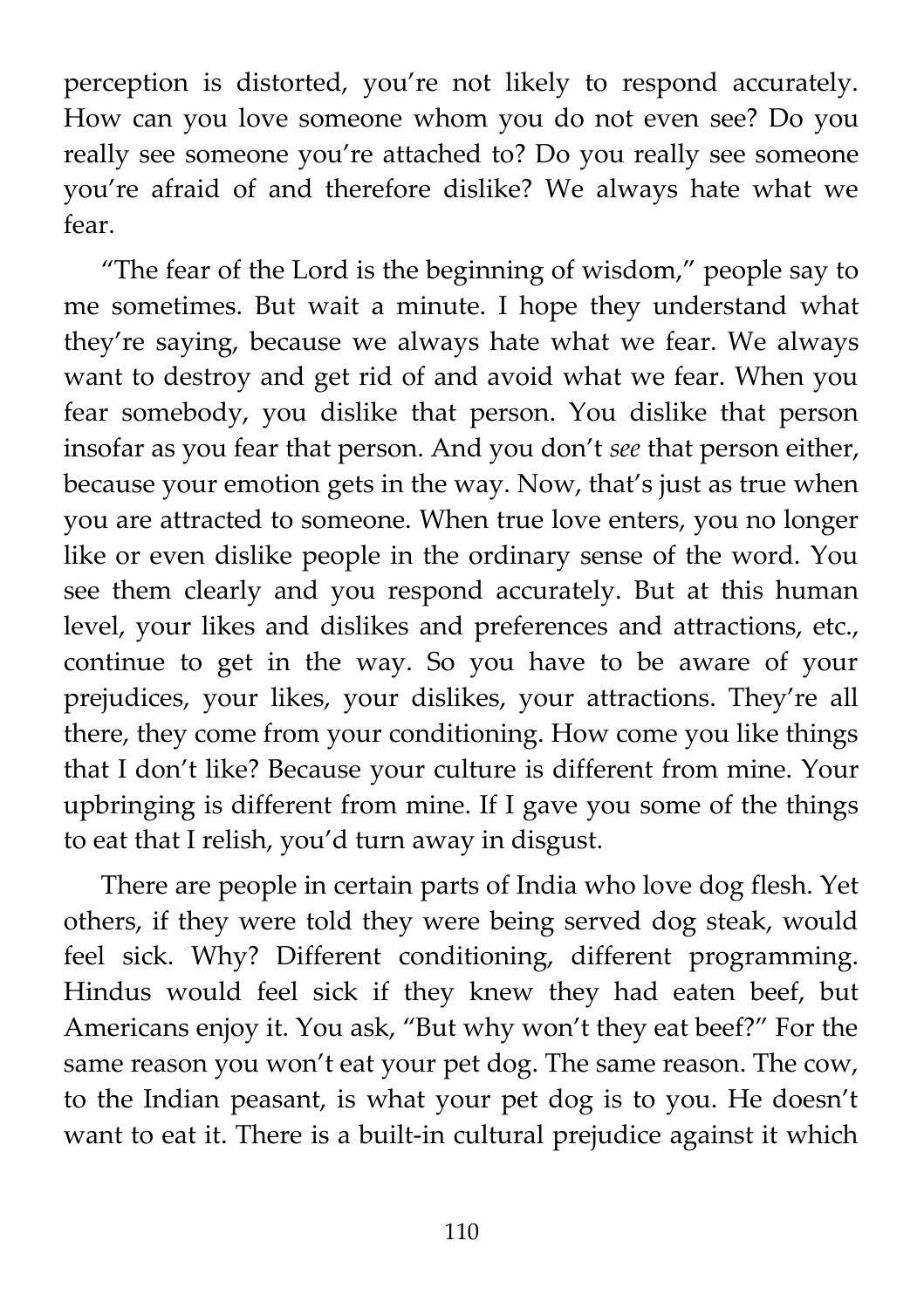saves an animal that's needed so much for farming, etc.

So why do I fall in love with a person really? Why is it that I fall in love with one kind of person and not another? Because I'm conditioned. I've got an image, subconsciously, that this particular type of person appeals to me, attracts me. So when I meet this person, I fall head over heels in love. But have I seen her? No! I'll see her after I marry her; that's when the awakening comes! And that's when love may begin. But falling in love has nothing to do with love at all. It isn't love, it's desire, burning desire. You want, with all your heart, to be told by this adorable creature that you're attractive to her. That gives you a tremendous sensation. Meanwhile, everybody else is saying, "What the hell does he see in her?" But it's his conditioning — he's not *seeing*. They say that love is blind. Believe me, there's nothing so clear-sighted as true love, nothing. It's the most clear-sighted thing in the world. Addiction is blind, attachments are blind. Clinging, craving, and desire are blind. But not true love. Don't call them love. But, of course, the word has been desecrated in most modern languages. People talk about making love and falling in love. Like the little boy who says to the little girl, "Have you ever fallen in love?" And she answers, "No, but I've fallen in *like*."

So what are people talking about when they fall in love? The first thing we need is clarity of perception. One reason we don't perceive people clearly is evident — our emotions get in the way, our conditioning, our likes and dislikes. We've got to grapple with that fact. But we've got to grapple with something much more fundamental — with our ideas, with our conclusions, with our concepts. Believe it or not, every concept that was meant to help us get in touch with reality ends up by being a barrier to getting in touch with reality, because sooner or later we forget that the words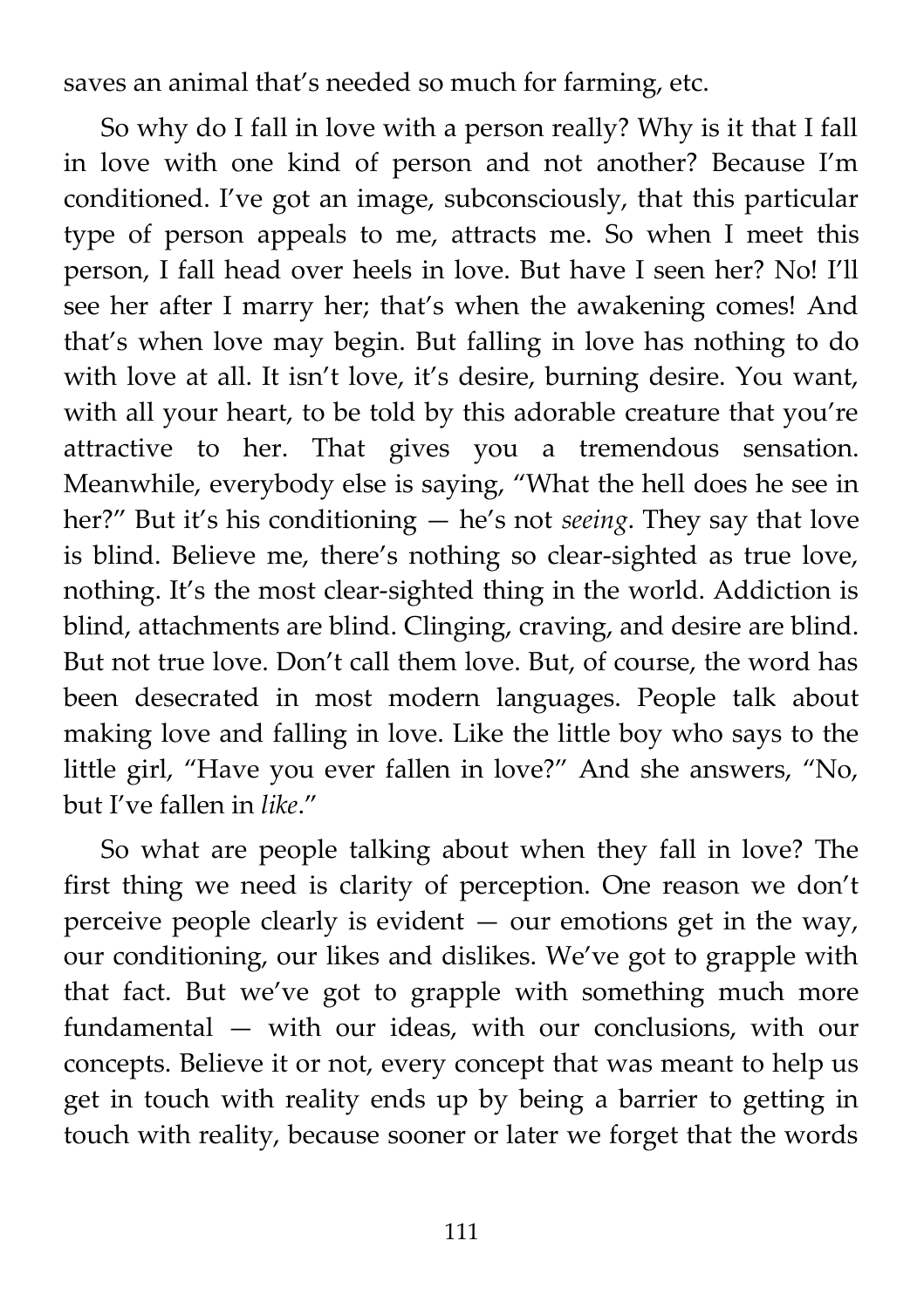are not the thing. The concept is not the same as the reality. They're different. That's why I said to you earlier that the final barrier to finding God is the word "God" itself and the concept of God. It gets in the way if you're not careful. It was meant to be a help; it can be a help, but it can also be a barrier.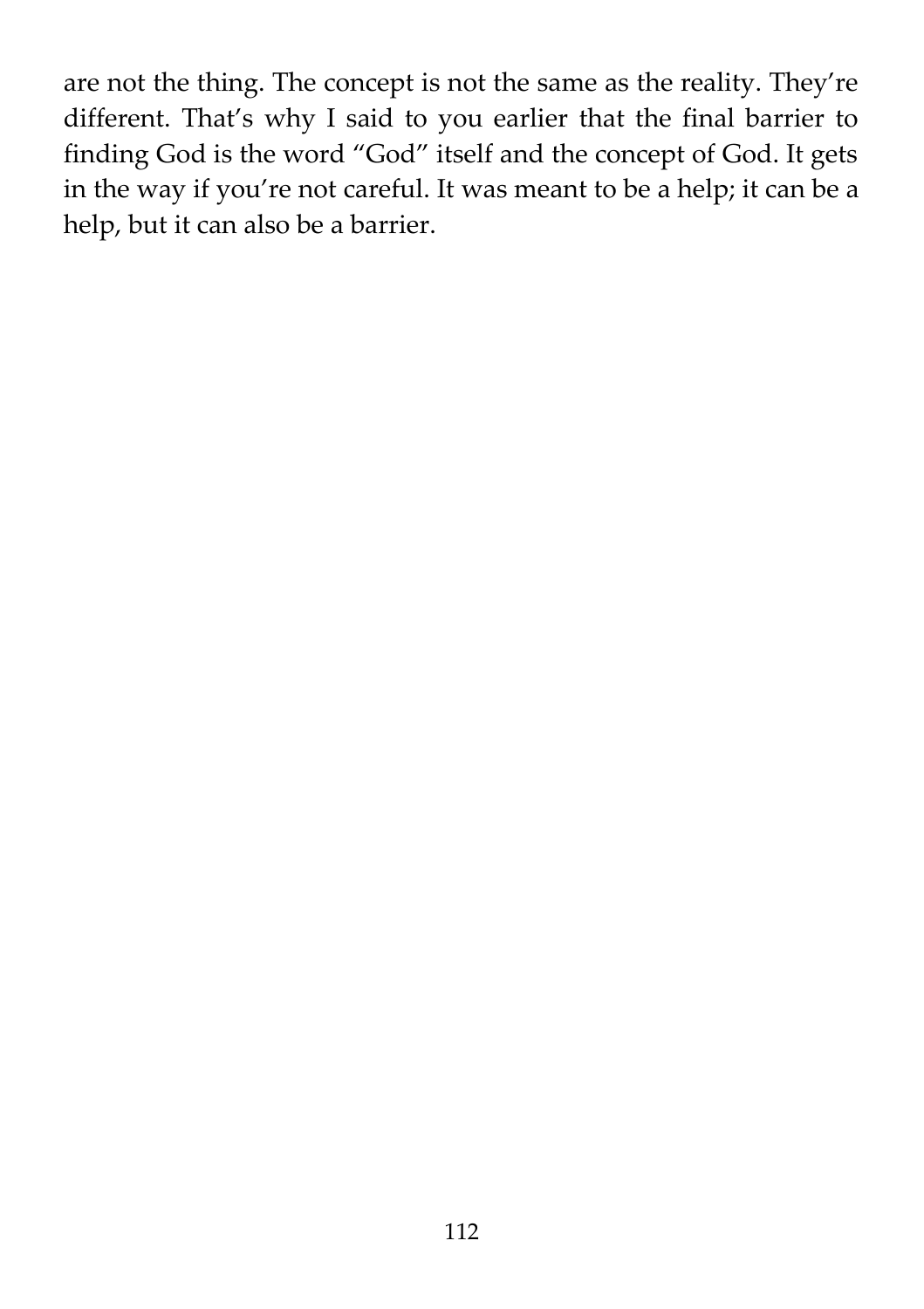# **Getting Concrete**

Every time I have a concept, it is something that I could apply to a number of individuals. We're not talking about a concrete, particular name like Mary or John, which doesn't have a conceptual meaning. A concept applies to any number of individuals, countless individuals. Concepts are universal. For instance, the word "leaf" could be applied to every single leaf on a tree; the same word applies to all those individual leaves. Moreover, the same word applies to all the leaves on all trees, big ones, small ones, tender ones, dried ones, yellow ones, green ones, banana leaves. So if I say to you that I saw a leaf this morning, you really don't have an idea of what I saw.

Let's see if you can understand that. You *do* have an idea of what I did *not* see. I did not see an animal. I did not see a dog. I did not see a human being. I did not see a shoe. So you have some kind of a vague idea of what I saw, but it isn't particularized, it isn't concrete. "Human being" refers not to primitive man, not to civilized man, not to grownup man, not to a child, not to a male or a female, not to this particular age or another, not to this culture or the other, but to the concept. The human being is found concrete; you never find a universal human being like your concept. So your concept points, but it is never entirely accurate; it misses uniqueness, concreteness. The concept is universal.

When I give you a concept, I give you *something*, and yet how little I have given you. The concept is so valuable, so useful for science. For instance, if I say that everyone here is an animal, that would be perfectly accurate from a scientific viewpoint. But we're something more than animals. If I say that Mary Jane is an animal, that's true; but because I've omitted something essential about her,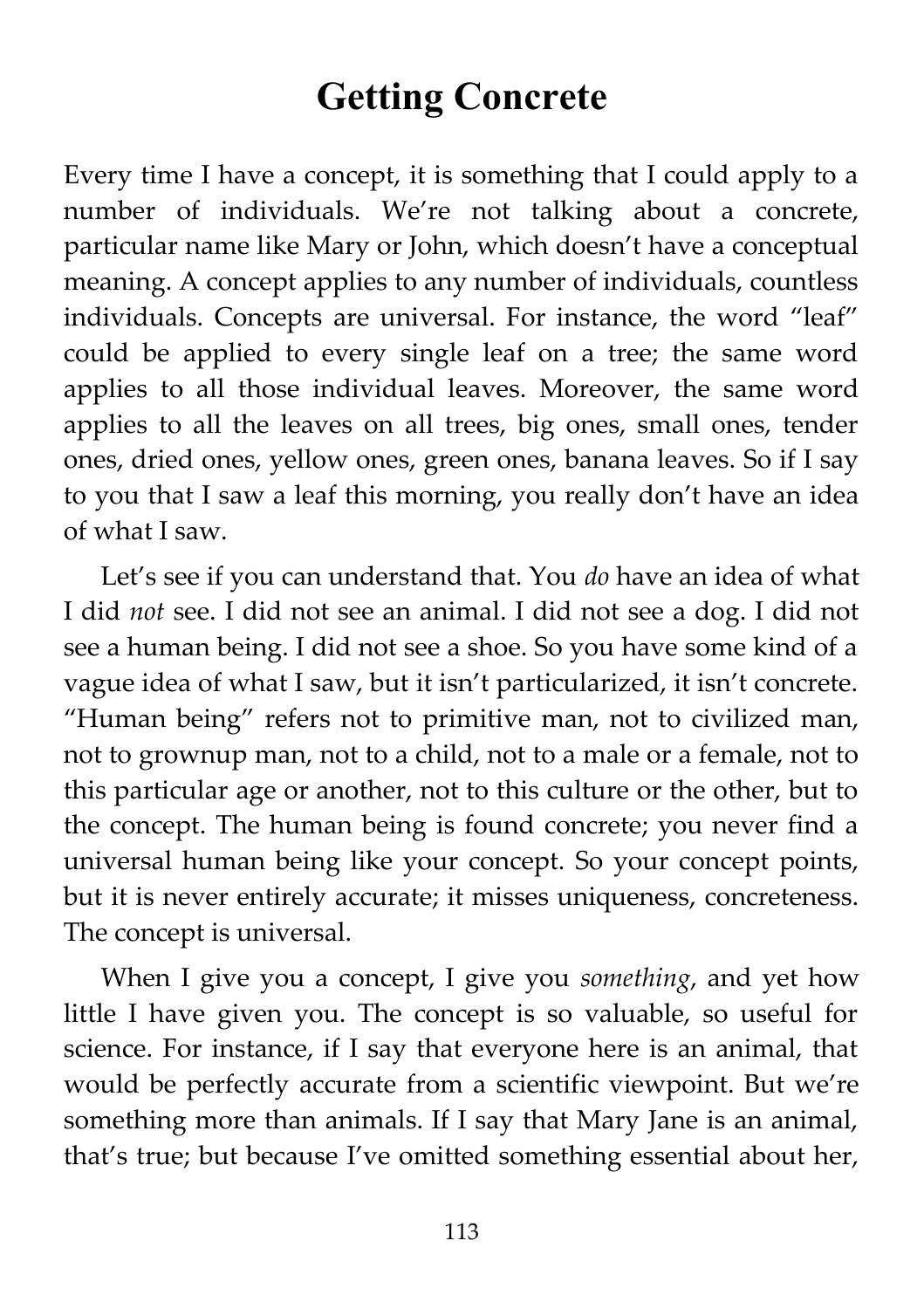it's false; it does her an injustice. When I call a person a woman, that's true; but there are lots of things in that person that don't fit into the concept "woman." She is always this particular, concrete, unique woman, who can only be experienced, not conceptualized. The concrete person I've got to see for myself, to experience for myself, to intuit for myself. The individual can be intuited but cannot be conceptualized.

A person is beyond the thinking mind. Many of you would probably be proud to be called Americans, as many Indians would probably be proud to be called Indians. But what is "American," what is "Indian"? It's a convention; it's not part of your nature. All you've got is a label. You really don't know the person. The concept always misses or omits something extremely important, something precious that is only found in reality, which is concrete uniqueness. The great Krishnamurti put it so well when he said, "The day you teach the child the name of the bird, the child will never see that bird again." How true! The first time the child sees that fluffy, alive, moving object, and you say to him, Sparrow," then tomorrow when the child sees another fluffy, moving object similar to it he says, "Oh, sparrows. I've seen sparrows. I'm *bored* by sparrows."

If you don't look at things through your concepts, you'll never be bored. Every single thing is unique. Every sparrow is unlike every other sparrow despite the similarities. It's a great help to have similarities, so we can abstract, so that we can have a concept. It's a great help, from the point of view of communication, education, science. But it's also very misleading and a great hindrance to seeing *this* concrete individual. If all you experience is your concept, you're not experiencing reality, because reality is concrete. The concept is a help, to *lead* you to reality, but when you get there, you've got to intuit or experience it directly.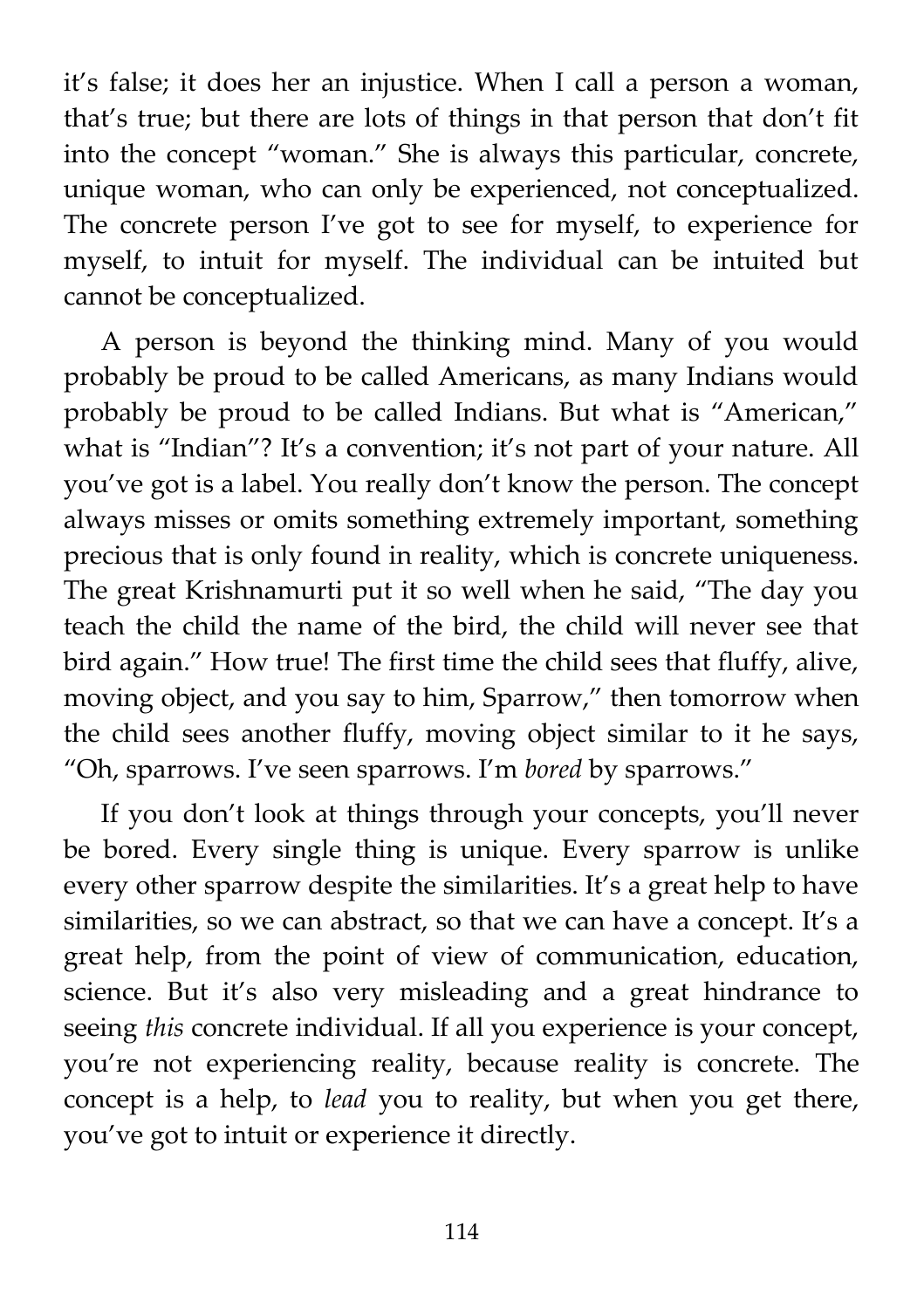A second quality of a concept is that it is static whereas reality is in flux. We use the same name for Niagara Falls, but that body of water is constantly changing. You've got the word "river," but the water there is constantly flowing. You've got one word for your "body," but the cells in your body are constantly being renewed. Let's suppose, for example, there is an enormous wind outside and I want the people in my country to get an idea of what an American gale or hurricane is like. So I capture it in a cigar box and I go back home and say, "Look at this." Naturally, it isn't a gale anymore, is it? Once it's *captured*. Or if I want you to get the feel of what the flow of a river is like and I bring it to you in a bucket. The moment I put it into a bucket it has stopped flowing. The moment you put things into a concept, they stop flowing; they become static, dead. A frozen wave is not a wave. A wave is essentially movement, action; when you freeze it, it is not a wave. Concepts are always frozen. Reality flows. Finally, if we are to believe the mystics (and it doesn't take too much of an effort to understand this, or even believe it, but no one can see it at once), reality is *whole*, but words and concepts *fragment* reality. That is why it is so difficult to translate from one language to another, because each language cuts reality up differently. The English word "home" is impossible to translate into French or Spanish. "Casa" is not quite "home"; "home" has associations that are peculiar to the English language. Every language has untranslatable words and expressions, because we're cutting reality up and adding something or subtracting something and usage keeps changing. Reality is a whole and we cut it up to make concepts and we use words to indicate different parts. If you had never seen an animal in your life, for example, and one day you found a tail  $-$  just a tail  $-$  and somebody told you, "That's a tail," would you have any idea of what it was if you had no idea what an animal was?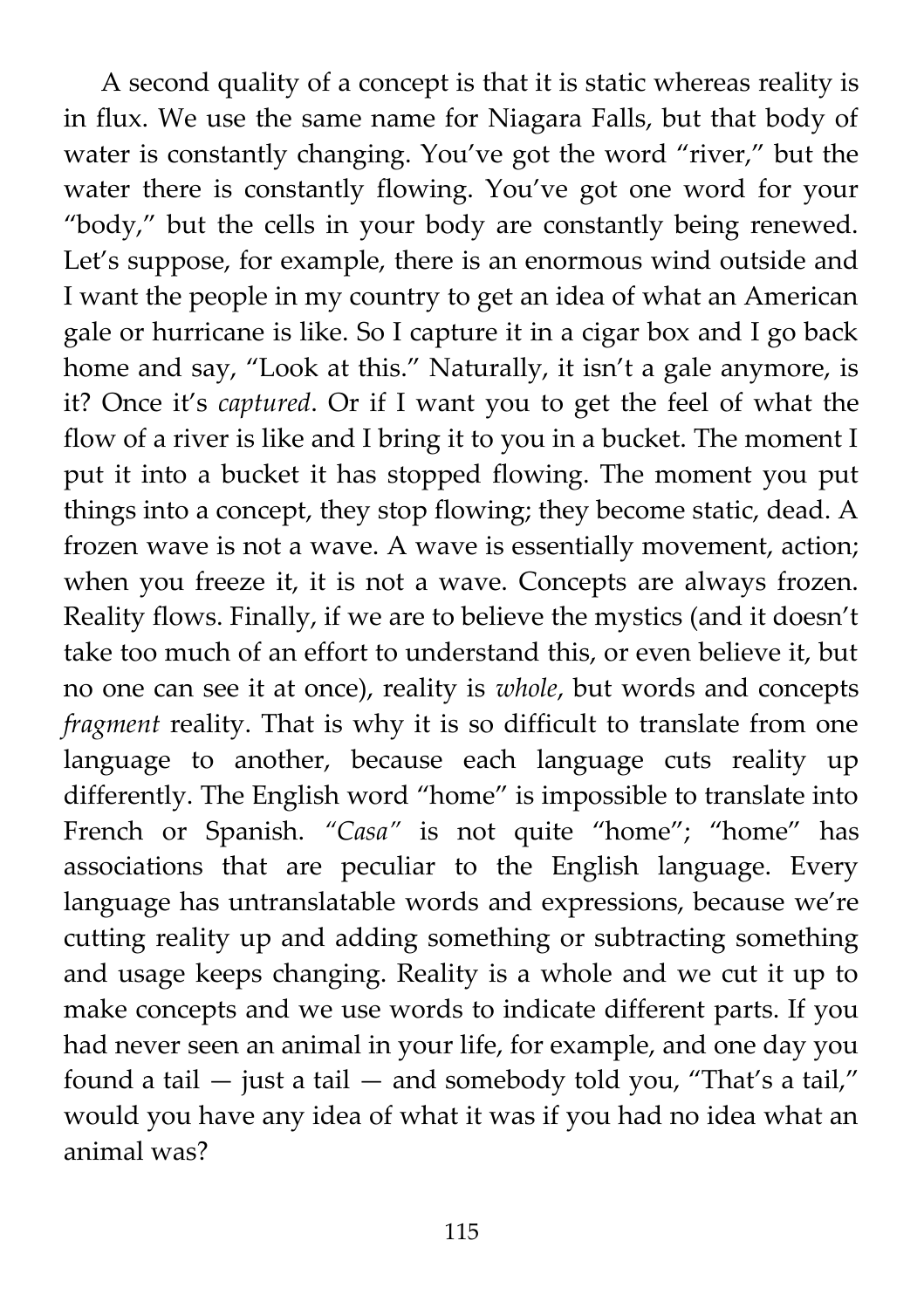Ideas actually fragment the vision, intuition, or experience of reality as a whole. This is what the mystics are perpetually telling us. Words cannot give you reality. They only point, they only indicate. You use them as pointers to get to reality. But once you get there, your concepts are useless. A Hindu priest once had a dispute with a philosopher who claimed that the final barrier to God was the word "God," the concept of God. The priest was quite shocked by this, but the philosopher said, "The ass that you mount — and that you use to travel to a house is not the means by which you enter the house. You use the concept to get there; then you dismount, you go beyond it." You don't need to be a mystic to understand that reality is something that cannot be captured by words or concepts. To know reality you have to *know beyond knowing*.

Do those words ring a bell? Those of you who are familiar with *The Cloud of Unknowing* would recognize the expression. Poets, painters, mystics, and the great philosophers all have intimations of its truth. Let's suppose that one day I'm watching a tree. Until now, every time I saw a tree, I said, "Well, it's a tree," But today when I'm looking at the tree, I don't see a tree. At least I don't see what I'm accustomed to seeing. I see something with the freshness of a child's vision. I have no word for it. I see something unique, whole, flowing, not fragmented. And I'm in awe. If you were to ask me, "What did you see?" what do you think I'd answer? I have no word for it. There is no word for reality. Because as soon as I put a word to it, we're back into concepts again.

And if I cannot express this reality that is visible to my senses, how does one express what cannot be seen by the eye or heard by the ear? How does one find a word for the reality of God? Are you beginning to understand what Thomas Aquinas, Augustine, and all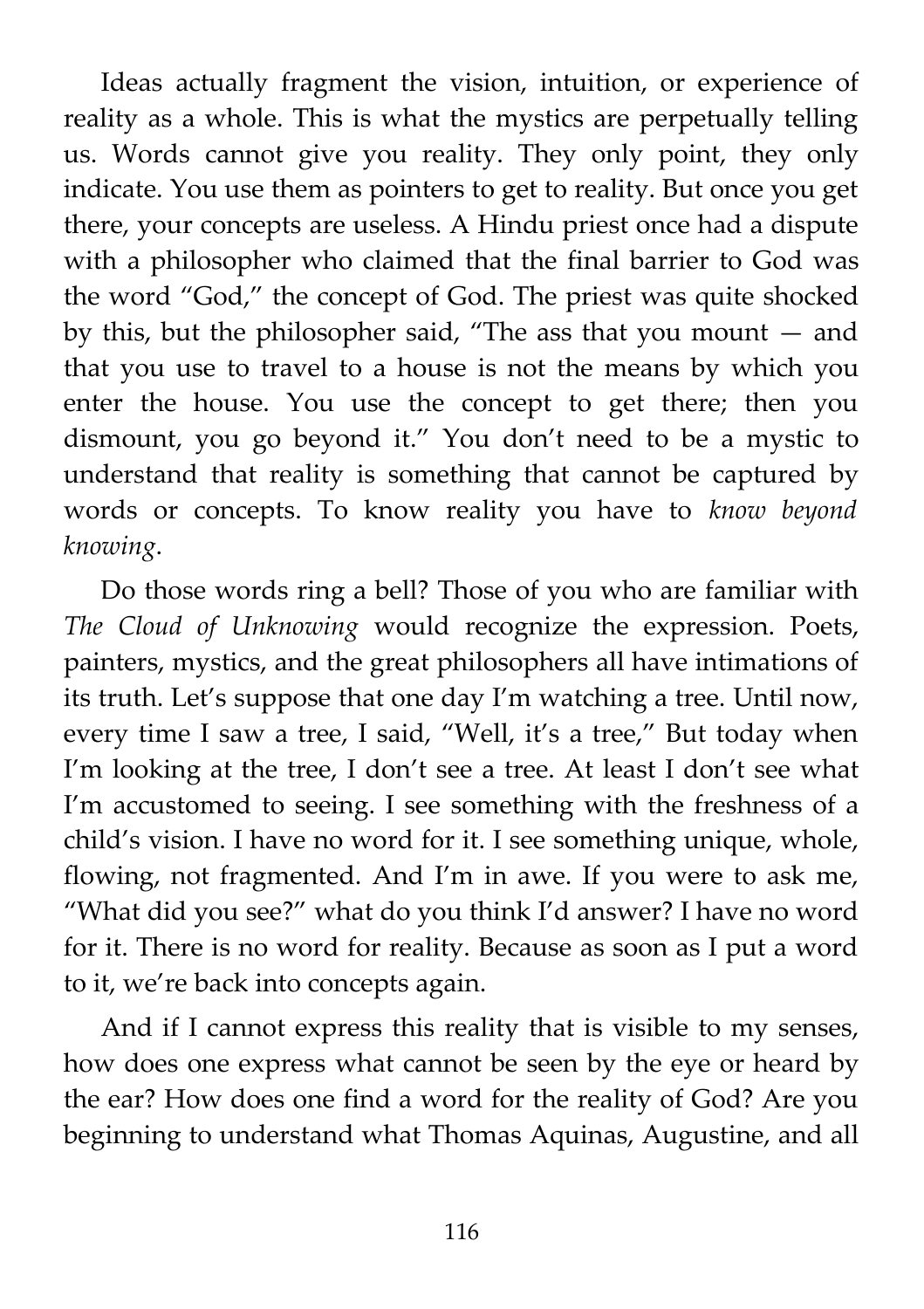the rest were saying and what the Church teaches constantly when she says that God is mystery, is unintelligible to the human mind?

The great Karl Rahner, in one of his last letters, wrote to a young German drug addict who had asked him for help. The addict had said, "You theologians talk about God, but how could this God be relevant in my life? How could this God get me off drugs?" Rahner said to him, "I must confess to you in all honesty that for me God is and has always been absolute mystery. I do not understand what God is; no one can. We have intimations, inklings; we make faltering, inadequate attempts to put mystery into words. But there is no word for it, no sentence for it." And talking to a group of theologians in London, Rahner said, "The task of the theologian is to explain everything through God, and to explain God as unexplainable." Unexplainable mystery. One does not know, one cannot say. One says, "Ah, ah..."

Words are pointers, they're not descriptions. Tragically, people fall into idolatry because they think that where God is concerned, the word is the thing. How could you get so crazy? Can you be crazier than that? Even where human beings are concerned, or trees and leaves and animals, the word is not the thing. And you would say that, where God is concerned, the word is one thing? What are you talking about? An internationally famous scripture scholar attended this course in San Francisco, and he said to me, "My God, after listening to you, I understand that I've been an idol worshipper all my life!" He said this openly. "It never struck me that I had been an idol worshipper. My idol was not made of wood or metal; it was a mental idol." These are the more dangerous idol worshippers. They use a very subtle substance, the mind, to produce their God.

What I'm leading you to is the following: awareness of reality,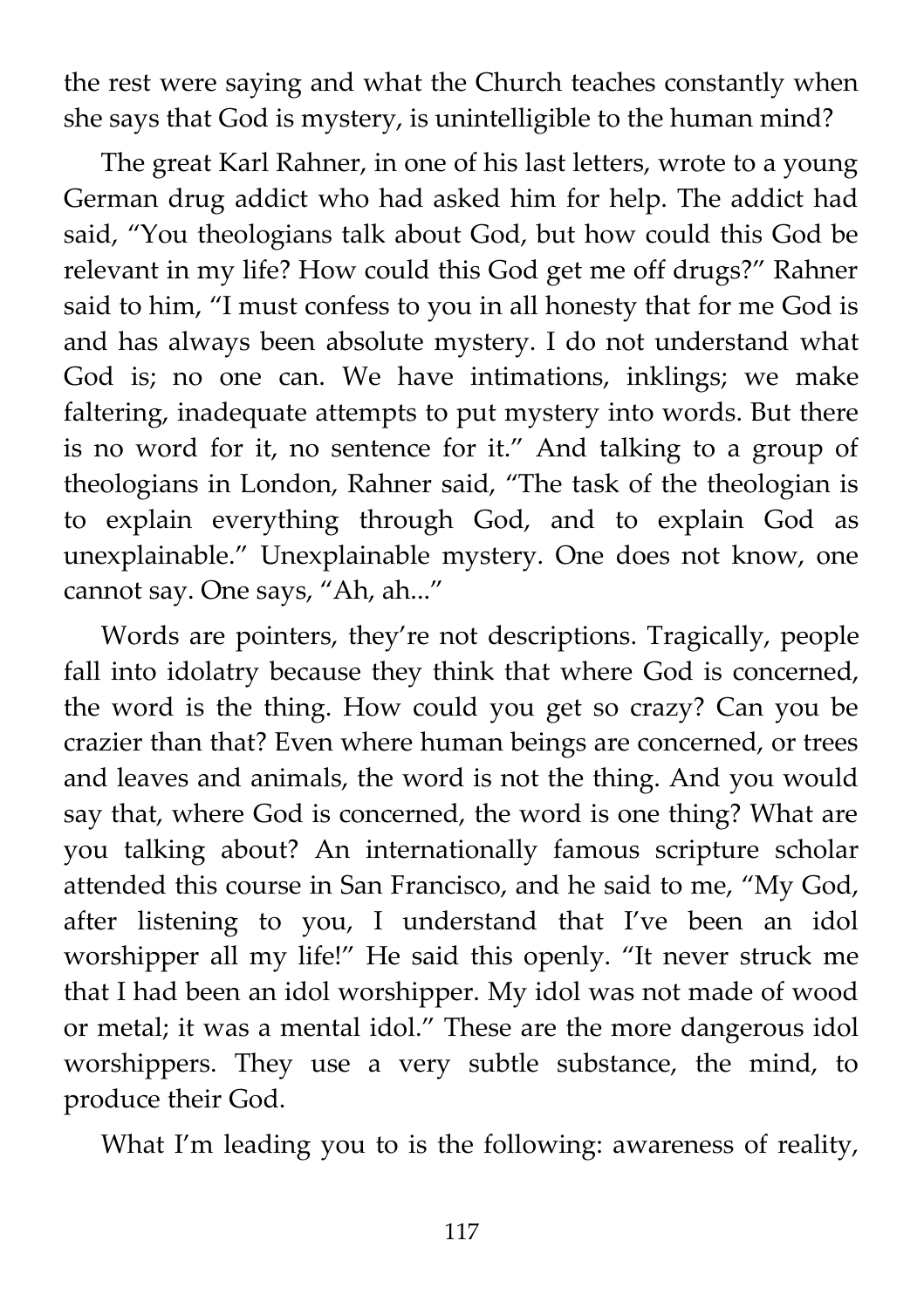around you. Awareness means to watch, to observe what is going on within you and around you. "Going on" is pretty accurate: Trees, grass, flowers, animals, rock, *all* of reality is moving. One observes it, one watches it. How essential it is for the human being not just to observe himself or herself, but to watch all of reality. Are you imprisoned by your concepts? Do you want to break out of your prison? Then *look*; observe; spend hours observing. Watching what? *Anything*. The faces of people, the shapes of trees, a bird in flight, a pile of stones, watch the grass grow. Get in touch with things, look at them. Hopefully you will then break out of these rigid patterns we have all developed, out of what our thoughts and our words have imposed on us. Hopefully we will see. What will we see? This thing that we choose to call reality, whatever is beyond words and concepts. This is a *spiritual* exercise — connected with spirituality — connected with breaking out of your cage, out of the imprisonment of the concepts and words.

How sad if we pass through life and never see it with the eyes of a child. This doesn't mean you should drop your concepts totally; they're very precious. Though we begin without them, concepts have a very positive function. Thanks to them we develop our intelligence. We're invited, not to become children, but to become *like* children. We do have to fall from a stage of innocence and be thrown out of paradise; we do have to develop an "I" and a "me" through these concepts. But then we need to return to paradise. We need to be redeemed again. We need to put off the old man, the old nature, the conditioned self, and return to the state of the child but without *being* a child. When we start off in life, we look at reality with wonder, but it isn't the intelligent wonder of the mystics; it's the formless wonder of the child. Then wonder dies and is replaced by boredom, as we develop language and words and concepts. Then hopefully, if we're lucky, we'll return to wonder again.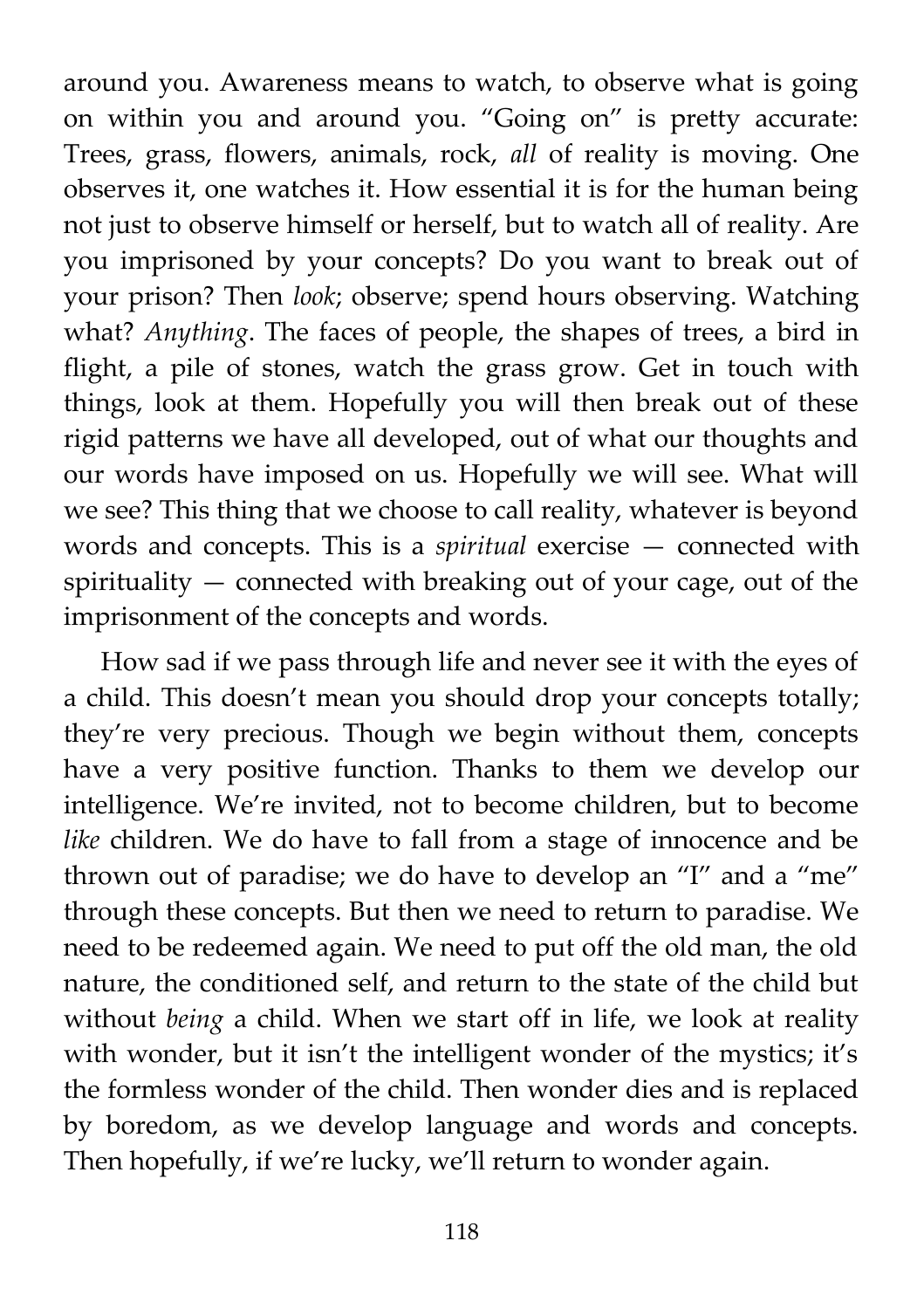#### **At a Loss for Words**

Dag Hammarskjöld, the former UN Secretary-General, put it so beautifully: "God does not die on the day we cease to believe in a personal deity. But we die on the day when our lives cease to be illumined by the steady radiance of wonder renewed daily, the source of which is beyond all reason." We don't have to quarrel about a word, because "God" is only a word, a concept. One never quarrels about reality; we only quarrel about opinions, about concepts, about judgments. Drop your concepts, drop your opinions, drop your prejudices, drop your judgments, and you will see that.

*"Quia de deo scire non possumus quid sit, sed quid non sit, non possumus considerare de deo, quomodo sit sed quomodo non sit."* This is St. Thomas Aquinas' introduction to his whole *Summa Theologica*: "Since we cannot know what God is, but only what God is not, we cannot consider how God is but only how He is not." I have already mentioned Thomas' commentary on Boethius' *De Sancta Trinitate*, where he says that the loftiest degree of the knowledge of God is to know God as the unknown, *tamquam ignotum*. And in his *Questio Disputata de Potentia Dei*, Thomas says, "This is what is ultimate in the human knowledge of God — to know that we do not know God." This gentleman was considered the prince of theologians. He was a mystic, and is a canonized saint today. We're standing on pretty good ground.

In India, we have a Sanskrit saying for this kind of thing: *"neti, neti."* It means: "not that, not that." Thomas' own method was referred to as the *via negativa*, the negative way. C. S. Lewis wrote a diary while his wife was dying. It's called *A Grief Observed*. He had married an American woman whom he loved dearly. He told his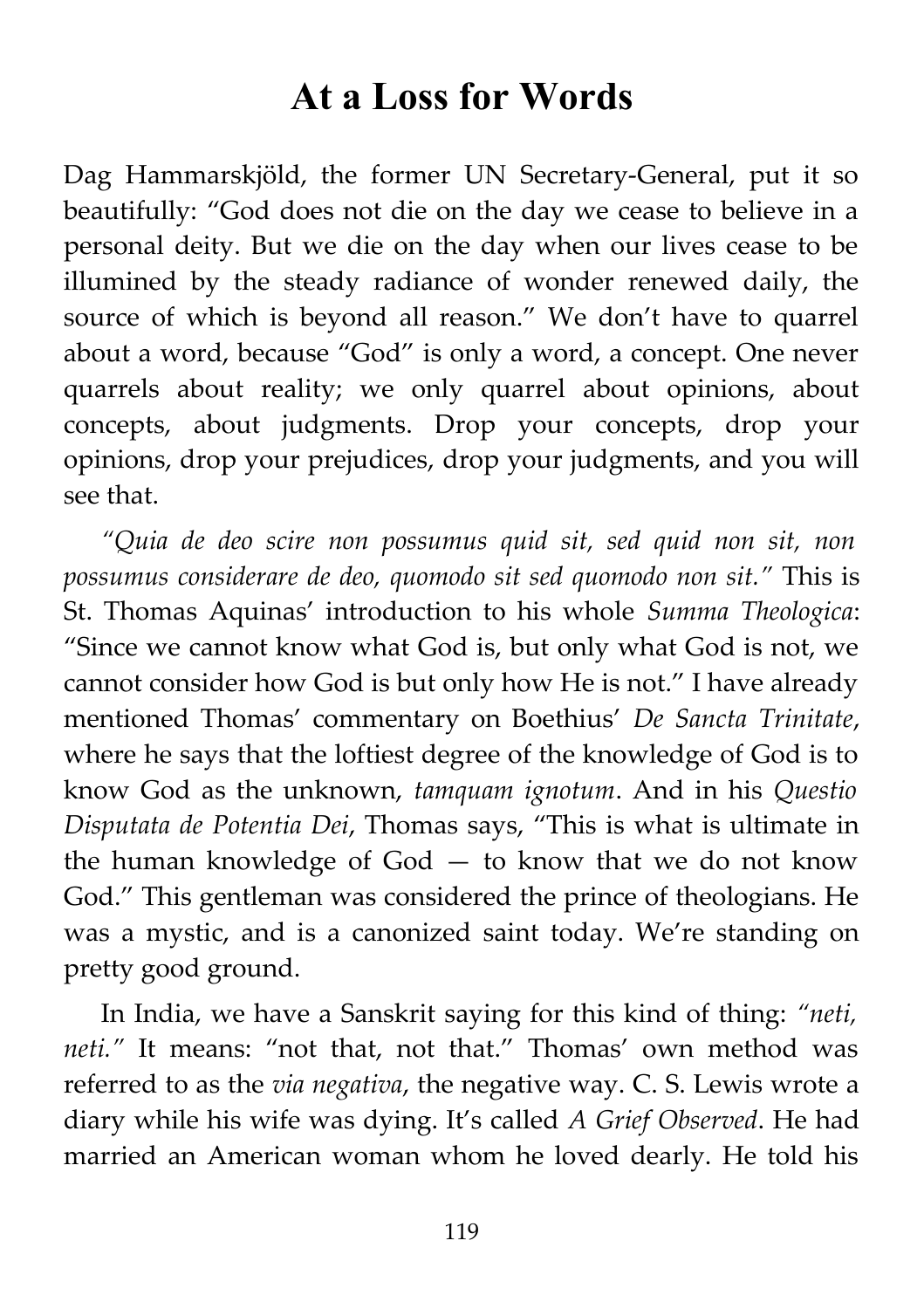friends, "God gave me in my sixties what He denied me in my twenties." He hardly had married her when she died a painful death of cancer. Lewis said that his whole faith crumbled, like a house of cards. Here he was the great Christian apologist, but when disaster struck home, he asked himself, "Is God a loving Father or is God the great vivisectionist?" There's pretty good evidence for both! I remember that when my own mother got cancer, my sister said to me, "Tony, why did God allow this to happen to Mother?" I said to her, "My dear, last year a million people died of starvation in China because of the drought, and you never raised a question." Sometimes the best thing that can happen to us is to be awakened to reality, for calamity to strike, for then we come to faith, as C. S. Lewis did. He said that he never had any doubts before about people surviving death, but when his wife died, he was no longer certain. Why? Because it was so important to him that she be living. Lewis, as you know, is the master of comparisons and analogies. He says, "It's like a rope. Someone says to you, 'Would this bear the weight of a hundred twenty pounds? You answer, 'Yes.' 'Well, we're going to let down your best friend on this rope.' Then you say, 'Wait a minute, let me test that rope again.' You're not so sure now." Lewis also said in his diary that we cannot know anything about God and even our questions about God are absurd. Why? It's as though a person born blind asks you, "The color green, is it hot or cold?" *Neti, neti*, not that. "Is it long or is it short?" Not that. "Is it sweet or is it sour?" Not that. "Is it round or oval or square?" Not that, not that. The blind person has no words, no concepts, for a color of which he has no idea, no intuition, no experience. You can only speak to him in analogies. No matter what he asks, you can only say, "Not that." C. S. Lewis says somewhere that it's like asking how many minutes are in the color yellow. Everybody could be taking the question very seriously, discussing it, fighting about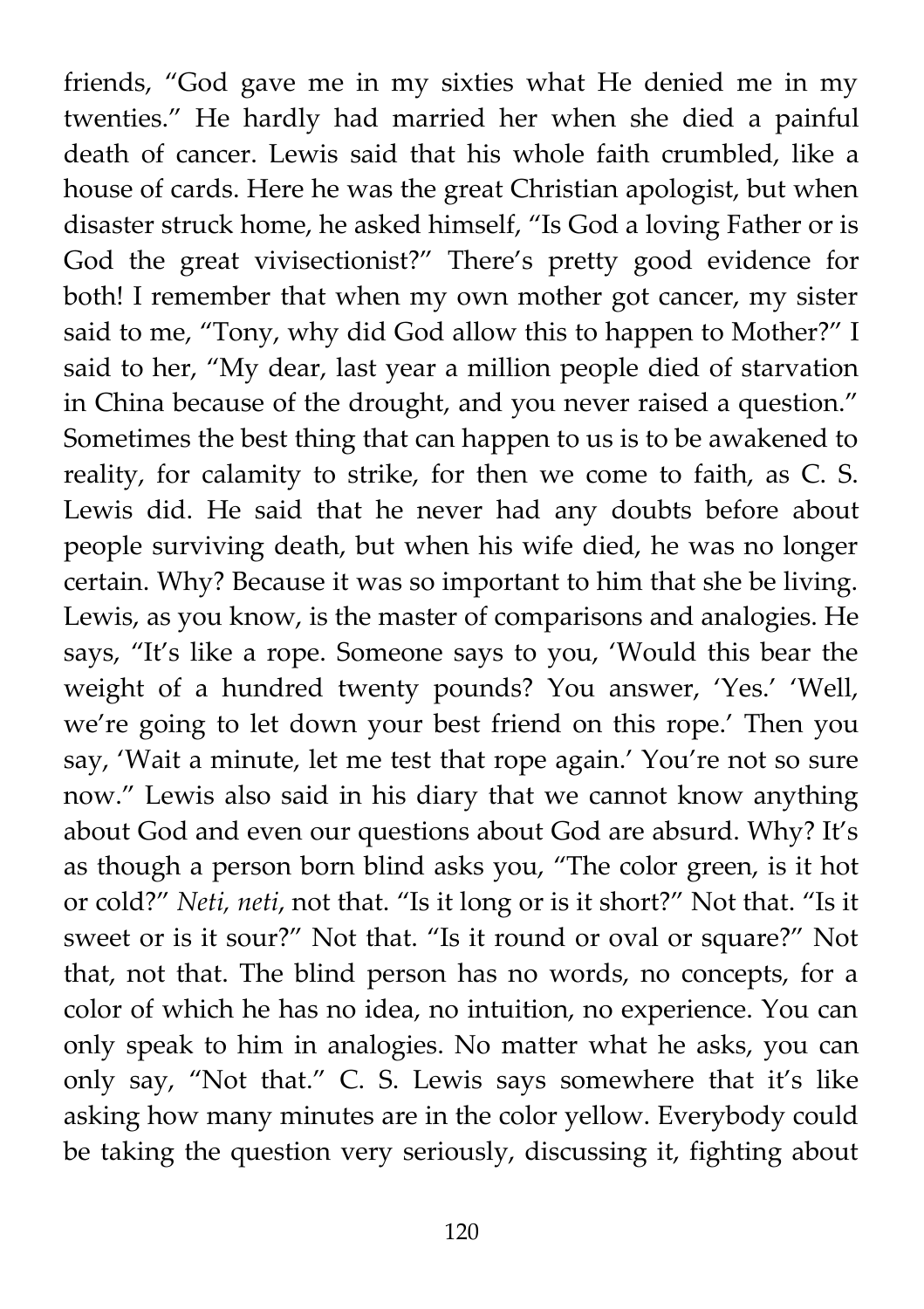it. One person suggests there are twenty-five carrots in the color yellow, the other person says, "No, seventeen potatoes," and they're suddenly fighting. Not that, not that!

This is what is ultimate in our human knowledge of God, to know that we do not know. Our great tragedy is that we know too much. We *think* we know, that is our tragedy; so we never discover. In fact, Thomas Aquinas (he's not only a theologian but also a great philosopher) says repeatedly, "All the efforts of the human mind cannot exhaust the essence of a single fly."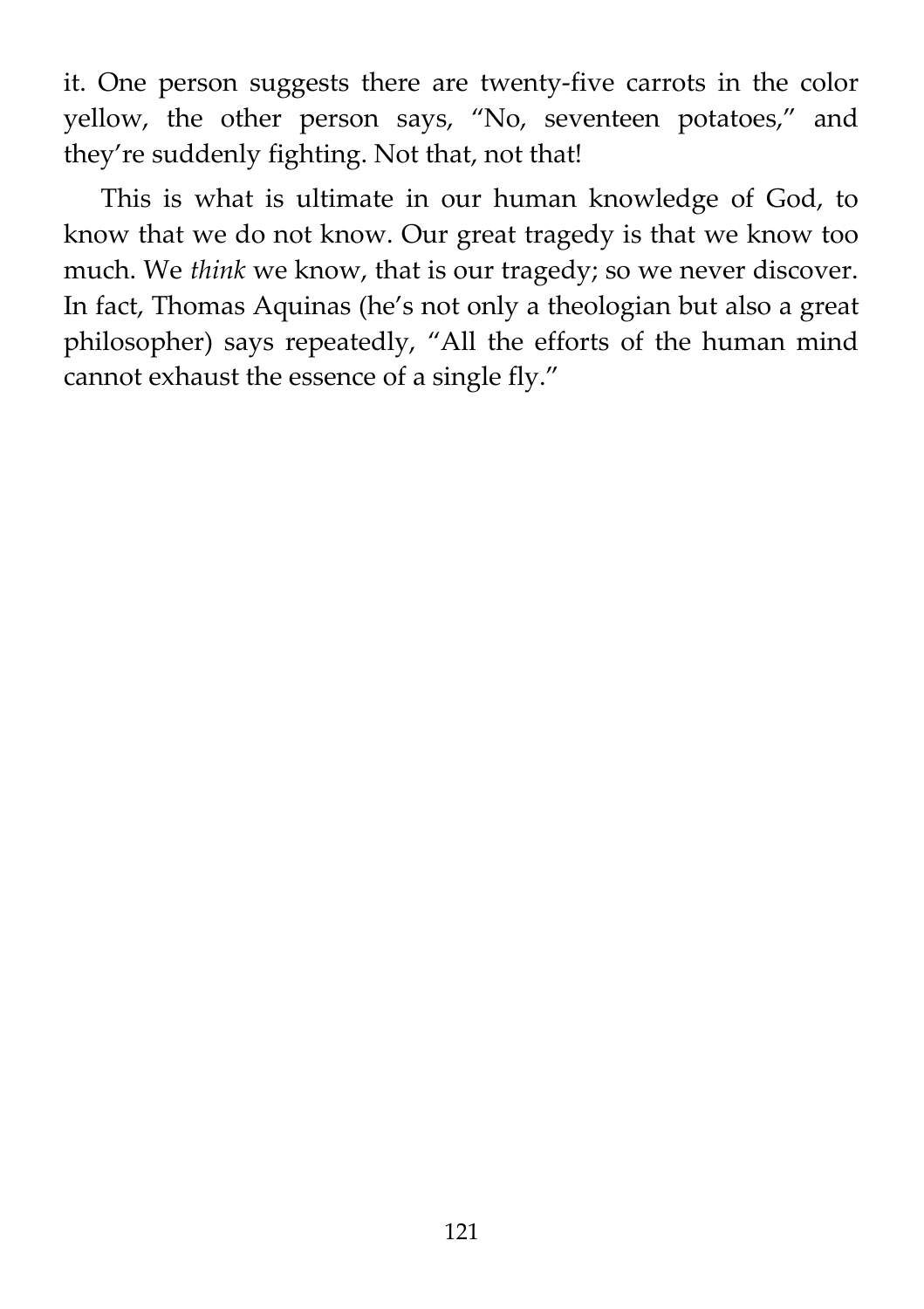# **Cultural Conditioning**

Something more about words. I said to you earlier that words are limited. There is more I have to add. There are some words that correspond to *nothing*. For instance, I'm an Indian. Now, let's suppose that I'm a prisoner of war in Pakistan, and they say to me, "Well, today we're going to take you to the frontier, and you're going to take a look at your country." So they bring me to the frontier, and I look across the border, and I think, "Oh, my country, my beautiful country. I see villages and trees and hills. This is my own, my native land!" After a while one of the guards says, "Excuse me, we've made a mistake here. We have to move up another ten miles." What was I reacting to? Nothing. I kept focusing on a word, India. But trees are not India; trees are trees. In fact, there are no frontiers or boundaries. They were put there by the human mind; generally by stupid, avaricious politicians. My country was one country once upon a time; it's four now. If we don't watch out it might be six. Then we'll have six flags, six armies. That's why you'll never catch me saluting a flag. I abhor all national flags because they are idols. What are we saluting? I salute humanity, not a flag with an army around it.

Flags are in the heads of people. In any case, there are thousands of words in our vocabulary that do not correspond to reality at all. But do they trigger emotions in us! So we begin to see things that are not there. We actually see Indian mountains when they don't exist, and we actually see Indian people who also don't exist. Your American conditioning exists. My Indian conditioning exists. But that's not a very happy thing. Nowadays, in Third World countries, we talk a great deal about "inculturation." What is this thing called "culture"? I'm not very happy with the word. Does it mean you'd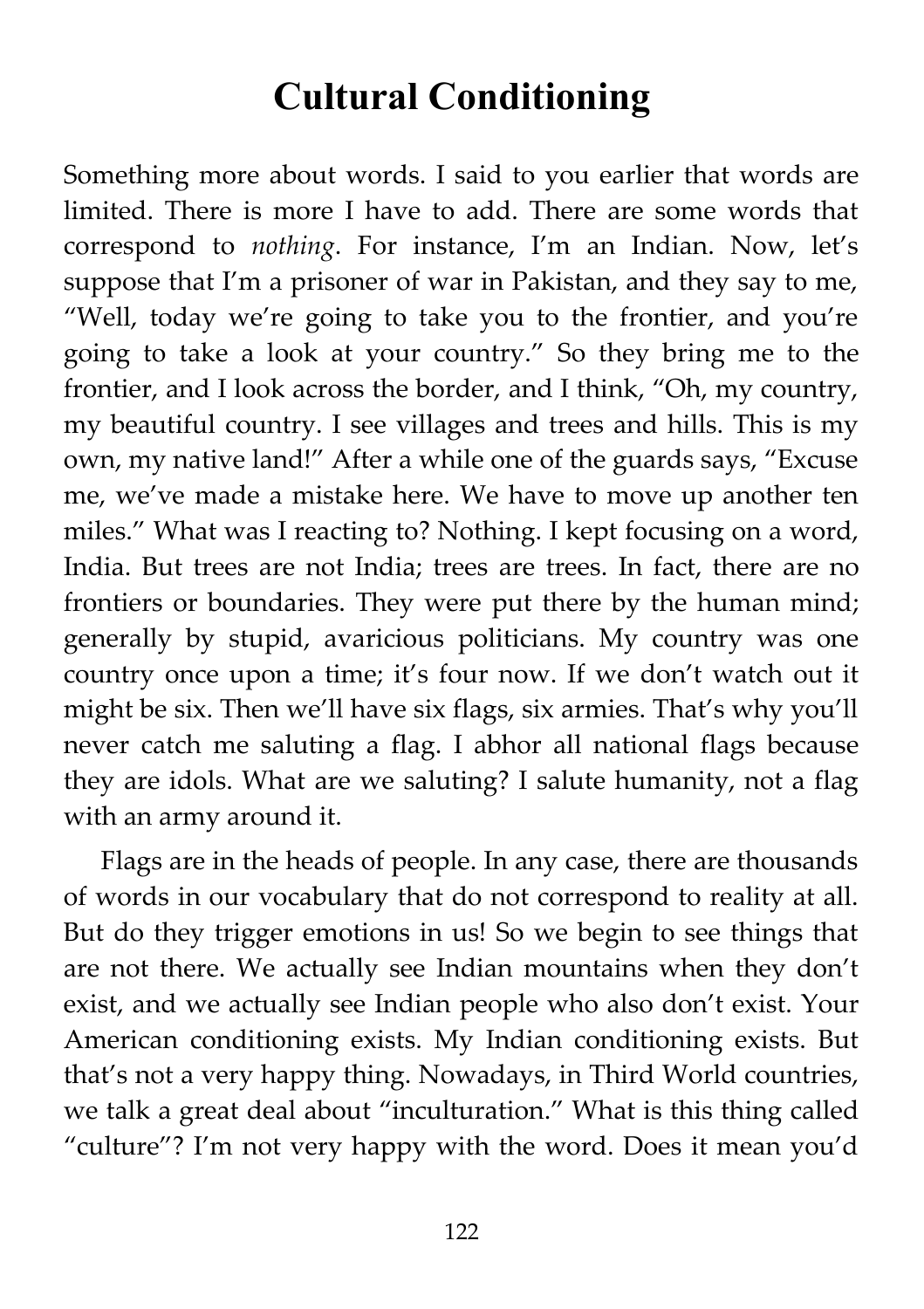like to do something because you were conditioned to do it? That you'd like to feel something because you were conditioned to feel it? Isn't that being mechanical? Imagine an American baby that is adopted by a Russian couple and taken to Russia. It has no notion that it was born American. It's brought up talking Russian; it lives and dies for Mother Russia; it hates Americans. The child is stamped with his own culture; it's steeped in its own literature. It looks at the world through the eyes of its culture. Now, if you want to wear your culture the way you wear your clothes, that's fine. The Indian woman would wear a sari and the American woman would wear something else, the Japanese woman would wear her kimono. But nobody identifies herself with the clothes. But you do want to wear your culture more intently. You become proud of your culture. They teach you to be proud of it. Let me put this as forcefully as possible. There's this Jesuit friend of mine who said to me, "Anytime I see a beggar or a poor person, I cannot not give this person alms. I got that from my mother." His mother would offer a meal to any poor person who passed by. I said to him, "Joe, what you have is not a virtue; what you have is a compulsion, a *good* one from the point of view of the beggar, but a compulsion nonetheless." I remember another Jesuit who said to us once at an intimate gathering of the men of our Jesuit province in Bombay, "I'm eighty years old; I've been a Jesuit for sixty-five years. I have never once missed my hour of meditation — never once." Now, that *could* be very admirable, or it could also be a compulsion. No great merit in it if it's mechanical. The beauty of an action comes not from its having become a habit but from its sensitivity, consciousness, clarity of perception, and accuracy of response. I can say yes to one beggar and no to another. I am not compelled by any conditioning or programming from my past experiences or from my culture. Nobody has stamped anything on me, or if they have,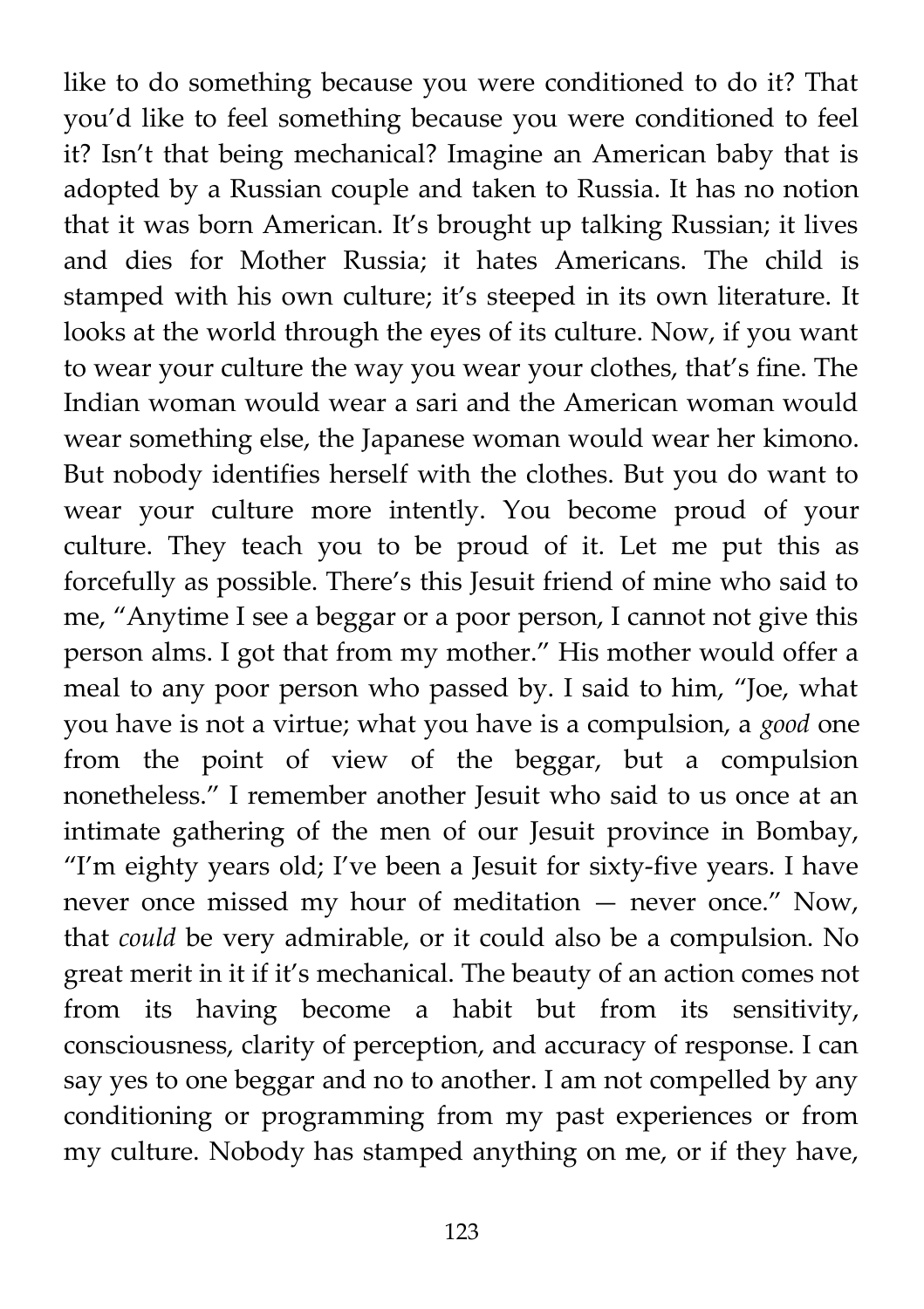I'm no longer reacting on the basis of that. If you had a bad experience with an American or were bitten by a dog or had a bad experience with a certain type of food, for the rest of your life you'd be influenced by that experience. And that's bad! You need to be liberated from that. Don't carry over experiences from the past. In fact, don't carry over good experiences from the past either. Learn what it means to experience something fully, then drop it and move on to the next moment, uninfluenced by the previous one. You'd be traveling with such little baggage that you could pass through the eye of a needle. You'd know what eternal life is, because eternal life is *now*, in the timeless *now*. Only thus will you enter into eternal life. But how many things we carry along with us. We never set about the task of freeing ourselves, of dropping the baggage, of being ourselves. I'm sorry to say that everywhere I go I find Muslims who use their religion, their worship, and their Koran to distract themselves from this task. And the same applies to Hindus and Christians.

Can you imagine the human being who is no longer influenced by words? You can give him any number of words and he'll still give you a fair deal. You can say, "I'm Cardinal Archbishop So-andso," but he'll still give you a fair deal; he'll see you as you are. He's uninfluenced by the label.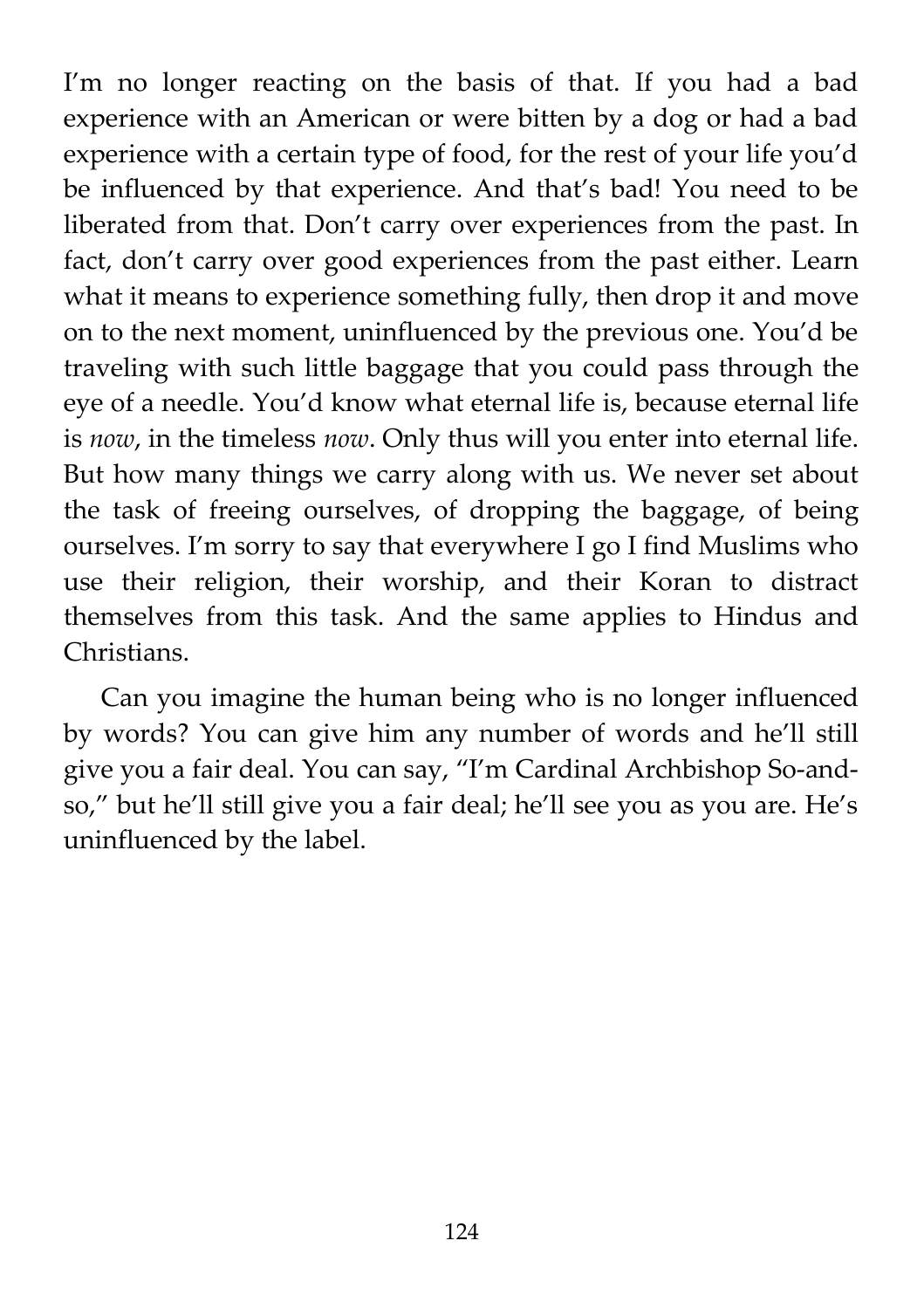# **Filtered Reality**

I want to say one more thing about our perception of reality. Let me put it in the form of an analogy. The President of the United States has to get feedback from the citizens. The Pope in Rome has to get feedback from the whole Church. There are literally millions of items that could be fed to them, but they could hardly take all of them in, much less digest them. So they have people whom they trust to make abstracts, summarize things, monitor, filter; in the end, some of it gets to their desk. Now, this is what's happening to us. From every pore or living cell of our bodies and from all our senses we are getting feedback from reality. But we are filtering things out constantly. Who's doing the filtering? Our conditioning? Our culture? Our programming? The way we were taught to see things and to experience them? Even our language can be a filter. There is so much filtering going on that sometimes you won't see things that are there. You only have to look at a paranoid person who's always feeling threatened by something that isn't there, who's constantly interpreting reality in terms of certain experiences of the past or certain conditioning that he or she has had.

But there's another demon, too, who's doing the filtering. It's called attachment, desire, craving. The root of sorrow is craving. Craving distorts and destroys perception. Fears and desires haunt us. Samuel Johnson said, "The knowledge that he is to swing from a scaffold within a week wonderfully concentrates a man's mind." You blot out everything else and concentrate only on the fear, or desire, or craving. In many ways we were drugged when we were young. We were brought up to need people. For what? For acceptance, approval, appreciation, applause  $-$  for what they called success. Those are words that do not correspond to reality.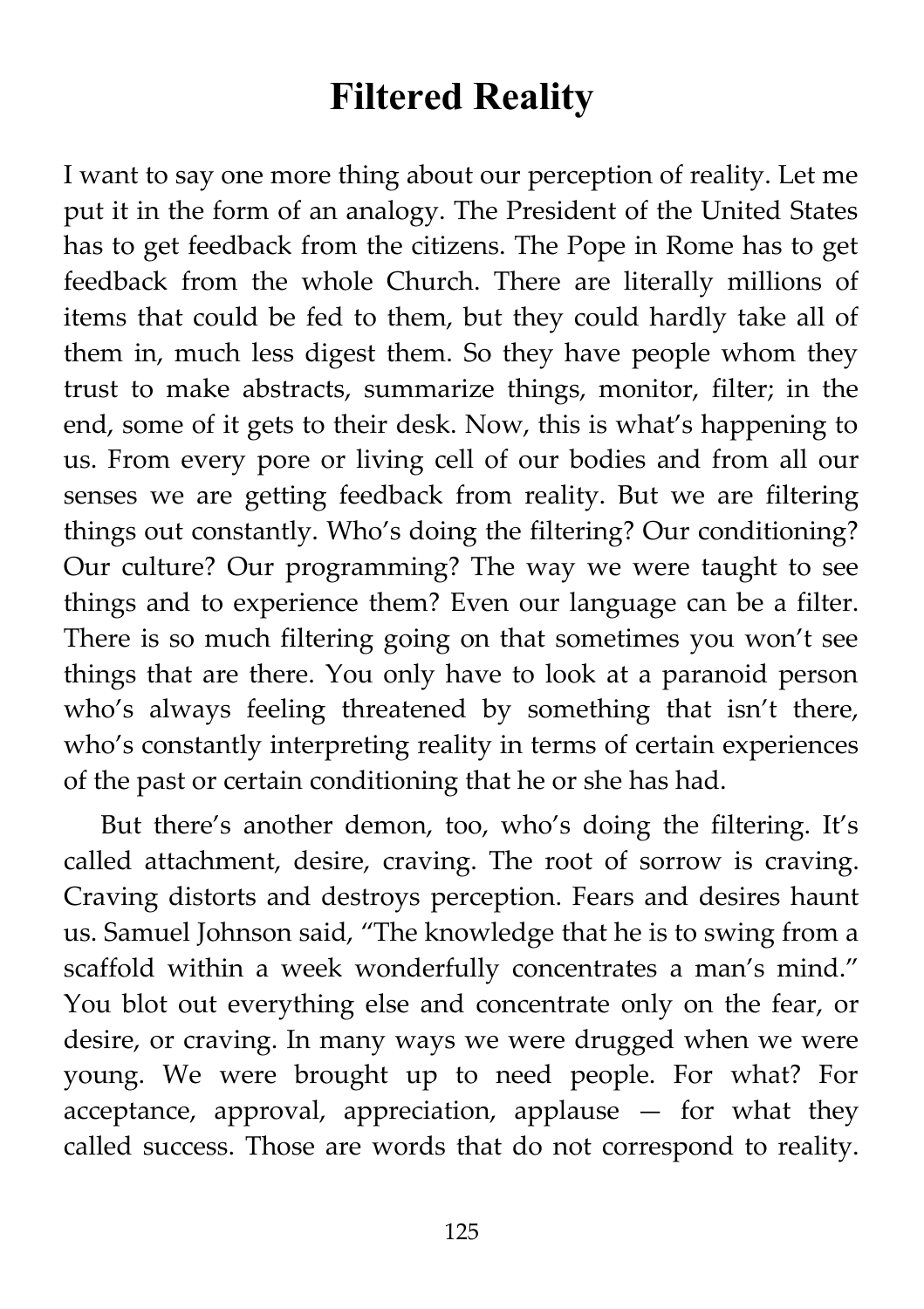They are conventions, things that are invented, but we don't realize that they don't correspond to reality. What is success? It is what one group decided is a good thing. Another group will decide the same thing is bad. What is good in Washington might be considered bad in a Carthusian monastery. Success in a political circle might be considered failure in some other circles. These are conventions. But we treat them like realities, don't we? When we were young, we were programmed to unhappiness. They taught us that in order to be happy you need money, success, a beautiful or handsome partner in life, a good job, friendship, spirituality, God — you name it. Unless you get these things, you're not going to be happy, we were told. Now, that is what I call an attachment. An attachment is a belief that without something you are not going to be happy. Once you get convinced of that — and it gets into our subconscious, it gets stamped into the roots of our being — you are finished. "How could I be happy unless I have good health?" you say. But I'll tell you something. I have met people dying of cancer who were happy. But how could they be happy if they knew they were going to die? But they were. "How could I be happy if I don't have money?" One person has a million dollars in the bank, and he feels insecure; the other person has practically no money, but he doesn't seem to feel any insecurity at all. He was programmed differently, that's all. Useless to exhort the first person about what to do; he needs understanding. Exhortations are of no great help. You need to understand that you've been programmed; it's a false belief. See it as false, see it as a fantasy. What are people doing all through their lives? They're busy fighting; fight, fight, fight. That's what they call survival. When the average American says he or she is making a living, it isn't a living they're making, oh no! They have much more than they need to live. Come to my country and you'll see that. You don't need all those cars to live. You don't need a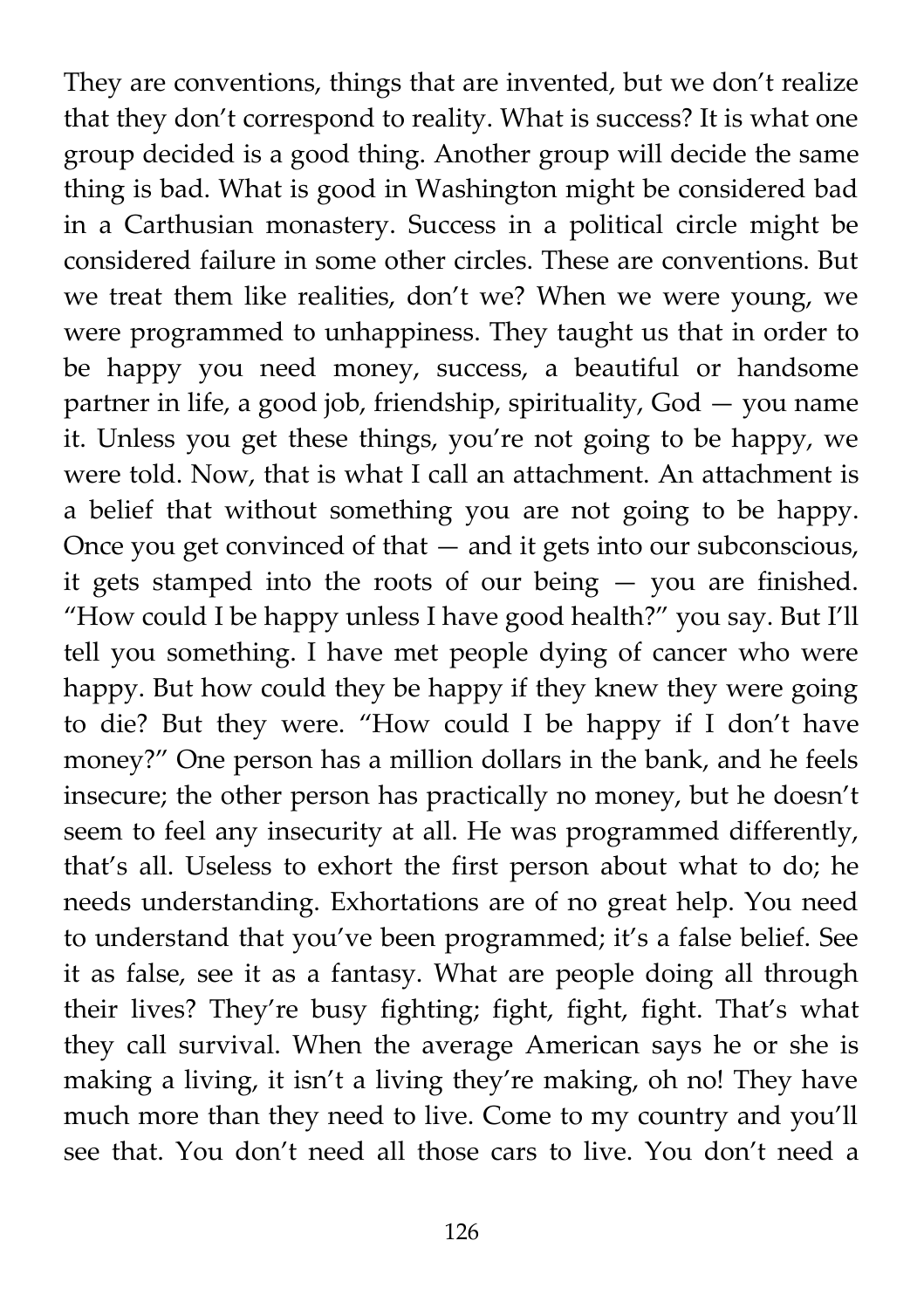television set to live. You don't need makeup to live. You don't need all those clothes to live. But try to convince the average American of this. They've been brainwashed; they've been programmed. So they work and strive to get the desired object that will make them happy. Listen to this pathetic story  $-$  your story, my story, everybody's story: "Until I get this object (money, friendship, anything) I'm not going to be happy; I've got to strive to get it and then when I've got it, I've got to strive to keep it. I get a temporary thrill. Oh, I'm so thrilled, I've got it!" But how long does that last? A few minutes, a few days at the most. When you get your brand-new car, how long does the thrill last? Until your *next* attachment is threatened!

The truth about a thrill is that I get tired of it after a while. They told me *prayer* was the big thing; they told me *God* was the big thing; they told me *friendship* was the big thing. And not knowing what prayer really was or not knowing what God really was, not knowing what friendship really was, we made much out of them. But after a while we got bored with them  $-$  bored with prayer, with God, with friendship. Isn't that pathetic? And there's no way out, there's simply no way out. It's the only model we were given — to be happy. We weren't given any other model. Our culture, our society, and, I'm sorry to say, even our religion gave us no other model. You've been appointed a cardinal. What a great honor that is! Honor? Did you say honor? You used the wrong word. Now others are going to aspire to it. You lapsed into what the gospels call "the world" and you're going to lose your soul. The world, power, prestige, winning, success, honor, etc., are nonexistent things. You gain the world but you lose your soul. Your whole life has been empty and soulless. There is nothing there. There's only one way out and that is to get deprogrammed! How do you do that? You become aware of the programming. You cannot change by an effort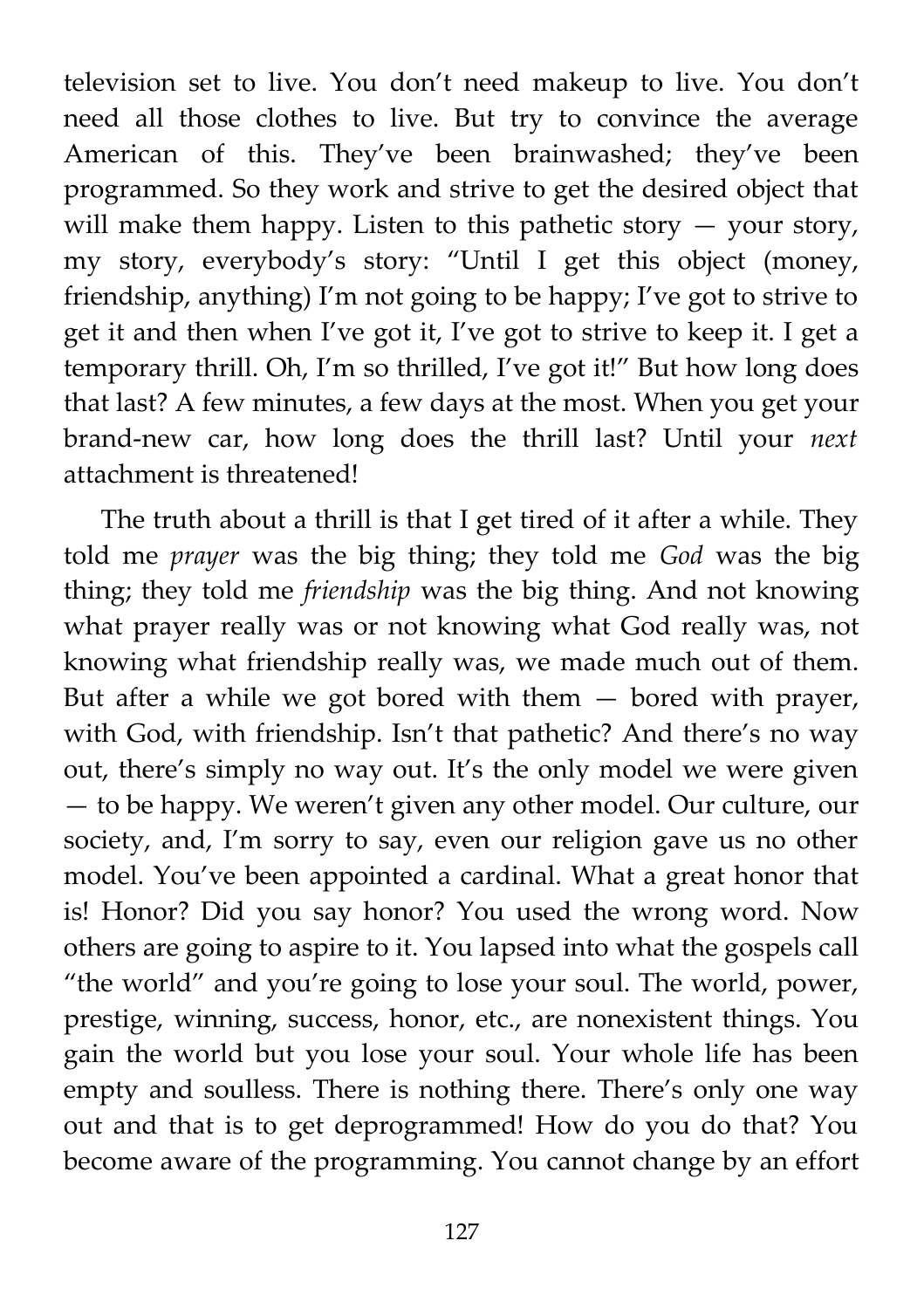of the will; you cannot change through ideals; you cannot change through building up new habits. Your behavior may change, but you don't. You only change through awareness and understanding. When you see a stone as a stone and a scrap of paper as a scrap of paper, you don't think that the stone is a precious diamond anymore and you don't think that that scrap of paper is a check for a billion dollars. When you *see* that, you change. There's no violence anymore in your attempt to change yourself. Otherwise, what you call change is simply moving the furniture around. Your behavior is changed, but not *you*.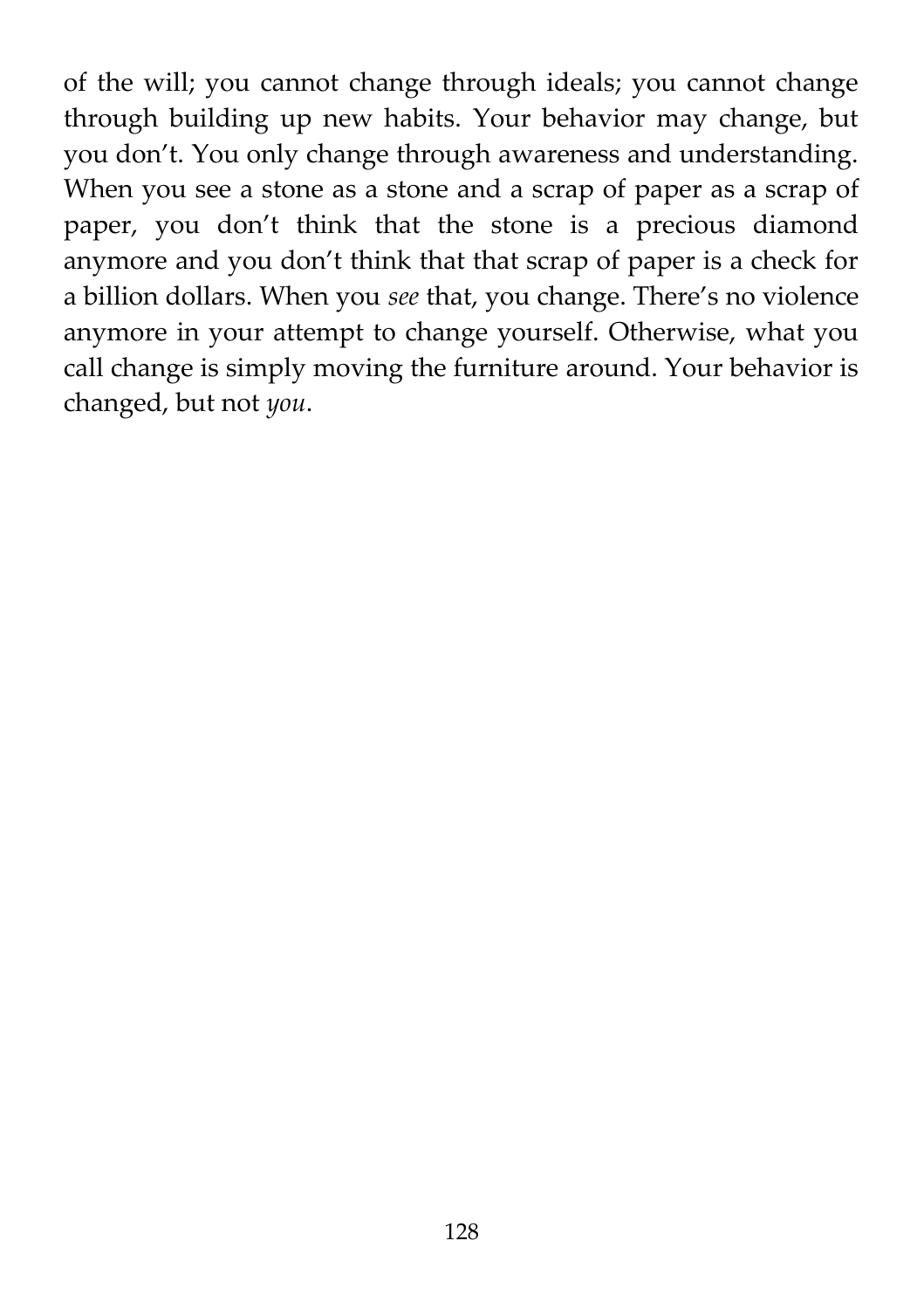#### **Detachment**

The only way to change is by changing your understanding. But what does it mean to understand? How do we go about it? Consider how we're enslaved by various attachments; we're striving to rearrange the world so that we can keep these attachments, because the world is a constant threat to them. I fear that a friend may stop loving me; he or she may turn to somebody else. I have to keep making myself attractive because I have to get this other person. Somebody brainwashed me into thinking I need his or her love. But I really don't. I don't need anybody's love; I just need to get in touch with reality. I need to break out of this prison of mine, this programming, this conditioning, these false beliefs, these fantasies; I need to break out into reality. Reality is lovely; it is an absolute delight. Eternal life is now. We're surrounded by it, like the fish in the ocean, but we have no notion about it at all. We're too distracted with this attachment. Temporarily, the world rearranges itself to suit our attachment, so we say, "Yeah, great! My team won!" But hang on; it'll change; you'll be depressed tomorrow. Why do we keep doing this?

Do this little exercise for a few minutes: Think of something or someone you are attached to; in other words, something or someone without which or without whom you think you are not going to be happy. It could be your job, your career, your profession, your friend, your money, whatever. And say to this object or person, "I really do not need you to be happy. I'm only deluding myself in the belief that without you I will not be happy. But I really don't need you for my happiness; I can be happy without you. You are not my happiness, you are not my joy." If your attachment is a person, he or she is not going to be very happy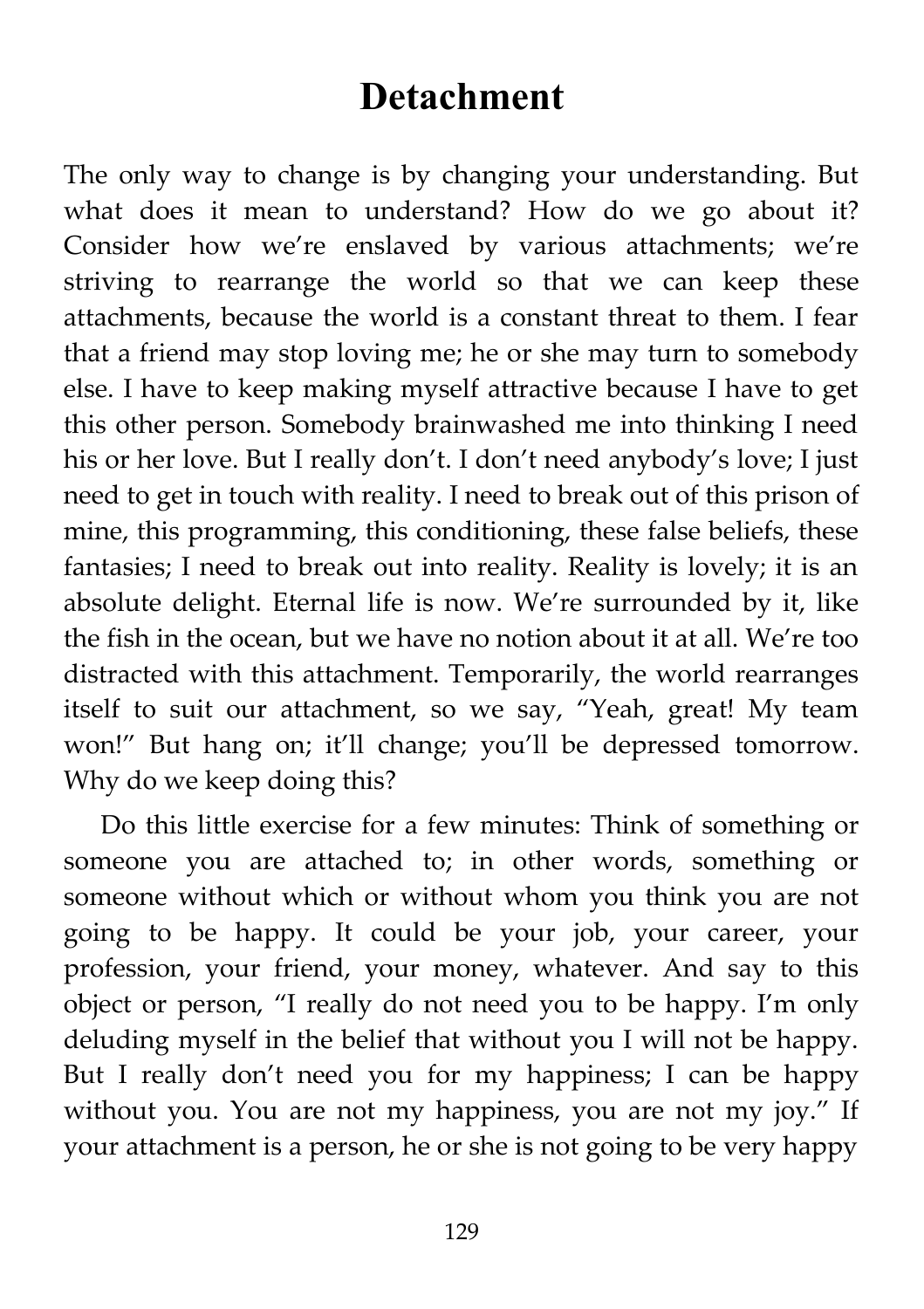to hear you say this, but go ahead anyway. You can say it in the secrecy of your heart. In any case, you'll, be making contact with the truth; you'll be smashing through a fantasy. Happiness is a state of nonillusion, of dropping the illusion.

Or you could try another exercise: Think of a time when you were heartbroken and thought you would never be happy again (your husband died, your wife died, your best friend deserted you, you lost your money). What happened? Time went on, and if you managed to pick up another attachment or managed to find somebody else you were attracted to or something else you were attracted to, what happened to the old attachment? You didn't really need it to be happy, did you? That should have taught you, but we never learn. We're programmed; we're conditioned. How liberating it is not to depend emotionally on anything. If you could get one second's experience of that, you'd be breaking through your prison and getting a glimpse of the sky. Someday, maybe, you will even fly.

I was afraid to say this, but I talked to God, and I told Him that I don't need Him. My initial reaction was: "This is so contrary to everything that I've been brought up with." Now, some people want to make an exception of their attachment to God. They say, "If God is the God that I think He ought to be, He's not going to like it when I give up my attachment to Him!" All right, if you think that unless you get God you're not going to be happy, then this "God" you're thinking of has nothing to do with the real God. You're thinking of a dream state; you're thinking of your concept. Sometimes you have to get rid of "God" in order to find God. Lots of mystics tell us that.

We've been so blinded by everything that we have not discovered the basic truth that attachments hurt rather than help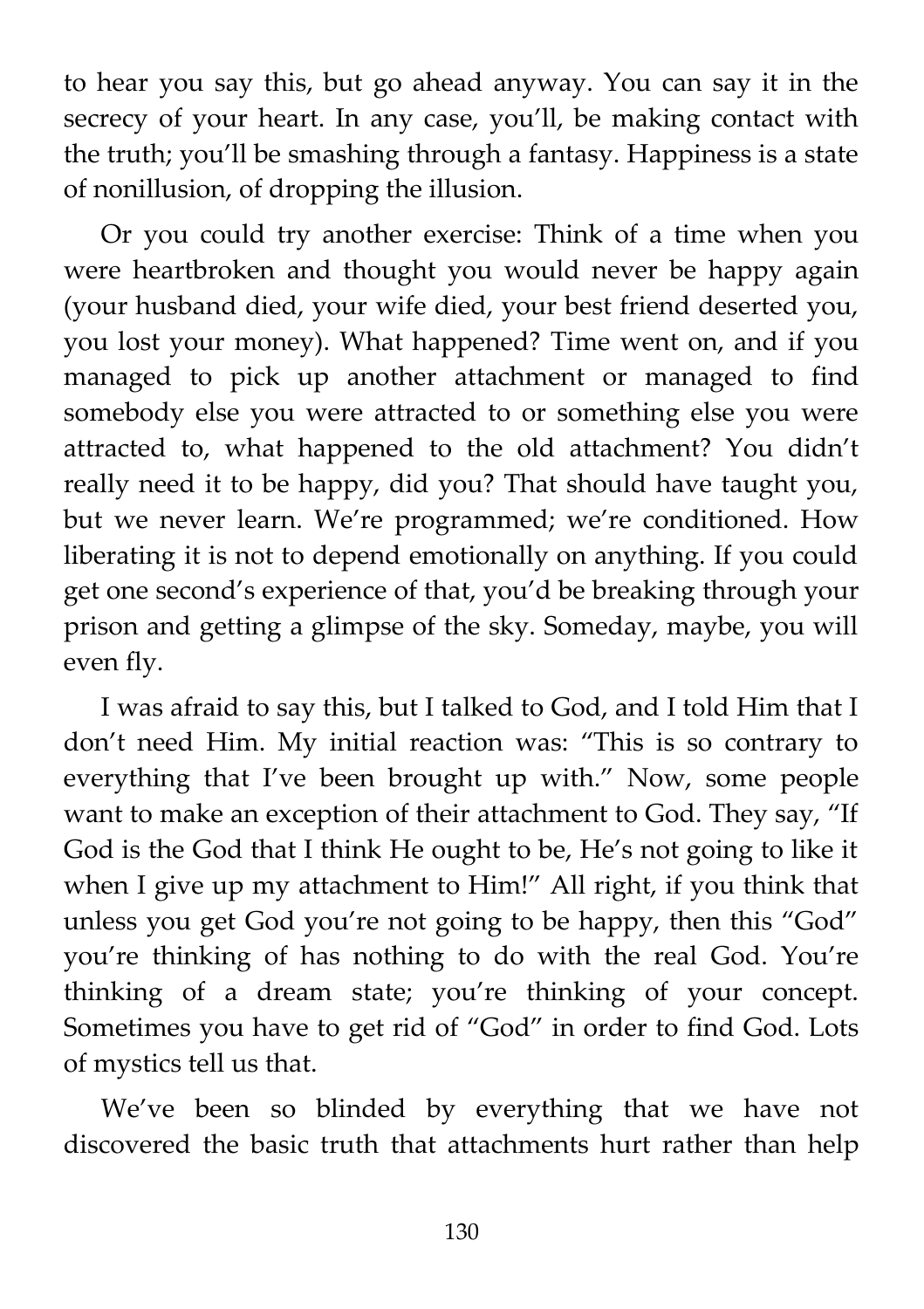relationships. I remember how frightened I was to say to an intimate friend of mine, "I really don't need you. I can be perfectly happy without you. And by telling you this I find I can enjoy your company thoroughly — no more anxieties, no more jealousies, no more possessiveness, no more clinging. It is a delight to be with you when I am enjoying you on a nonclinging basis. You're free; so am I." But to many of you I'm sure this is like talking a foreign language. It took me many, many months to fully understand this, and mind you, I'm a Jesuit, whose spiritual exercises are all about exactly this, although I missed the point because my culture and my society in general had taught me to view people in terms of my attachments. I'm quite amused, sometimes, to see even seemingly objective people like therapists and spiritual directors say of someone, "He's a great guy, great guy, I really like him." I find out later that it's because he likes me that I like him. I look into myself, and I find the same thing coming up now and again: If you're attached to appreciation and praise, you're going to view people in terms of their threat to your attachment or their fostering of your attachment. If you're a politician and you want to be elected, how do you think you're going to look at people, how will your interest in people be guided? You will be concerned for the person who's going to get you the vote. If what you're interested in is sex, how do you think you're going to look at men and women? If you're attached to power, that colors your view of human beings. An attachment destroys your capacity to love. What is love? Love is sensitivity, love is consciousness. To give you an example: I'm listening to a symphony, but if all I hear is the sound of the drums I don't hear the symphony. What is a loving heart? A loving heart is sensitive to the *whole* of life, to *all* persons; a loving heart doesn't harden itself to any person or thing. But the moment you become attached in my sense of the word, then you're blocking out many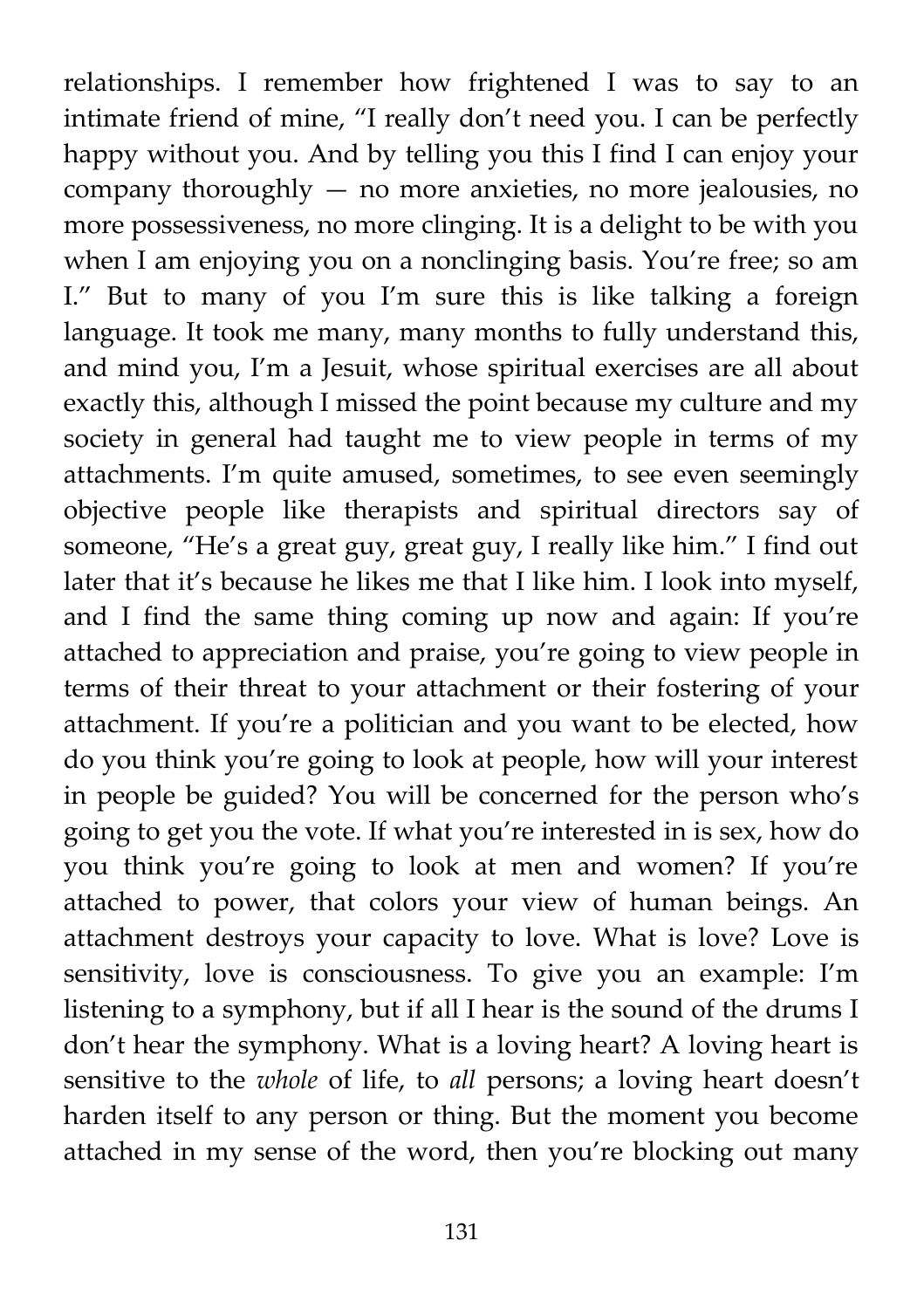other things. You've got eyes only for the object of your attachment; you've got ears only for the drums; the heart has hardened. Moreover, it's blinded, because it no longer sees the object of its attachment objectively. Love entails clarity of perception, objectivity; there is nothing so clear-sighted as love.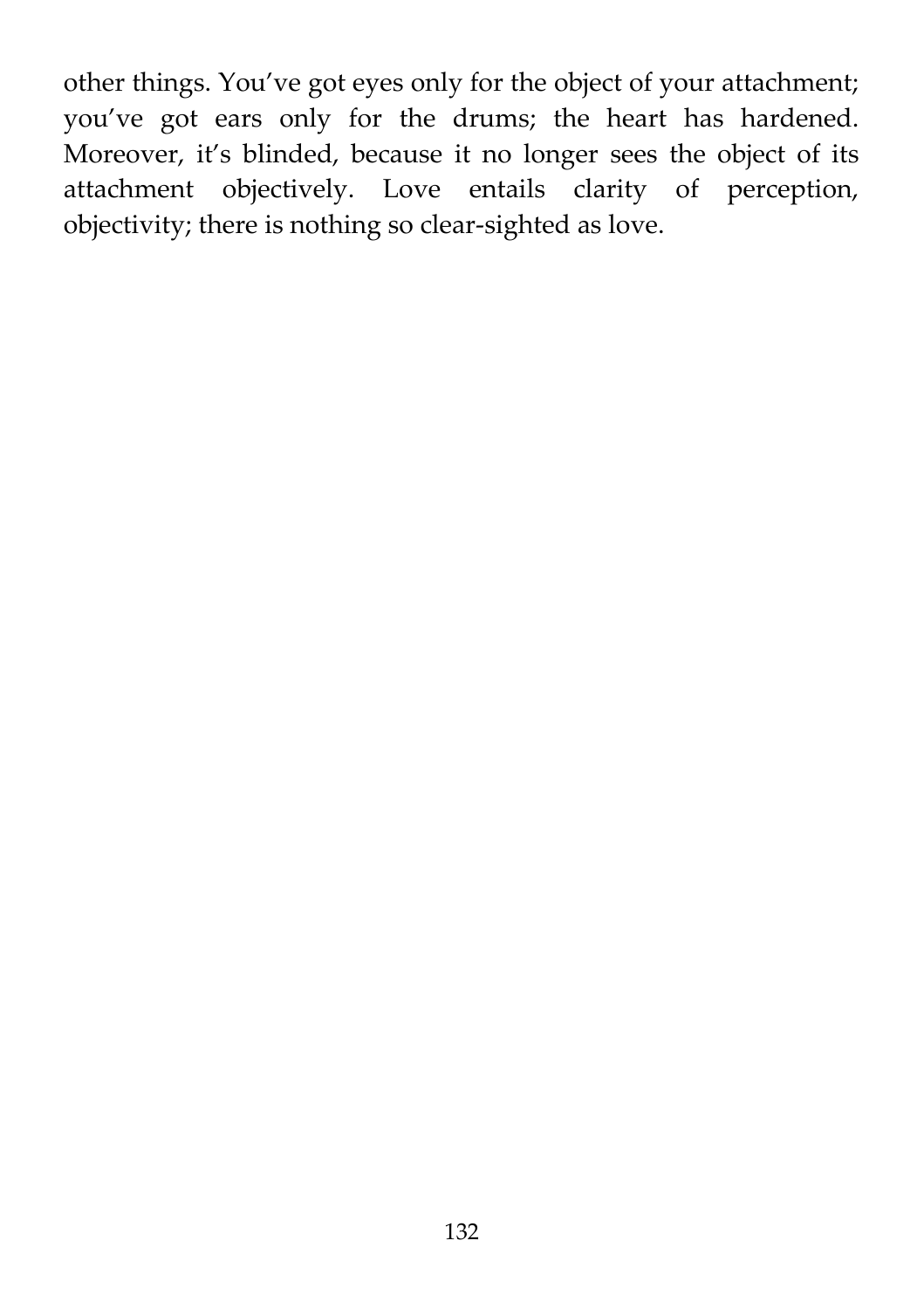## **Addictive Love**

The heart in love remains soft and sensitive. But when you're hellbent on *getting* this or the other thing, you become ruthless, hard, and insensitive. How can you love people when you need people? You can only use them. If I need you to make me happy, I've got to use you, I've got to manipulate you, I've got to find ways and means of winning you. I cannot let you be free. I can only love people when I have emptied my life of people. When I die to the need for people, then I'm right in the desert. In the beginning it feels awful, it feels lonely, but if you can take it for a while, you'll suddenly discover that it isn't lonely at all. It is solitude, it is aloneness, and the desert begins to flower. Then at last you'll know what love is, what God is, what reality is. But in the beginning giving up the drug can be tough, unless you have a very keen understanding or unless you have suffered enough. It's a great thing to have suffered. Only then can you get sick of it. You can make use of suffering to end suffering. Most people simply go on suffering. That explains the conflict I sometimes have between the role of spiritual director and that of therapist. A therapist says, "Let's ease the suffering." The spiritual director says, "Let her suffer, she'll get sick of this way of relating to people and she'll finally decide to break out of this prison of emotional dependence on others." Shall I offer a palliative or remove a cancer? It's not easy to decide.

A person slams a book on the table in disgust. Let him keep slamming it on the table. Don't pick up the book for him and tell him it's all right. Spirituality is awareness, awareness, awareness, awareness, awareness, awareness. When your mother got angry with you, she didn't say there was something wrong with her, she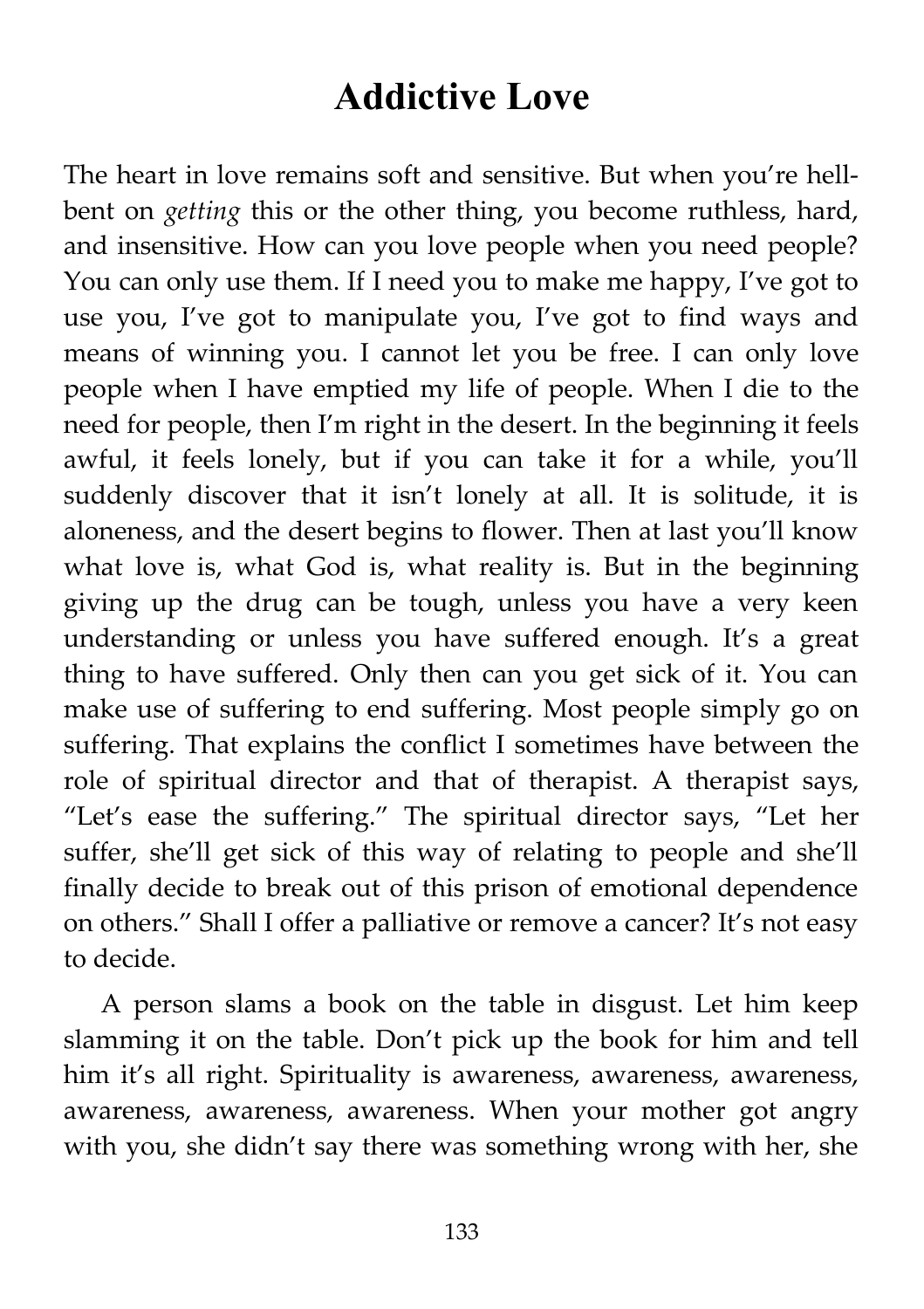said there was something wrong with *you*; otherwise she wouldn't have been angry. Well, I made the great discovery that if *you* are angry, Mother, there's something wrong with *you*. So you'd better cope with *your* anger. Stay with it and cope with it. It's not mine. Whether there's something wrong with me or not, I'll examine that independently of your anger. I'm not going to be influenced by your anger.

The funny thing is that when I can do this without feeling any negativity toward another, I can be quite objective about myself, too. Only a very aware person can refuse to pick up the guilt and anger, can say, "You're having a tantrum. Too bad. I don't feel the slightest desire to rescue you anymore, and I refuse to feel guilty." I'm not going to hate myself for anything I've done. That's what guilt is. I'm not going to give myself a bad feeling and whip myself for anything I have done, either *right* or *wrong*. I'm ready to analyze it, to watch it, and say, "Well, if I did wrong, it was in unawareness." Nobody does wrong in *awareness*. That's why theologians tell us very beautifully that Jesus could do no wrong. That makes very good sense to me, because the enlightened person can do no wrong. The enlightened person is free. Jesus was free and because he was free, he couldn't do any wrong. But since you *can* do wrong, you're not free.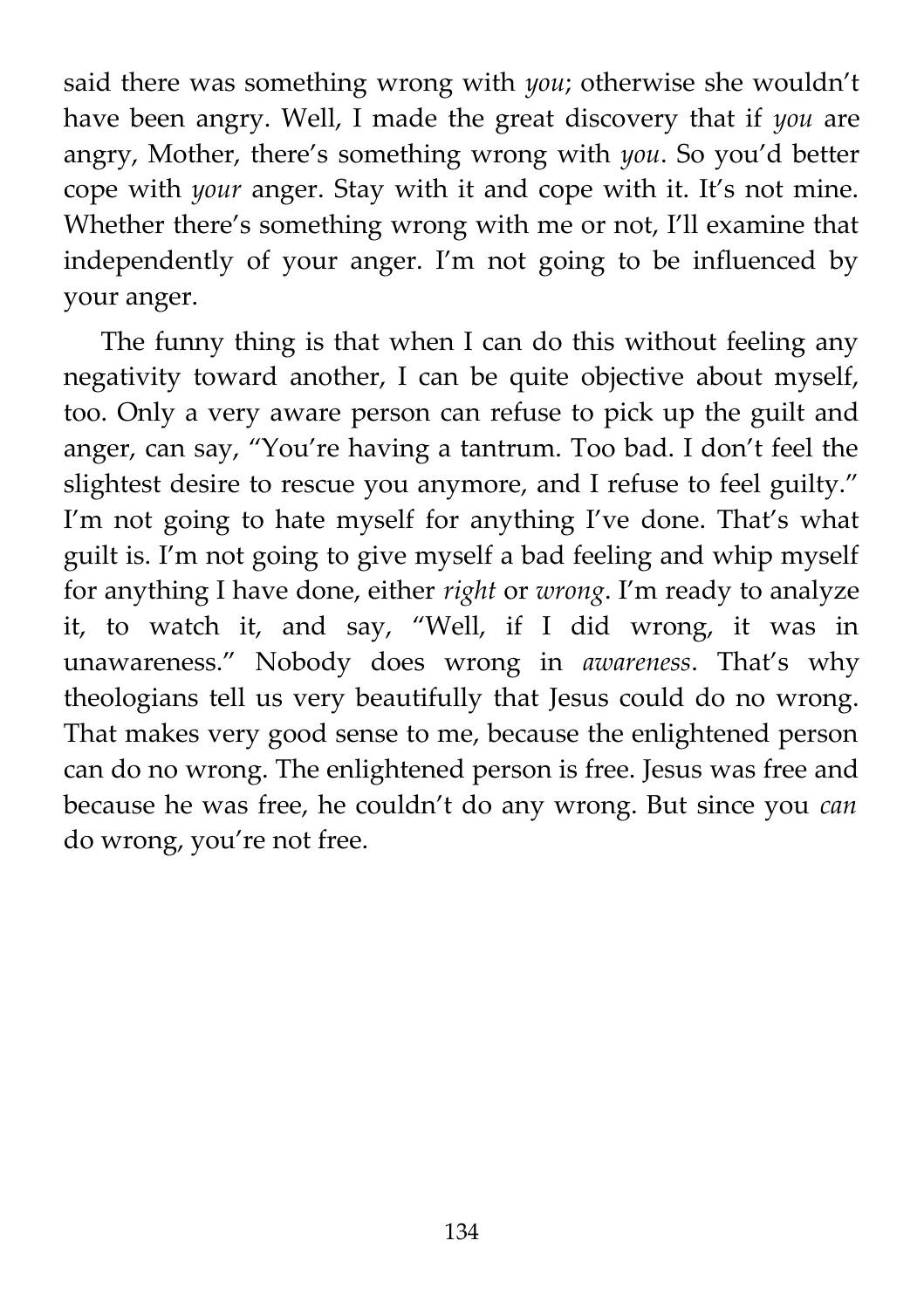## **More Words**

Mark Twain put it very nicely when he said, "It was so cold that if the thermometer had been an inch longer, we would have frozen to death." We do freeze to death on words. It's not the cold outside that matters, but the thermometer. It's not reality that matters, but what you're saying to yourself about it. I was told a lovely story about a farmer in Finland. When they were drawing up the Russian-Finnish border, the farmer had to decide whether he wanted to be in Russia or Finland. After a long time he said he wanted to be in Finland, but he didn't want to offend the Russian officials. These came to him and wanted to know why he wanted to be in Finland. The farmer replied, "It has always been my desire to live in Mother Russia, but at my age I wouldn't be able to survive another Russian winter."

Russia and Finland are only words, concepts, but not for human beings, not for crazy human beings. We're almost never looking at reality. A guru was once attempting to explain to a crowd how human beings react to words, feed on words, live on words, rather than on reality. One of the men stood up and protested; he said, "I don't agree that words have all that much effect on us." The guru said, "Sit down, you son of a bitch." The man went livid with rage and said, "You call yourself an enlightened person, a guru, a master, but you ought to be ashamed of yourself." The guru then said, "Pardon me, sir, I was carried away. I really beg your pardon; that was a lapse; I'm sorry." The man finally calmed down. Then the guru said, "It took just a few words to get a whole tempest going within you; and it took just a few words to calm you down, didn't it?" Words, words, words, words, how imprisoning they are if they're not used properly.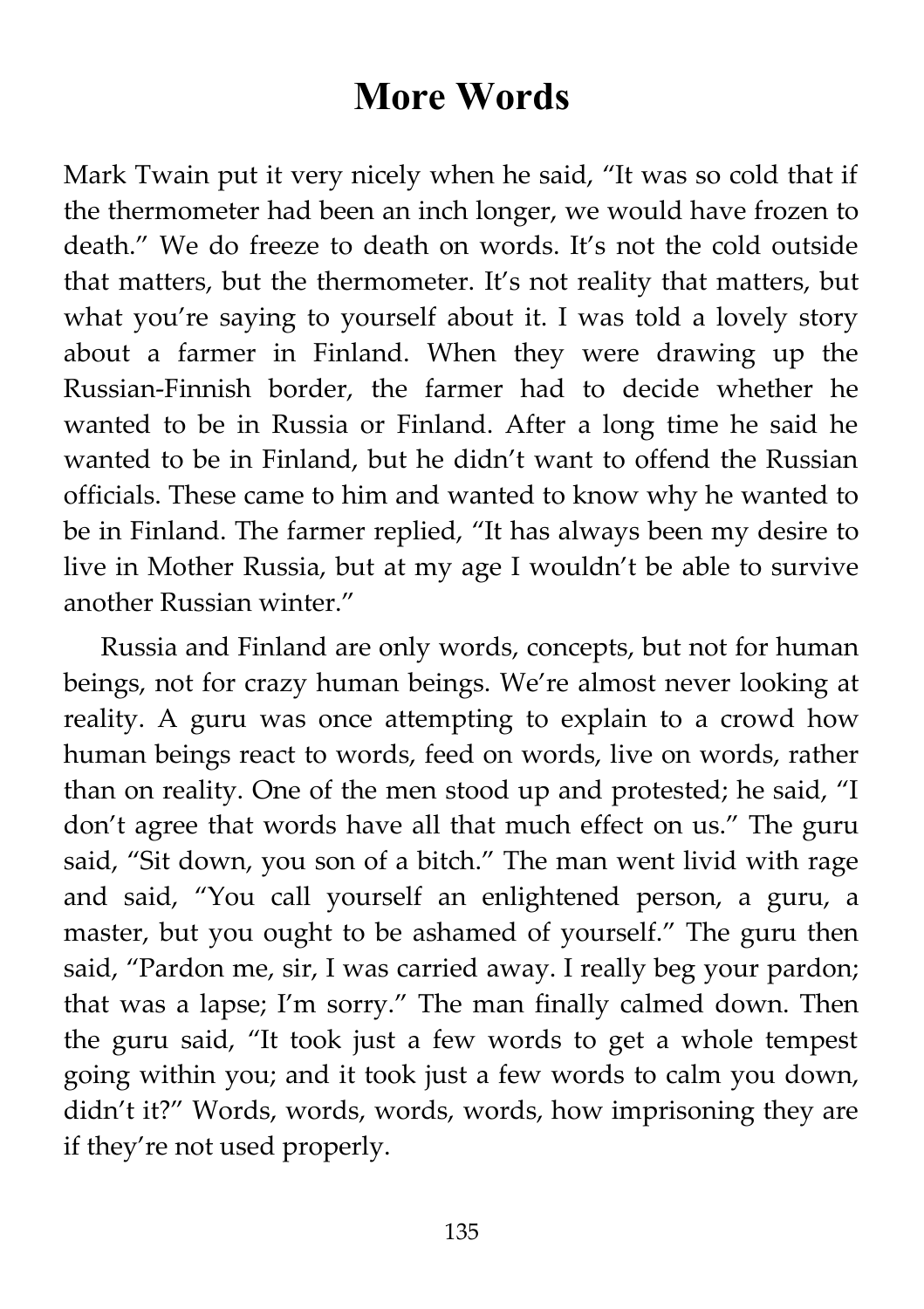# **Hidden Agendas**

There is a difference between knowledge and awareness, between information and awareness. I just said to you that one cannot do evil in awareness. But one can do evil in knowledge or information, when you *know* something is bad. "Father, forgive them, for they know not what they do." I would translate that as "They're not *aware* of what they are doing." Paul says he is the greatest of sinners because he persecuted the Church of Christ. But, he adds, I did it unawares. Or if they had been *aware* that they were crucifying the Lord of Glory, they would never have done so. Or: "The time will come when they will persecute you and they *think* they are doing a service to God." They aren't aware. They're caught up in information and knowledge. Thomas Aquinas puts it nicely when he says, "Every time someone sins, they're sinning under the guise of good." They're blinding themselves; they're seeing something as good even though they know it is bad; they're rationalizing because they're seeking something under the pretext of good.

Someone gave me two situations in which she found it difficult to be aware. She was in a service industry where many people were lined up, many phones were ringing, and she was alone and there were distractions coming from a lot of uptight, angry people. She found it extremely difficult to maintain serenity and calm. The other situation was when she was driving in traffic, with horns blowing and people shouting four-letter words. She asked me whether eventually that nervousness would dissipate and she could remain at peace.

Did you pick up the attachment there? Peace. Her attachment to peace and calm. She was saying, "Unless I'm peaceful, I won't be happy." Did it ever occur to you that you could be happy *in tension*?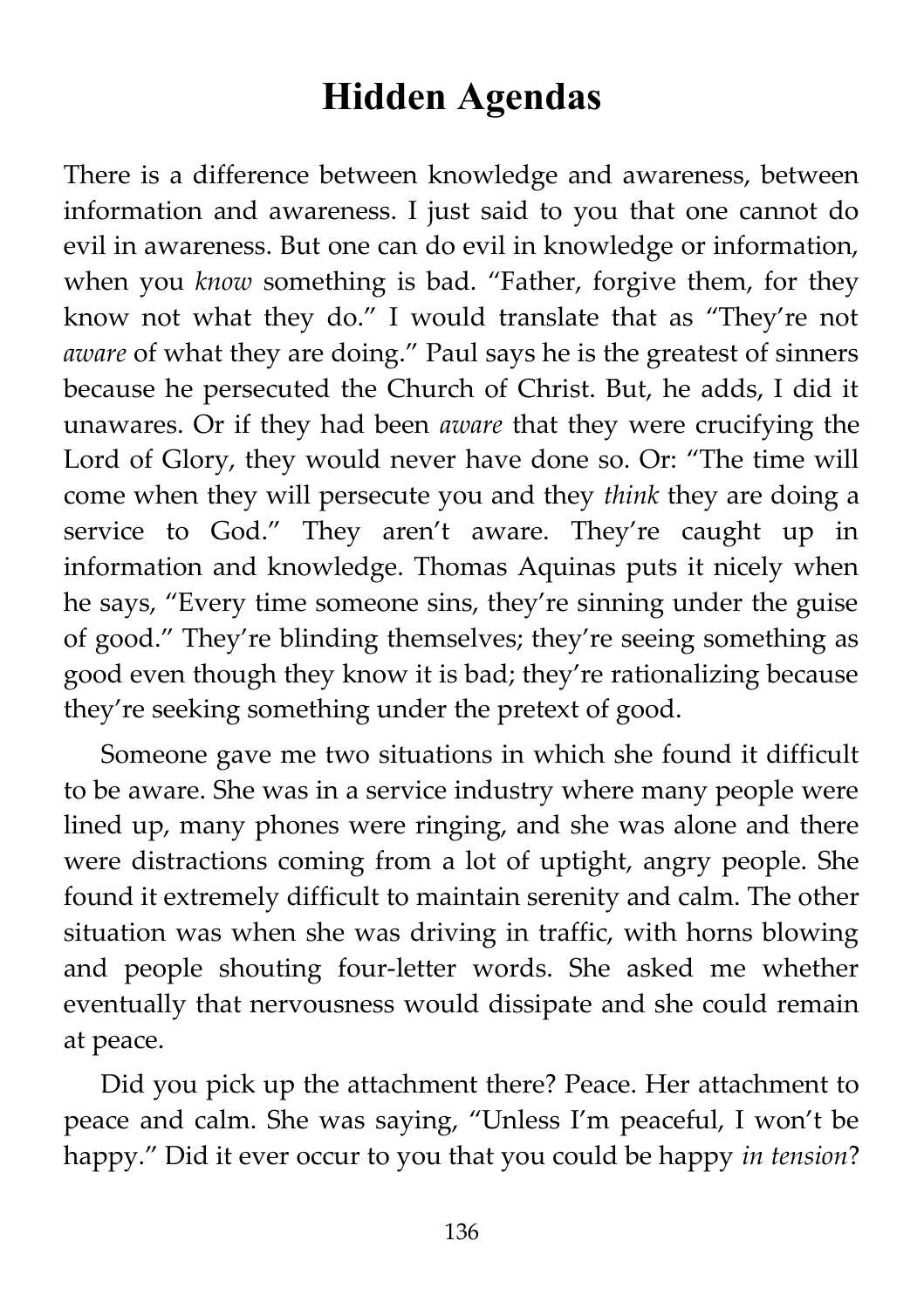Before enlightenment, I used to be depressed; after enlightenment, I continue to be depressed. You don't make a goal out of relaxation and sensitivity. Have you ever heard of people who get tense trying to relax? If one is tense, one simply observes one's tension. You will never understand yourself if you seek to change yourself. The harder you try to change yourself, the worse it gets. You are called upon to be aware. Get the feel of that jangling telephone; get the feel of jarred nerves; get the sensation of the steering wheel in the car. In other words, come to *reality*, and let tension or the calmness take care of itself. As a matter of fact, you will have to let them take care of themselves because you'll be too preoccupied with getting in touch with reality. Step by step, let whatever happens happen. Real change will come when it is brought about, not by your ego, but by reality. Awareness releases reality to change you.

In awareness you change, but you've got to experience it. At this point you're just taking my word for it. Perhaps also you've got a plan to become aware. Your ego, in its own cunning way, is trying to push you into awareness. Watch it! You'll meet with resistance; there will be trouble. When someone is anxious about being aware all the time, you can spot the mild anxiety. They want to be awake, to find out if they're really awake or not. That's part of *asceticism*, not awareness. It sounds strange in a culture where we've been trained to achieve goals, to get somewhere, but in fact there's nowhere to go because you're there already. The Japanese have a nice way of putting it: "The day you cease to travel, you will have arrived." Your attitude should be: "I want to be aware, I want to be in touch with whatever is and let whatever happens happen; if I'm awake, fine, and if I'm asleep, fine." The moment you make a goal out of it and attempt to *get* it, you're seeking ego glorification, ego promotion. You want the good feeling that you've *made it*. When you do "make it," you won't know. Your left hand won't know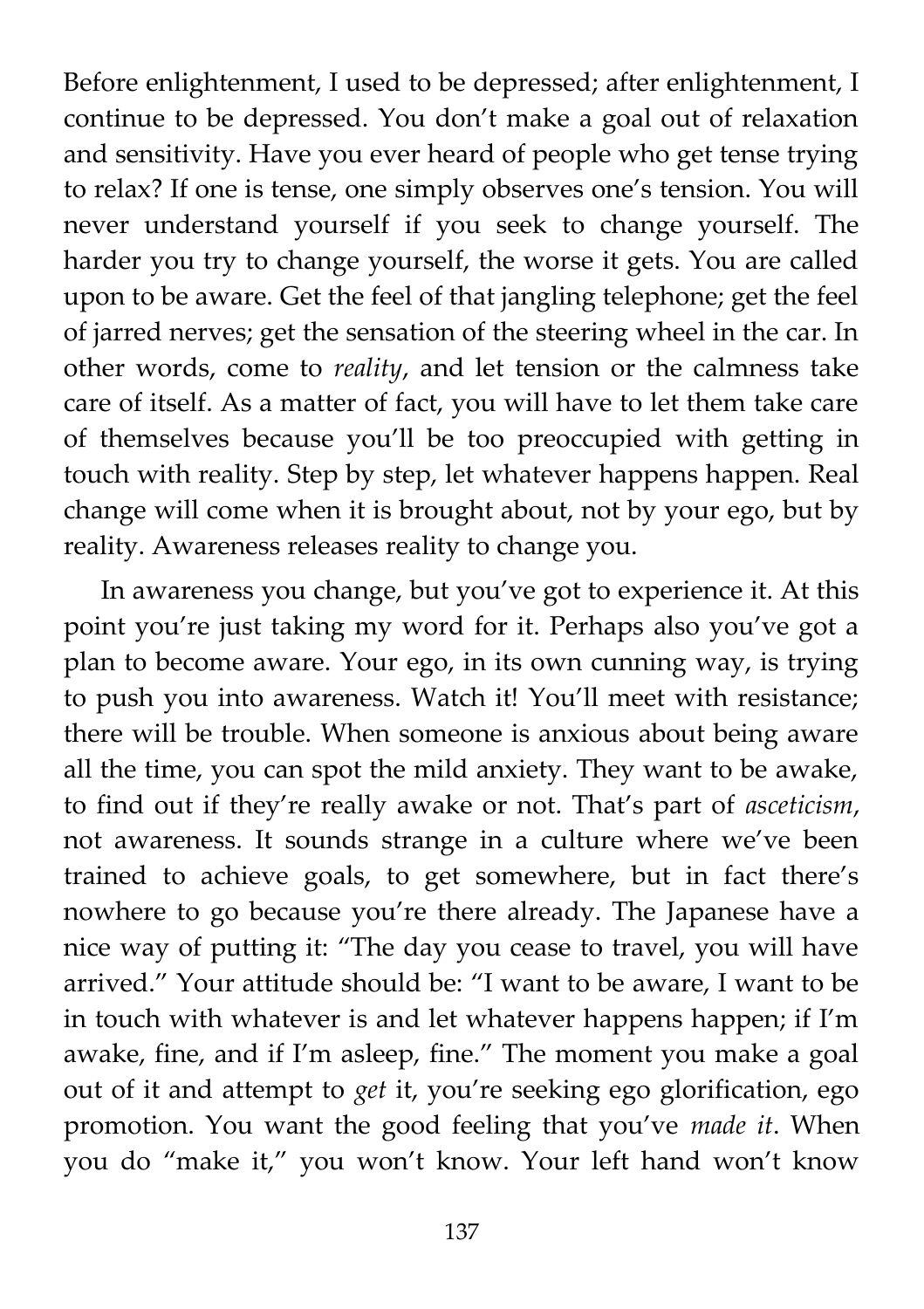what your right hand is doing. "Lord, when did we do this? We had no awareness." Charity is never so lovely as when one has lost consciousness that one is practicing charity. "You mean I helped you? I was enjoying myself. I was just doing my dance. It helped you, that's wonderful. Congratulations to you. No credit to me."

When you attain, when you are aware, increasingly you will not be bothered about labels like "awake" or "asleep." One of my difficulties here is to arouse your curiosity but not your spiritual greed. Let's come awake, it's going to be wonderful. After a while, it doesn't matter; one is aware, because one lives. The unaware life is not worth living. And you will leave pain to take care of itself.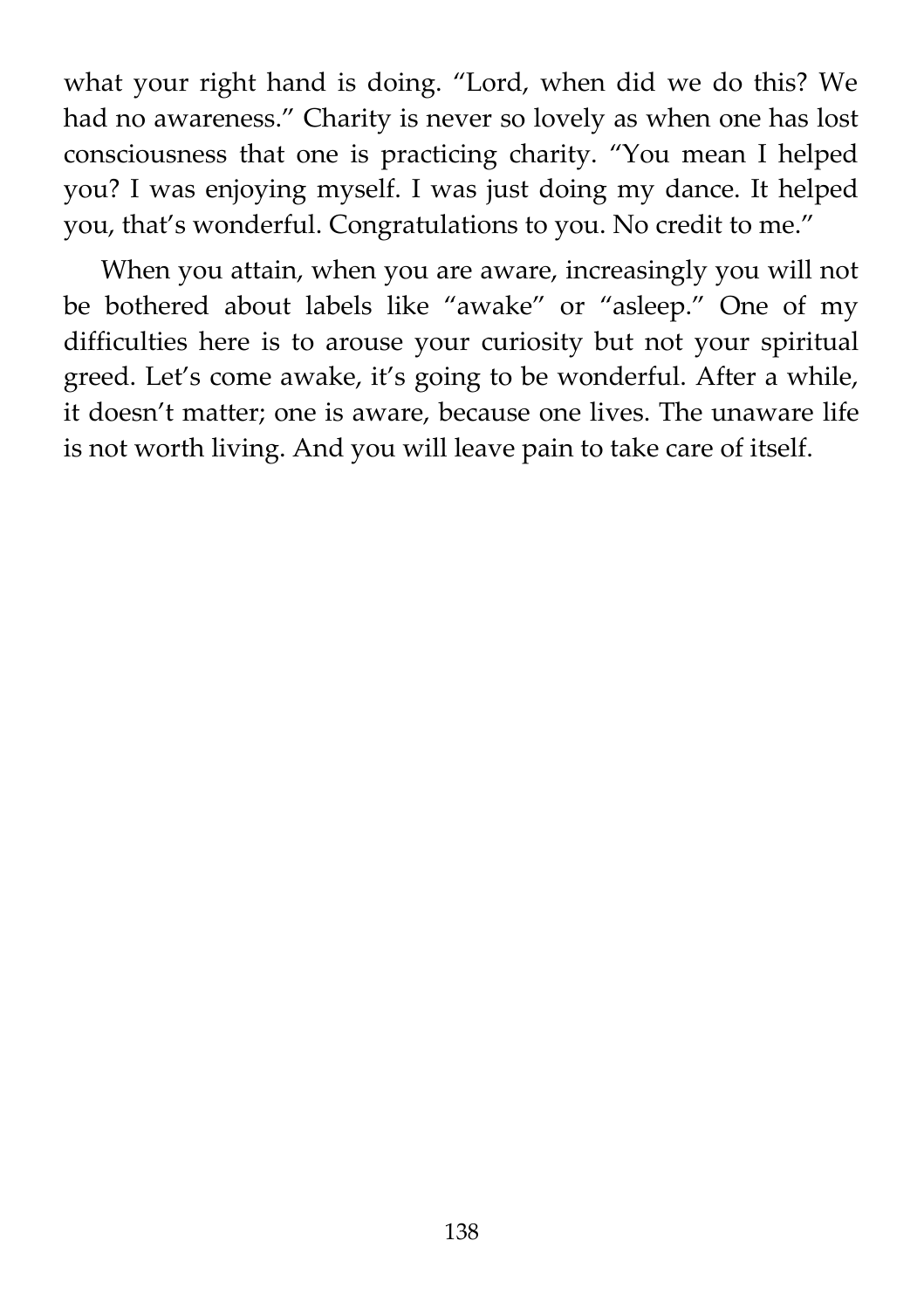# **Giving In**

The harder you try to change, the worse it can get. Does this mean that a certain degree of passivity is all right? Yes, the more you resist something, the greater power you give to it. That's the meaning, I think, of Jesus' words: "When someone strikes you on the right cheek, offer him your left as well." You always empower the demons you fight. That's very Oriental. But if you flow with the enemy, you overcome the enemy. How does one cope with evil? Not by fighting it but by understanding it. In understanding, it disappears. How does one cope with darkness? Not with one's fist. You don't chase darkness out of the room with a broom, you turn on a light. The more you fight darkness, the more real it becomes to you, and the more you exhaust yourself. But when you turn on the light of awareness, it melts. Say this scrap of paper is a billion-dollar check. Ah, I must renounce it, the gospel says, I must give it up if I want eternal life. Are you going to substitute one greed  $-$  a spiritual greed — for the other greed? Before, you had a worldly ego and now you've got a spiritual ego, but you've got an ego all the same, a refined one and one more difficult to cope with. When you renounce something, you're tied to it. But if instead of renouncing it, I look at it and say, "Hey, this isn't a billion-dollar check, this is a scrap of paper," there is nothing to fight, nothing to renounce.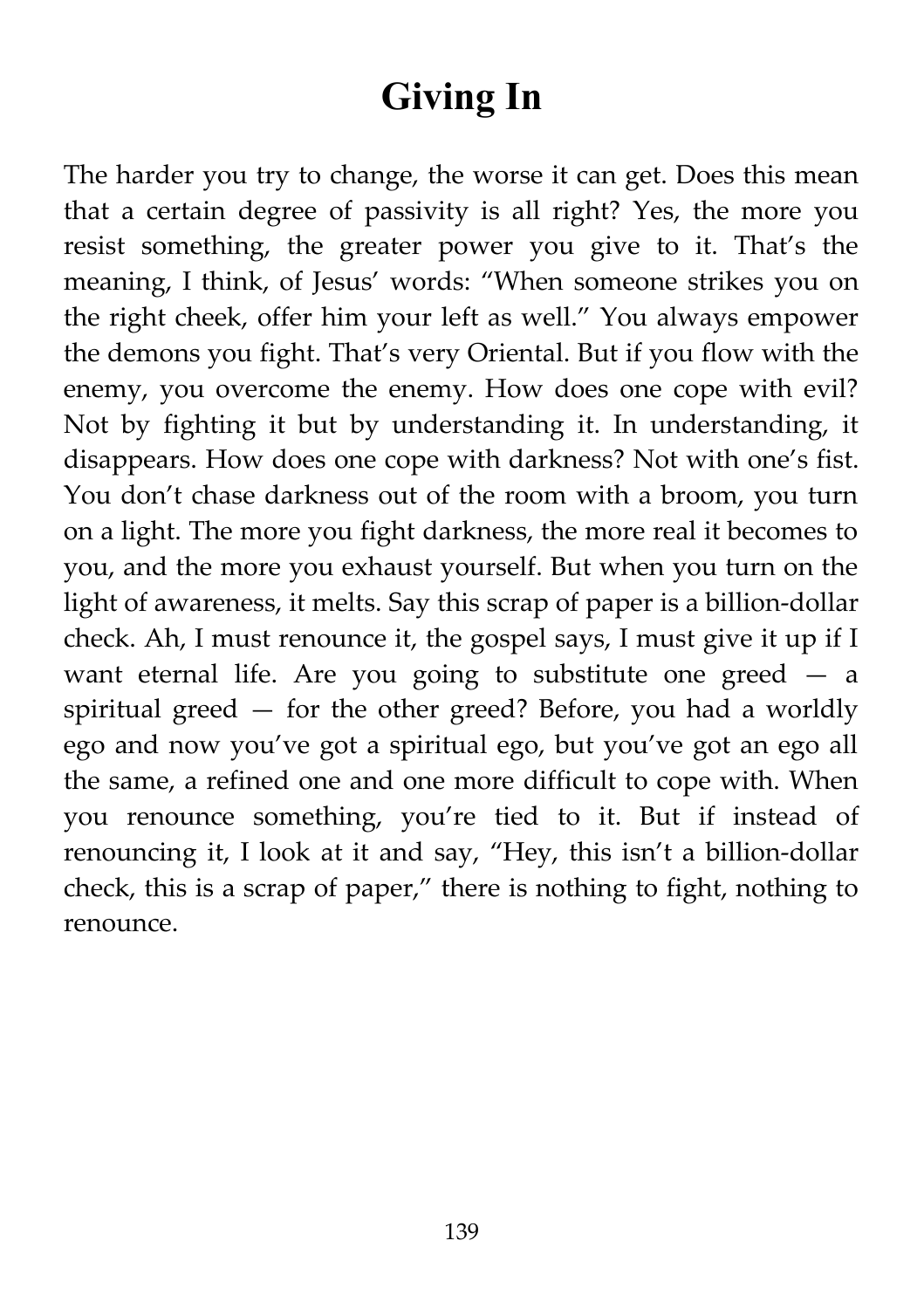#### **Assorted Landmines**

In my country, lots of men grow up with the belief that women are cattle. "I married her," they say. "She's my possession." Are these men to blame? Get ready for a shock: They aren't. Just as many Americans are not to blame for the way they view Russians. Their glasses or perceptions simply have been dyed a certain color, and there they are; that's the color through which they look at the world. What does it take to make them real, to make them aware that they're looking at the world through colored glasses? There is no salvation till they have seen their basic prejudice.

As soon as you look at the world through an ideology you are finished. No reality fits an ideology. Life is beyond that. That is why people are always searching for a meaning to life. But life has no meaning; it cannot have meaning because meaning is a formula; meaning is something that makes sense to the mind. Every time you make sense out of reality, you bump into something that destroys the sense you made. Meaning is only found when you go beyond meaning. Life only makes sense when you perceive it as mystery and it makes no sense to the conceptualizing mind.

I don't say that adoration isn't important, but I do say that doubt is infinitely more important than adoration. Everywhere people are searching for objects to adore, but I don't find people awake enough in their attitudes and convictions. How happy we would be if terrorists would adore their ideology less and question more. However, we don't like to apply that to ourselves; we think we're all right and the terrorists are wrong. But a terrorist to you is a martyr to the other side.

Loneliness is when you're missing people, aloneness is when you're enjoying yourself. Remember that quip of George Bernard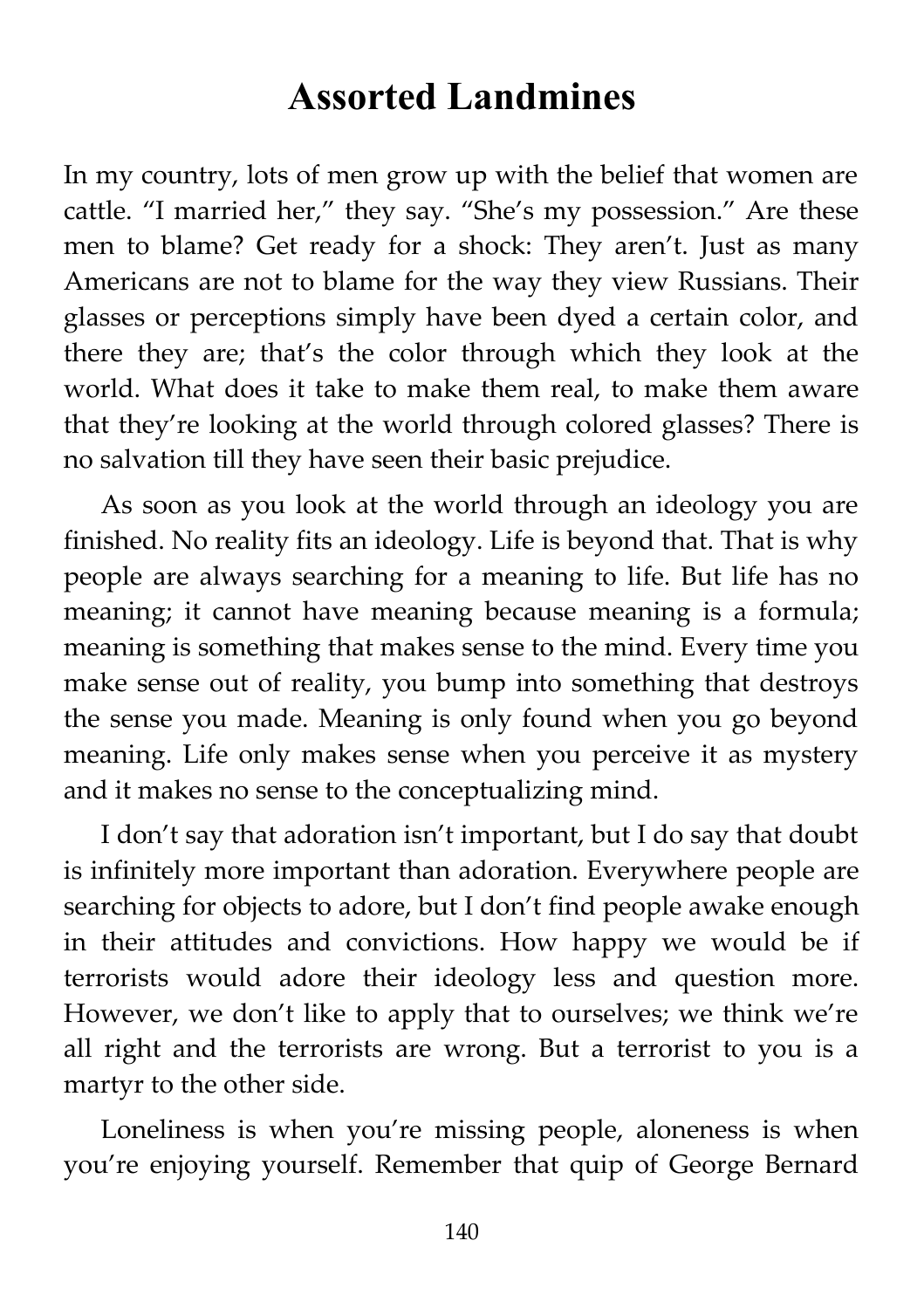Shaw. He was at one of those awful cocktail parties, where nothing gets said. Someone asked him if he was enjoying himself. He answered, "It's the only thing I am enjoying here." You never enjoy others when you are enslaved to them. Community is not formed by a set of slaves, by people demanding that other people make them happy. Community is formed by emperors and princesses. You're an emperor, not a beggar; you're a princess, not a beggar. There's no begging bowl in a true community. There's no clinging, no anxiety, no fear, no hangover, no possessiveness, no demands. Free people form community, not slaves. This is such a simple truth, but it has been drowned out by a whole culture, including religious culture. Religious culture can be very manipulative if you don't watch out.

Some people see awareness as a high point, a plateau, *beyond* experiencing every moment as it is. That's making a goal out of awareness. But with true awareness there's nowhere to go, nothing to achieve. How do we get to this awareness? Through awareness. When people say they really want to experience every moment, they're really talking awareness, except for that "wanting." You don't want to experience awareness; you do or you don't.

A friend of mine has just gone to Ireland. He told me that though he's an American citizen he's entitled to an Irish passport and was getting one because he is scared to travel abroad on an American passport. If terrorists walk in and say, "Let me see your passport," he wants to be able to say, "I'm Irish." But when people sit next to him on the plane, they don't want to see labels; they want to taste and experience *this* person, as he really is. How many people spend their lives not eating food but eating the menu? A menu is only an indication of something that's available. You want to eat the steak, not the words.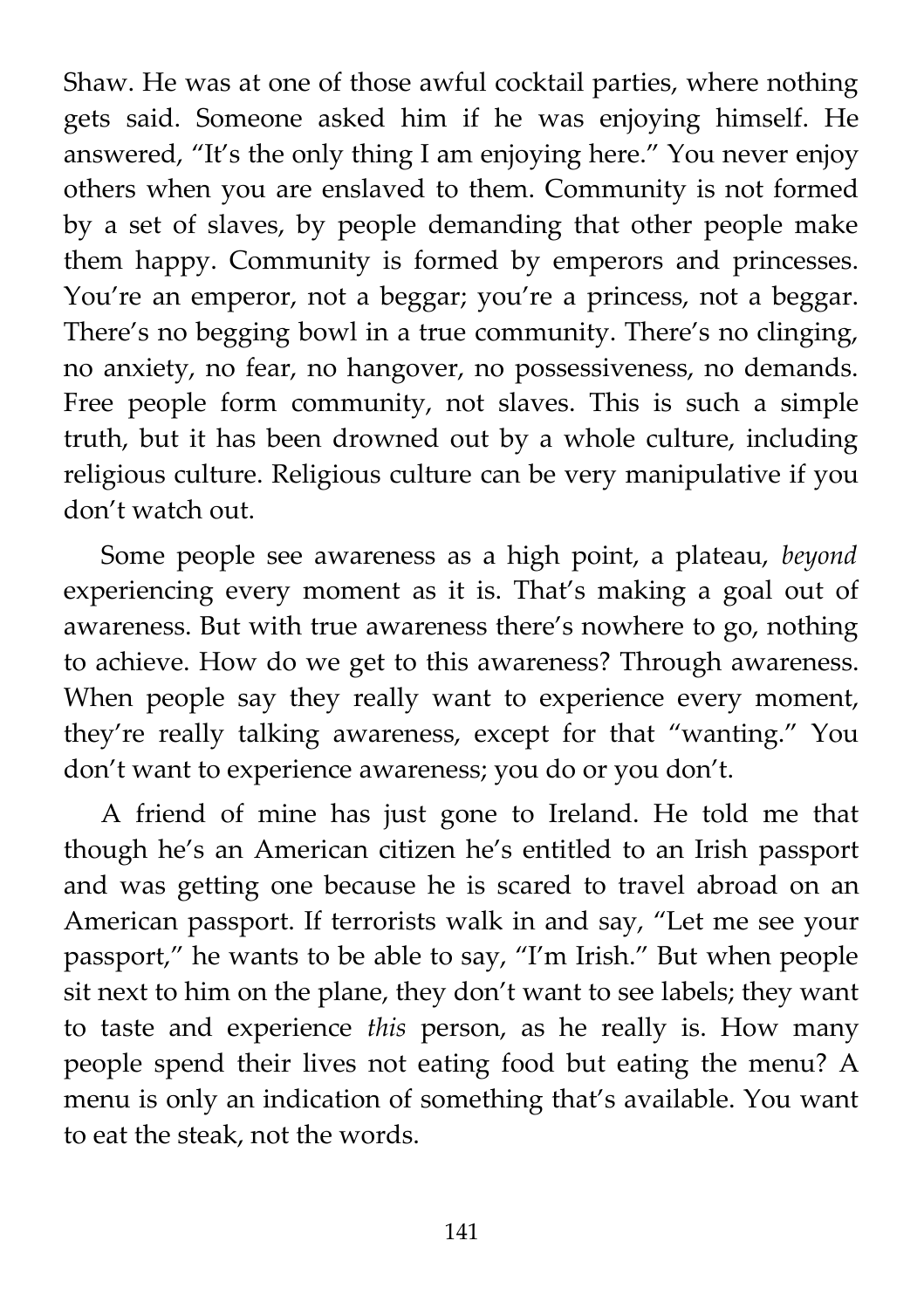## **The Death of Me**

Can one be fully human without experiencing tragedy? The only tragedy there is in the world is ignorance; all evil comes from that. The only tragedy there is in the world is unwakefulness and unawareness. From them comes fear, and from fear comes everything else, but death is not a tragedy at all. Dying is wonderful; it's only horrible to people who have never understood life. It's only when you're afraid of life that you fear death. It's only dead people who fear death. But people who are alive have no fear of death. One of your American authors put it so well. He said awakening is the death of your belief in injustice and tragedy. The end of the world for a caterpillar is a butterfly for the master. Death is resurrection. We're talking not about some resurrection that will happen but about one that is happening right now. If you would die to the past, if you would die to every minute, you would be the person who is fully alive, because a fully alive person is one who is full of death. We're always dying to things. We're always shedding everything in order to be fully alive and to be resurrected at every moment. The mystics, saints, and others make great efforts to wake people up. If they don't wake up, they're always going to have these other minor ills like hunger, wars, and violence. The greatest evil is sleeping people, ignorant people.

A Jesuit once wrote a note to Father Arrupe, his superior general, asking him about the relative value of communism, socialism, and capitalism. Father Arrupe gave him a lovely reply. He said, "A system is about as good or as bad as the people who use it." People with golden hearts would make capitalism or communism or socialism work beautifully.

Don't ask the world to change  $-$  you change first. Then you'll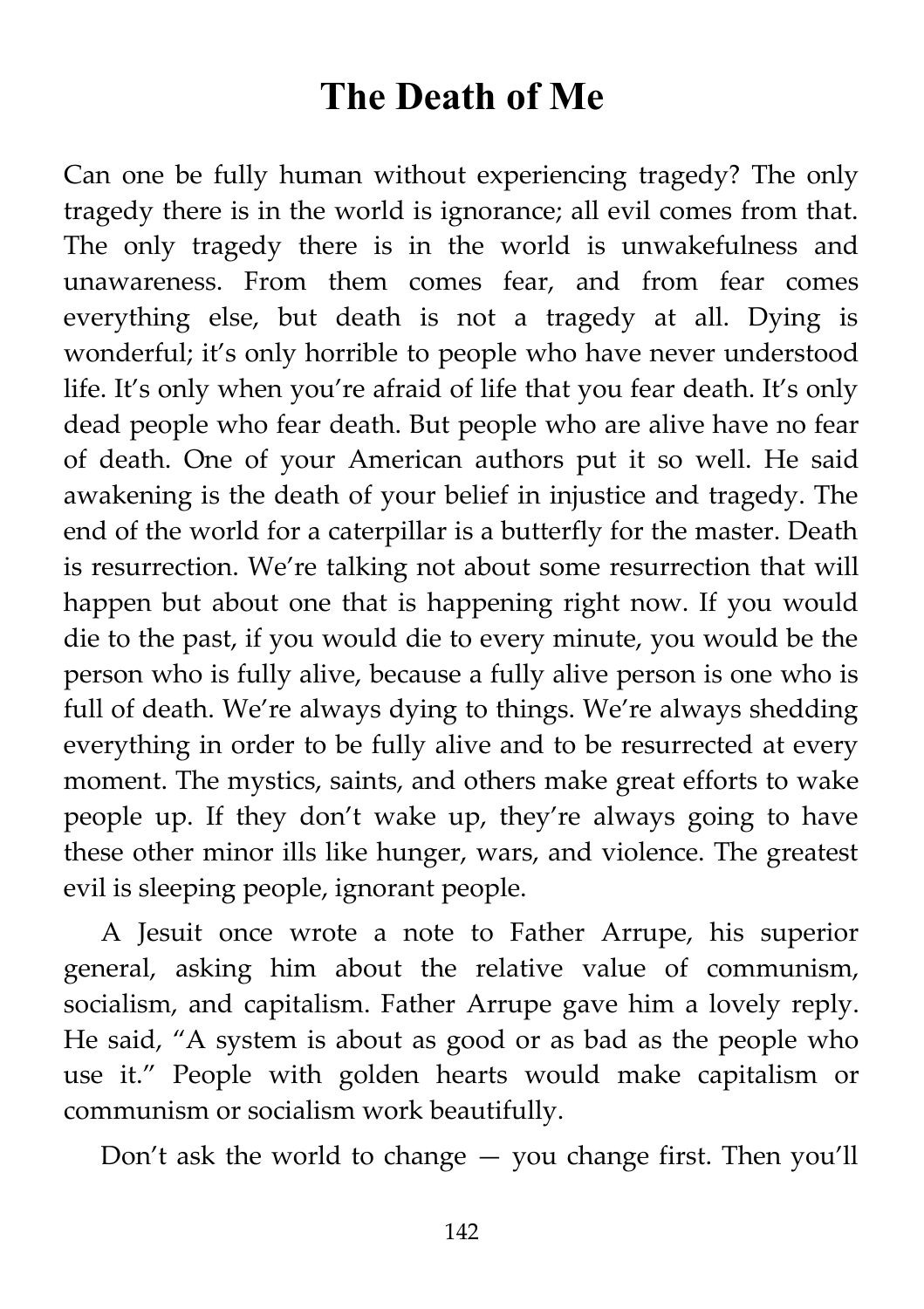get a good enough look at the world so that you'll be able to change whatever you think ought to be changed. Take the obstruction out of your own eye. If you don't, you have lost the right to change anyone or anything. Till you are aware of yourself, you have no right to interfere with anyone else or with the world. Now, the danger of attempting to change others or change things when you yourself are not aware is that you may be changing things for your own convenience, your pride, your dogmatic convictions and beliefs, or just to relieve your negative feelings. I have negative feelings, so you better change in such a way that I'll feel good. First, cope with your negative feelings so that when you move out to change others, you're not coming from hate or negativity but from love. It may seem strange, too, that people can be very hard on others and still be very loving. The surgeon can be hard on a patient and yet loving. Love can be very hard indeed.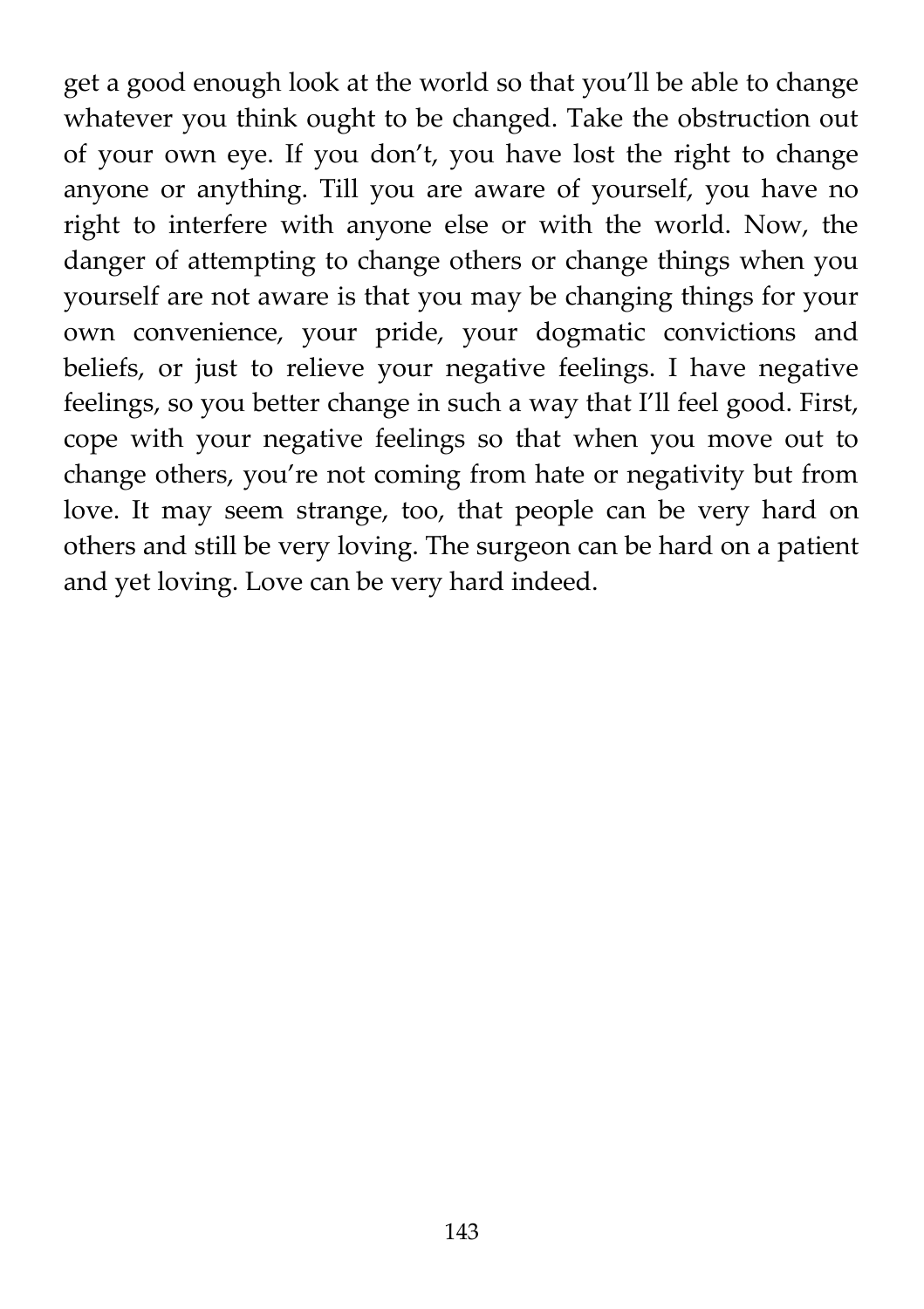### **Insight and Understanding**

But what does self-change entail? I've said it in so many words, over and over, but now I'm going to break it down into little segments. First, insight. Not effort, not cultivating habits, not having an ideal. Ideals do a lot of damage. The whole time you're focusing on what should be instead of focusing on what is. And so you're imposing what should be on a present reality, never having understood what present reality is. Let me give you an example of insight from my own experience in counseling. A priest comes to me and says he's lazy; he wants to be more industrious, more active, but he is lazy. I ask him what "lazy" means. In the old days I would have said to him, "Let's see, why don't you make a list of things you want to do every day, and then every night you check them off, and it will give you a good feeling; build up habit that way." Or I might say to him, "Who is your ideal, your patron saint?" And if he says St. Francis Xavier, I would tell him, "See how much Xavier worked. You must meditate on him and that will get you moving." That's one way of going about it, but, I'm sorry to say, it's superficial. Making him use his willpower, effort, doesn't last very long. His behavior may change, but he does not. So I now move in the other direction. I say to him, "Lazy, what's that? There are a million types of laziness. Let's hear what your type of laziness is. Describe what *you* mean by lazy?" He says, "Well, I never get anything done. I don't feel like doing anything." I ask, "You mean right from the moment you get up in the morning?" "Yes," he answers. "I wake up in the morning and there's nothing worth getting up for." "You're depressed, then?" I ask. "You could call it that," he says. "I have sort of withdrawn." "Have you always been like this?" I ask. "Well, not always. When I was younger, I was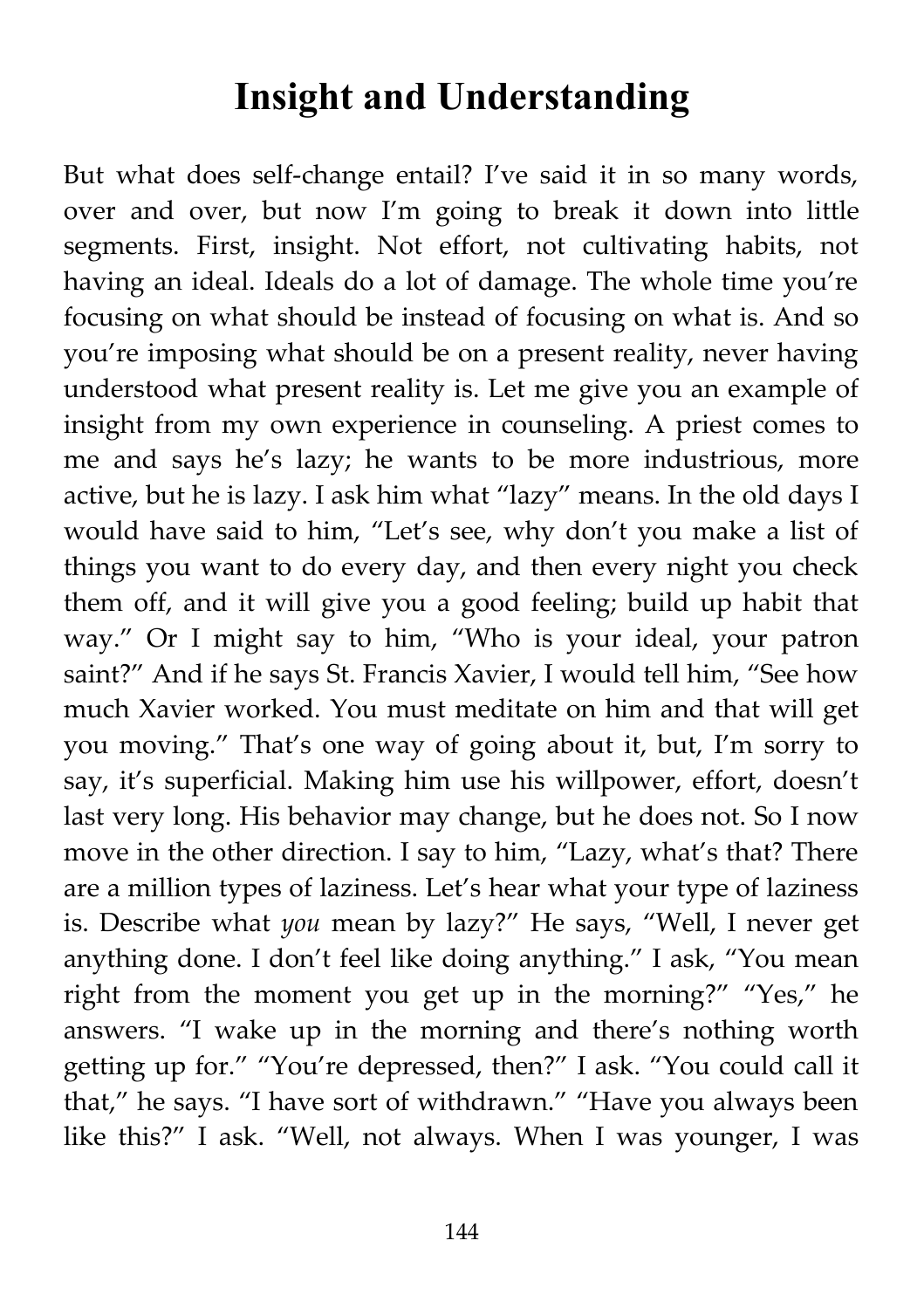more active. When I was in the seminary, I was full of life." "So when did this begin?" "Oh, about three or four years ago." I ask him if anything happened then. He thinks a while. I say, "If you have to think so much, nothing very special could have happened four years ago. How about the year before that?" He says, "Well, I was ordained that year." "Anything happen in your ordination year?" I ask. "There was one little thing, the final examination in theology; I failed it. It was a bit of a disappointment, but I've gotten over it. The bishop was planning to send me to Rome, to eventually teach in the seminary. I rather liked the idea, but since I failed the examination, he changed his mind and sent me to this parish. Actually, there was some injustice because . . ." Now he's getting worked up; there's anger there that he hasn't gotten over. He's got to work through that disappointment. It's useless to preach him a sermon. It's useless to give him an idea. We've got to get him to face his anger and disappointment and to get some insight into all of that. When he's able to work through that, he's back into life again. If I gave him an exhortation and told him how hard his married brothers and sisters work, that would merely make him feel guilty. He doesn't have the self-insight which is going to heal him. So that's the first thing.

There's another great task, understanding. Did you really think this was going to make you happy? You just assumed it was going to make you happy. Why did you want to teach in the seminary? Because you wanted to be happy. You thought that being a professor, having a certain status and prestige, would make you happy. Would it? Understanding is called for there.

In making the distinction between "I" and "me," it's a great help to disidentify what is going on. Let me give you an example of this kind of thing. A young Jesuit priest comes to see me; he's a lovely,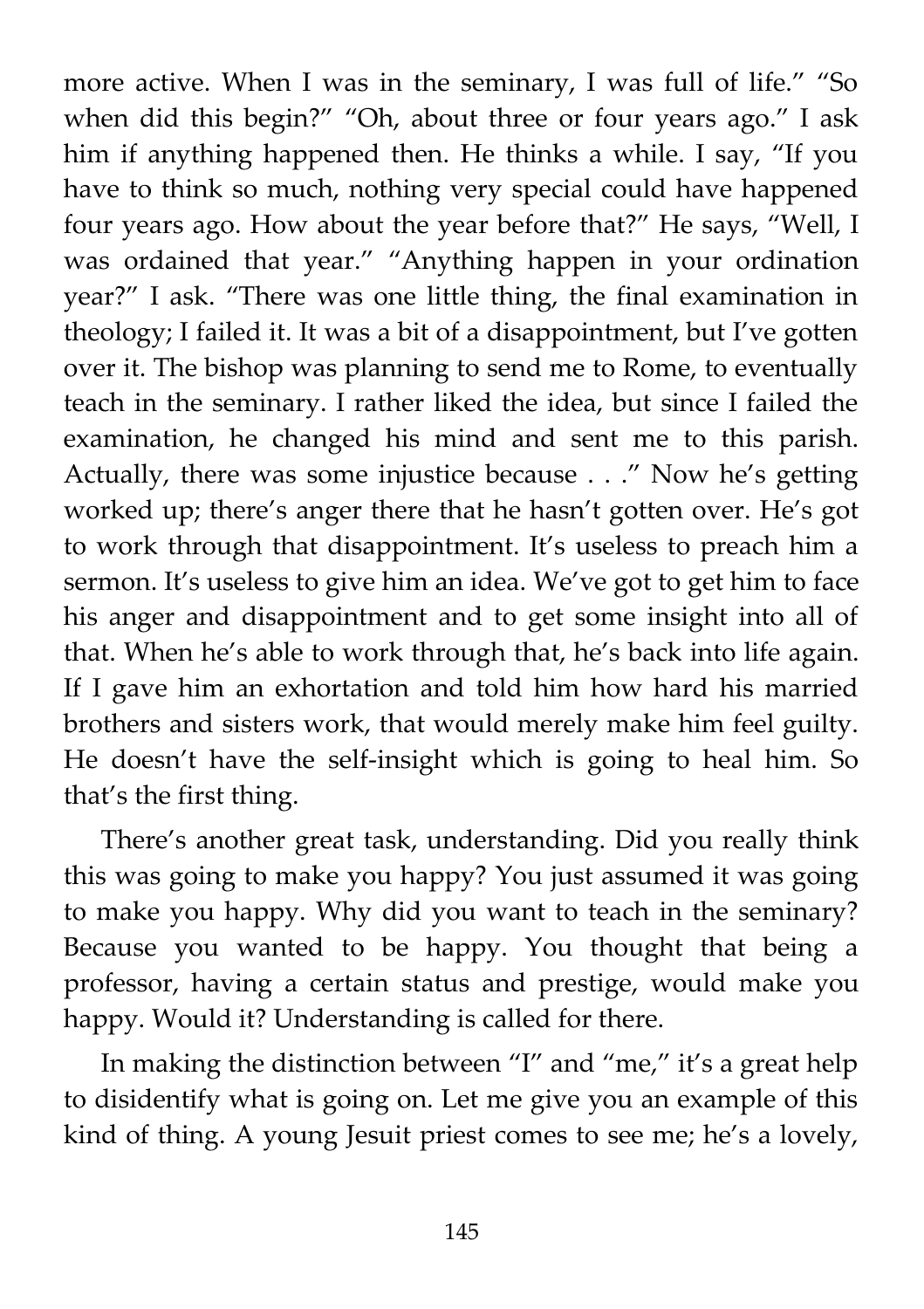extraordinary, gifted, talented, charming, lovable man everything. But he had a strange kind of a kink. With employees he was a terror. He was even known to assault them. It nearly became a matter for the police. Whenever he was put in charge of the grounds, the school, or whatever, this problem would keep coming up. He made a thirty-day retreat in what we Jesuits call a Tertianship, where he meditated day after day on the patience and love of Jesus for those who were underprivileged, etc. But I knew it wasn't going to have an effect. Anyway, he went home and was better for about three or four months. (Somebody said about most retreats that we begin them in the name of the Father and of the Son and of the Holy Spirit, and we end as it was in the beginning, is now, and ever shall be, world without end. Amen.) After that, he was right back to square one. So he came to see me. I was very busy at the time. Though he had come from another city in India, I couldn't see him. So I said, "I'm going for my evening walk; if you want to come with me on the walk, that's fine, but I don't have any other time." So we went for a walk. I'd known him before, and as we were walking, I had a strange feeling. When I get one of these strange feelings, I generally check it out with the person in question. So I said, "I have a strange feeling that you're hiding something from me. Are you?" He became indignant. He said, "What do you mean, hiding? Do you think I'd undertake this long journey and come to ask for your tune in order to hide something?" I said, "Well, it's a funny feeling I had, that's all; I thought I should check with you." We walked on. We have a lake not far from where I live. I remember the scene distinctly. He said, "Could we sit down somewhere?" I said, "O.K." We sat on a low wall that skirts the lake. He said, "You're right. I am hiding something from you." And with that he burst into tears. He said, "I'm going to tell you something I've never said to anybody since I became a Jesuit. My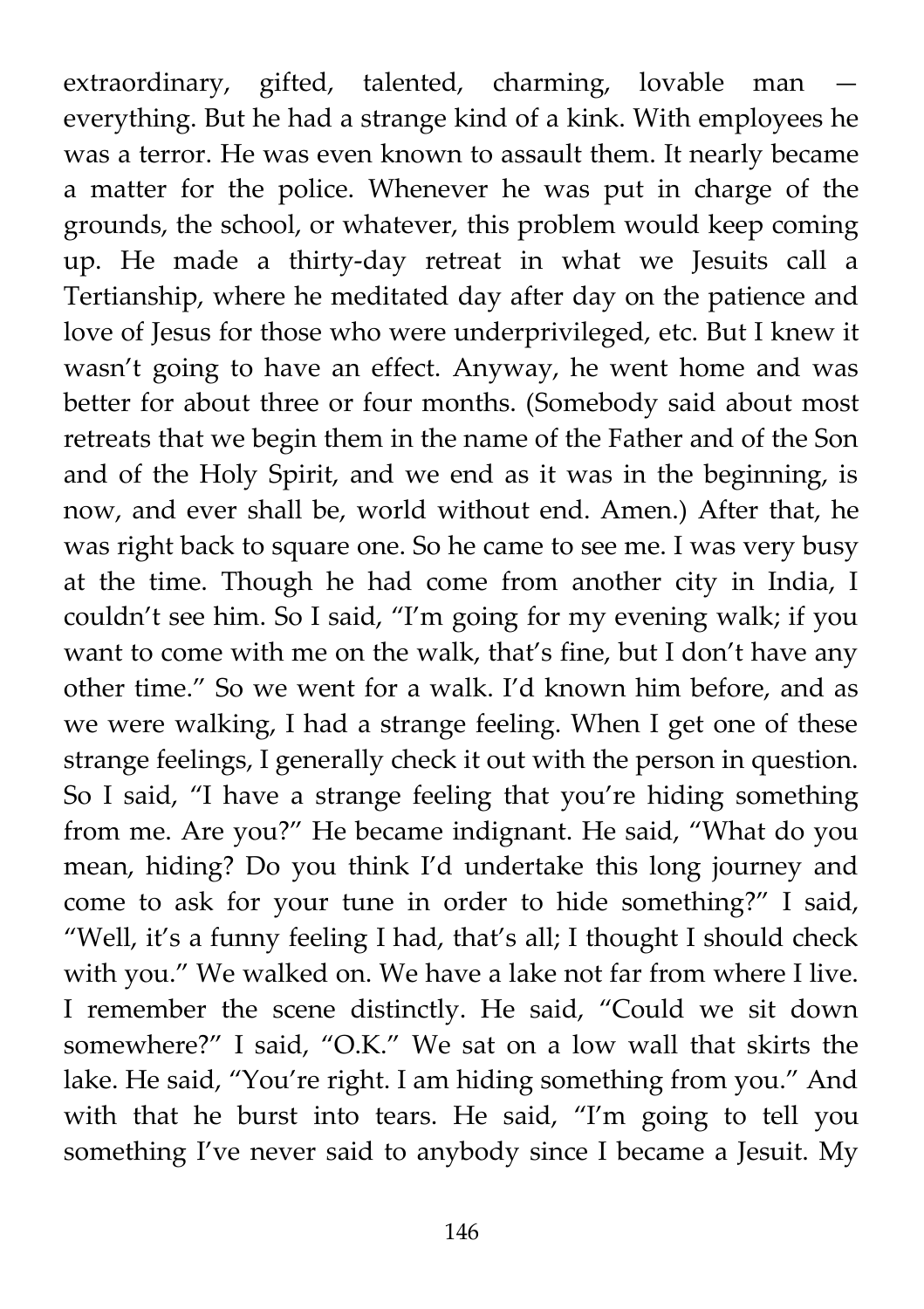father died when I was very young, and my mother became a servant. Her job was to clean lavatories and toilets and bathrooms, and sometimes she'd work for sixteen hours a day to get the wherewithal to support us. I'm so ashamed of that that I've hidden it from everybody and I continue taking revenge, irrationally, on her and the whole servant class." The feeling got transferred. No one could make sense of why this charming man was doing this, but the moment he saw that, there was never any trouble again, never. He was all right.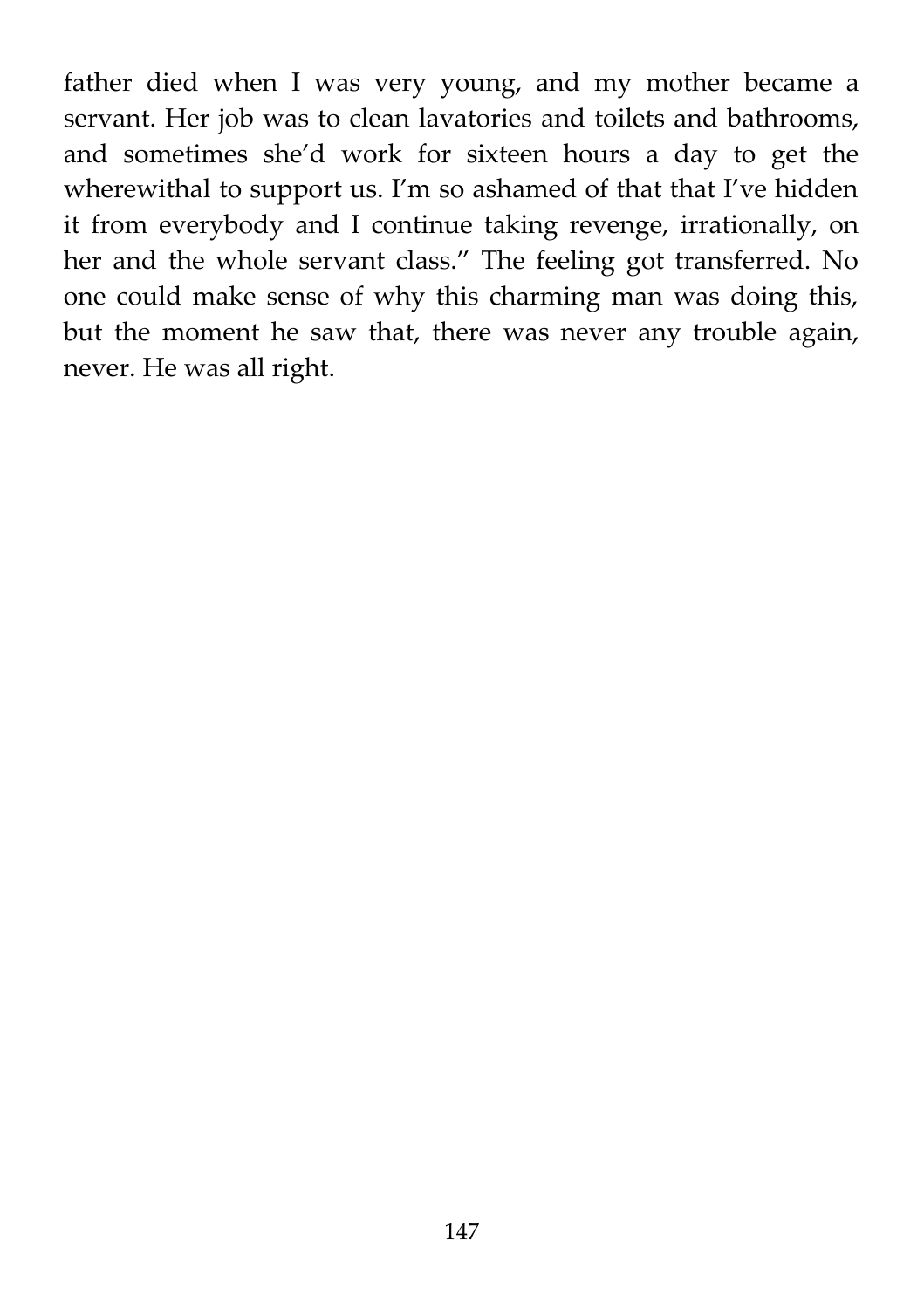# **Not Pushing It**

Meditating on and imitating externally the behavior of Jesus is no help. It's not a question of imitating Christ, it's a question of becoming what Jesus was. It's a question of becoming Christ, becoming aware, understanding what's going on within you. All the other methods we use for self-change could be compared to pushing a car. Let's suppose you have to travel to a distant city. The car breaks down along the way. Well, too bad; the car's broken down. So we roll up our sleeves and begin to push the car. And we push and push and push and push, till we get to the distant city. "Well," we say, "we made it." And then we push the car all the way to another city! You say, "We got there, didn't we?" But do you call this life? You know what you need? You need an expert, you need a mechanic to lift the hood and change the spark plug. Turn the ignition key and the car moves. You need the expert — you need understanding, insight, awareness — you don't need pushing. You don't need effort. That's why people are so tired, so weary. You and I were trained to be dissatisfied with ourselves. That's where the evil comes from psychologically. We're always dissatisfied, we're always discontented, we're always pushing. Go on, put out more effort, more and more effort. But there's always that conflict inside; there's very little understanding.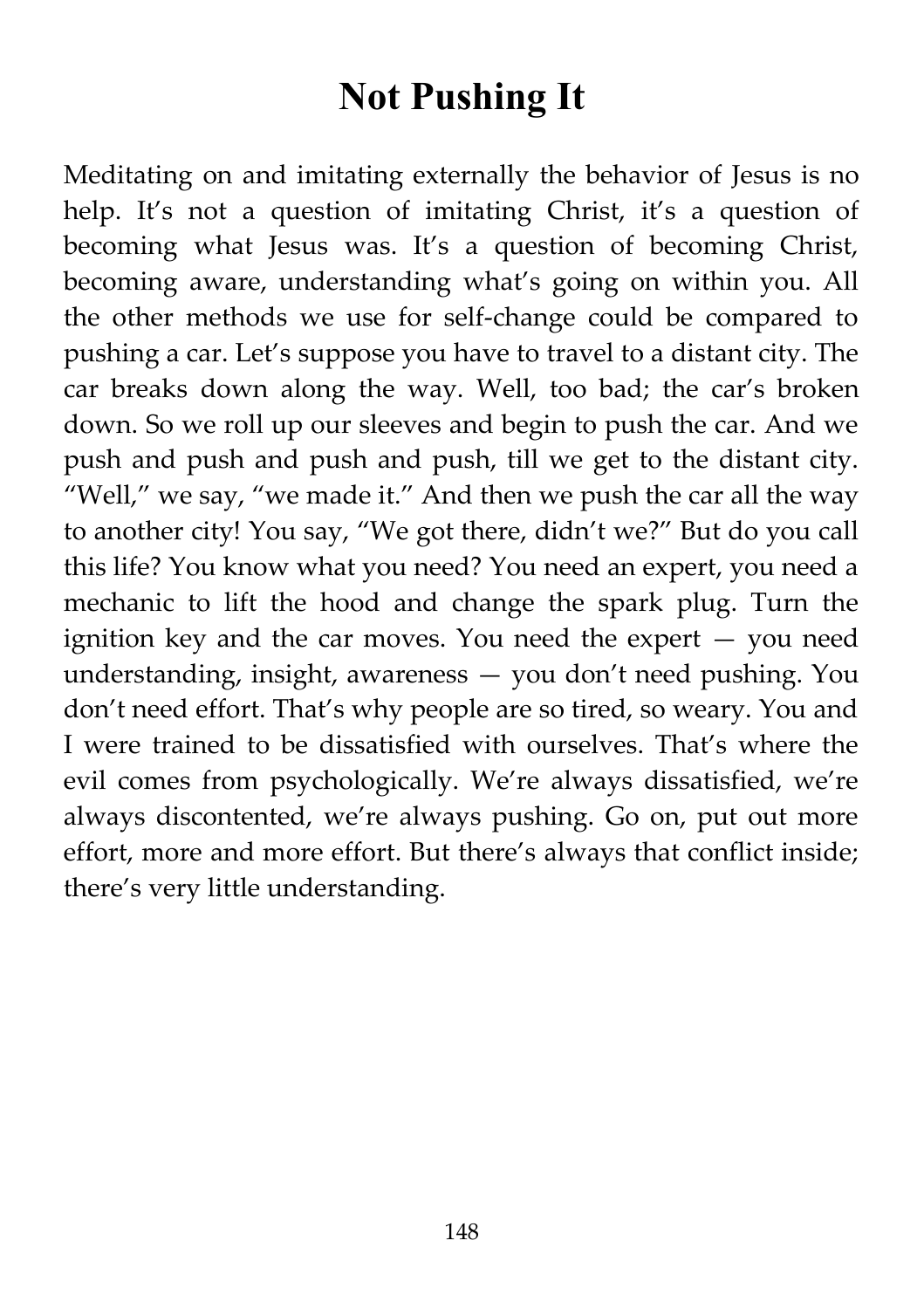# **Getting Real**

One red-letter day in my life occurred in India. It was a great day, really, the day after I was ordained. I sat in a confessional. We had a very saintly Jesuit priest in our parish, a Spaniard, whom I had known even before I went to the Jesuit novitiate. The day before I left for the novitiate, I thought I'd better make a clean breast of everything so that when I got to the novitiate I'd be nice and clean and wouldn't have to tell the novice master anything. This old Spanish priest would have crowds of people lined up at his confessional; he had a violet-colored handkerchief which he covered his eyes with, and he'd mumble something and give you a penance and send you away. He'd only met me a couple of times, but he'd call me Antonie. So I stood in line, and when my turn came, I tried changing my voice as I made my confession. He listened to me patiently, gave me my penance, absolved me, and then said, "Antonie, when are you going to the novitiate?"

Well, anyway, I went to this parish the day after my ordination. And the old priest says to me, "Do you want to hear confessions?" I said, "All right." He said, "Go and sit in my confessional." I thought, "My, I'm a holy man. I'm going to sit in his confessional." I heard confessions for three hours. It was Palm Sunday and we had the Easter crowd coming in. I came out depressed, not from what I had heard, because I had been led to expect that, and, having some inkling of what was going on in my own heart, I was shocked by nothing. You know what depressed me? The realization that I was giving them these little pious platitudes: "Now pray to the Blessed Mother, she loves you," and "Remember that God is on your side." Were these pious platitudes any cure for cancer? And this is a cancer I'm dealing with, the lack of awareness and reality. So I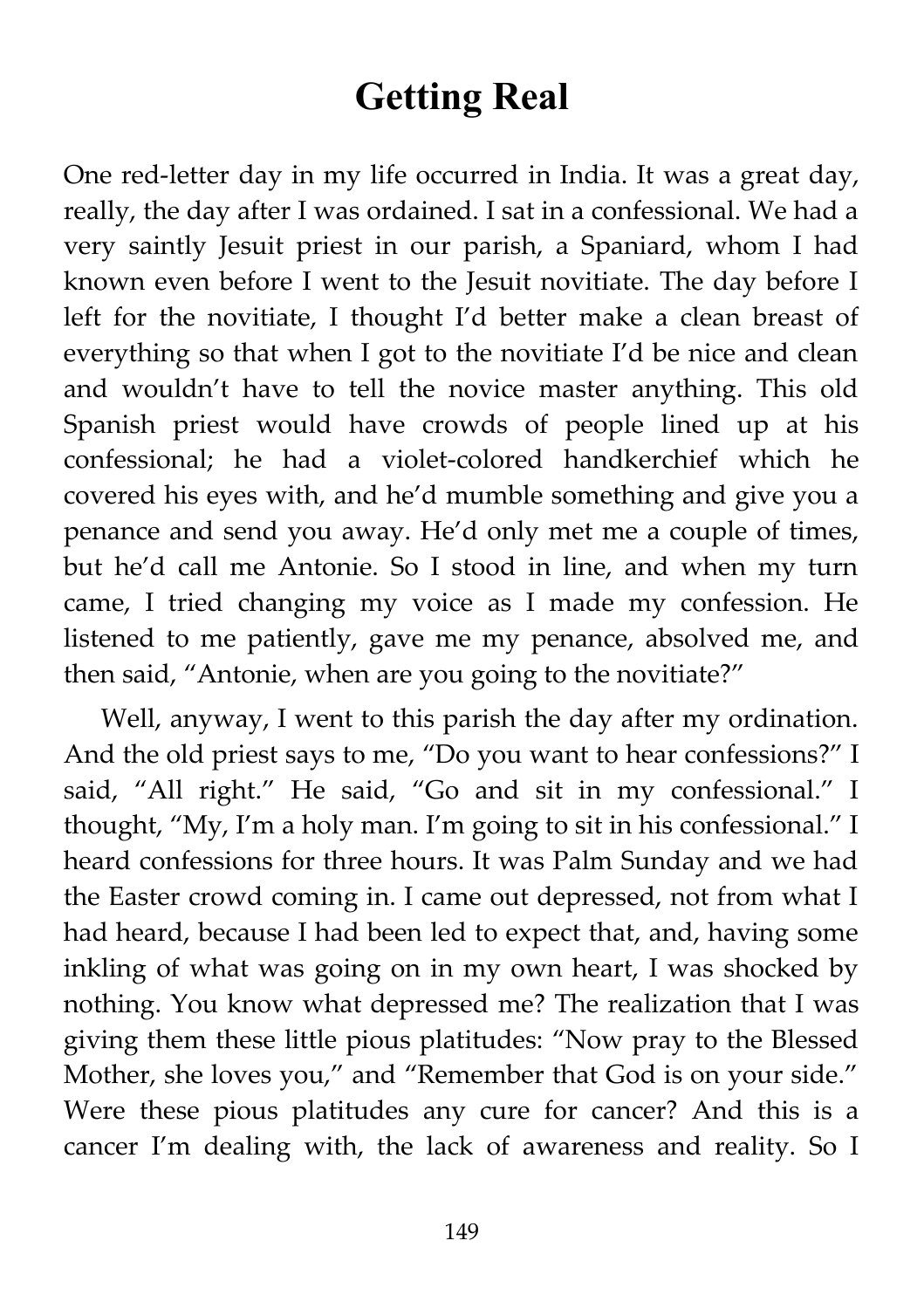swore a mighty oath to myself that day: "I'll learn, I'll learn, so it will not be said of me when it is all over, 'Father, what you said to me was absolutely true but totally useless.'"

Awareness, insight. When you become an expert (and you'll soon become an expert) you don't need to take a course in psychology. As you begin to observe yourself, to watch yourself, to pick up those negative feelings, you'll find your own way of explaining it. And you'll notice the change. But then you'll have to deal with the big villain, and that villain is self-condemnation, selfhatred, self-dissatisfaction.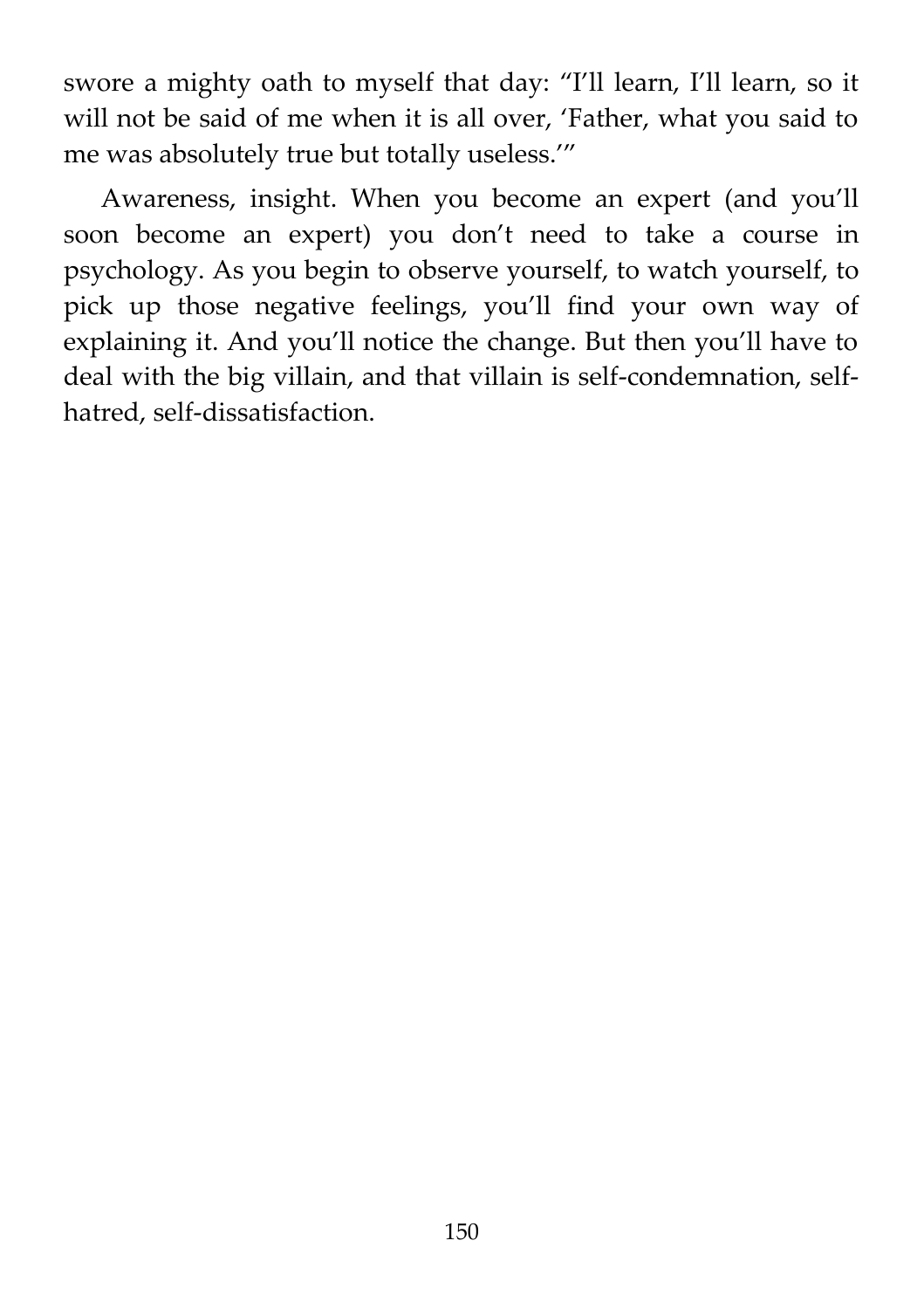#### **Assorted Images**

Let's talk more about effortlessness in change. I thought of a nice image for that, a sailboat. When a sailboat has a mighty wind in its sail, it glides along so effortlessly that the boatman has nothing to do but steer. He makes no effort; he doesn't push the boat. That's an image of what happens when change comes about through awareness, through understanding.

I was going through some of my notes and I found some quotations that go well with what I've been saying. Listen to this one: "There is nothing so cruel as nature. In the whole universe there is no escape from it, and yet it is not nature that does the injury, but the person's own heart." Does that make sense? It isn't nature that does the injury, but the person's own heart. There's the story of Paddy, who fell off the scaffolding and got a good bump. They asked, "Did the fall hurt you, Paddy?" And he said, "No, it was the stop that hurt, not the fall." When you cut water, the water doesn't get hurt; when you cut something solid, it breaks. You've got solid attitudes inside you; you've got solid illusions inside you; that's what bumps against nature, that's where you get hurt, that's where the pain comes from.

Here's a lovely one: It's from an Oriental sage, though I don't remember which one. As with the Bible the author doesn't matter. What is said is what matters. "If the eye is unobstructed, it results in sight; if the ear is unobstructed, the result is hearing; if the nose is unobstructed, the result is a sense of smell; if the mouth is unobstructed, the result is a sense of taste; if the mind is unobstructed, the result is wisdom."

Wisdom occurs when you drop barriers you have erected through your concepts and conditioning. Wisdom is not something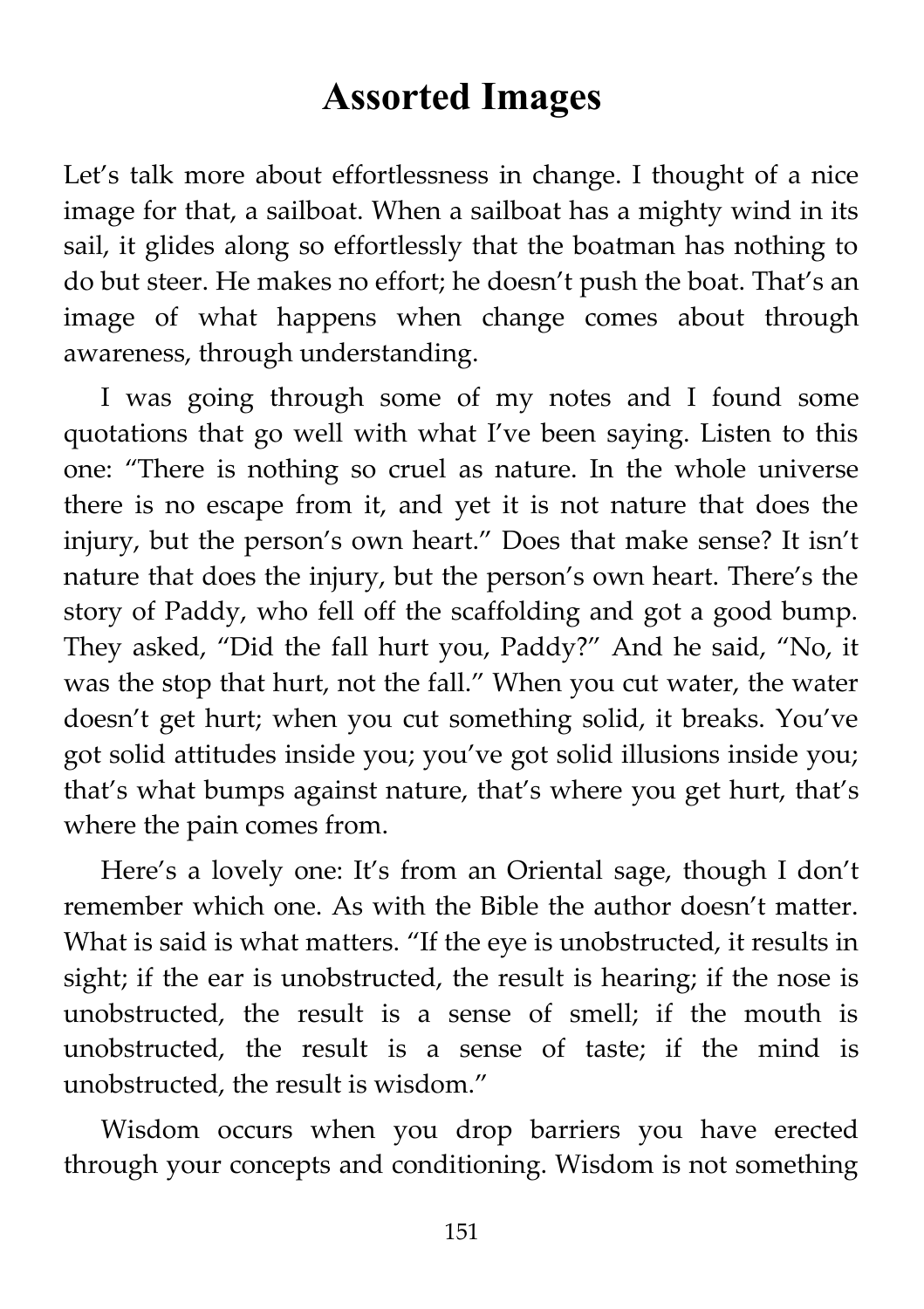acquired; wisdom is not experience; wisdom is not applying yesterday's illusions to today's problems. As somebody said to me while I was studying for my degree in psychology in Chicago years ago, "Frequently, in the life of a priest, fifty years' experience is one year's experience repeated fifty times." You get the same solutions to fall back on: This is the way to deal with the alcoholic; this is the way to deal with priests; this is the way to deal with sisters; this  $$ is the way to deal with a divorcee. But that isn't wisdom. Wisdom is to be sensitive to *this* situation, to *this* person, uninfluenced by any carryover from the past, without residue from the experience of the past. This is quite unlike what most people are accustomed to thinking. I would add another sentence to the ones I've read: "If the heart is unobstructed, the result is love." I've been talking a great deal about love these days even though I told you there's nothing that can be said, really, about love. We can only speak of nonlove. We can only speak of addictions. But of love itself nothing may be said explicitly.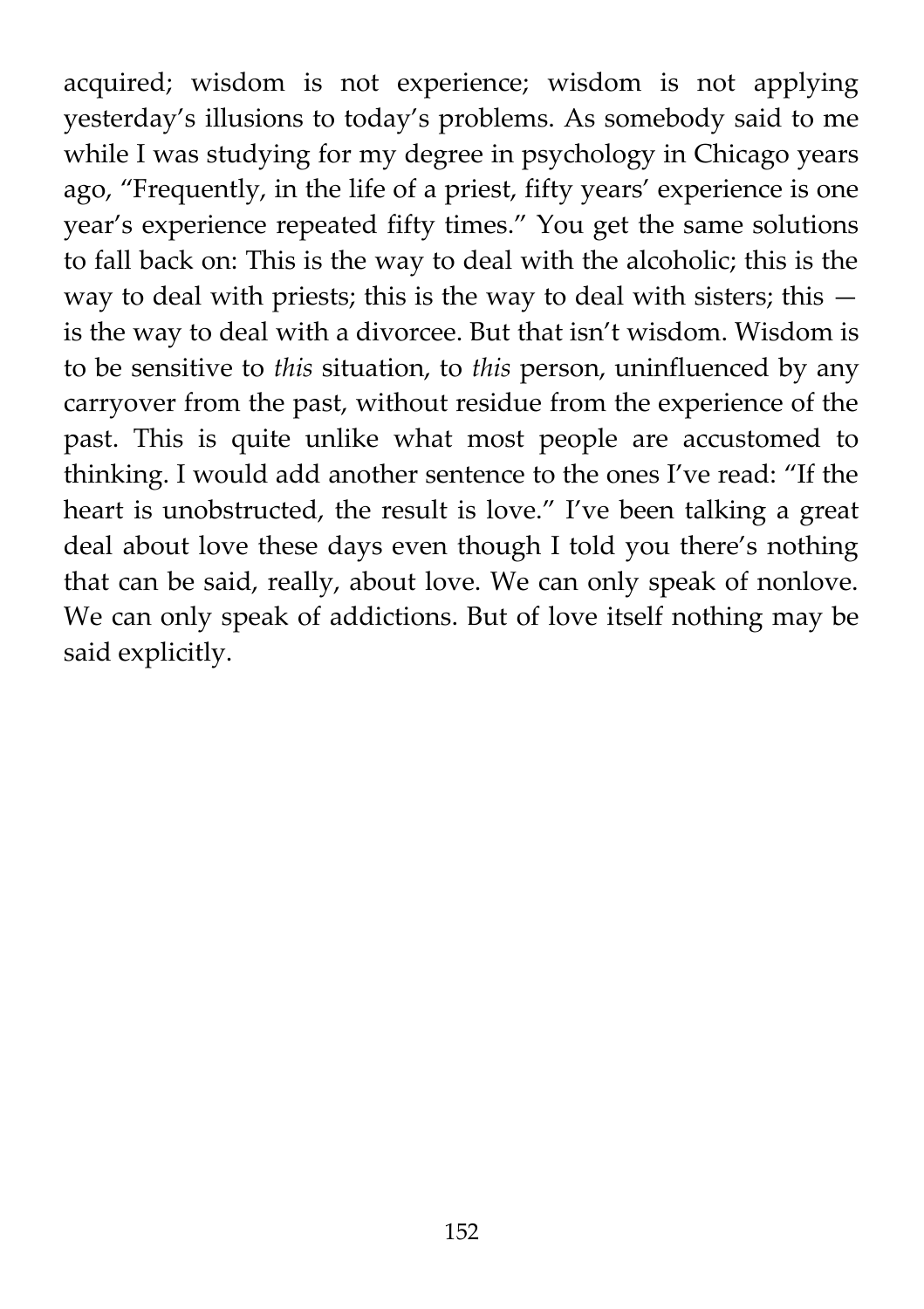## **Saying Nothing About Love**

How would *I* describe love? I decided to give you one of the meditations I'm writing in a new book of mine. I'll read it to you slowly; you meditate on it as we go along, because I've got it put down in short form here so I can get it done in three or four minutes; otherwise it would take me half an hour. It's a comment on a gospel sentence. I had been thinking of another reflection, from Plato: "One cannot make a slave of a free person, for a free person is free even in prison." It's like another gospel sentence: "If a person makes you go one mile, go two." You may think you've made a slave out of me by putting a load on my back, but you haven't. If a person is trying to change external reality by being out of prison in order to be free, he is a prisoner indeed, Freedom lies not in external circumstances; freedom resides in the heart. When you have attained wisdom, who can enslave you? Anyhow, listen to the gospel sentence I had in mind earlier: "He sent the people away, and after doing that he went up to the mountain to pray alone. It grew late and he was there all by himself." *That's* what love is all about. Has it ever occurred to you that you can only love when you are alone? What does it mean to love? It means to see a person, a situation, a thing as it really is, not as you imagine it to be. And to give it the response it deserves. You can hardly be said to love what you do not even see. And what prevents us from seeing? Our conditioning. Our concepts, our categories, our prejudices, our projections, the labels that we have drawn from our cultures and our past experiences. Seeing is the most arduous thing that a human can undertake, for it calls for a disciplined, alert mind. But most people would much rather lapse into mental laziness than take the trouble to see each person, each thing in its present moment of freshness.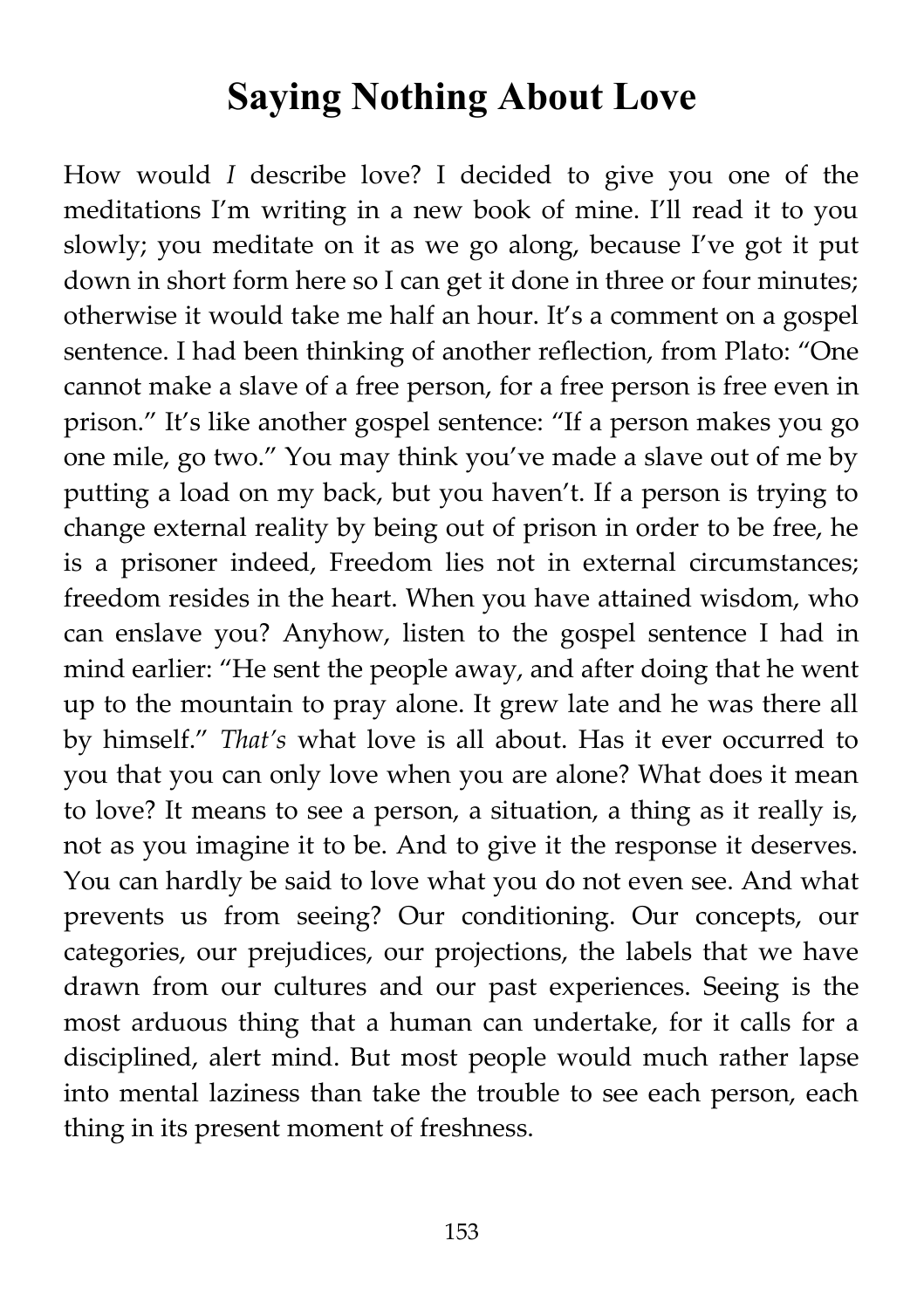## **Losing Control**

If you wish to understand control, think of a little child that is given a taste for drugs. As the drugs penetrate the body of the child, it becomes addicted; its whole being cries out for the drug. To be without the drug is so unbearable a torment that it seems preferable to die. Think of that image — the body has gotten addicted to the drug. Now this is exactly what your society did to you when you were born. You were not allowed to enjoy the solid, nutritious food of life — namely, work, play, fun, laughter, the company of people, the pleasures of the senses and the mind. You were given a taste for the drug called approval, appreciation, attention.

I'm going to quote a great man here, a man named A. S. Neill. He is the author of *Summerhill*. Neill says that the sign of a sick child is that he is always hovering around his parents; he is interested in *persons*. The healthy child has no interest in persons, he is interested in *things*. When a child is sure of his mother's love, he forgets his mother; he goes out to explore the world; he is curious. He looks for a frog to put in his mouth — that kind of thing. When a child is hovering around his mother, it's a bad sign; he's insecure. Maybe his mother has been trying to suck love *out* of him, not give him all the freedom and assurance he wants. His mother's always been threatening in many subtle ways to abandon him.

So we were given a taste of various drug addictions: approval, attention, success, making it to the top, prestige, getting your name in the paper, power, being the boss. We were given a taste of things like being the captain of the team, leading the band, etc. Having a taste for these drugs, we became addicted and began to dread losing them. Recall the lack of control you felt, the terror at the prospect of failure or of making mistakes, at the prospect of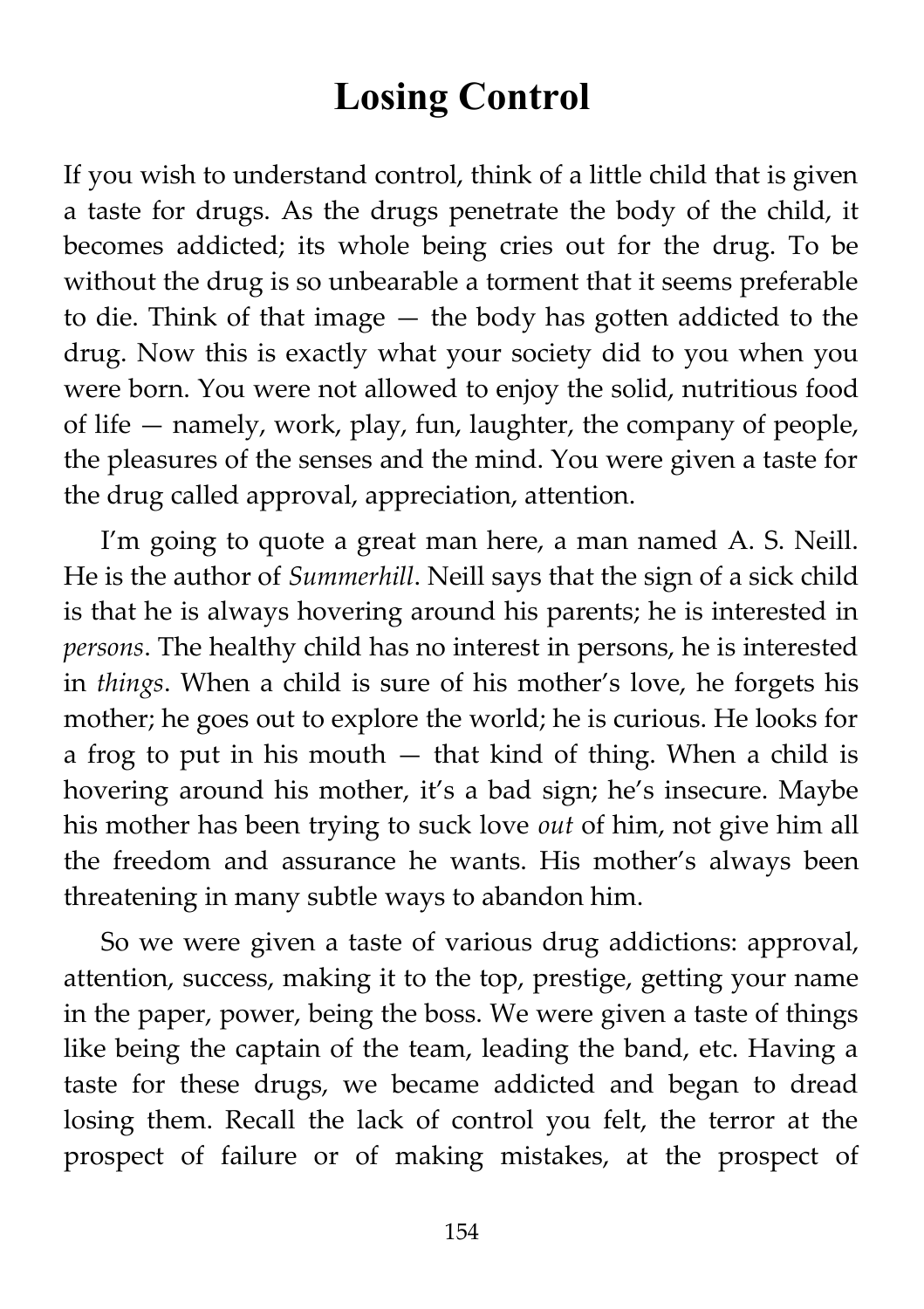criticism by others. So you became cravenly dependent on others and you lost your freedom. Others now have the power to make you happy or miserable. You crave your drugs, but as much as you hate the suffering that this involves, you find yourself completely helpless. There is never a minute when, consciously or unconsciously, you are not aware of or attuned to the reactions of others, marching to the beat of their drums. A nice definition of an awakened person: a person who no longer marches to the drums of society, a person who dances to the tune of the music that springs up from within. When you are ignored or disapproved of, you experience a loneliness so unbearable that you crawl back to people and beg for the comforting drug called support and encouragement, reassurance. To live with people in this state involves a neverending tension. "Hell is other people," said Sartre. How true. When you are in this state of dependency, you always have to be on your best behavior; you can never let your hair down; you've got to live up to expectations. To be with people is to live in tension. To be without them brings the agony of loneliness, because you miss them. You have lost your capacity to see them exactly as they are and to respond to them accurately, because your perception of them is clouded by the need to get your drugs. You see them insofar as they are a support for getting your drug or a threat to have your drug removed. You're always looking at people, consciously or unconsciously, through these eyes. Will I get what I want from them, will I not get what I want from them? And if they can neither support nor threaten my drug, I'm not interested in them. That's a horrible thing to say, but I wonder if there's anyone here of whom this cannot be said.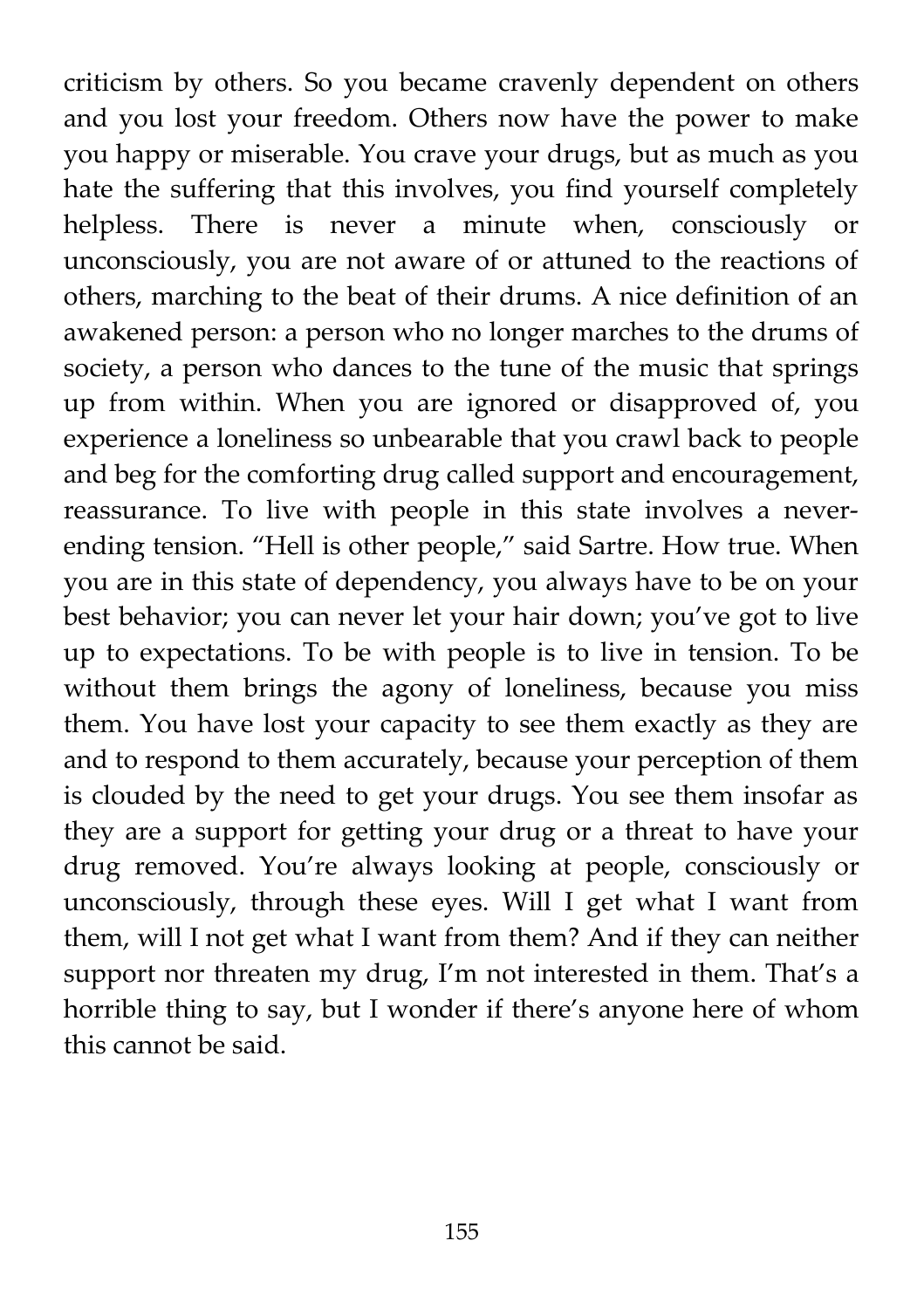## **Listening to Life**

Now, you need awareness and you need nourishment. You need good, healthy nourishment. Learn to enjoy the solid food of life. Good food, good wine, good water. Taste them. Lose your mind and come to your senses. That's good, healthy nourishment. The pleasures of the senses and the pleasures of the mind. Good reading, when you enjoy a good book. Or a really good discussion, or thinking. It's marvelous. Unfortunately, people have gone crazy, and they're getting more and more addicted because they do not know how to enjoy the lovely things of life. So they're going in for greater and greater artificial stimulants.

In the 1970s, President Carter appealed to the American people to go in for austerity. I thought to myself: He shouldn't tell them to be austere, he should really tell them to enjoy things. Most of them have lost their capacity for enjoyment. I really believe that most people in affluent countries have lost that capacity. They've got to have more and more expensive gadgets; they can't enjoy the simple things of life. Then I walk into places where they have all the most marvelous music, and you get these records at a discount, they're all stacked up, but I never hear anybody listening to them  $-$  no time, no time, no time. They're guilty, no time to enjoy life. They're overworked, go, go, go. If you really enjoy life and the simple pleasures of the senses, you'd be amazed. You'd develop that extraordinary discipline of the animal. An animal will never overeat. Left in its natural habitat, it will never be overweight. It will never drink or eat anything that is not good for its health. You never find an animal smoking. It always exercises as much as it needs — watch your cat after it's had its breakfast, look how it relaxes. And see how it springs into action, look at the suppleness of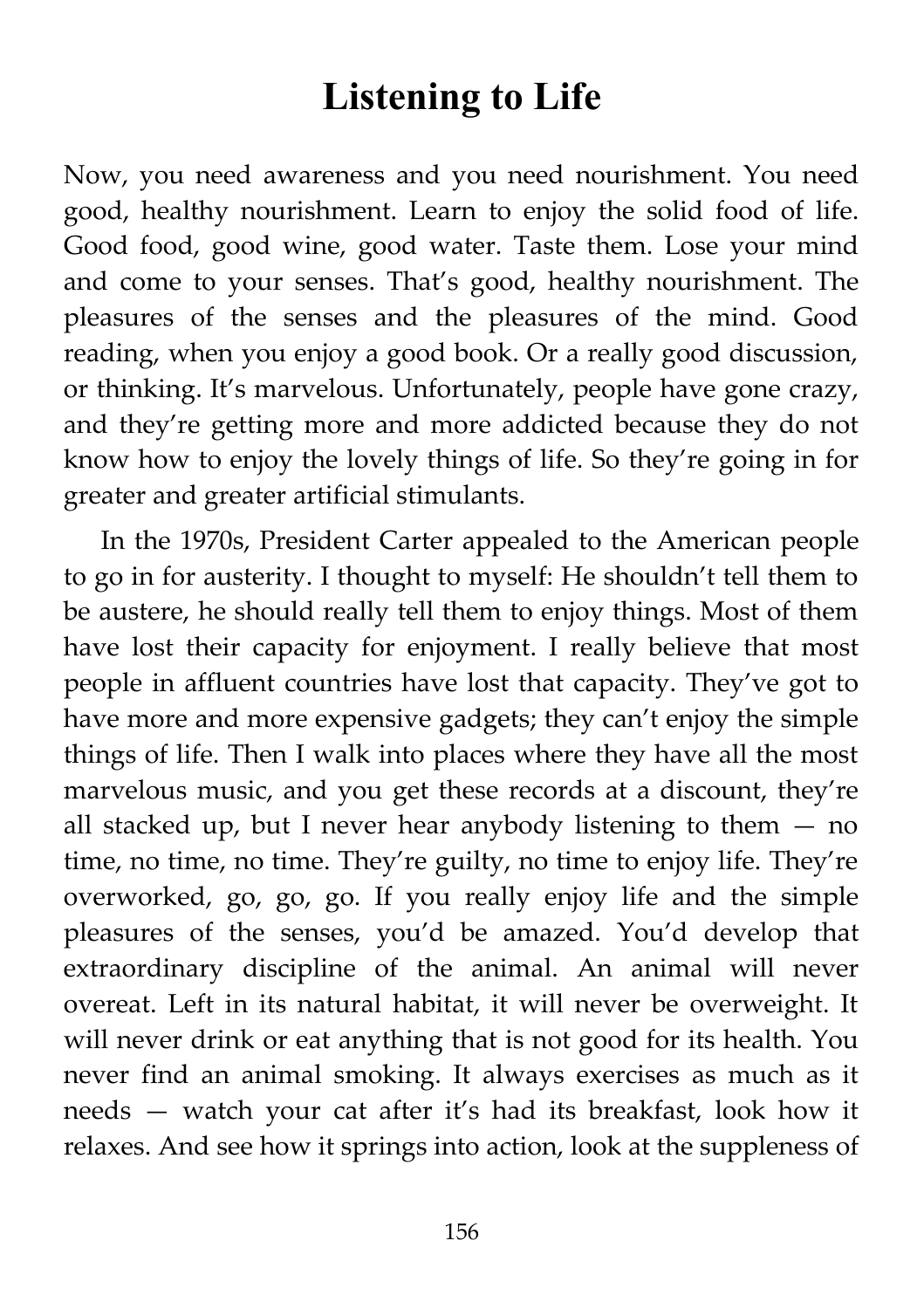its limbs and the aliveness of its body. We've lost that. We're lost in our minds, in our ideas and ideals and so on, and its always go, go, go. And we've got an inner self-conflict which animals don't have. And we're always condemning ourselves and making ourselves feel guilty. You know what I'm talking about. I could have said of myself what one Jesuit friend said to me some years ago: Take that plate of sweets away, because in front of a plate of sweets or chocolates, I lose my freedom. That was true of me, too; I lost my freedom in front of all kinds of things, but no more! I'm satisfied with very little and I enjoy it intensely. When you have enjoyed something intensely, you need very little. It's like people who are busy planning their vacation; they spend months planning it, and they get to the spot, and they're all anxious about their reservations for flying back. But they're taking pictures alright, and later they'll show you pictures in an album, of places they never saw but only photographed. That's a symbol of modern life. I cannot warn you enough about this kind of asceticism. Slow down and taste and smell and hear, and let your senses come alive. If you want a royal road to mysticism, sit down quietly and listen to all the sounds around you. You do not focus on any one sound; you try to hear them all. Oh, you'll see the miracles that happen to you when your senses come unclogged. That is extremely important for the process of change.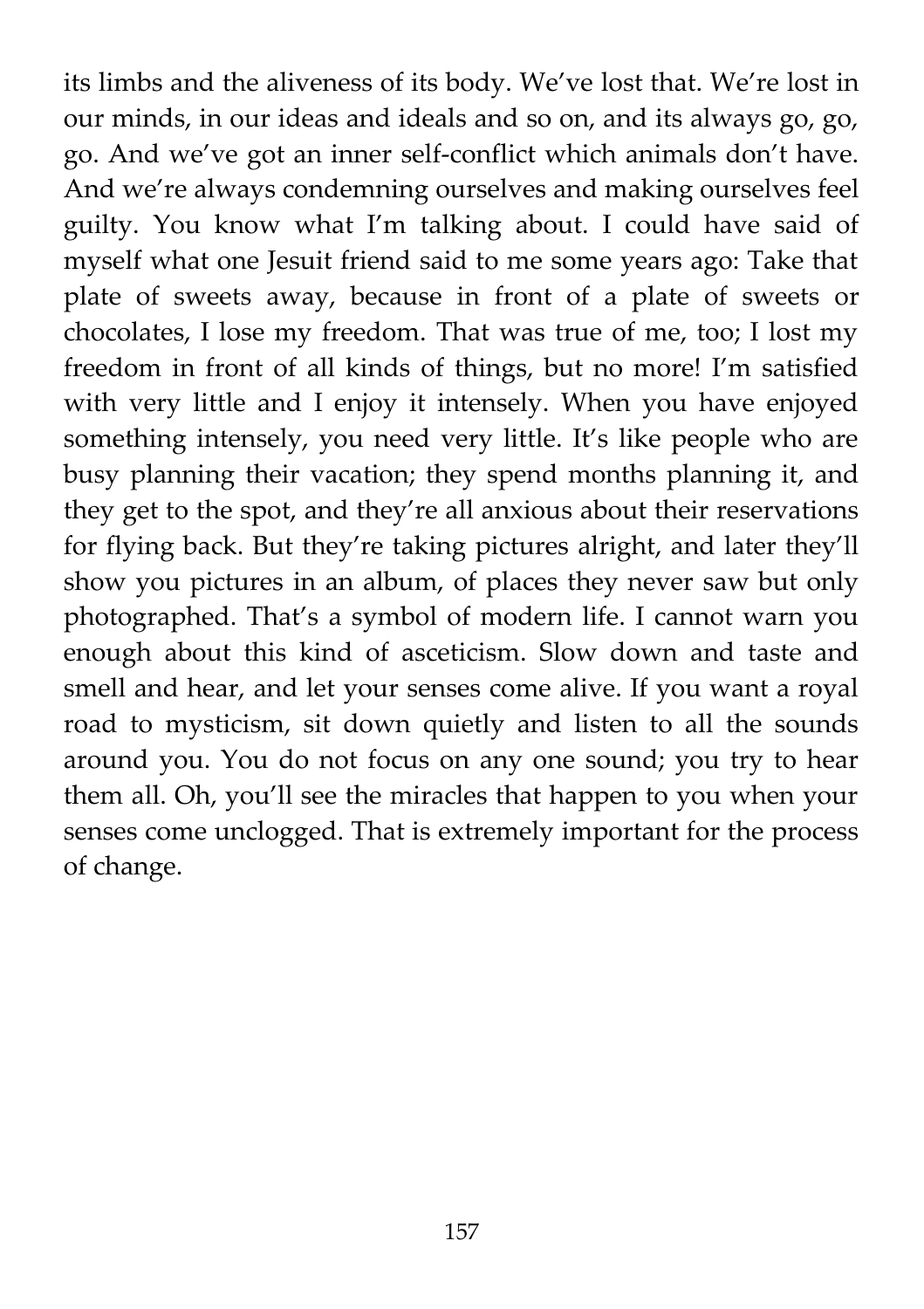### **The End of Analysis**

I want to give you a taste of the difference between analysis and awareness, or information on the one hand and insight on the other. Information is not insight, analysis is not awareness, knowledge is not awareness. Suppose I walked in here with a snake crawling up my arm, and I said to you, "Do you see the snake crawling up my arm? I've just checked in an encyclopedia before coming to this session and I found out that this snake is known as a Russell's viper. If it bit me, I would die inside half a minute. Would you kindly suggest ways and means by which I could get rid of this creature that is crawling up my arm?" Who talks like this? I have information, but I've got no awareness.

Or say I'm destroying myself with alcohol. "Kindly describe ways and means by which I could get rid of this addiction." A person who would say that has no awareness. He knows he's destroying himself, but he is not aware of it. If he were aware of it, the addiction would drop that minute. If I were aware of what the snake was, I wouldn't brush it off my arm; *it would get brushed off through me*. That's what I'm talking about, that's the change I'm talking about. You don't change yourself, it's not *me* changing *me*. Change takes place *through* you, in you. That's about the most adequate way I can express it. You see change take place in you, through you; in your awareness, it happens. *You* don't do it. When you're doing it, it's a bad sign; it won't last. And if it does last, God have mercy on the people you're living with, because you're going to be very rigid. People who are converted on the basis of selfhatred and self-dissatisfaction are impossible to live with. Somebody said, "If you want to be a martyr, marry a saint." But in awareness, you keep your softness, your subtleness, your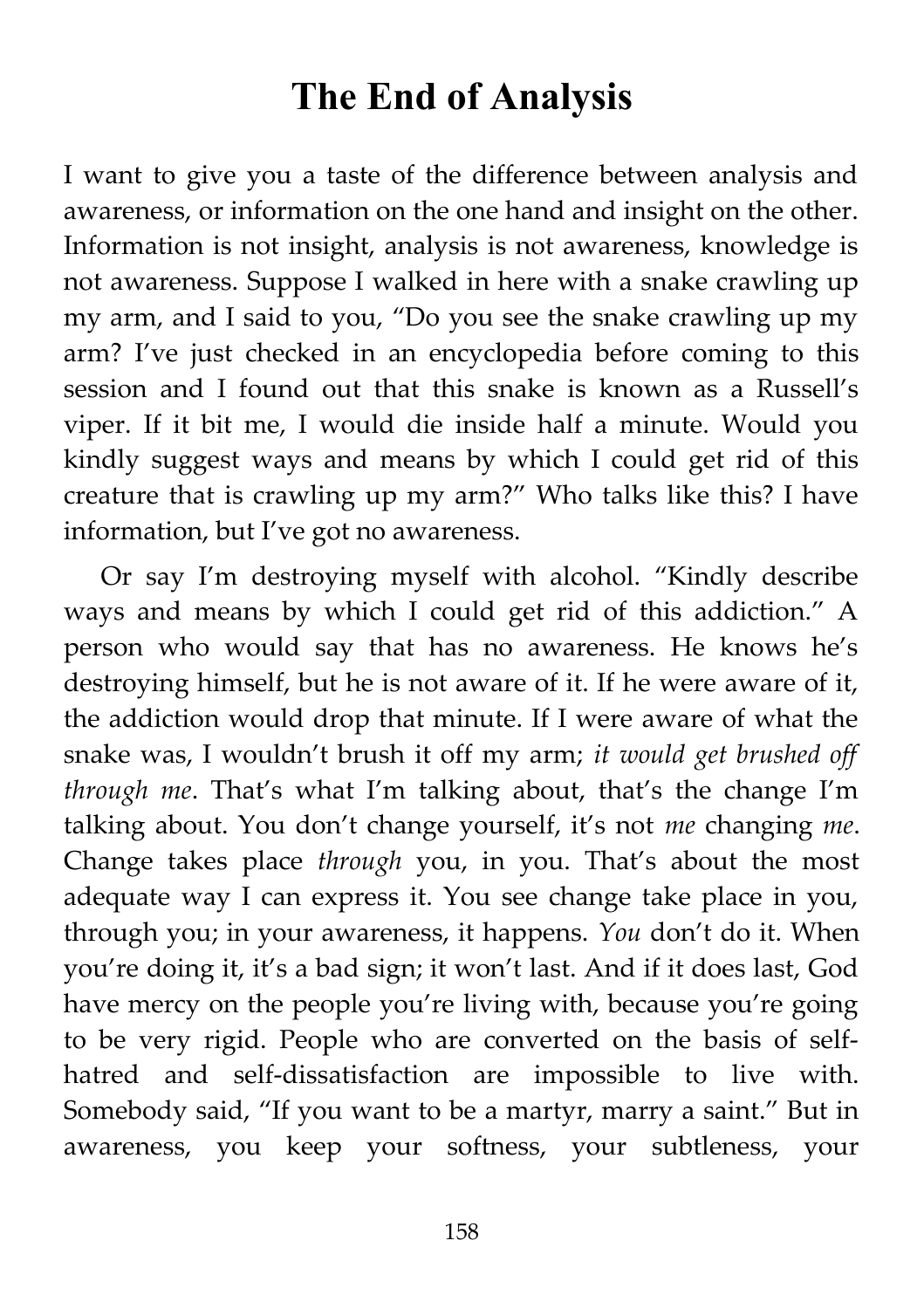gentleness, your openness, your flexibility, and you don't push, change occurs.

I remember a priest in Chicago when I was studying psychology there telling us, "You know, I had all the information I needed; I knew that alcohol was killing me, and, believe me, nothing changes an alcoholic — not even the love of his wife or his kids. He does love them but it doesn't change him. I discovered one thing that changed me. I was lying in a gutter one day under a slight drizzle. I opened my eyes and I saw that this was killing me. I saw it and I never had the desire to touch a drop after that. As a matter of fact, I've even drunk a bit since then, but never enough to damage me. I couldn't do it and still cannot do it." That's what I'm talking about: awareness. Not information, but awareness.

A friend of mine who was given to excessive smoking said, "You know, there are all kinds of jokes about smoking. They tell us that tobacco kills people, but look at the ancient Egyptians; they're all dead and none of them smoked." Well, one day he was having trouble with his lungs, so he went to our cancer research institute in Bombay. The doctor said, "Father, you've got two patches on your lungs. It could be cancer, so you'll have to come back next month." He never touched another cigarette after that. Before, he *knew* it would kill him; now, he was *aware* it could kill him. That's the difference.

The founder of my religious order, St. Ignatius, has a nice expression for that. He calls it tasting and feeling the truth — not knowing it, but tasting and feeling it, getting a feel for it. When you get a feel for it you change. When you know it in your head, you don't.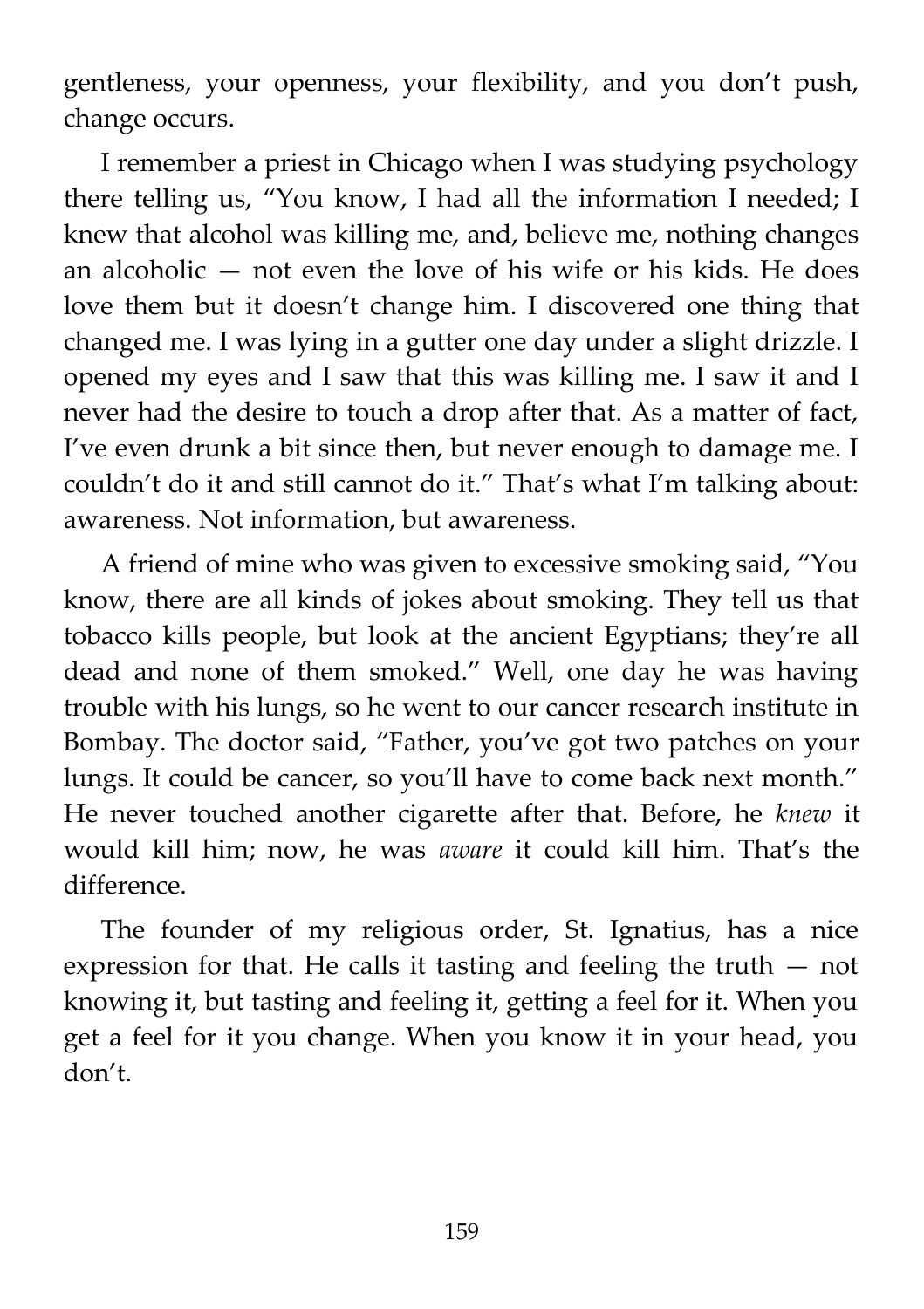#### **Dead Ahead**

I've often said to people that the way to really live is to die. The passport to living is to imagine yourself in your grave. Imagine that you're lying in your coffin. Any posture you like. In India we put them in cross-legged. Sometimes they're carried that way to the burning ground. Sometimes, though, they're lying flat. So imagine you're lying flat and you're dead. Now look at your problems from that viewpoint. Changes everything, doesn't it?

What a lovely, lovely meditation. Do it every day if you have the time. It's unbelievable, but you'll come alive. I have a meditation about that in a book of mine, *Wellsprings*. You see the body decomposing, then bones, then dust. Every time I talk about this, people say, "How disgusting!" But what's so disgusting about it? It's reality, for heaven's sake. But many of you don't want to see reality. You don't want to think of death. People don't live, most of you, you don't live, you're just keeping the body alive. That's not life. You're not living until it doesn't matter a tinker's damn to you whether you live or die. At that point you live. When you're ready to lose your life, you live it. But if you're protecting your life, you're dead. If you're sitting up there in the attic and I say to you, "Come on down!" and you say, "Oh no, I've read about people going down stairs. They slip and they break their necks; it's too dangerous." Or I can't get you to cross the street because you say, "You know how many people get run over when they cross the street?" If I can't get you to cross a street, how can I get you to cross a continent? And if I can't get you to peep out of your little narrow beliefs and convictions and look at another world, you're dead, you're completely dead; life has passed you by. You're sitting in your little prison, where you're frightened; you're going to lose your God,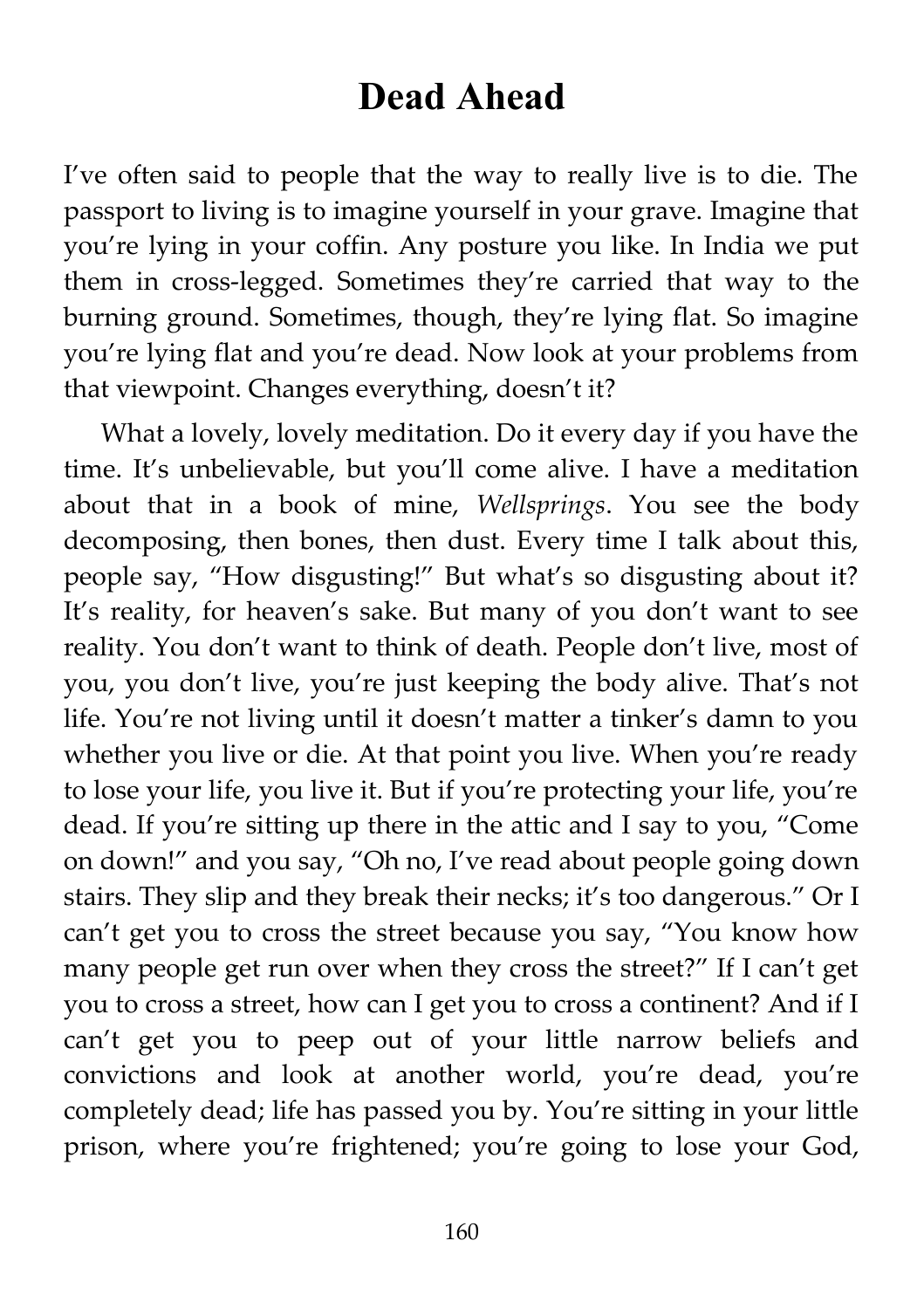your religion, your friends, all kinds of things. Life is for the gambler, it really is. That's what Jesus was saying. Are you ready to risk it? Do you know when you're ready to risk it? When you've discovered that, when you know that this thing that people call life is not really life. People mistakenly think that living is keeping the body alive. So love the thought of death, love it. Go back to it again and again. Think of the loveliness of that corpse, of that skeleton, of those bones crumbling till there's only a handful of dust. From there on, what a relief, what a relief. Some of you probably don't know what I'm talking about at this point; you're too frightened to think of it. But it's such a relief when you can look back on life from that perspective.

Or visit a graveyard. It's an enormously purifying and beautiful experience. You look at this name and you say, "Gee, he lived so many years ago, two centuries ago; he must have had all the problems that I have, must have had lots of sleepless nights. How crazy, we live for such a short time. An Italian poet said, "We live in a flash of light; evening comes and it is night forever." It's only a flash and we waste it. We waste it with our anxiety, our worries, our concerns, our burdens. Now, as you make that meditation, you can just end up with information; but you may end up with awareness. And in that moment of awareness, you are *new*. At least as long as it lasts. Then you'll know the difference between information and awareness.

An astronomer friend was recently telling me some of the fundamental things about astronomy. I did not know, until he told me, that when you see the sun, you're seeing it where it was eight and a half minutes ago, not where it is now. Because it takes a ray of the sun eight and a half minutes to get to us. So you're not seeing it where it is; it's now somewhere else. Stars, too, have been sending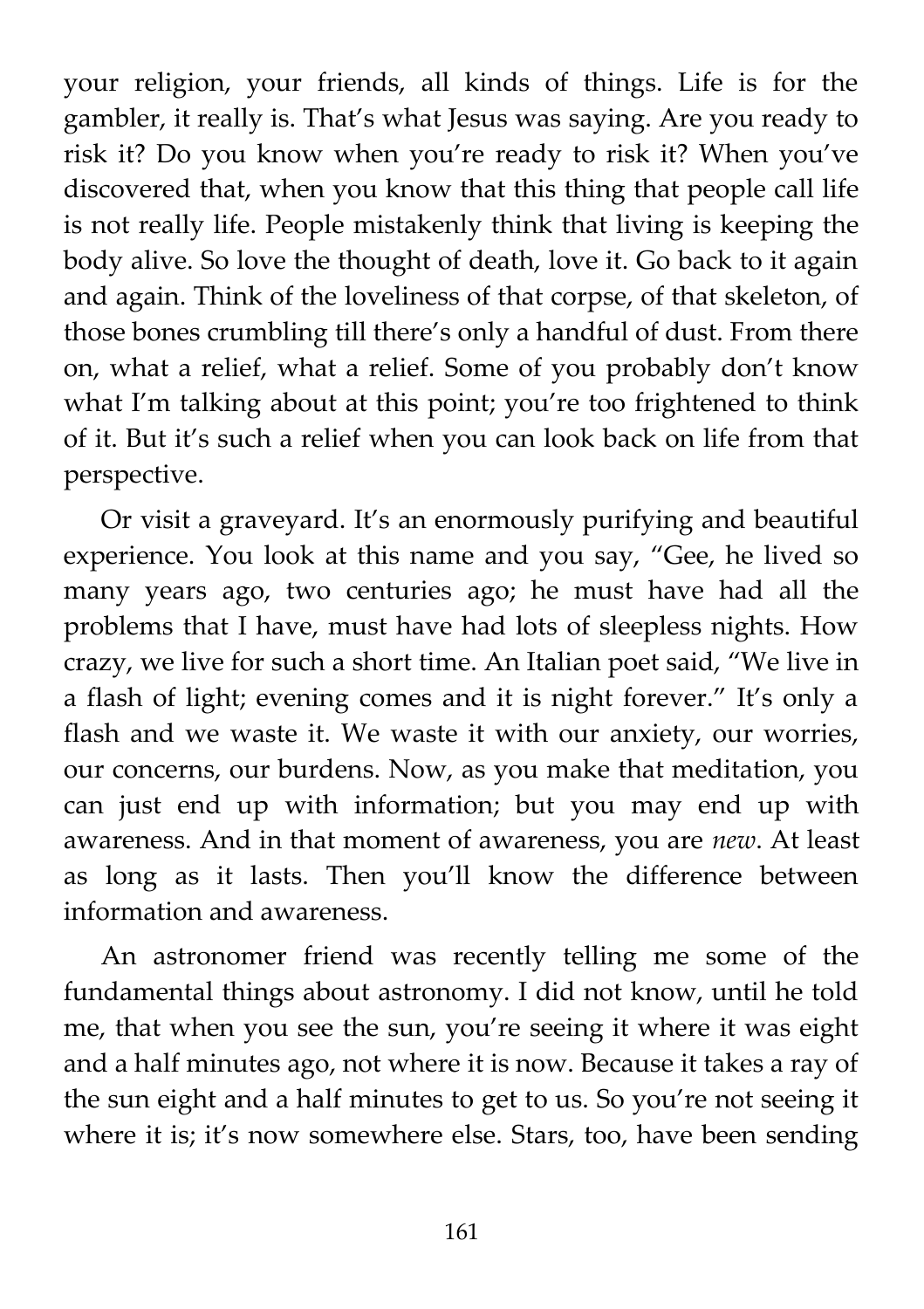light to us for hundreds of thousands of years. So when we're looking at them, they may not be where we're seeing them; they may be somewhere else. He said that, if we imagine a galaxy, a whole universe, this earth of ours would be lost toward the tail end of the Milky Way; not even in the center. And every one of the stars is a sun and some suns are so big that they could contain the sun and the earth and the distance between them. At a conservative estimate, there are one hundred million galaxies! The universe, as we know it, is expanding at the rate of two million miles a second. I was fascinated listening to all of this, and when I came out of the restaurant where we were eating, I looked up there and I had a different feel, a different perspective on life. That's awareness. So you can pick all this up as cold fact (and that's information), or suddenly you get another perspective on life — what are we, what's this universe, what's human life? When you get that feel, that's what I mean when I speak of awareness.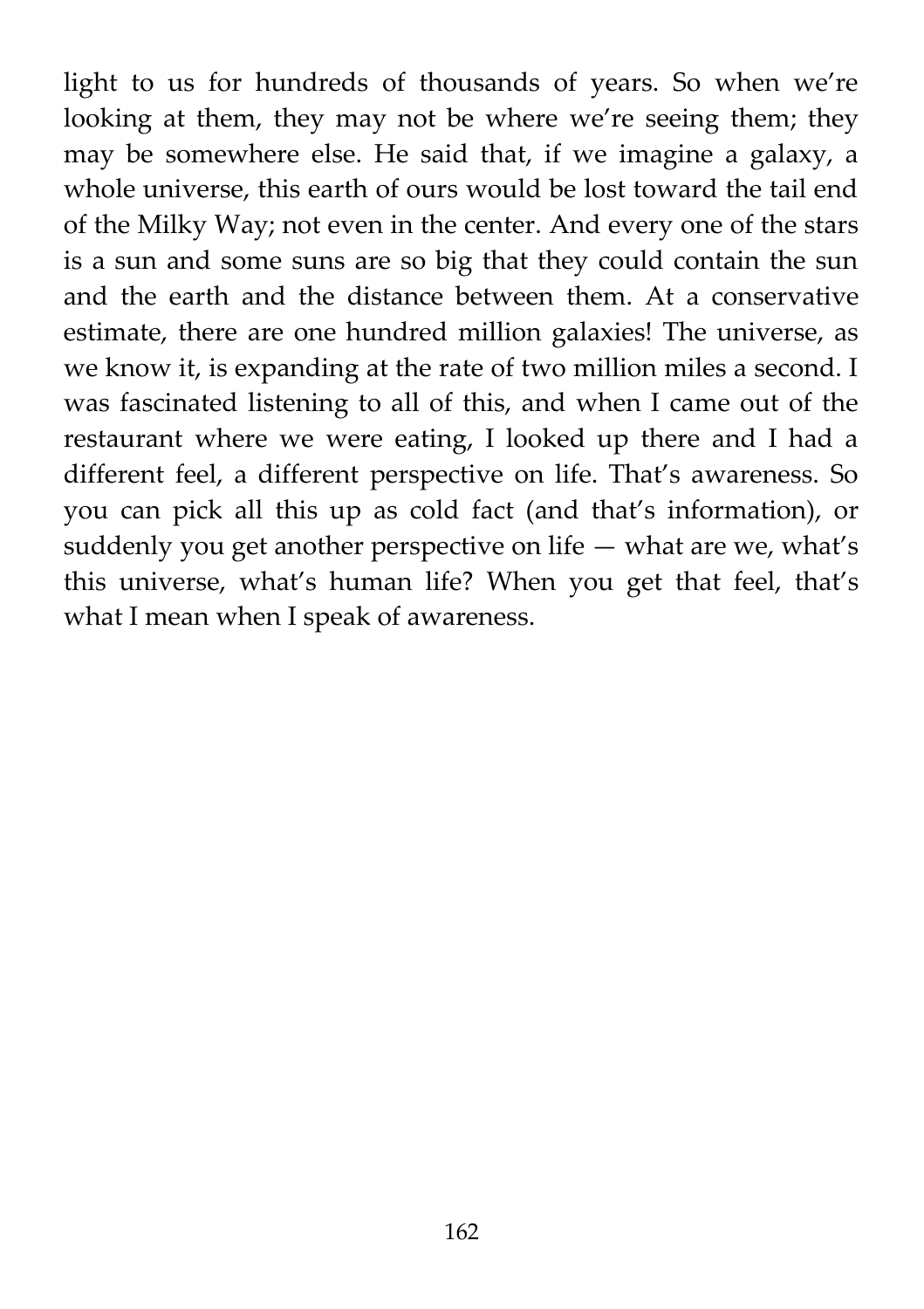## **The Land of Love**

If we really dropped illusions for what they can give us or deprive us of, we would be alert. The consequence of not doing this is terrifying and unescapable. We lose our capacity to love. If you wish to love, you must learn to see again. And if you wish to see, you must learn to give up your drug. It's as simple as that. Give up your dependency. Tear away the tentacles of society that have enveloped and suffocated your being. You must drop them. Externally, everything will go on as before, but though you will continue to be *in* the world, you will no longer be *of* it. In your heart, you will now be free at last, if utterly alone. Your dependence on your drug will die. You don't have to go to the desert; you're right in the middle of people; you're enjoying them immensely. But they no longer have the power to make you happy or miserable. That's what aloneness means. In this solitude your dependence dies. The capacity to love is born. One no longer sees others as means of satisfying one's addiction. Only someone who has attempted this knows the terrors of the process. It's like inviting yourself to die. It's like asking the poor drug addict to give up the only happiness he has ever known. How to replace it with the taste of bread and fruit and the clean taste of the morning air, the sweetness of the water of the mountain stream? While he is struggling with his withdrawal symptoms and the emptiness he experiences within himself now that his drug is gone, nothing can fill the emptiness except his drug. Can you imagine a life in which you refuse to enjoy or take pleasure in a single word of appreciation or to rest your head on anyone's shoulder for support? Think of a life in which you depend on no one emotionally, so that no one has the power to make you happy or miserable anymore. You refuse to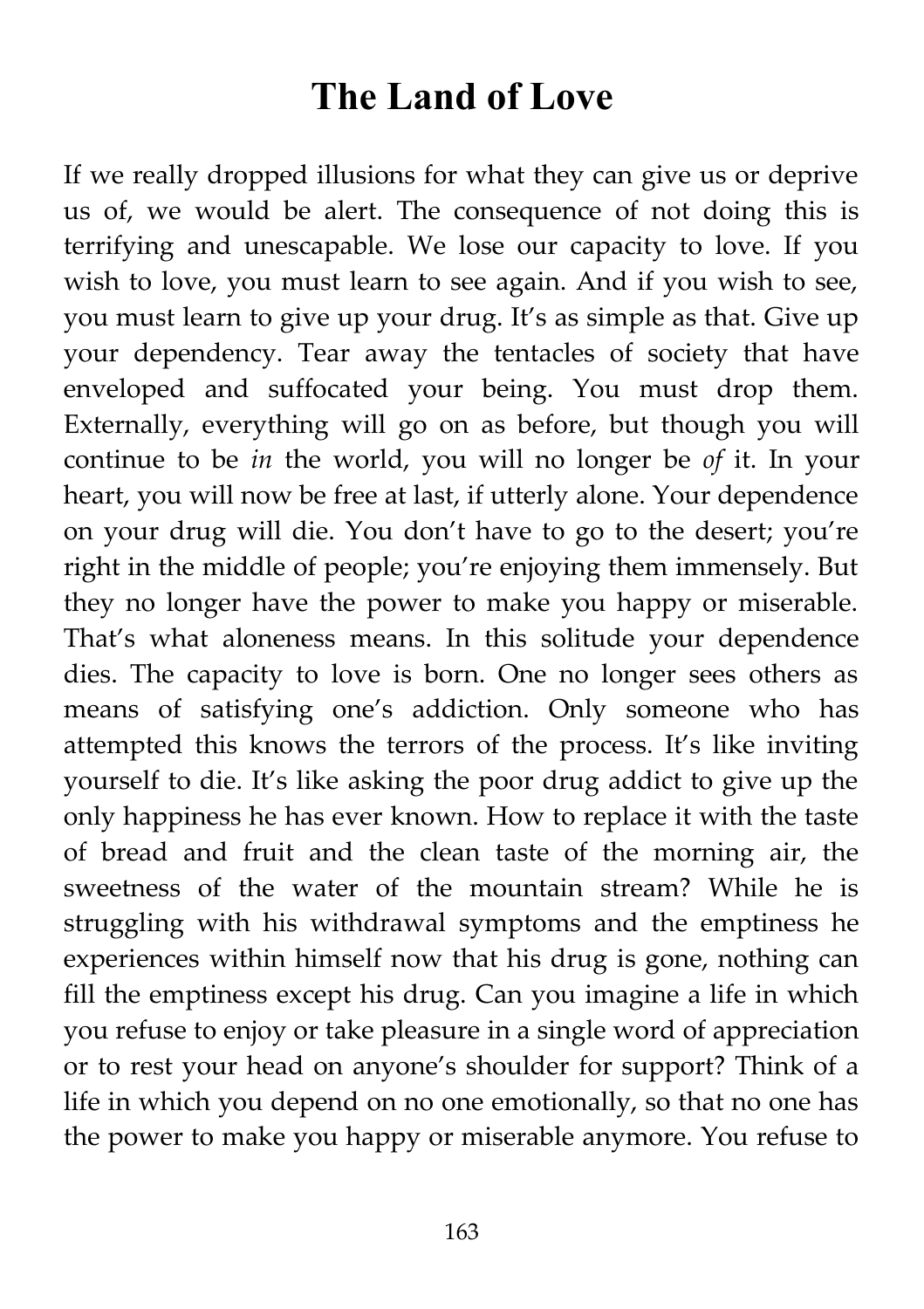*need* any particular person or to be special to anyone or to call anyone your own. The birds of the air have their nests and the foxes their holes, but you will have nowhere to rest your head in your journey through life. If you ever get to this state, you will at last know what it means to see with a vision that is clear and unclouded by fear or desire. Every word there is measured. *To see at last with a vision that is clear and unclouded by fear or desire*. You will know what it means to love. But to come to the land of love, you must pass through the pains of death, for to love persons means to die to the need for persons, and to be utterly alone.

How would you ever get there? By a ceaseless awareness, by the infinite patience and compassion you would have for a drug addict. By developing a taste for the good things in life to counter the craving for your drug. What good things? The love of work which you enjoy doing for the love of itself; the love of laughter and intimacy with people to whom you do not cling and on whom you do not depend emotionally but whose company you enjoy. It will also help if you take on activities that you can do with your *whole being*, activities that you so love to do that while you're engaged in them success, recognition, and approval simply do not mean a thing to you. It will help, too, if you return to nature. Send the crowds away, go up to the mountains, and silently commune with trees and flowers and animals and birds, with sea and clouds and sky and stars. I've told you what a spiritual exercise it is to gaze at things, to be aware of things around you. Hopefully, the words will drop, the concepts will drop, and you will see, you will make contact with reality. That is the cure for loneliness. Generally, we seek to cure our loneliness through emotional dependence on people, through gregariousness and noise. That is no cure. Get back to things, get back to nature, go up in the mountains. Then you will know that your heart has brought you to the vast desert of solitude,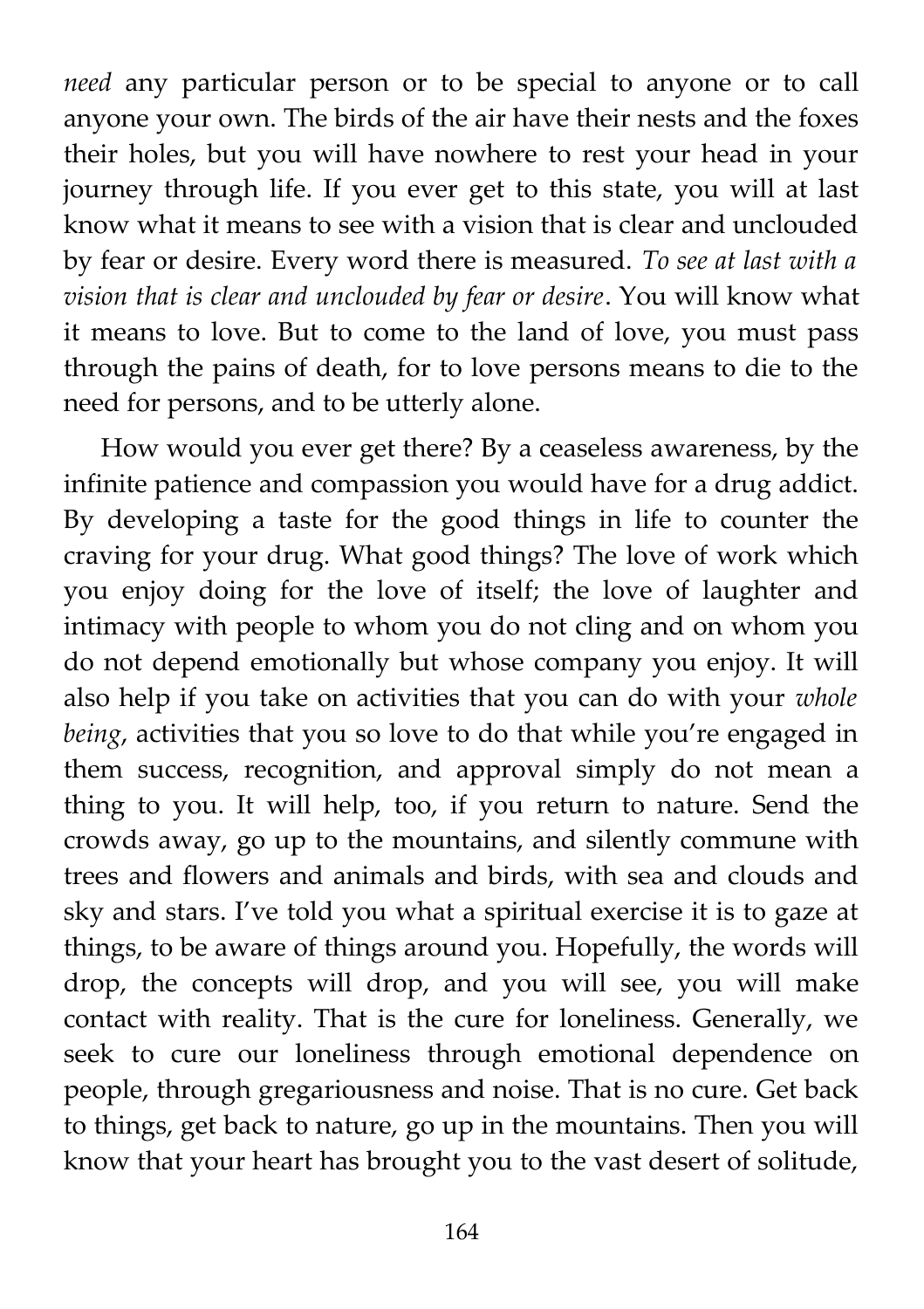there is no one there at your side, absolutely no one.

At first this will seem unbearable. But it is only because you are unaccustomed to aloneness. If you manage to stay there for a while, the desert will suddenly blossom into love. Your heart will burst into song. And it will be springtime forever; the drug will be out; you're free. Then you will understand what freedom is, what love is, what happiness is, what reality is, what truth is, what God is. You will see, you will know beyond concepts and conditioning, addictions and attachments. Does that make sense?

Let me end this with a lovely story. There was a man who invented the art of making fire. He took his tools and went to a tribe in the north, where it was very cold, bitterly cold. He taught the people there to make fire. The people were very interested. He showed them the uses to which they could put fire — they could cook, could keep themselves warm, etc. They were so grateful that they had learned the art of making fire. But before they could express their gratitude to the man, he disappeared. He wasn't concerned with getting their recognition or gratitude; he was concerned about their well-being. He went to another tribe, where he again began to show them the value of his invention. People were interested there, too, a bit too interested for the peace of mind of their priests, who began to notice that this man was drawing crowds and they were losing their popularity. So they decided to do away with him. They poisoned him, crucified him, put it any way you like. But they were afraid now that the people might turn against them, so they were very wise, even wily. Do you know what they did? They had a portrait of the man made and mounted it on the main altar of the temple. The instruments for making fire were placed in front of the portrait, and the people were taught to revere the portrait and to pay reverence to the instruments of fire,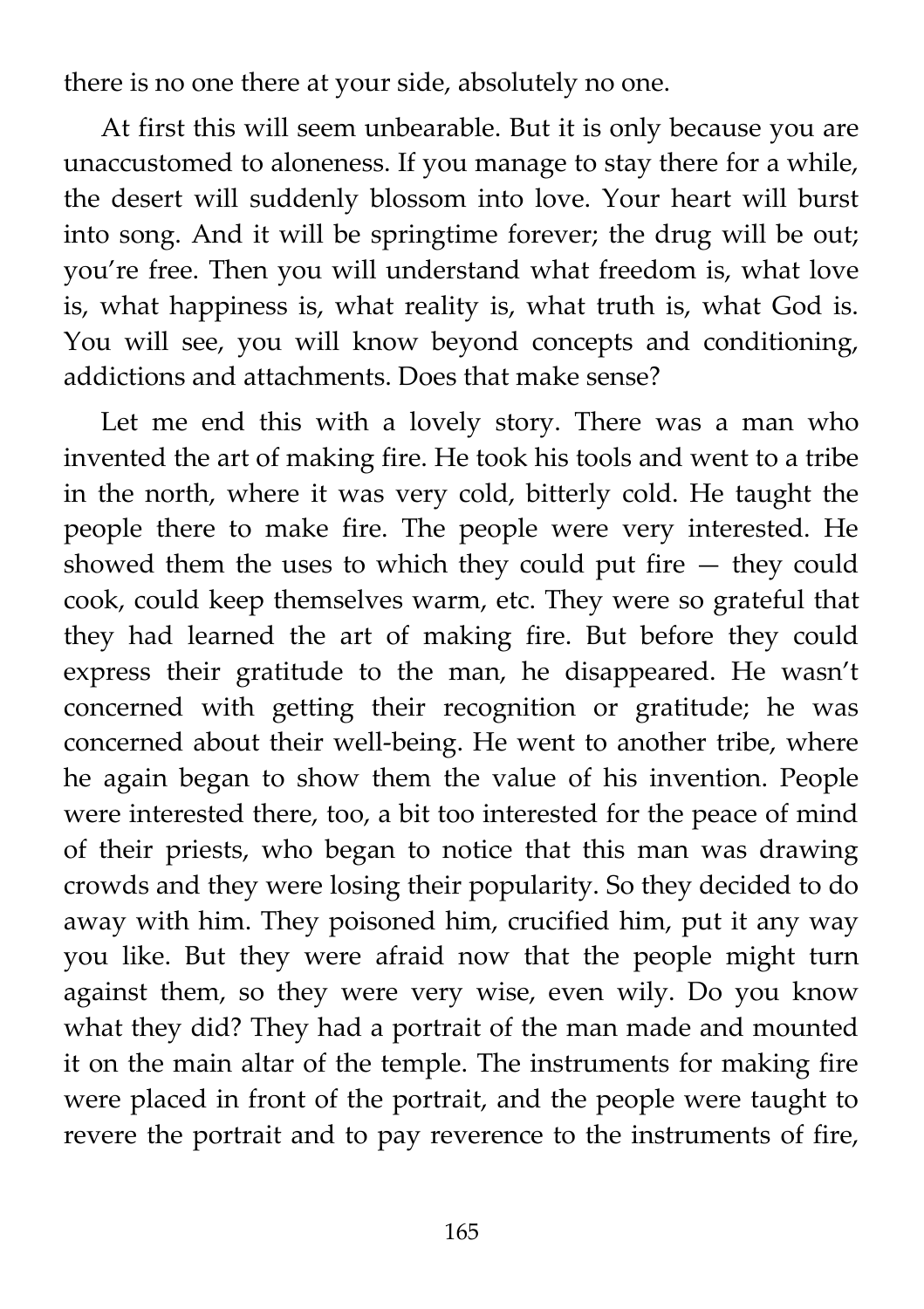which they dutifully did for centuries. The veneration and the worship went on, but there was no fire.

Where's the fire? Where's the love? Where's the drug uprooted from your system? Where's the freedom? This is what spirituality is all about. Tragically, we tend to lose sight of this, don't we? This is what Jesus Christ is all about. But we overemphasized the "Lord, Lord," didn't we? Where's the fire? And if worship isn't leading to the fire, if adoration isn't leading to love, if the liturgy isn't leading to a clearer perception of reality, if God isn't leading to life, of what use is religion except to create more division, more fanaticism, more antagonism? It is not from lack of religion in the ordinary sense of the word that the world is suffering, it is from lack of love, lack of awareness. And love is generated through awareness and through no other way, no other way. Understand the obstructions you are putting in the way of love, freedom, and happiness and they will drop. Turn on the light of awareness and the darkness will disappear. Happiness is not something you acquire; love is not something you produce; love is not something that you have; love is something that *has* you. You do not have the wind, the stars, and the rain. You don't possess these things; you surrender to them. And surrender occurs when you are aware of your illusions, when you are aware of your addictions, when you are aware of your desires and fears. As I told you earlier, first, psychological insight is a great help, not analysis, however; analysis is paralysis. Insight is not necessarily analysis. One of your great American therapists put it very well: "It's the 'Aha' experience that counts." Merely analyzing gives no help; it just gives information. But if you could produce the "Aha" experience, that's insight. That is change. Second, the understanding of your addiction is important. You need time. Alas, so much time that is given to worship and singing praise and singing songs could so fruitfully be employed in self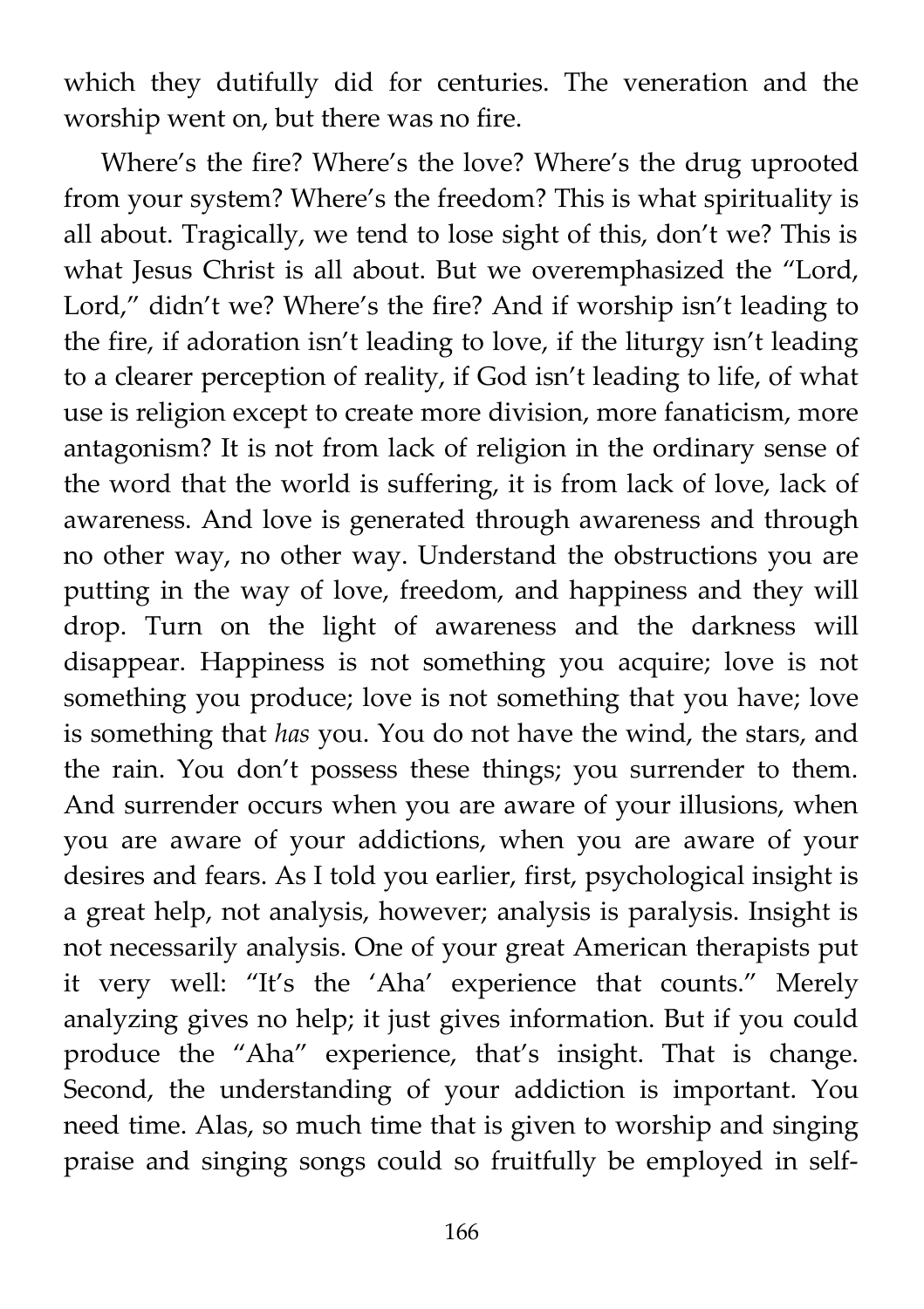understanding. Community is not produced by joint liturgical celebrations. You know deep down in your heart, and so do I, that such celebrations only serve to paper over differences. Community is created by understanding the blocks that we put in the way of community, by understanding the conflicts that arise from our fears and our desires. At that point community arises. We must always beware of making worship just another distraction from the important business of living. And living doesn't mean working in government, or being a big businessman, or performing great acts of charity. That isn't living. Living is to have dropped all the impediments and to live in the present moment with freshness. "The birds of the air  $\dots$  they neither toil nor spin"  $-$  that is living. I began by saying that people are asleep, dead. Dead people running governments, dead people running big business, dead people educating others; come alive! Worship must help this, or else it's useless. And increasingly  $-$  you know this and so do I  $-$  we're losing the youth everywhere. They hate us; they're not interested in having more fears and more guilts laid on them. They're not interested in more sermons and exhortations. But they are interested in learning about love. How can I be happy? How can I live? How can I taste these marvelous things that the mystics speak of? So that's the second thing — understanding. Third, don't identify. Somebody asked me as I was coming here today, "Do you ever feel low?" Boy, do I feel low every now and then. I get my attacks. But they don't last, they really don't. What do I do? First step: I don't identify. Here comes a low feeling. Instead of getting tense about it, instead of getting irritated with myself about it, I understand I'm feeling depressed, disappointed, or whatever. Second step: I admit the feeling is in me, not in the other person, e.g., in the person who didn't write me a letter, not in the exterior world; it's in me. Because as long as I think it's outside me, I feel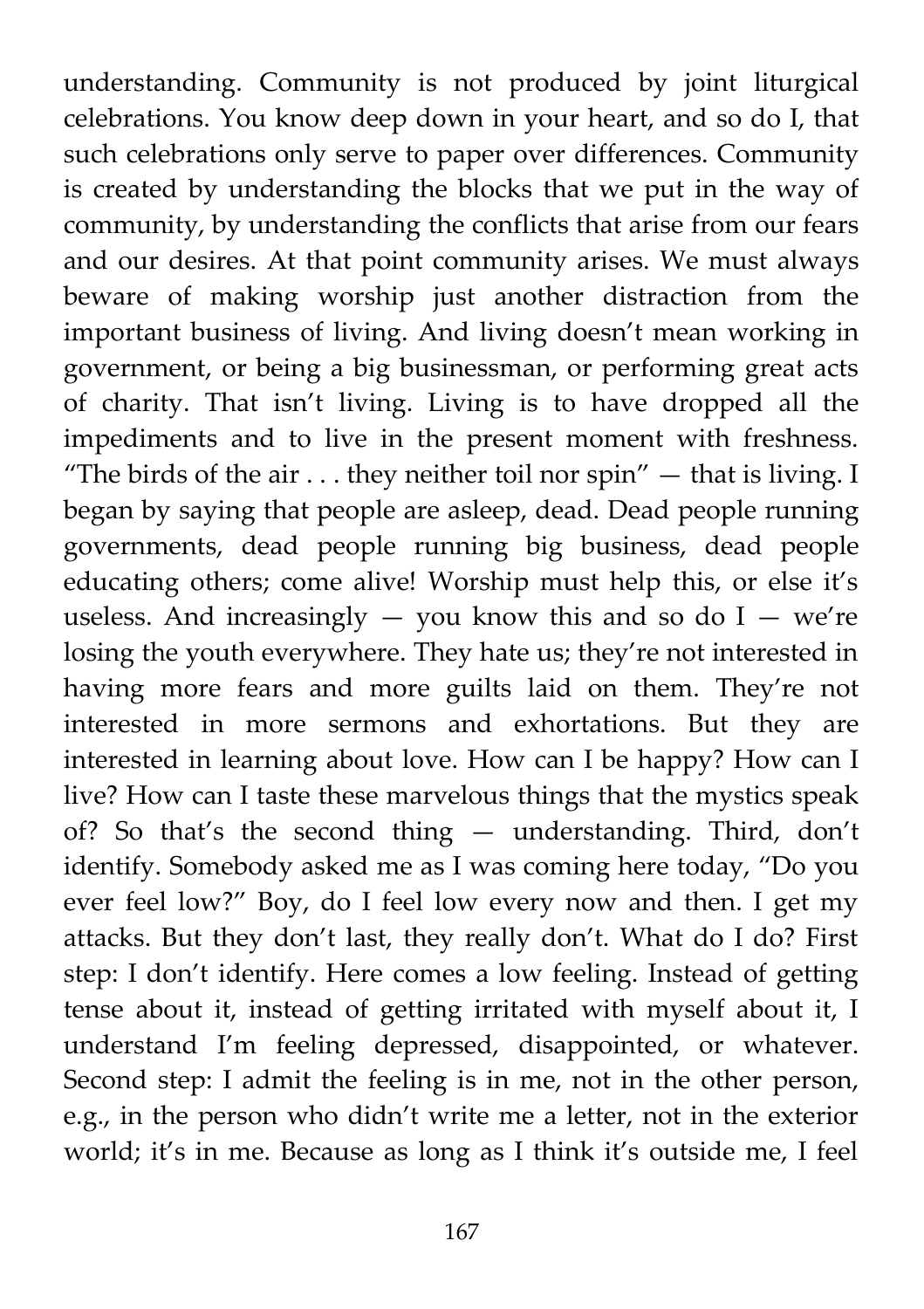justified in holding on to my feelings. I can't say everybody would feel this way; in fact, only idiotic people would feel this way, only sleeping people. Third step: I don't identify with the feeling. "I" is not that feeling. "I" am not lonely, "I" am not depressed, "I" am not disappointed. Disappointment is *there*, one watches it. You'd be amazed how quickly it glides away. Anything you're aware of keeps changing; clouds keep moving. As you do this, you also get all kinds of insights into why clouds were coming in the first place.

I've got a lovely quote here, a few sentences that I would write in gold. I picked them up from A. S. Neill's book *Summerhill*. I must give you the background. You probably know that Neill was in education for forty years. He developed a kind of maverick school. He took in boys and girls and just let them be free. You want to learn to read and write, fine; you don't want to learn to read and write, fine. You can do anything you want with your life, provided you don't interfere with the freedom of someone else. Don't interfere with someone else's freedom; otherwise you're free. He says that the worst ones came to him from convent school. This was in the old days, of course. He said it took them about six months to get over all the anger and the resentment that they had repressed. They'd be rebelling for six months, fighting the system. The worst was a girl who would take a bicycle and ride into town, avoiding class, avoiding school, avoiding everything. But once they got over their rebellion, everybody wanted to learn; they even began protesting, "Why don't we have class today?" But they would only take what they were interested in. They'd be transformed. In the beginning parents were frightened to send their children to this school; they said, "How can you educate them if you don't discipline them? You've got to each them, guide them." What was the secret of Neill's success? He'd get the worst children, the ones everybody else had despaired of, and within six months they'd all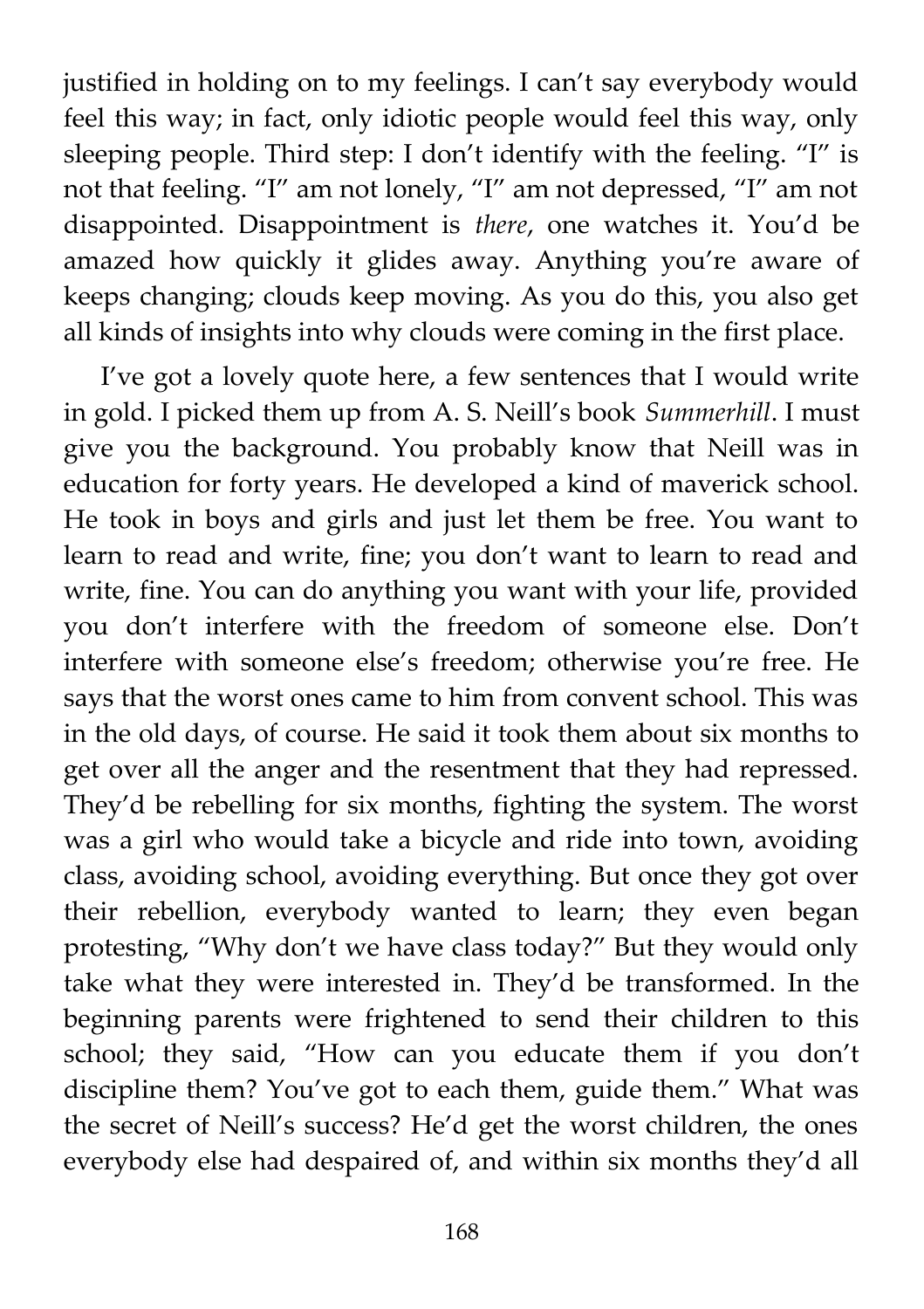be transformed. Listen to what he said — extraordinary words, holy words. "Every child has a god in him. Our attempts to mold the child will turn the god into a devil. Children come to my school, little devils, hating the world, destructive, unmannerly, lying, thieving, bad-tempered. In six months they are happy, healthy children who do no evil." These are amazing words coming from a man whose school in Britain is regularly inspected by people from the Ministry of Education, by any headmaster or headmistress or anyone who would care to go there. Amazing. It was his charism. You don't do this kind of thing from a blueprint; you've got to be a special kind of person. In some of his lectures to headmasters and headmistresses he says, "Come to Summerhill and you'll find that all the fruit trees are laden with fruit; nobody's taking the fruits off the trees; there's no desire to attack authority; they're well fed and there's no resentment and anger. Come to Summerhill and you'll never find a handicapped child with a nickname (you know how cruel kids can be when someone stammers). You'll never find anyone needling a stammerer, never. There's no violence in those children, because no one is practicing violence on them, that's why." Listen to these words of revelation, sacred words. We have people in the world like this. No matter what scholars and priests and theologians tell you, there are and have been people who have no quarrels, no jealousies, no conflicts, no wars, no enmities, none! They exist in my country, or, sad to say, they existed until relatively recently. I've had Jesuit friends go out to live and work among people who, they assured me, were incapable of stealing or lying. One Sister said to me that when she went to the northeast of India to work among some tribes there, the people would lock up nothing. Nothing was ever stolen and they never told lies — until the Indian government and missionaries showed up.

Every child has a god in him; our attempts to mold the child will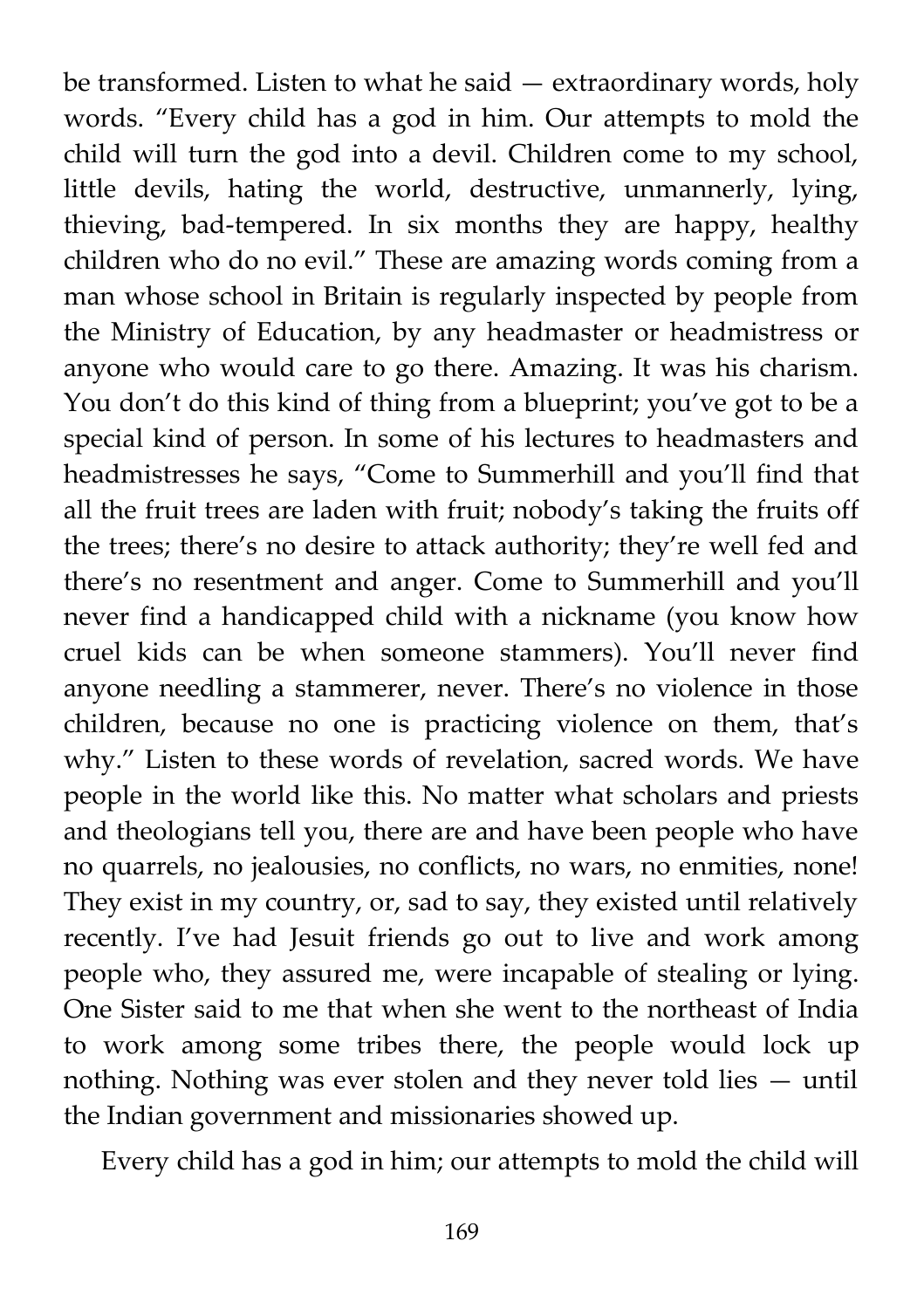turn the god into a devil.

There's a lovely Italian film directed by Federico Fellini, *8 1/2*. In one scene there's a Christian Brother going out on a picnic or excursion with a group of eight- to ten-year-old boys. They're on a beach, moving right on ahead while the Brother brings up the rear with three or four of them around him. They come across an older woman who's a whore, and they say to her, "Hi," and she says, "Hi." And they say, "Who are you?" And she says, "I'm a prostitute." They don't know what that is but they pretend to. One of the boys, who seems a bit more knowing than the others, says, "A prostitute is a woman who does certain things if you pay her." They ask, "Would she do those things if we paid her?" "Why not?" the answer came. So they take up a collection and give her the money, saying, "Would you do certain things now that we've given you the money?" She answers, "Sure, kids, what do you want me to do?" The only thing that occurs to the kids is for her to take her clothes off. So she does. Well, they look at her; they've never seen a woman naked before. They don't know what else to do, so they say, "Would you dance?" She says, "Sure." So they all gather round singing and clapping; the whore is moving her behind and they're enjoying themselves immensely. The Brother sees all this. He runs down the beach and yells at the woman. He gets her to put her clothes on, and the narrator says, "At that moment, the children were spoiled; until then they were innocent, beautiful."

This is not an unusual problem. I know a rather conservative missionary in India, a Jesuit. He came to a workshop of mine. As I developed this theme over two days, he suffered. He came to me the second night and said, "Tony, I can't explain to you how much I'm suffering listening to you." I said, "Why, Stan?" He said, "You're reviving within me a question that I suppressed for twenty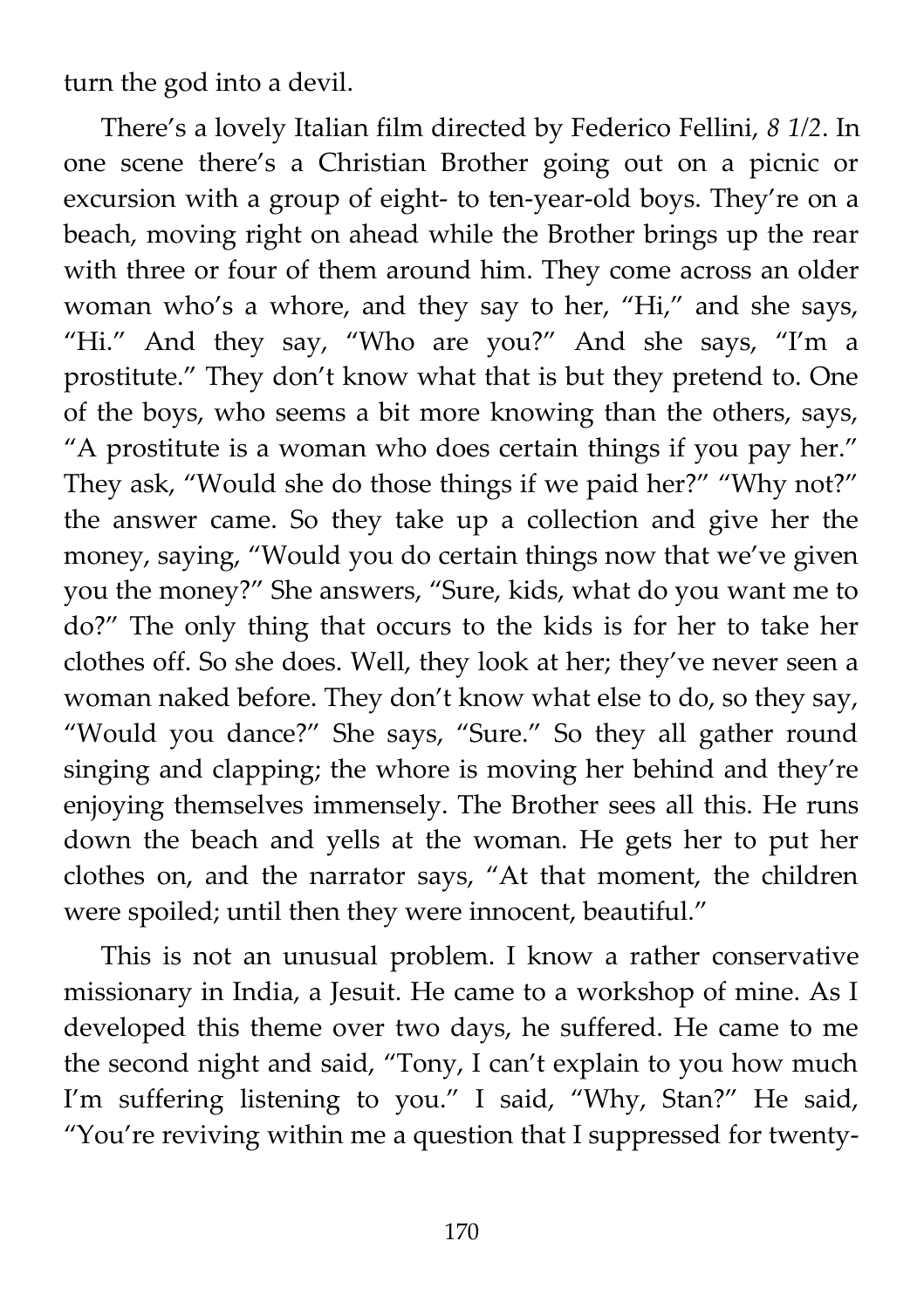five years, a horrible question. Again and again I asked myself: Have I not spoiled my people by making them Christian?" This Jesuit was not one of your liberals, he was an orthodox, devout, pious, conservative man. But he felt he spoiled a happy, loving, simple, guileless people by making them Christian.

American missionaries who went to the South Sea Islands with their wives were horrified to see women coming bare-breasted to church. The wives insisted that the women should be more decently dressed. So the missionaries gave them shirts to wear. The following Sunday the women came wearing their shirts but with two big holes cut out for comfort, for ventilation. They were right; the missionaries were wrong.

Now . . . back to Neill. He says, "And I am no genius, I am merely a man who refuses to guide the steps of children." But what, then, of original sin? Neill says that every child has a god in him; our attempts to mold him will turn the god into a devil. He lets children form their own values, and the values are invariably good and social. Can you believe that? When a child feels loved (which means: when a child feels you're on his side), he's O.K. The child doesn't experience violence anymore. No fear, so no violence. The child begins to treat others the way he has been treated. You've got to read that book. It's a holy book, it really is. Read it; it revolutionized my life and my dealings with people. I began to see miracles. I began to see the self-dissatisfaction that had been ingrained in me, the competition, the comparisons, the that's-notgood-enough, etc. You might object that if they hadn't pushed me, I wouldn't have become what I am. Did I need all that pushing? And anyway, who wants to be what I am? I want to be happy, I want to be holy, I want to be loving, I want to be at peace, I want to be free, I want to be human.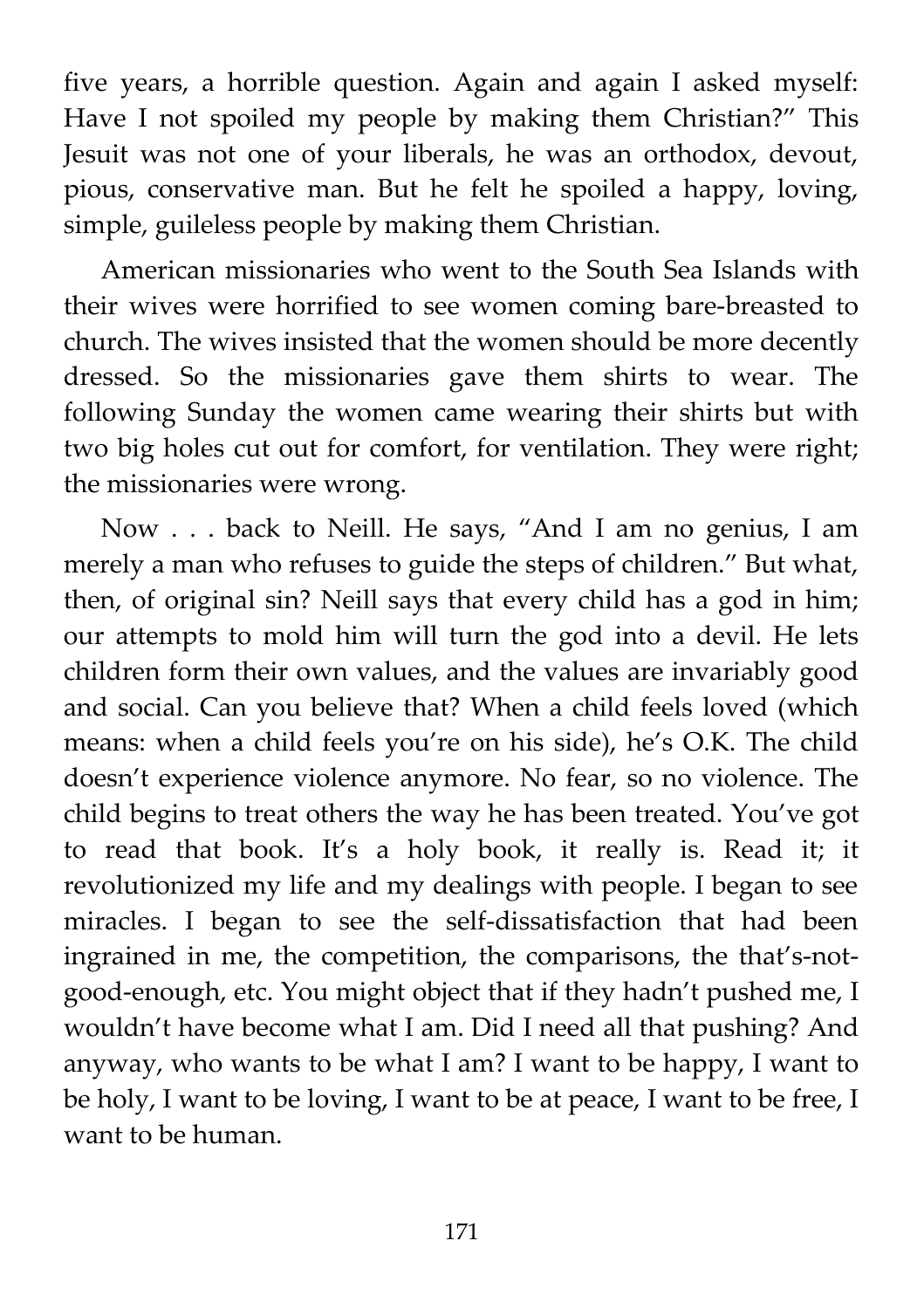Do you know where wars come from? They come from projecting outside of us the conflict that is inside. Show me an individual in whom there is no inner self-conflict and I'll show you an individual in whom there is no violence. There will be effective, even hard, action in him, but no hatred. When he acts, he acts as a surgeon acts; when he acts, he acts as a loving teacher acts with mentally retarded children. You don't blame them, you understand; but you swing into action. On the other hand, when you swing into action with your own hatred and your own violence unaddressed, you've compounded the error. You've tried to put fire out with more fire. You've tried to deal with a flood by adding water to it. I repeat what Neill said: "Every child has a god in him. Our attempts to mold the child will turn the god into a devil. Children come to my school, little devils, hating the world, destructive, unmannerly, lying, thieving, bad-tempered. In six months they are happy, healthy children who do no evil. And I am no genius, I am merely a man who refuses to guide the steps of children. I let them form their own values and the values are invariably good and social. The religion that makes people good makes people bad, but the religion known as freedom makes all people good, for it destroys the inner conflict [I've added the word "inner"] that makes people devils."

Neill also says, "The first thing I do when a child comes to Summerhill is destroy its conscience." I assume you know what he's talking about, because I know what he's talking about. You don't need conscience when you have consciousness; you don't need conscience when you have sensitivity. You're not violent, you're not fearful. You probably think this is an unattainable ideal. Well, read that book. I have run into individuals, here and there, who suddenly stumble upon this truth: The root of evil is within you. As you begin to understand this, you stop making demands on yourself, you stop having expectations of yourself, you stop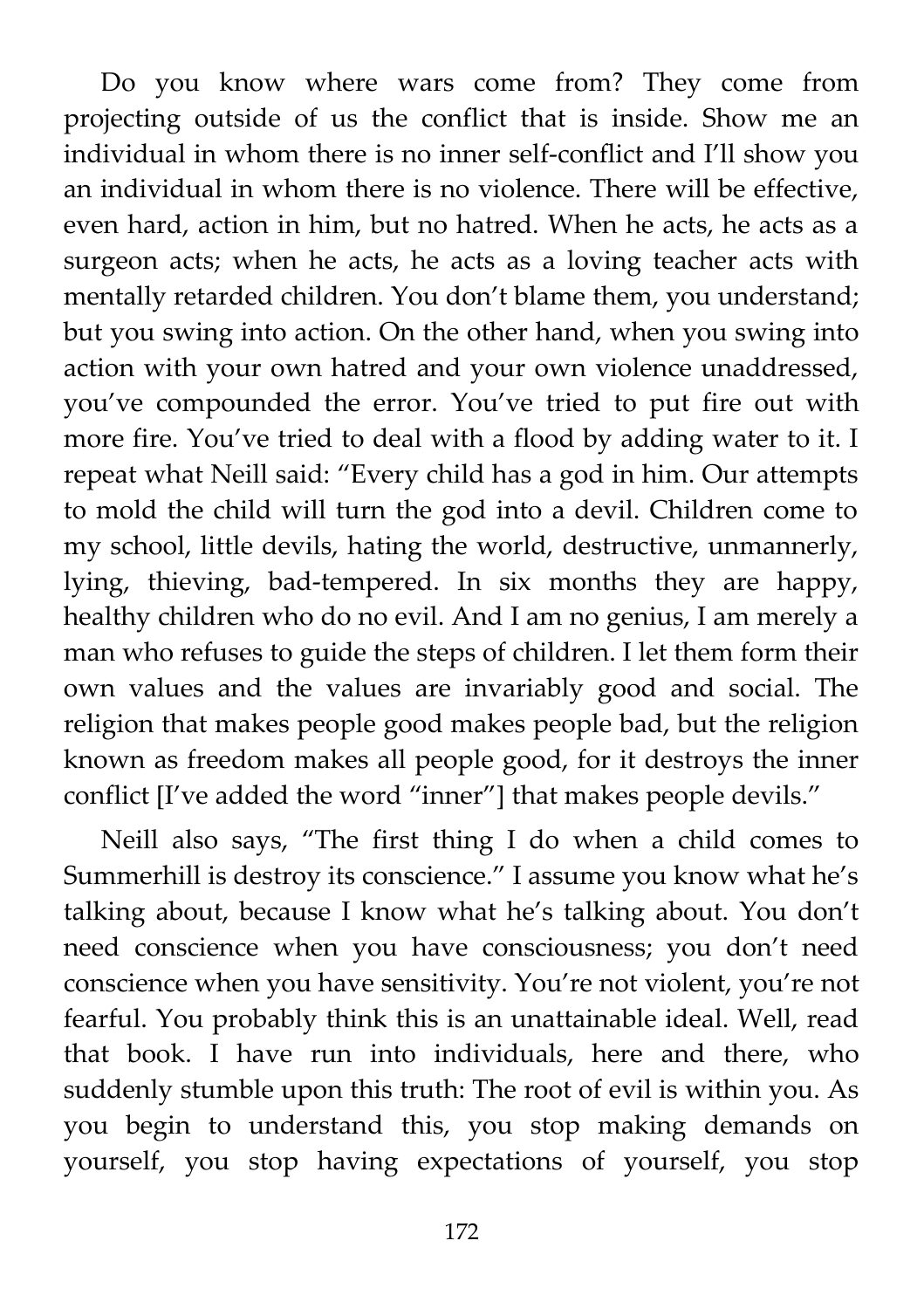pushing yourself and you understand. Nourish yourself on wholesome food, good wholesome food. I'm not talking about actual food, I'm talking about sunsets, about nature, about a good movie, about a good book, about enjoyable work, about good company, and hopefully you will break your addictions to those other feelings.

What kind of feeling comes upon you when you're in touch with nature, or when you're absorbed in work that you love? Or when you're really conversing with someone whose company you enjoy in openness and intimacy without clinging? What kind of feelings do you have? Compare those feelings with the feelings you have when you win an argument, or when you win a race, or when you become popular, or when everybody's applauding you. The latter feelings I call worldly feelings; the former feelings I call soul feelings. Lots of people gain the world and lose their soul. Lots of people live empty, soulless lives because they're feeding themselves on popularity, appreciation, and praise, on "I'm O.K., you're O.K.," look at me, attend to me, support me, value me, on being the boss, on having power, on winning the race. Do you feed yourself on that? If you do, you're dead. You've lost your soul. Feed yourself on other, more nourishing material. Then you'll see the transformation. I've given you a whole program for life, haven't I?